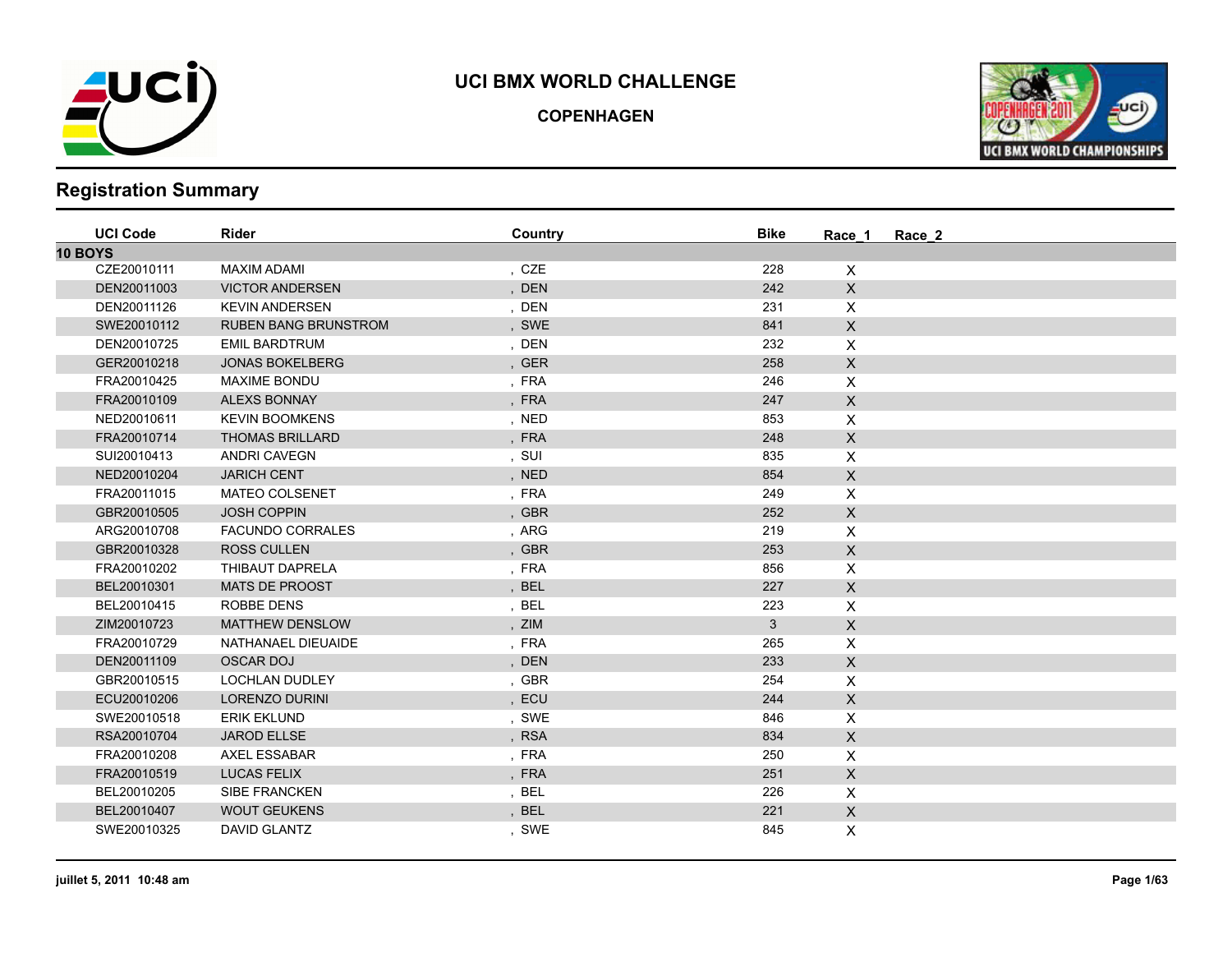

**COPENHAGEN**



| <b>UCI Code</b> | <b>Rider</b>               | Country | <b>Bike</b>    | Race 1                    | Race 2 |
|-----------------|----------------------------|---------|----------------|---------------------------|--------|
| LAT20010320     | <b>EDVARDS GLAZERS</b>     | , LAT   | 268            | $\mathsf{X}$              |        |
| NED20010903     | <b>DARNON GOERING</b>      | , NED   | 825            | $\mathsf{X}$              |        |
| GER20010409     | <b>ERIC GREISSINGER</b>    | , GER   | 259            | $\mathsf{X}$              |        |
| AUT20011010     | <b>JURGEN GRIESSAUER</b>   | , AUT   | 220            | $\pmb{\times}$            |        |
| SWE20010911     | FELIX HAEGER-SJOSTROM      | , SWE   | 838            | $\mathsf X$               |        |
| DEN20010928     | <b>FELIX HANSEN</b>        | , DEN   | 235            | $\mathsf{X}$              |        |
| SWE20010609     | <b>JOACHIM HERTZBERG</b>   | , SWE   | 842            | $\mathsf{X}$              |        |
| CZE20010315     | ADAM HLADIK                | , CZE   | 229            | $\mathsf{X}$              |        |
| DEN20010706     | <b>ANDREAS HOEG</b>        | , DEN   | 239            | $\mathsf{X}$              |        |
| DEN20010918     | SIMON JUUL HOJSGAARD       | , DEN   | 238            | $\pmb{\mathsf{X}}$        |        |
| NED20010620     | <b>MIKE HOLSTEGE</b>       | , NED   | 827            | $\mathsf X$               |        |
| BEL20010817     | <b>TIBO HUYBRECHTS</b>     | , BEL   | 225            | $\pmb{\times}$            |        |
| SWE20010620     | <b>JOEL JANSSON</b>        | , SWE   | 847            | $\mathsf{X}$              |        |
| USA20010406     | <b>ROMAN JAWORSKY</b>      | , USA   | 850            | $\boldsymbol{\mathsf{X}}$ |        |
| DEN20010717     | <b>DENNIS JEPSEN</b>       | , DEN   | 243            | $\mathsf{X}$              |        |
| DEN20010820     | MAGNUS JUUL                | , DEN   | 240            | $\pmb{\times}$            |        |
| SWE20010521     | <b>OSKAR KINDBLOM</b>      | , SWE   | 844            | $\mathsf{X}$              |        |
| NED20010109     | <b>TEUN KIVIT</b>          | , NED   | 828            | $\pmb{\times}$            |        |
| AUS20010915     | <b>REID KULLER</b>         | , AUS   | $\overline{2}$ | $\mathsf{X}$              |        |
| DEN20010319     | <b>OLIVER LARSEN</b>       | , DEN   | 241            | $\pmb{\times}$            |        |
| DEN20010430     | PATRICK LAURIDSEN          | , DEN   | 230            | $\mathsf X$               |        |
| USA20010621     | <b>JAGUR LAYMAN</b>        | , USA   | 851            | $\mathsf{X}$              |        |
| LAT20010622     | <b>REINO LIEPINS</b>       | , LAT   | 266            | $\mathsf{X}$              |        |
| SWE20010603     | <b>OLIVER LINDSTROM</b>    | , SWE   | 839            | $\boldsymbol{\mathsf{X}}$ |        |
| SWE20010603     | PHILIP LINDSTROM           | , SWE   | 840            | $\mathsf{X}$              |        |
| SUI20010221     | <b>ISMAEL LOUKRIZ</b>      | , SUI   | 836            | $\pmb{\mathsf{X}}$        |        |
| ITA20010426     | <b>ENRICO MALAFFO</b>      | , ITA   | 261            | $\mathsf X$               |        |
| JPN20011118     | <b>GAIMU MANO</b>          | , JPN   | 264            | $\pmb{\times}$            |        |
| NED20010225     | <b>RYAN MARACLE</b>        | , NED   | 829            | $\mathsf{X}$              |        |
| ESP20010525     | <b>MARCO MARTINEZ PENA</b> | , ESP   | 245            | $\mathsf{X}$              |        |
| DEN20010501     | <b>ANDREAS MILTHER</b>     | , DEN   | 237            | $\mathsf{X}$              |        |
| DEN20010810     | <b>JONAS NIELSEN</b>       | , DEN   | 236            | X                         |        |
|                 |                            |         |                |                           |        |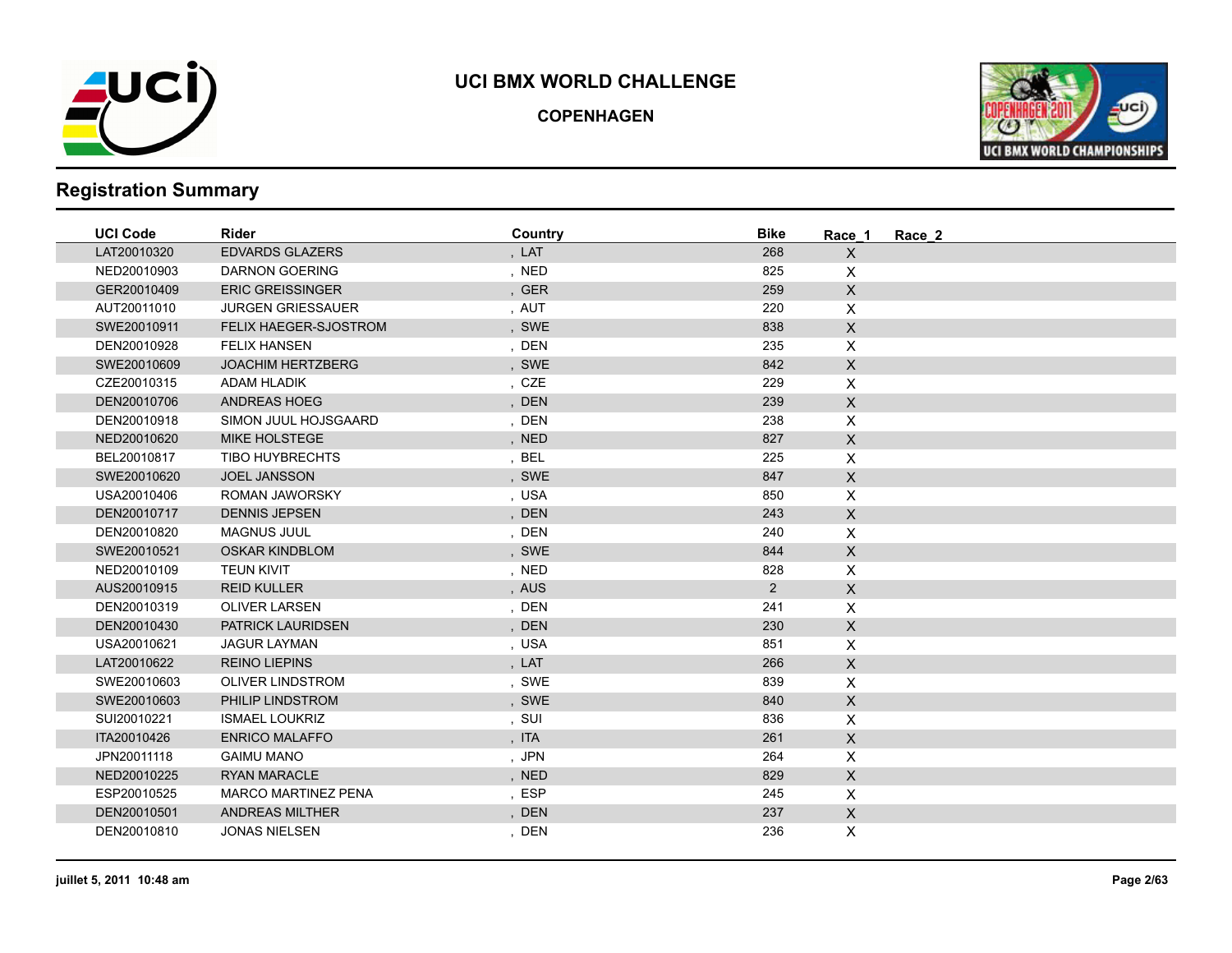

**COPENHAGEN**



| <b>UCI Code</b>                       | <b>Rider</b>                     | Country | <b>Bike</b>    | Race 1                    | Race 2 |
|---------------------------------------|----------------------------------|---------|----------------|---------------------------|--------|
| ITA20010826                           | <b>ALEX NOCITA</b>               | , ITA   | 262            | $\mathsf X$               |        |
| BEL20011016                           | <b>JARNE NOYENS</b>              | , BEL   | 222            | X                         |        |
| NZL20010416                           | <b>TUHOTO-ARIKI PENE</b>         | , NZL   | 832            | $\mathsf{X}$              |        |
| SWE20010907                           | JACOB PERSSON-LINDEN             | , SWE   | 849            | X                         |        |
| GBR20011207                           | <b>JOSH PETERS</b>               | , GBR   | 255            | $\mathsf X$               |        |
| DEN20010625                           | <b>CARL EMIL VISTI PETERSEN</b>  | , DEN   | 234            | $\pmb{\times}$            |        |
| ITA20010305                           | <b>EDOARDO PINTUS</b>            | , ITA   | 263            | $\mathsf X$               |        |
| BRA20010322                           | PEDRO PEREIRA PUSSIELDI          | , BRA   | 5              | X                         |        |
| GER20011001                           | <b>LEON RABE</b>                 | , GER   | 260            | $\mathsf{X}$              |        |
| AUS20010206                           | <b>CHRISTIAN ROBERTSON-EDGAR</b> | , AUS   | 6              | X                         |        |
| USA20011228                           | <b>WILLIAM SEITZ</b>             | , USA   | 852            | $\mathsf X$               |        |
| SWE20010318                           | <b>TOBIAS STAAF</b>              | , SWE   | 843            | X                         |        |
| SUI20010106                           | <b>KEVIN STAUB</b>               | , SUI   | 837            | $\mathsf X$               |        |
| BEL20010201                           | THIBAUT STOFFELS                 | , BEL   | 224            | X                         |        |
| GBR20010527                           | <b>SAM TAYLOR</b>                | , GBR   | 256            | $\mathsf X$               |        |
| NED20010307                           | <b>RICK TIMMERMANS</b>           | , NED   | 830            | $\boldsymbol{\mathsf{X}}$ |        |
| LTU20010503                           | <b>GVIDAS USEVICIUS</b>          | , LTU   | 269            | $\mathsf X$               |        |
| NED20010312                           | <b>BART VAN BEMMELEN</b>         | , NED   | 270            | X                         |        |
| NED20011015                           | WESSEL VAN DIJK                  | , NED   | 855            | $\mathsf{X}$              |        |
| NED20010905                           | <b>CARLOS VAN HEES</b>           | , NED   | 826            | $\pmb{\times}$            |        |
| RSA20010403                           | <b>TYRONE VERRALL</b>            | , RSA   | $\overline{4}$ | $\mathsf X$               |        |
| NED20010216                           | <b>LEN VERSTGEGEN</b>            | , NED   | 831            | X                         |        |
| LAT20010109                           | <b>RALFS VINDELIS</b>            | , LAT   | 267            | $\mathsf{X}$              |        |
| SWE20010313                           | <b>JESPER WAKANDER</b>           | , SWE   | 848            | X                         |        |
| GBR20010512                           | <b>NATHAN WOOD</b>               | , GBR   | 257            | $\mathsf{X}$              |        |
| <b>Total Number of Class Entries:</b> | 88                               |         |                |                           |        |
| <b>10 GIRLS</b>                       |                                  |         |                |                           |        |
| DEN20010322                           | <b>RIKKE BALLE</b>               | , DEN   | 96             | $\mathsf{X}$              |        |
| CZE20010508                           | ELISKA BARTUNKOVA                | , CZE   | 94             | $\mathsf X$               |        |
| NZL20011002                           | <b>MIKAYLA BEARMAN</b>           | , NZL   | 3              | X                         |        |
| ARU20010430                           | MICHAELLA BOEKHOUDT              | , ARU   | 114            | $\mathsf X$               |        |
| SUI20010428                           | <b>ZOE CLAESSENS</b>             | , SUI   | 112            | X                         |        |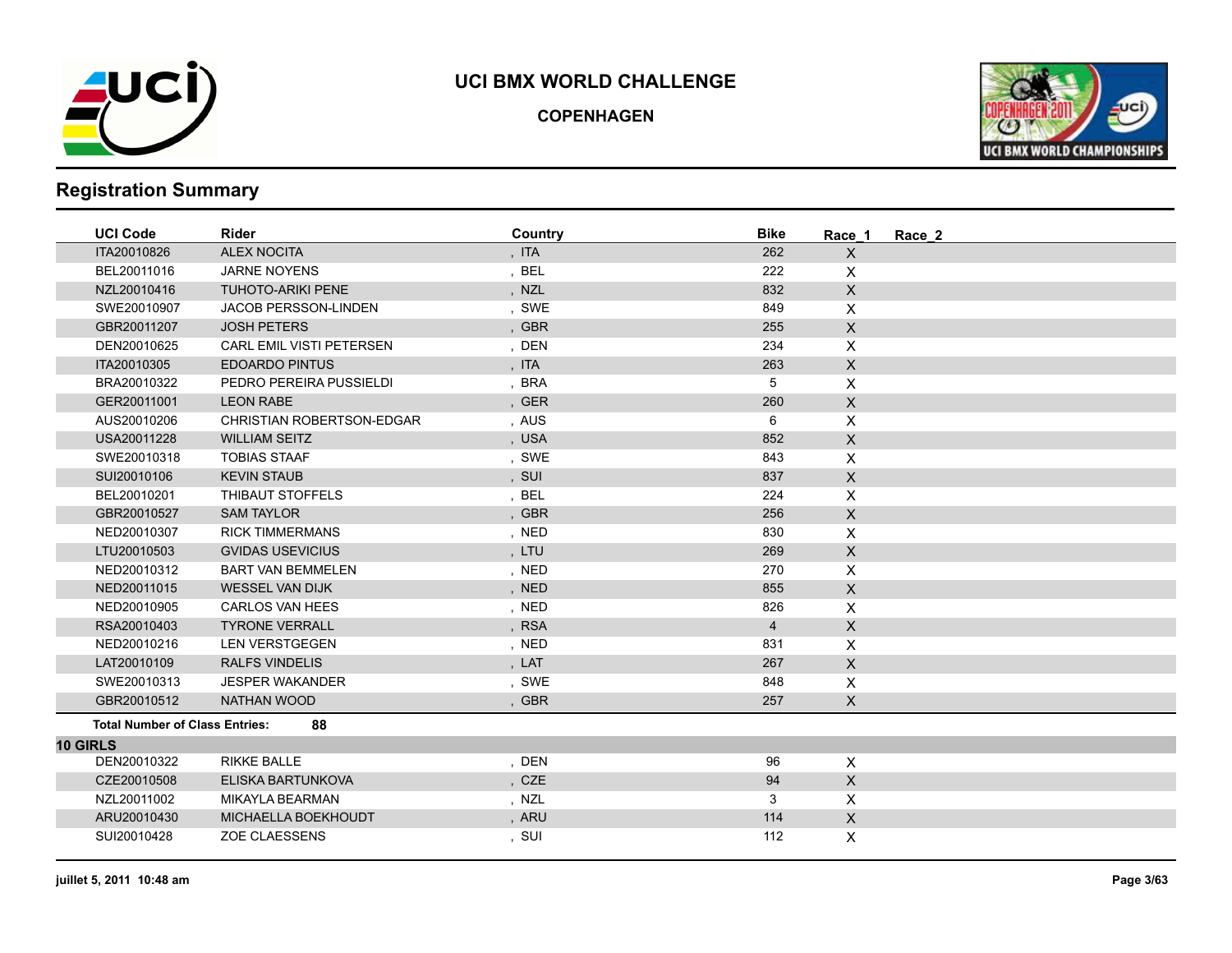

**COPENHAGEN**



| , FRA<br>FRA20010305<br><b>EMILIA DISPLAN</b><br>98<br>X                                     |  |
|----------------------------------------------------------------------------------------------|--|
| , NED<br>105<br>NED20010207<br><b>ELLES DOORN</b><br>X                                       |  |
| ZIM20011212<br>KIRSTEN DU PLOOY<br>, ZIM<br>5<br>$\mathsf{X}$                                |  |
| X<br>106<br>NED20010514<br><b>FEMKE GERRITSE</b><br>, NED                                    |  |
| , RSA<br>$\boldsymbol{\mathsf{X}}$<br>RSA20011025<br><b>GEORGINA GRASSIE</b><br>$\mathbf{1}$ |  |
| DEN20010909<br><b>FRIDA KIRSTINE HANSEN</b><br>, DEN<br>95<br>X                              |  |
| NZL20010114<br><b>KALY HARCOURT</b><br>, NZL<br>110<br>X                                     |  |
| , FRA<br>99<br>X<br>FRA20010317<br><b>MANON HOFFNER</b>                                      |  |
| AUT20010331<br>91<br>$\pmb{\times}$<br><b>VANESSA KAGER</b><br>, AUT                         |  |
| NZL20010305<br><b>BAYLEE LUTTRELL</b><br>, NZL<br>111<br>X                                   |  |
| $\mathsf{X}$<br>FRA20011028<br><b>TESSA MARTINEZ</b><br>, FRA<br>100                         |  |
| 103<br>JPN20010604<br>HURORU NISHIMURA<br>, JPN<br>X                                         |  |
| $\mathsf X$<br>102<br>JPN20010604<br><b>KARORU NISHIMURA</b><br>, JPN                        |  |
| X<br><b>INDY SCHEEPERS</b><br>, NED<br>108<br>NED20010130                                    |  |
| $\mathsf X$<br>, NED<br>NED20010518<br><b>DEMI SCHURING</b><br>109                           |  |
| , USA<br>USA20010617<br><b>JORDAN SCOTT</b><br>113<br>X                                      |  |
| $\mathsf{x}$<br><b>ELEANA STAFFORD</b><br>, GBR<br>101<br>GBR20011106                        |  |
| AUS20010310<br>, AUS<br>$\overline{7}$<br>X<br><b>FELICIA THOMAS</b>                         |  |
| , NED<br>104<br>$\boldsymbol{\mathsf{X}}$<br>NED20010101<br><b>ISA VAN DINTHER</b>           |  |
| NED20011102<br><b>SAM VAN OSS</b><br>107<br>X<br>, NED                                       |  |
| BEL20010926<br><b>JINKE VERBRAKEN</b><br>, BEL<br>92<br>$\mathsf{X}$                         |  |
| 93<br>X<br>CAN20010524<br><b>MAJA WOOLLEY</b><br>, CAN                                       |  |
| <b>TESSA ZWAENEPOEL</b><br>$\mathsf{X}$<br>BEL20010927<br><b>BEL</b><br>$\overline{4}$       |  |
| <b>Total Number of Class Entries:</b><br>28                                                  |  |
| <b>11 BOYS</b>                                                                               |  |
| , SWE<br>X<br>SWE20001227<br><b>FABIAN ALBIHN</b><br>883                                     |  |
| $\mathsf{X}$<br>ECU20000103<br><b>JOSUE ALVAREZ</b><br>ECU<br>305                            |  |
| X<br>297<br>DEN20000716<br><b>LAUST ANDERSEN</b><br>, DEN                                    |  |
| $\mathsf{X}$<br>ITA20000424<br>ANDREA ANNECHINI<br>, ITA<br>326                              |  |
| <b>NIKLAVS BABRIS</b><br>X<br>LAT20001020<br>, LAT<br>893                                    |  |
| $\mathsf{X}$<br>FRA20000129<br><b>LOUIS BASSO</b><br>, FRA<br>306                            |  |
| X<br>BEL20000718<br><b>JARNO BELLENS</b><br>, BEL<br>278                                     |  |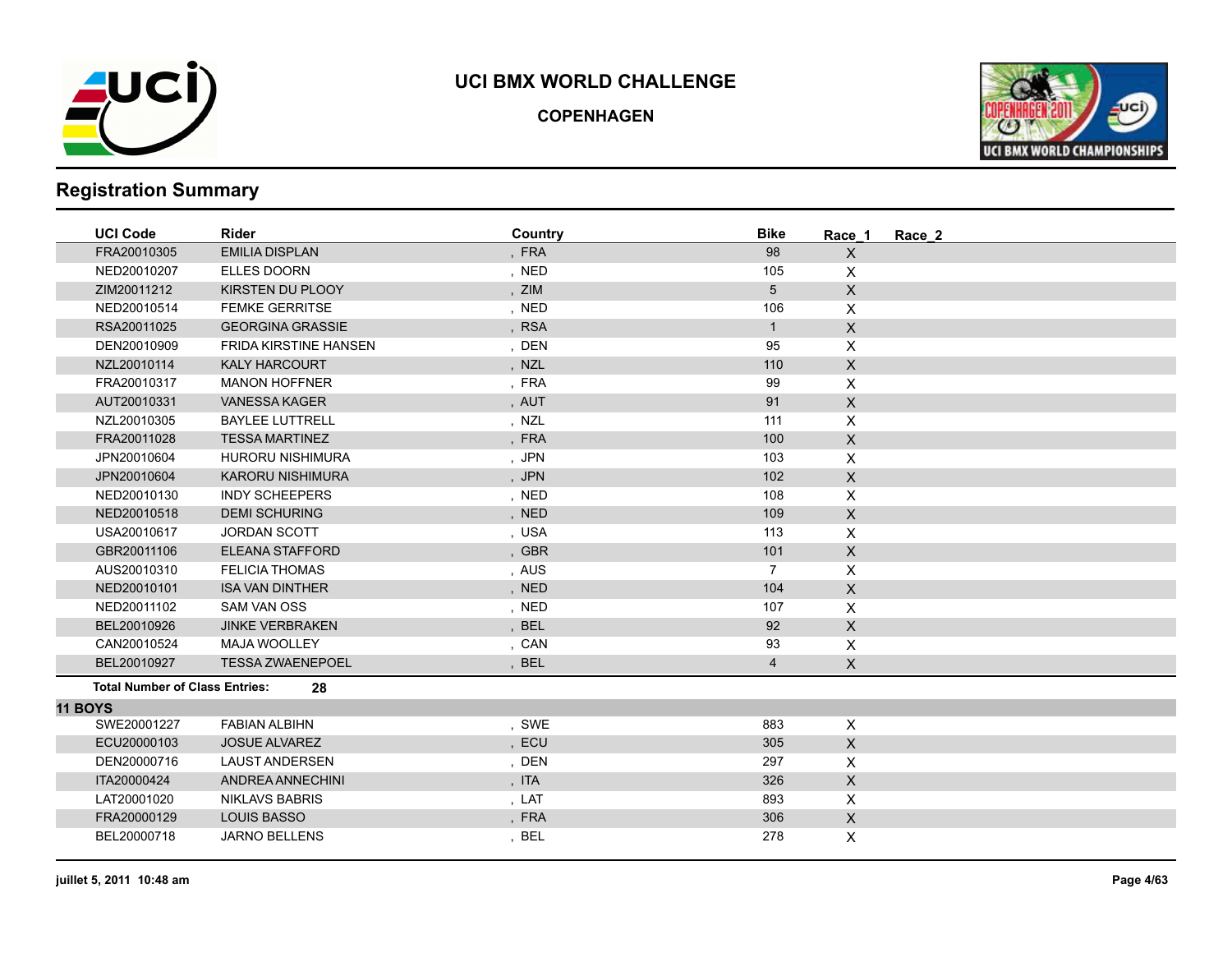

**COPENHAGEN**



| <b>UCI Code</b> | <b>Rider</b>                    | Country | <b>Bike</b>    | Race 1         | Race 2 |
|-----------------|---------------------------------|---------|----------------|----------------|--------|
| RUS20000319     | <b>ILYA BESKROVNIY</b>          | , RUS   | 873            | $\mathsf{X}$   |        |
| CZE20000325     | DANIEL BITTNER                  | , CZE   | 286            | X              |        |
| FRA20000721     | <b>MATHIAS BOUDET</b>           | , FRA   | $\overline{7}$ | $\mathsf{X}$   |        |
| DEN20000120     | <b>EMIL BRINK</b>               | , DEN   | 304            | X              |        |
| ARG20000121     | <b>MATIAS JESUS BRIZUELA</b>    | , ARG   | 928            | $\mathsf{X}$   |        |
| DEN20001006     | <b>ESBEN BRYLD</b>              | , DEN   | 303            | X              |        |
| USA20000506     | <b>MAX BURHENN</b>              | , USA   | $\overline{4}$ | $\mathsf{X}$   |        |
| SUI20000620     | KILIAN BURKHARDT                | , SUI   | 875            | X              |        |
| BEL20000623     | <b>SEPPE CAERS</b>              | , BEL   | 283            | $\mathsf{X}$   |        |
| NZL20000830     | <b>LOGAN CAESAR</b>             | , NZL   | 872            | X              |        |
| GBR20000323     | <b>SHAY CASEY</b>               | , GBR   | 315            | $\mathsf{X}$   |        |
| ARG20000107     | <b>IGNACIO CATTANA</b>          | , ARG   | 272            | X              |        |
| FRA20000711     | <b>JOE CHENAF</b>               | , FRA   | 307            | $\mathsf X$    |        |
| NED20000502     | <b>KEVIN CISSEN</b>             | , NED   | 861            | X              |        |
| ITA20001209     | DAVIDE CORA                     | , ITA   | 327            | $\mathsf{X}$   |        |
| FRA20000410     | <b>AXEL DAMBLON</b>             | , FRA   | 308            | X              |        |
| BEL20000119     | <b>RUNE DEBURCHGRAEVE</b>       | , BEL   | 279            | $\mathsf{X}$   |        |
| GBR20000312     | <b>FRASER DUDLEY</b>            | , GBR   | 316            | X              |        |
| NED20000121     | <b>NICO ELBERS</b>              | , NED   | 862            | $\mathsf X$    |        |
| SUI20000118     | <b>TIM ENZLER</b>               | , SUI   | 876            | $\pmb{\times}$ |        |
| NED20000220     | <b>BRAM EXTERKATE</b>           | , NED   | 863            | $\mathsf X$    |        |
| RSA20000702     | <b>JASON FANOURAKIS</b>         | , RSA   | 6              | X              |        |
| DEN20001006     | <b>MAGNUS FAURBYE</b>           | , DEN   | 295            | $\mathsf{X}$   |        |
| DEN20000608     | <b>MARC BECH FELDT</b>          | , DEN   | 296            | X              |        |
| DEN20000818     | <b>OLIVER FINMANN</b>           | , DEN   | 292            | $\mathsf{X}$   |        |
| ITA20001209     | <b>GIACOMO GARGAGLIA</b>        | , ITA   | 328            | X              |        |
| FRA20000314     | <b>LEO GAROYAN</b>              | , FRA   | 309            | $\mathsf X$    |        |
| BEL20000303     | <b>SYBREN GEENS</b>             | , BEL   | 277            | X              |        |
| COL20000908     | <b>JUAN DIEGO GIRALDO DUQUE</b> | , COL   | 5 <sup>5</sup> | $\mathsf{X}$   |        |
| DEN20000115     | <b>BORIS HERNVIG</b>            | , DEN   | 299            | X              |        |
| GBR20000323     | <b>LEWIS HIPKINS</b>            | , GBR   | 317            | $\mathsf{X}$   |        |
| DEN20001001     | LUCAS HULDAHL LAURSEN           | , DEN   | 294            | X              |        |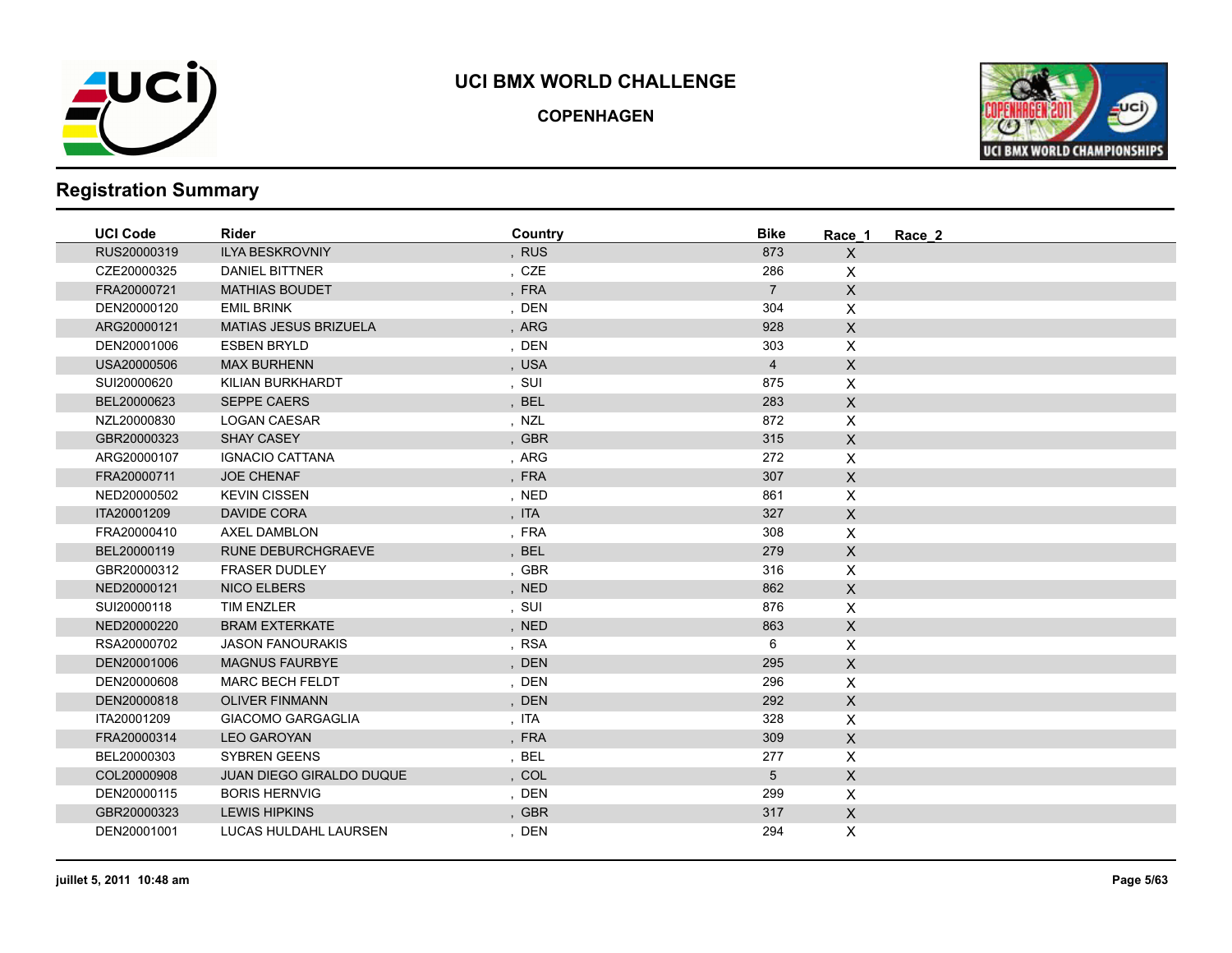

**COPENHAGEN**



| <b>UCI Code</b> | <b>Rider</b>                   | Country | <b>Bike</b> | Race 1             | Race 2 |
|-----------------|--------------------------------|---------|-------------|--------------------|--------|
| GBR20000330     | <b>EUAN HUNT</b>               | , GBR   | 318         | $\mathsf{X}$       |        |
| GER20000425     | <b>MARCEL HUWENDIEK</b>        | , GER   | 321         | $\mathsf{X}$       |        |
| GER20000425     | <b>SVEN HUWENDIEK</b>          | , GER   | 322         | $\mathsf{X}$       |        |
| DEN20001128     | <b>JIMMI JACOBSEN</b>          | , DEN   | 301         | $\pmb{\times}$     |        |
| SWE20000317     | <b>JOHAN JANSSON BJORK</b>     | , SWE   | 881         | $\mathsf X$        |        |
| SWE20001203     | LUKAS JOHANSSON                | , SWE   | 882         | $\pmb{\times}$     |        |
| FRA20000509     | <b>GAUTIER JUNG</b>            | , FRA   | 891         | $\mathsf{X}$       |        |
| USA20000115     | <b>LOUIS KAMINSKII</b>         | , USA   | 886         | X                  |        |
| DEN20000504     | <b>MARCUS KAPPELGAARD</b>      | , DEN   | 298         | $\mathsf{X}$       |        |
| AUS20001024     | <b>IZAAC KENNEDY</b>           | , AUS   | 8           | $\pmb{\times}$     |        |
| CZE20001224     | NICOLAS KOLLNER                | , CZE   | 284         | $\mathsf X$        |        |
| NED20000228     | <b>KEVIN KRAGT</b>             | , NED   | 865         | $\pmb{\times}$     |        |
| DEN20000728     | <b>RICO KRISTENSEN</b>         | , DEN   | 291         | $\mathsf{X}$       |        |
| LAT20000313     | ARNIJS KURATNIKS               | , LAT   | 858         | $\mathsf{X}$       |        |
| GER20000728     | <b>PAUL KUROWSKI</b>           | , GER   | 323         | $\mathsf{X}$       |        |
| NED20000221     | <b>RONAN LEMMENS</b>           | , NED   | 866         | X                  |        |
| SUI20000509     | <b>CEDRIC LEUTHARD</b>         | , SUI   | 874         | $\mathsf{X}$       |        |
| SWE20000920     | <b>FILIP LEVIN</b>             | , SWE   | 879         | $\pmb{\times}$     |        |
| USA20000710     | <b>SHAYNE LEWIS</b>            | , USA   | 887         | $\mathsf{X}$       |        |
| GBR20000610     | <b>LEWIS LOCKER</b>            | , GBR   | 319         | $\mathsf{X}$       |        |
| FRA20000512     | <b>LEO LOUAPRE</b>             | , FRA   | 310         | $\mathsf{X}$       |        |
| ZIM20001122     | RYAN MACHINGAUTA               | , ZIM   | 888         | $\mathsf{X}$       |        |
| SWE20000607     | <b>MARTIN MARKSTROM</b>        | , SWE   | 885         | $\mathsf{X}$       |        |
| DEN20001105     | <b>MAGNUS MATTHIES NIELSEN</b> | , DEN   | 288         | $\pmb{\times}$     |        |
| FRA20000801     | <b>THOMAS METAYER</b>          | , FRA   | 311         | $\mathsf X$        |        |
| DEN20000123     | <b>MARTIN MOLLER</b>           | , DEN   | 302         | $\pmb{\mathsf{X}}$ |        |
| JPN20000624     | <b>ASUMA NAKAI</b>             | , JPN   | 892         | $\mathsf{X}$       |        |
| NED20001102     | <b>JOEY NAP</b>                | , NED   | 867         | $\mathsf{X}$       |        |
| DEN20000505     | KRISTOFFER NORHOLT JENSEN      | , DEN   | 293         | $\mathsf{X}$       |        |
| LAT20001030     | <b>EDUARDS NOVADS</b>          | , LAT   | 857         | $\mathsf{X}$       |        |
| NED20001012     | <b>YNZE OEGEMA</b>             | , NED   | 868         | $\mathsf{X}$       |        |
| JPN20001018     | DAISUKE OKUYAMA                | , JPN   | 329         | X                  |        |
|                 |                                |         |             |                    |        |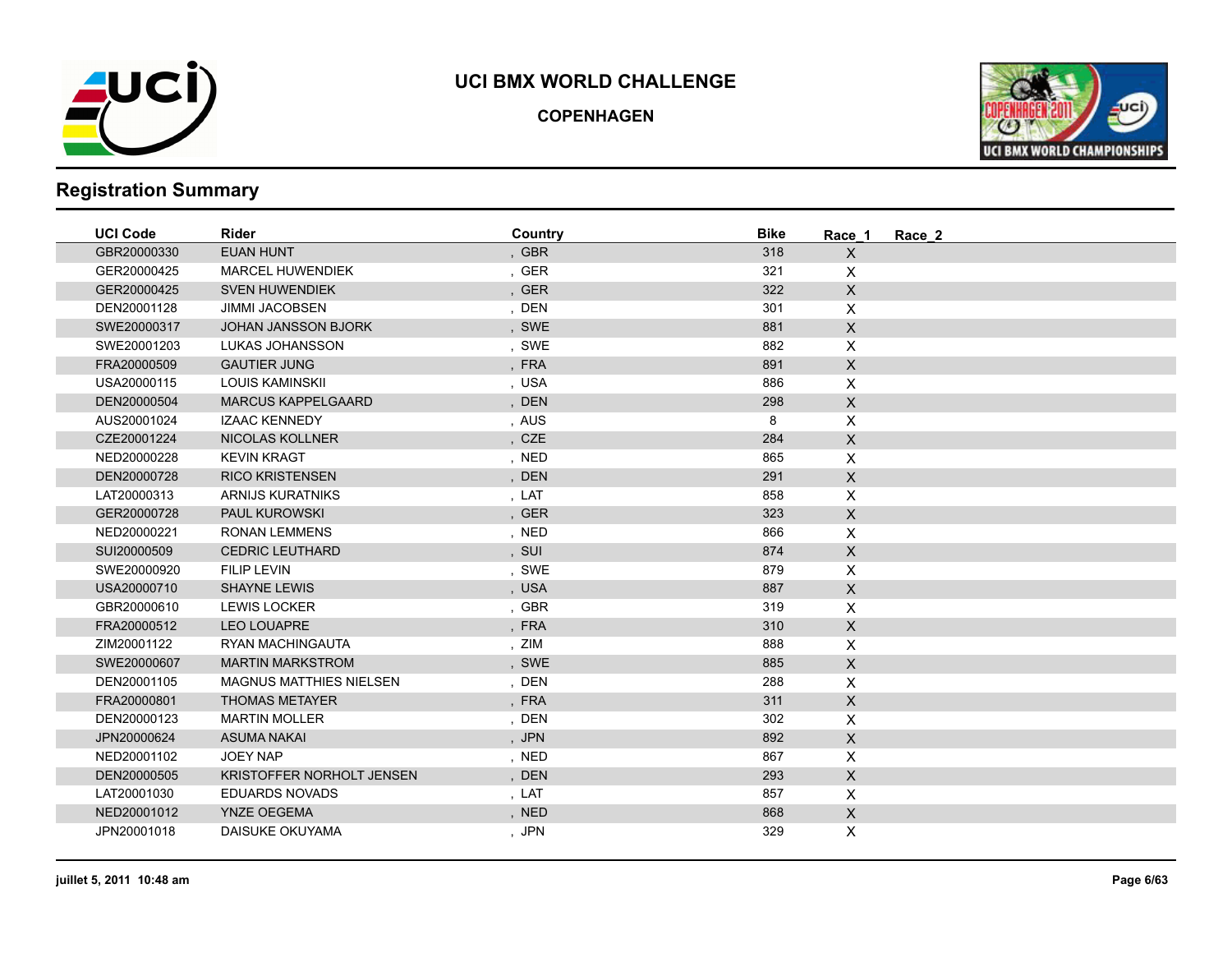

**COPENHAGEN**



| <b>UCI Code</b> | <b>Rider</b>              | Country | <b>Bike</b>    | Race 1                    | Race 2 |
|-----------------|---------------------------|---------|----------------|---------------------------|--------|
| BEL20000307     | PJOTR PAESHUYSE           | , BEL   | 282            | $\mathsf{X}$              |        |
| NED20001120     | <b>MIKA PALSGRAAF</b>     | , NED   | 869            | $\boldsymbol{\mathsf{X}}$ |        |
| FRA20000216     | <b>SELY PIERI</b>         | , FRA   | 312            | $\mathsf X$               |        |
| NED20000319     | <b>RICK PIPERS</b>        | , NED   | 870            | X                         |        |
| NED20000727     | <b>TINO POPMA</b>         | , NED   | 871            | $\mathsf X$               |        |
| GER20000406     | <b>MAXIMILIAN PRIES</b>   | , GER   | 324            | $\boldsymbol{\mathsf{X}}$ |        |
| AUS20000929     | <b>JADEN RICE</b>         | , AUS   | $\mathbf{1}$   | $\mathsf X$               |        |
| ARG20000618     | <b>FACUNDO RIOS</b>       | , ARG   | 271            | X                         |        |
| LAT20000309     | <b>FILIPS ROZITIS</b>     | , LAT   | 860            | $\mathsf X$               |        |
| LAT20000605     | <b>TOMS ROZUKALNS</b>     | , LAT   | 894            | $\pmb{\times}$            |        |
| JPN20001009     | <b>KYO SASO</b>           | , JPN   | 889            | $\mathsf X$               |        |
| BEL20000821     | <b>STEN SAUVILLERS</b>    | , BEL   | 275            | X                         |        |
| SUI20000925     | <b>KEVIN SCHUNCK</b>      | , SUI   | 877            | $\mathsf X$               |        |
| SUI20000109     | <b>ADRIEN SCHWEIZER</b>   | , SUI   | 878            | X                         |        |
| GER20000309     | <b>LUCA SCHWINGER</b>     | , GER   | 325            | $\mathsf{X}$              |        |
| SWE20000510     | RASMUS SODERBLOM          | , SWE   | 880            | X                         |        |
| DEN20000102     | <b>GUSTAV R. STAERK</b>   | , DEN   | 300            | $\mathsf{X}$              |        |
| CZE20000828     | <b>JAKUB STASTNY</b>      | , CZE   | 285            | $\mathsf{X}$              |        |
| DEN20000104     | <b>RASMUS STEVNS</b>      | , DEN   | 290            | $\mathsf{X}$              |        |
| AUS20000101     | <b>EVAN THOMAS</b>        | , AUS   | 273            | X                         |        |
| DEN20001031     | <b>KASPER THORHAUGE</b>   | , DEN   | 287            | $\mathsf X$               |        |
| FRA20000703     | THEO THOUIN               | , FRA   | 313            | $\mathsf{X}$              |        |
| DEN20000105     | <b>JONAS TUFVESSON</b>    | , DEN   | 289            | $\mathsf{X}$              |        |
| FRA20000708     | ELLIOT VALLON             | , FRA   | 314            | X                         |        |
| BEL20001012     | RICO VAN DE VOORDE        | , BEL   | 281            | $\mathsf X$               |        |
| NED20001103     | IAN VAN HEUGTEN           | , NED   | 864            | X                         |        |
| BEL20000104     | <b>MAARTEN VERHOEVEN</b>  | , BEL   | 276            | $\mathsf X$               |        |
| GBR20000826     | <b>ETHAN VERNON</b>       | , GBR   | 320            | X                         |        |
| BEL20000920     | ROBBE VERSCHUEREN         | , BEL   | 280            | $\mathsf X$               |        |
| FRA20000208     | <b>BAPTISTE VIEILLARD</b> | , FRA   | $\overline{2}$ | $\boldsymbol{\mathsf{X}}$ |        |
| LAT20000121     | <b>MATISS VITRUPS</b>     | , LAT   | 859            | $\mathsf{X}$              |        |
| AUS20000405     | <b>RONAN WEBER</b>        | , AUS   | 274            | X                         |        |
|                 |                           |         |                |                           |        |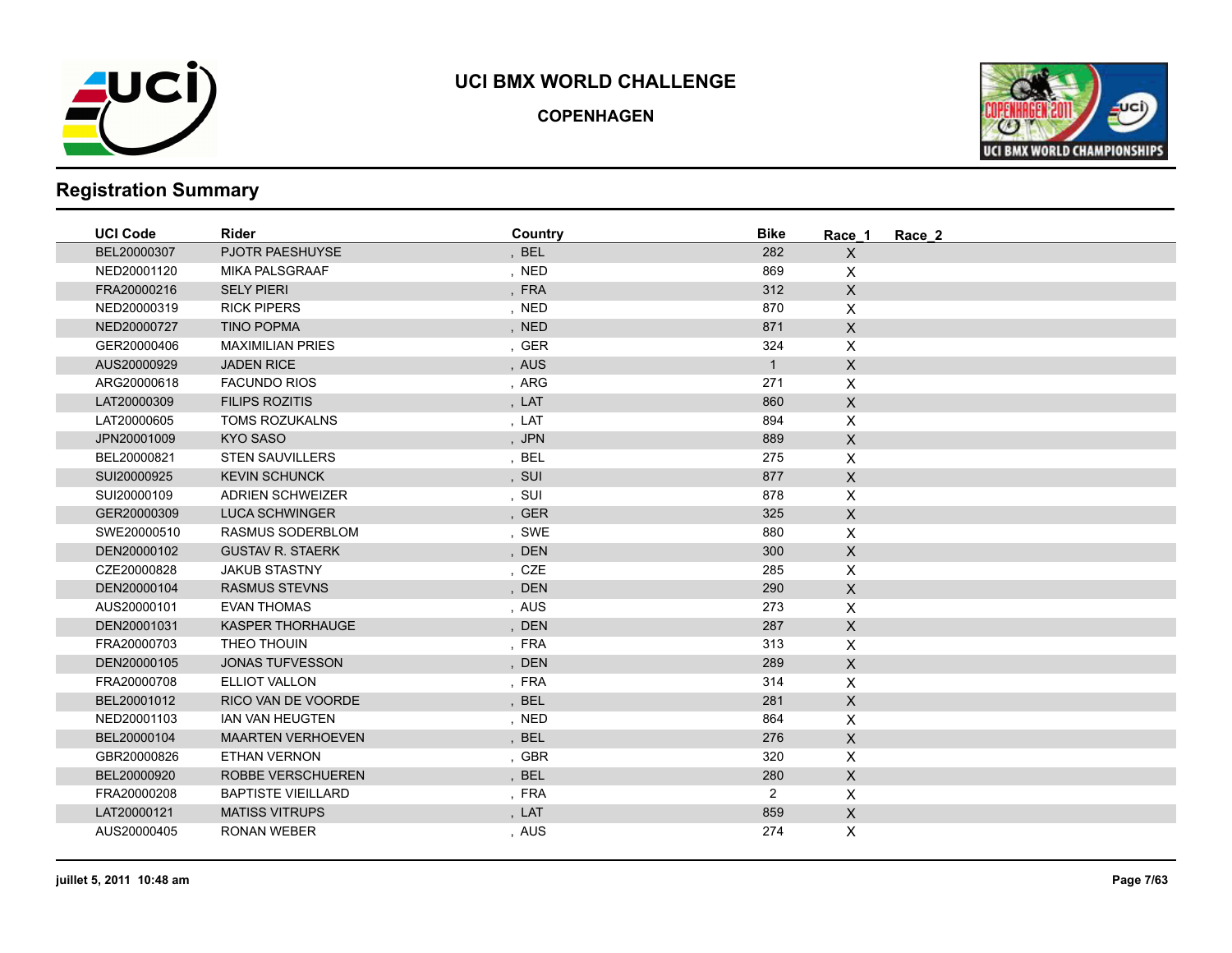

**COPENHAGEN**



|                 | <b>UCI Code</b>                       | <b>Rider</b>                    | Country | <b>Bike</b>    | Race_1                    | Race 2 |
|-----------------|---------------------------------------|---------------------------------|---------|----------------|---------------------------|--------|
|                 | SWE20000709                           | <b>TIMMY WENNBERG</b>           | , SWE   | 884            | X                         |        |
|                 | COL20000315                           | CARLOS JAVIER ZULUAGA MELO      | , COL   | 890            | X                         |        |
|                 | <b>Total Number of Class Entries:</b> | 105                             |         |                |                           |        |
| <b>11 GIRLS</b> |                                       |                                 |         |                |                           |        |
|                 | GBR20001227                           | <b>KIM BAPTISTA</b>             | , GBR   | 124            | X                         |        |
|                 | BRA20000229                           | <b>MAITE NAVES BARRETO</b>      | , BRA   | 136            | X                         |        |
|                 | NED20000618                           | <b>JOYCE BAX</b>                | , NED   | 129            | $\pmb{\times}$            |        |
|                 | FRA20000913                           | <b>MATHILDE BERNARD</b>         | , FRA   | 118            | X                         |        |
|                 | BEL20000707                           | <b>JULIE BOGAERTS</b>           | , BEL   | 135            | $\pmb{\times}$            |        |
|                 | FRA20000126                           | <b>LAURINE CITI</b>             | , FRA   | $\overline{2}$ | X                         |        |
|                 | SUI20000609                           | ELOISE DONZALLAZ                | , SUI   | 132            | $\mathsf{X}$              |        |
|                 | GER20000524                           | <b>CHARLENE DUCKHORN</b>        | , GER   | 125            | X                         |        |
|                 | DEN20001217                           | LENNETTE JENSBY                 | , DEN   | 116            | $\mathsf{X}$              |        |
|                 | FRA20000607                           | ADRIANA JOURDAIN                | , FRA   | 119            | X                         |        |
|                 | FRA20000628                           | <b>EMMA JOUTEAU</b>             | , FRA   | 120            | $\mathsf{x}$              |        |
|                 | DEN20000723                           | SIMONE LARSEN                   | , DEN   | 138            | X                         |        |
|                 | FRA20001118                           | <b>MORGANE MARTINEZ</b>         | , FRA   | 121            | X                         |        |
|                 | JPN20000415                           | <b>MIRU NAGARE</b>              | , JPN   | 128            | X                         |        |
|                 | BEL20000505                           | <b>YENTL NIJS</b>               | , BEL   | 134            | X                         |        |
|                 | ESP20000508                           | ALBA PARRA CRUZ                 | , ESP   | 117            | X                         |        |
|                 | BEL20000331                           | <b>ILANA POLLEFLIET</b>         | , BEL   | 133            | $\mathsf{X}$              |        |
|                 | NED20000727                           | <b>GERLINDA REMMERTS</b>        | , NED   | 130            | X                         |        |
|                 | DEN20000325                           | <b>CECILIE SALTOFT OLSEN</b>    | , DEN   | 115            | X                         |        |
|                 | FRA20001006                           | <b>JULIE SOENEN</b>             | , FRA   | 122            | X                         |        |
|                 | GER20000323                           | <b>LUNA STEIN</b>               | , GER   | 126            | $\boldsymbol{\mathsf{X}}$ |        |
|                 | NED20000928                           | <b>MANON VISSER</b>             | , NED   | 131            | X                         |        |
|                 | FRA20001211                           | <b>CLEMENTINE WAY</b>           | , FRA   | 123            | $\mathsf{X}$              |        |
|                 | GER20000202                           | ALINA WILHELM                   | , GER   | 127            | X                         |        |
|                 | DEN20000803                           | <b>KIEA WINTHER</b>             | , DEN   | 137            | X                         |        |
|                 | <b>Total Number of Class Entries:</b> | 25                              |         |                |                           |        |
|                 | <b>12 &amp; UNDER BOYS CRUISER</b>    |                                 |         |                |                           |        |
|                 | COL19991117                           | DANIEL EDUARDO BARRAGAN NOGUERA | . COL   | 42             |                           | X      |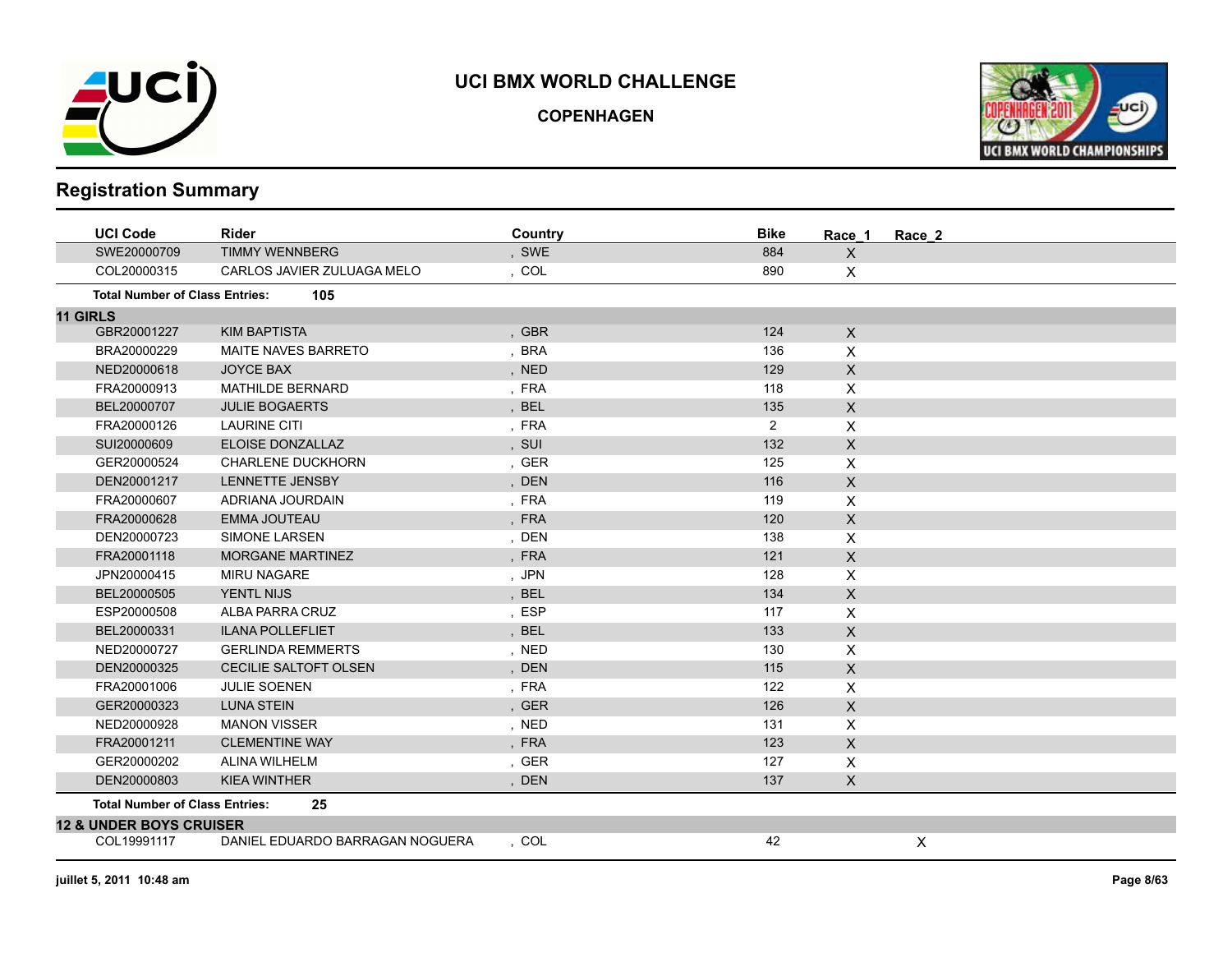

**COPENHAGEN**



| <b>UCI Code</b> | <b>Rider</b>                 | Country | <b>Bike</b>    | Race 2<br>Race 1 |  |
|-----------------|------------------------------|---------|----------------|------------------|--|
| ITA19990822     | PIETRO BERTAGNOLI            | , ITA   | 19             | $\mathsf{X}$     |  |
| ARG20000121     | <b>MATIAS JESUS BRIZUELA</b> | , ARG   | 43             | X                |  |
| SUI19990403     | <b>GIL BRUNNER</b>           | , SUI   | 32             | $\mathsf X$      |  |
| SUI19990723     | <b>CEDRIC BUTTI</b>          | , SUI   | 33             | $\pmb{\times}$   |  |
| ZIM20010723     | <b>MATTHEW DENSLOW</b>       | , ZIM   | 38             | $\mathsf X$      |  |
| COL20021029     | ALEJANDRO ECHEVERRY ZAPATA   | , COL   | 39             | X                |  |
| RSA20010704     | <b>JAROD ELLSE</b>           | , RSA   | 31             | $\mathsf{X}$     |  |
| AUT19990824     | <b>FREDERIK ENDER</b>        | , AUT   | 14             | X                |  |
| JPN19990611     | <b>SATOSHI FURUNO</b>        | , JPN   | 22             | $\mathsf{X}$     |  |
| COL20000908     | JUAN DIEGO GIRALDO DUQUE     | , COL   | 40             | X                |  |
| USA19990204     | <b>MICHAEL GONZALES</b>      | , USA   | $\overline{2}$ | $\mathsf X$      |  |
| USA20030403     | <b>CHRISTOPHER GRICE</b>     | , USA   | 36             | $\pmb{\times}$   |  |
| USA20000115     | <b>LOUIS KAMINSKII</b>       | , USA   | 37             | $\mathsf X$      |  |
| NZL19991122     | ZACHARY KERSHAW              | , NZL   | 28             | X                |  |
| JPN19990428     | <b>TAISHI KITAOKA</b>        | , JPN   | 23             | $\mathsf X$      |  |
| SUI20000509     | <b>CEDRIC LEUTHARD</b>       | , SUI   | 34             | $\pmb{\times}$   |  |
| DEN19990428     | <b>EGEBLAD LUKAS</b>         | , DEN   | 16             | $\mathsf X$      |  |
| AUS19990504     | <b>JOHN MCGEE</b>            | , AUS   | 12             | X                |  |
| JPN20000624     | <b>ASUMA NAKAI</b>           | , JPN   | 21             | $\mathsf X$      |  |
| JPN20001018     | DAISUKE OKUYAMA              | , JPN   | 20             | $\pmb{\times}$   |  |
| NZL19990616     | TIMOTHY O"SULLIVAN           | , NZL   | 29             | $\mathsf X$      |  |
| NZL20010416     | <b>TUHOTO-ARIKI PENE</b>     | , NZL   | 27             | X                |  |
| NED20000727     | <b>TINO POPMA</b>            | , NED   | 26             | $\mathsf X$      |  |
| ARG19991026     | <b>VALENTIN SANDIANO</b>     | , ARG   | 11             | X                |  |
| DEN20000104     | <b>RASMUS STEVNS</b>         | , DEN   | 15             | $\mathsf X$      |  |
| GBR19990126     | <b>HARLEY TAYLOR</b>         | , GBR   | 17             | X                |  |
| RSA20020219     | <b>CONNOR TERBLANCHE</b>     | , RSA   | $30\,$         | $\mathsf X$      |  |
| SVK19990428     | <b>MICHAL TUCHYNA</b>        | , SVK   | 35             | X                |  |
| NED19991111     | MAX VAN EIJNDHOVEN           | , NED   | 25             | $\mathsf{X}$     |  |
| LAT19990213     | <b>MAREKS VECMANIS</b>       | , LAT   | 24             | X                |  |
| AUS20000405     | <b>RONAN WEBER</b>           | , AUS   | 13             | $\mathsf X$      |  |
| GER19990705     | <b>AXEL WEBSTER</b>          | , GER   | 18             | X                |  |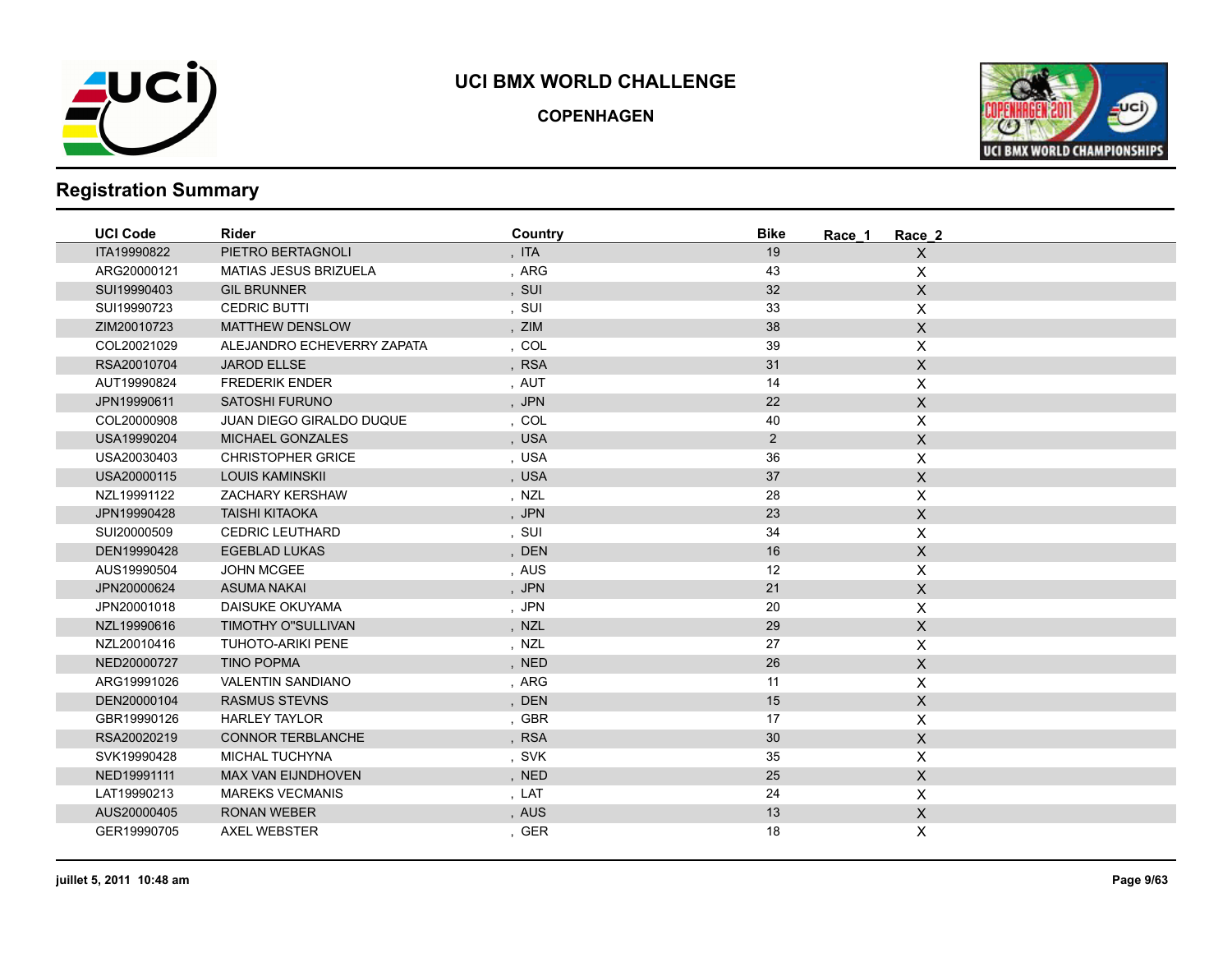

**COPENHAGEN**



| <b>UCI Code</b>                       | Rider                           | Country | <b>Bike</b>    | Race 1                    | Race_2           |  |
|---------------------------------------|---------------------------------|---------|----------------|---------------------------|------------------|--|
| COL20000315                           | CARLOS JAVIER ZULUAGA MELO      | , COL   | 41             |                           | $\boldsymbol{X}$ |  |
| <b>Total Number of Class Entries:</b> | 34                              |         |                |                           |                  |  |
| <b>12 &amp; UNDER GIRL CRUISER</b>    |                                 |         |                |                           |                  |  |
| NED19990329                           | <b>WIETSKE BLOEMHOF</b>         | , NED   | 70             |                           | $\times$         |  |
| AUS19990514                           | <b>DION BROMLEY</b>             | , AUS   | $\overline{7}$ |                           | $\mathsf X$      |  |
| USA19991221                           | <b>EMILY GRICE</b>              | , USA   | 71             |                           | X                |  |
| AUS20000521                           | <b>KATHRYN MCGEE</b>            | , AUS   | 68             |                           | $\mathsf X$      |  |
| FRA19990811                           | <b>MARION TORRES</b>            | , FRA   | 69             |                           | X                |  |
| <b>Total Number of Class Entries:</b> | 5                               |         |                |                           |                  |  |
| <b>12 BOYS</b>                        |                                 |         |                |                           |                  |  |
| DEN19990701                           | <b>MATHIAS ANDERSEN</b>         | , DEN   | 359            | X                         |                  |  |
| DEN19990512                           | <b>CHRISTOFFER BAK</b>          | , DEN   | 344            | X                         |                  |  |
| COL19991117                           | DANIEL EDUARDO BARRAGAN NOGUERA | , COL   | 919            | $\pmb{\times}$            |                  |  |
| ITA19990605                           | <b>GIACOMO BERGOMI</b>          | , ITA   | 385            | $\pmb{\times}$            |                  |  |
| ITA19990822                           | PIETRO BERTAGNOLI               | , ITA   | 386            | $\pmb{\times}$            |                  |  |
| FRA19990326                           | TITOUAN BLANCHOD                | , FRA   | $\overline{7}$ | $\mathsf{X}$              |                  |  |
| FRA19990330                           | <b>LOUIS BODRERO</b>            | , FRA   | 368            | $\pmb{\times}$            |                  |  |
| ARU19990321                           | <b>INGMAR BOEKHOUDT</b>         | , ARU   | 920            | X                         |                  |  |
| LAT19990714                           | <b>VLADIMIRS BOLTIKS</b>        | , LAT   | 925            | $\pmb{\times}$            |                  |  |
| AUT19991011                           | <b>NOAH BRESCHAN</b>            | , AUT   | 334            | X                         |                  |  |
| SUI19990403                           | <b>GIL BRUNNER</b>              | , SUI   | 910            | $\mathsf{X}$              |                  |  |
| ITA19990424                           | ALESSIO BUDELLI                 | , ITA   | 921            | X                         |                  |  |
| FRA19990405                           | <b>TIM BUSSER</b>               | , FRA   | 369            | $\pmb{\times}$            |                  |  |
| SUI19990723                           | <b>CEDRIC BUTTI</b>             | , SUI   | 6              | X                         |                  |  |
| FRA19990607                           | <b>MAXENCE CHAPELET</b>         | , FRA   | 370            | X                         |                  |  |
| DEN19990427                           | <b>LAU CHRISTENSEN</b>          | , DEN   | 356            | X                         |                  |  |
| SUI19990131                           | <b>ARTHUR CLAESSENS</b>         | , SUI   | 912            | $\pmb{\times}$            |                  |  |
| FRA19990531                           | <b>MAXIME COLLARDOT</b>         | , FRA   | 371            | X                         |                  |  |
| DEN19990721                           | ANDREAS CREUTZBERG              | , DEN   | 354            | $\mathsf{X}$              |                  |  |
| SWE19990603                           | <b>HANNES DEWRANG</b>           | , SWE   | 915            | X                         |                  |  |
| RSA19990416                           | <b>DYLAN EGGAR</b>              | , RSA   | 5              | $\boldsymbol{\mathsf{X}}$ |                  |  |
| SWE19991216                           | <b>ADAM EKLUND</b>              | , SWE   | 918            | $\pmb{\times}$            |                  |  |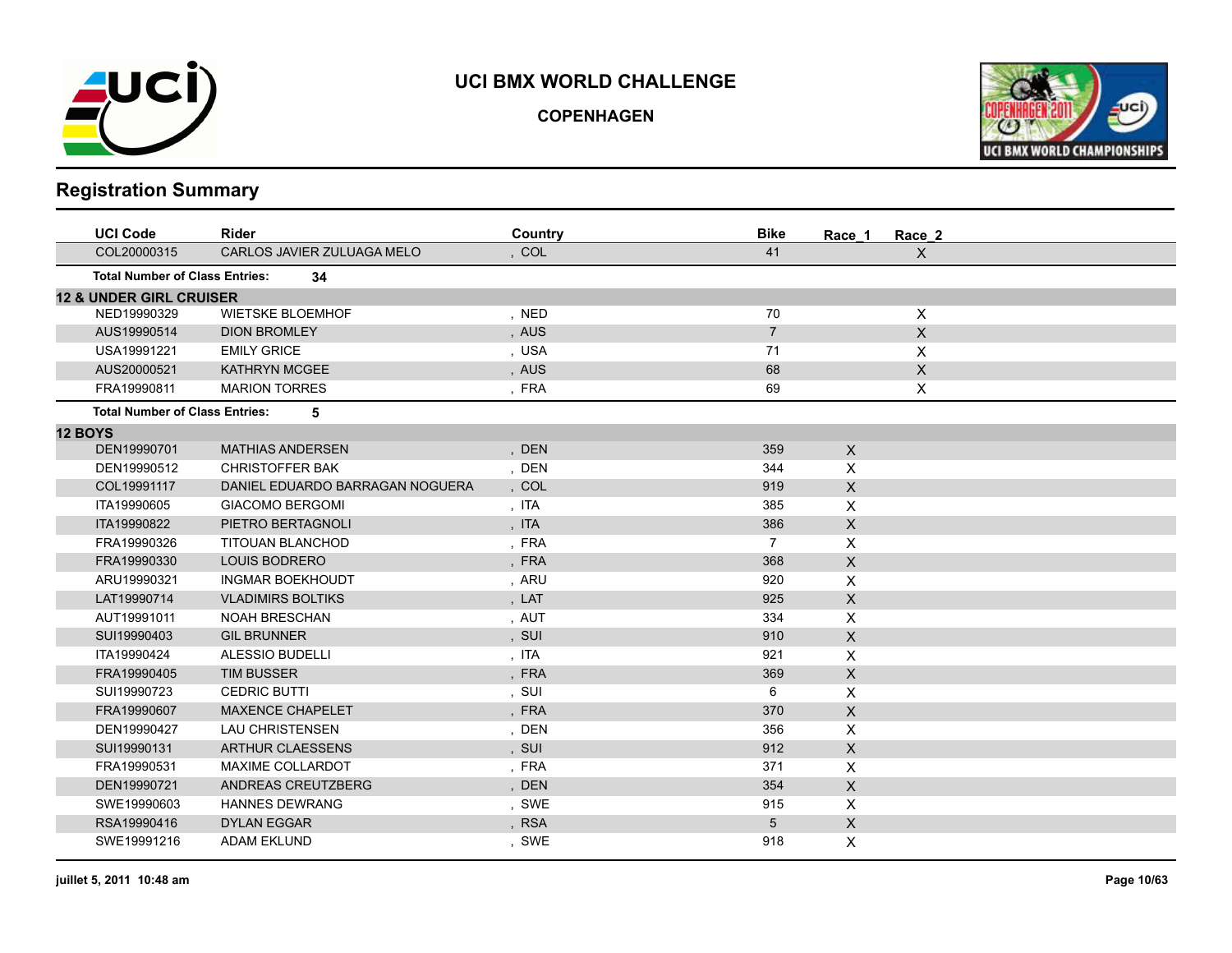

**COPENHAGEN**



| <b>UCI Code</b> | <b>Rider</b>              | Country | <b>Bike</b>    | Race 1             | Race 2 |
|-----------------|---------------------------|---------|----------------|--------------------|--------|
| DEN19990910     | NIKOLAJ ELMING LAUSTEN    | , DEN   | 353            | $\mathsf{X}$       |        |
| AUT19990824     | <b>FREDERIK ENDER</b>     | , AUT   | 333            | X                  |        |
| DEN19990827     | <b>SOREN FALK ADAMSEN</b> | , DEN   | 362            | $\mathsf{X}$       |        |
| DEN19990514     | <b>CASPER FINMANN</b>     | , DEN   | 352            | $\pmb{\times}$     |        |
| NZL19991026     | <b>JAYDEN FLEMING</b>     | , NZL   | 8              | $\mathsf{X}$       |        |
| JPN19990611     | SATOSHI FURUNO            | , JPN   | 923            | $\mathsf{X}$       |        |
| GER19990310     | <b>TIM GASSERT</b>        | , GER   | 380            | $\mathsf{X}$       |        |
| RSA19990415     | ROGERIO GONCALVES         | , RSA   | 909            | $\pmb{\times}$     |        |
| USA19990204     | <b>MICHAEL GONZALES</b>   | , USA   | $\overline{1}$ | $\mathsf X$        |        |
| BEL19990915     | SIMON GOOSSENS            | , BEL   | 337            | $\pmb{\times}$     |        |
| DEN19991017     | <b>NIELS GRONBECH</b>     | , DEN   | 348            | $\mathsf{X}$       |        |
| GER19990703     | <b>JOACHIM HECKER</b>     | , GER   | 381            | $\pmb{\times}$     |        |
| NED19990809     | <b>ROWIN HEYNEN</b>       | , NED   | 901            | $\mathsf X$        |        |
| CZE19990123     | <b>RICHARD HOLEC</b>      | , CZE   | 342            | $\pmb{\times}$     |        |
| AUS19990406     | <b>BENJAMIN HUGHES</b>    | , AUS   | 331            | $\mathsf{X}$       |        |
| CZE19990114     | <b>DUSAN HULKA</b>        | , CZE   | 340            | $\pmb{\times}$     |        |
| BEL19990617     | <b>SIL HUYSMANS</b>       | , BEL   | 338            | $\mathsf{X}$       |        |
| NED19990901     | <b>JOEY IJKELEN</b>       | , NED   | 902            | $\pmb{\mathsf{X}}$ |        |
| GER19990815     | <b>MARCO JACKEL</b>       | , GER   | 382            | $\mathsf X$        |        |
| BEL19990203     | <b>BRETT JACOBS</b>       | ,BEL    | 335            | X                  |        |
| DEN19990726     | <b>BO JACOBSEN</b>        | , DEN   | 361            | $\mathsf{X}$       |        |
| SWE19991205     | OSCAR JAGENSTEDT          | , SWE   | 916            | $\mathsf{X}$       |        |
| DEN19990716     | <b>RASMUS JAKOBSEN</b>    | , DEN   | 345            | $\mathsf{X}$       |        |
| DEN19990907     | <b>LENNART JENSBY</b>     | , DEN   | 357            | X                  |        |
| DEN19990807     | <b>TOBIAS S. JENSEN</b>   | , DEN   | 349            | $\mathsf X$        |        |
| DEN19990812     | SIMON C. JENSEN           | , DEN   | 350            | $\mathsf{X}$       |        |
| NZL19991122     | <b>ZACHARY KERSHAW</b>    | , NZL   | 908            | $\mathsf X$        |        |
| JPN19990428     | <b>TAISHI KITAOKA</b>     | , JPN   | 924            | $\pmb{\times}$     |        |
| NED19991008     | <b>DAVE KLEIBOER</b>      | , NED   | 903            | $\mathsf{X}$       |        |
| DEN19990115     | <b>EMIL KOT</b>           | , DEN   | 346            | $\mathsf{X}$       |        |
| DEN19991225     | <b>VITUS KROON</b>        | , DEN   | 365            | $\mathsf{X}$       |        |
| GBR19991002     | <b>JOSHUA LEGROVE</b>     | , GBR   | 376            | $\mathsf{X}$       |        |
|                 |                           |         |                |                    |        |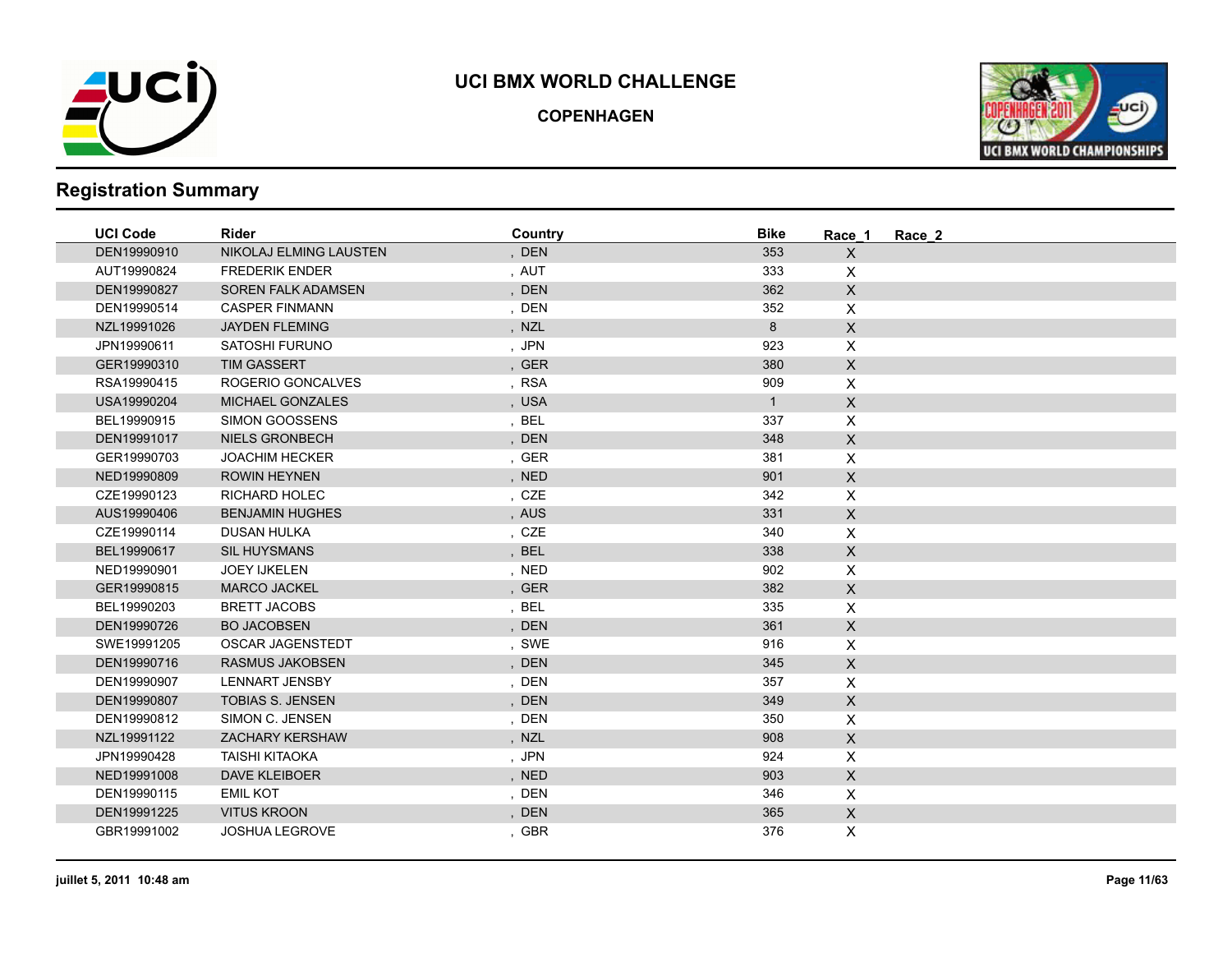

**COPENHAGEN**



| , ESP<br>367<br>ESP19990922<br><b>VICTOR LOPEZ DIAZ</b><br>$\mathsf{X}$<br>, DEN<br>DEN19990428<br><b>EGEBLAD LUKAS</b><br>360<br>X<br>, DEN<br>347<br>$\mathsf{X}$<br>DEN19990620<br><b>MADS MADSEN</b><br>922<br>$\mathsf{X}$<br>ITA19990307<br>DAVIDE MAESTRUTTI<br>, ITA<br>, AUS<br>332<br>$\mathsf X$<br>AUS19990504<br><b>JOHN MCGEE</b><br>EDDIE MOORE<br>, GBR<br>377<br>GBR19991213<br>$\mathsf{X}$<br>, FRA<br>372<br>$\mathsf{X}$<br>FRA19991103<br><b>LORIS MORET</b><br>, GBR<br>378<br>X<br>GBR19990920<br><b>GEORGE MORET</b><br>$\mathsf X$<br>, DEN<br>343<br>DEN19990823<br><b>ASBJORN OLESEN</b><br>, DEN<br>355<br>X<br>DEN19991116<br><b>BOB M OLSEN</b><br>, FRA<br>373<br>$\mathsf{X}$<br>FRA19990406<br><b>RAPHAEL PAYET</b><br>$\mathsf X$<br>, DEN<br>351<br>DEN19990904<br><b>MIKKEL RASMUSSEN</b><br>914<br>$\mathsf X$<br>SWE19990715<br><b>JONATHAN RODEVALL</b><br>, SWE<br>SUI19990319<br><b>STEFAN ROSSET</b><br>, SUI<br>911<br>$\mathsf{X}$<br><b>VALENTIN SANDIANO</b><br>, ARG<br>330<br>$\mathsf{X}$<br>ARG19991026<br>, SWE<br>917<br>$\mathsf{X}$<br>SWE19990226<br><b>ERIK SARNHOLM</b><br>NED19990524<br><b>STEF SCHONEVELD</b><br>, NED<br>905<br>$\mathsf{X}$<br>, NED<br>$\mathsf{X}$<br>NED19990709<br>SANDER SCHURING<br>906<br>, FRA<br>$\mathsf X$<br>FRA19990304<br><b>JEREMY SERAZIN</b><br>374<br>, DEN<br>$\mathsf X$<br>DEN19991110<br><b>EMIL SINDAL BLOHM</b><br>358<br><b>KRISTIANS SMULANS</b><br>, LAT<br>895<br>$\mathsf X$<br>LAT19991202<br>, DEN<br>$\mathsf{X}$<br>DEN19990715<br><b>CASPER SORENSEN</b><br>363<br>ARG19990503<br><b>FRANCO SORIANO</b><br>, ARG<br>929<br>$\mathsf{X}$<br>, GER<br>GER19991212<br>PAUL SPIEKER<br>383<br>X<br>, LAT<br>896<br>$\mathsf{X}$<br>LAT19990426<br><b>MIKUS STRAZDINS</b><br>, GBR<br>$\mathsf{X}$<br>GBR19990126<br><b>HARLEY TAYLOR</b><br>4<br><b>MADS THOMSEN</b><br>, DEN<br>364<br>$\mathsf X$<br>DEN19990316<br>, SVK<br>913<br>X<br>SVK19990428<br><b>MICHAL TUCHYNA</b><br>897<br>$\mathsf{X}$<br>NED19990712<br><b>MATTHEW VAN DAM</b><br>, NED<br>KEVIN VAN DE GROENENDAAL<br>, NED<br>899<br>$\mathsf{X}$<br>NED19990209<br>$\mathsf{X}$<br>NED19990922<br>MAURO VAN DER HEIDE<br>, NED<br>900<br>NED19991111<br><b>MAX VAN EIJNDHOVEN</b><br>, NED<br>898<br>X | <b>UCI Code</b> | <b>Rider</b> | Country | <b>Bike</b> | Race 1 | Race_2 |
|-----------------------------------------------------------------------------------------------------------------------------------------------------------------------------------------------------------------------------------------------------------------------------------------------------------------------------------------------------------------------------------------------------------------------------------------------------------------------------------------------------------------------------------------------------------------------------------------------------------------------------------------------------------------------------------------------------------------------------------------------------------------------------------------------------------------------------------------------------------------------------------------------------------------------------------------------------------------------------------------------------------------------------------------------------------------------------------------------------------------------------------------------------------------------------------------------------------------------------------------------------------------------------------------------------------------------------------------------------------------------------------------------------------------------------------------------------------------------------------------------------------------------------------------------------------------------------------------------------------------------------------------------------------------------------------------------------------------------------------------------------------------------------------------------------------------------------------------------------------------------------------------------------------------------------------------------------------------------------------------------------------------------------------------------------------------------------------------------------------------------------------------------------------------------------------------------------------------------------------------------------------------------------------------|-----------------|--------------|---------|-------------|--------|--------|
|                                                                                                                                                                                                                                                                                                                                                                                                                                                                                                                                                                                                                                                                                                                                                                                                                                                                                                                                                                                                                                                                                                                                                                                                                                                                                                                                                                                                                                                                                                                                                                                                                                                                                                                                                                                                                                                                                                                                                                                                                                                                                                                                                                                                                                                                                         |                 |              |         |             |        |        |
|                                                                                                                                                                                                                                                                                                                                                                                                                                                                                                                                                                                                                                                                                                                                                                                                                                                                                                                                                                                                                                                                                                                                                                                                                                                                                                                                                                                                                                                                                                                                                                                                                                                                                                                                                                                                                                                                                                                                                                                                                                                                                                                                                                                                                                                                                         |                 |              |         |             |        |        |
|                                                                                                                                                                                                                                                                                                                                                                                                                                                                                                                                                                                                                                                                                                                                                                                                                                                                                                                                                                                                                                                                                                                                                                                                                                                                                                                                                                                                                                                                                                                                                                                                                                                                                                                                                                                                                                                                                                                                                                                                                                                                                                                                                                                                                                                                                         |                 |              |         |             |        |        |
|                                                                                                                                                                                                                                                                                                                                                                                                                                                                                                                                                                                                                                                                                                                                                                                                                                                                                                                                                                                                                                                                                                                                                                                                                                                                                                                                                                                                                                                                                                                                                                                                                                                                                                                                                                                                                                                                                                                                                                                                                                                                                                                                                                                                                                                                                         |                 |              |         |             |        |        |
|                                                                                                                                                                                                                                                                                                                                                                                                                                                                                                                                                                                                                                                                                                                                                                                                                                                                                                                                                                                                                                                                                                                                                                                                                                                                                                                                                                                                                                                                                                                                                                                                                                                                                                                                                                                                                                                                                                                                                                                                                                                                                                                                                                                                                                                                                         |                 |              |         |             |        |        |
|                                                                                                                                                                                                                                                                                                                                                                                                                                                                                                                                                                                                                                                                                                                                                                                                                                                                                                                                                                                                                                                                                                                                                                                                                                                                                                                                                                                                                                                                                                                                                                                                                                                                                                                                                                                                                                                                                                                                                                                                                                                                                                                                                                                                                                                                                         |                 |              |         |             |        |        |
|                                                                                                                                                                                                                                                                                                                                                                                                                                                                                                                                                                                                                                                                                                                                                                                                                                                                                                                                                                                                                                                                                                                                                                                                                                                                                                                                                                                                                                                                                                                                                                                                                                                                                                                                                                                                                                                                                                                                                                                                                                                                                                                                                                                                                                                                                         |                 |              |         |             |        |        |
|                                                                                                                                                                                                                                                                                                                                                                                                                                                                                                                                                                                                                                                                                                                                                                                                                                                                                                                                                                                                                                                                                                                                                                                                                                                                                                                                                                                                                                                                                                                                                                                                                                                                                                                                                                                                                                                                                                                                                                                                                                                                                                                                                                                                                                                                                         |                 |              |         |             |        |        |
|                                                                                                                                                                                                                                                                                                                                                                                                                                                                                                                                                                                                                                                                                                                                                                                                                                                                                                                                                                                                                                                                                                                                                                                                                                                                                                                                                                                                                                                                                                                                                                                                                                                                                                                                                                                                                                                                                                                                                                                                                                                                                                                                                                                                                                                                                         |                 |              |         |             |        |        |
|                                                                                                                                                                                                                                                                                                                                                                                                                                                                                                                                                                                                                                                                                                                                                                                                                                                                                                                                                                                                                                                                                                                                                                                                                                                                                                                                                                                                                                                                                                                                                                                                                                                                                                                                                                                                                                                                                                                                                                                                                                                                                                                                                                                                                                                                                         |                 |              |         |             |        |        |
|                                                                                                                                                                                                                                                                                                                                                                                                                                                                                                                                                                                                                                                                                                                                                                                                                                                                                                                                                                                                                                                                                                                                                                                                                                                                                                                                                                                                                                                                                                                                                                                                                                                                                                                                                                                                                                                                                                                                                                                                                                                                                                                                                                                                                                                                                         |                 |              |         |             |        |        |
|                                                                                                                                                                                                                                                                                                                                                                                                                                                                                                                                                                                                                                                                                                                                                                                                                                                                                                                                                                                                                                                                                                                                                                                                                                                                                                                                                                                                                                                                                                                                                                                                                                                                                                                                                                                                                                                                                                                                                                                                                                                                                                                                                                                                                                                                                         |                 |              |         |             |        |        |
|                                                                                                                                                                                                                                                                                                                                                                                                                                                                                                                                                                                                                                                                                                                                                                                                                                                                                                                                                                                                                                                                                                                                                                                                                                                                                                                                                                                                                                                                                                                                                                                                                                                                                                                                                                                                                                                                                                                                                                                                                                                                                                                                                                                                                                                                                         |                 |              |         |             |        |        |
|                                                                                                                                                                                                                                                                                                                                                                                                                                                                                                                                                                                                                                                                                                                                                                                                                                                                                                                                                                                                                                                                                                                                                                                                                                                                                                                                                                                                                                                                                                                                                                                                                                                                                                                                                                                                                                                                                                                                                                                                                                                                                                                                                                                                                                                                                         |                 |              |         |             |        |        |
|                                                                                                                                                                                                                                                                                                                                                                                                                                                                                                                                                                                                                                                                                                                                                                                                                                                                                                                                                                                                                                                                                                                                                                                                                                                                                                                                                                                                                                                                                                                                                                                                                                                                                                                                                                                                                                                                                                                                                                                                                                                                                                                                                                                                                                                                                         |                 |              |         |             |        |        |
|                                                                                                                                                                                                                                                                                                                                                                                                                                                                                                                                                                                                                                                                                                                                                                                                                                                                                                                                                                                                                                                                                                                                                                                                                                                                                                                                                                                                                                                                                                                                                                                                                                                                                                                                                                                                                                                                                                                                                                                                                                                                                                                                                                                                                                                                                         |                 |              |         |             |        |        |
|                                                                                                                                                                                                                                                                                                                                                                                                                                                                                                                                                                                                                                                                                                                                                                                                                                                                                                                                                                                                                                                                                                                                                                                                                                                                                                                                                                                                                                                                                                                                                                                                                                                                                                                                                                                                                                                                                                                                                                                                                                                                                                                                                                                                                                                                                         |                 |              |         |             |        |        |
|                                                                                                                                                                                                                                                                                                                                                                                                                                                                                                                                                                                                                                                                                                                                                                                                                                                                                                                                                                                                                                                                                                                                                                                                                                                                                                                                                                                                                                                                                                                                                                                                                                                                                                                                                                                                                                                                                                                                                                                                                                                                                                                                                                                                                                                                                         |                 |              |         |             |        |        |
|                                                                                                                                                                                                                                                                                                                                                                                                                                                                                                                                                                                                                                                                                                                                                                                                                                                                                                                                                                                                                                                                                                                                                                                                                                                                                                                                                                                                                                                                                                                                                                                                                                                                                                                                                                                                                                                                                                                                                                                                                                                                                                                                                                                                                                                                                         |                 |              |         |             |        |        |
|                                                                                                                                                                                                                                                                                                                                                                                                                                                                                                                                                                                                                                                                                                                                                                                                                                                                                                                                                                                                                                                                                                                                                                                                                                                                                                                                                                                                                                                                                                                                                                                                                                                                                                                                                                                                                                                                                                                                                                                                                                                                                                                                                                                                                                                                                         |                 |              |         |             |        |        |
|                                                                                                                                                                                                                                                                                                                                                                                                                                                                                                                                                                                                                                                                                                                                                                                                                                                                                                                                                                                                                                                                                                                                                                                                                                                                                                                                                                                                                                                                                                                                                                                                                                                                                                                                                                                                                                                                                                                                                                                                                                                                                                                                                                                                                                                                                         |                 |              |         |             |        |        |
|                                                                                                                                                                                                                                                                                                                                                                                                                                                                                                                                                                                                                                                                                                                                                                                                                                                                                                                                                                                                                                                                                                                                                                                                                                                                                                                                                                                                                                                                                                                                                                                                                                                                                                                                                                                                                                                                                                                                                                                                                                                                                                                                                                                                                                                                                         |                 |              |         |             |        |        |
|                                                                                                                                                                                                                                                                                                                                                                                                                                                                                                                                                                                                                                                                                                                                                                                                                                                                                                                                                                                                                                                                                                                                                                                                                                                                                                                                                                                                                                                                                                                                                                                                                                                                                                                                                                                                                                                                                                                                                                                                                                                                                                                                                                                                                                                                                         |                 |              |         |             |        |        |
|                                                                                                                                                                                                                                                                                                                                                                                                                                                                                                                                                                                                                                                                                                                                                                                                                                                                                                                                                                                                                                                                                                                                                                                                                                                                                                                                                                                                                                                                                                                                                                                                                                                                                                                                                                                                                                                                                                                                                                                                                                                                                                                                                                                                                                                                                         |                 |              |         |             |        |        |
|                                                                                                                                                                                                                                                                                                                                                                                                                                                                                                                                                                                                                                                                                                                                                                                                                                                                                                                                                                                                                                                                                                                                                                                                                                                                                                                                                                                                                                                                                                                                                                                                                                                                                                                                                                                                                                                                                                                                                                                                                                                                                                                                                                                                                                                                                         |                 |              |         |             |        |        |
|                                                                                                                                                                                                                                                                                                                                                                                                                                                                                                                                                                                                                                                                                                                                                                                                                                                                                                                                                                                                                                                                                                                                                                                                                                                                                                                                                                                                                                                                                                                                                                                                                                                                                                                                                                                                                                                                                                                                                                                                                                                                                                                                                                                                                                                                                         |                 |              |         |             |        |        |
|                                                                                                                                                                                                                                                                                                                                                                                                                                                                                                                                                                                                                                                                                                                                                                                                                                                                                                                                                                                                                                                                                                                                                                                                                                                                                                                                                                                                                                                                                                                                                                                                                                                                                                                                                                                                                                                                                                                                                                                                                                                                                                                                                                                                                                                                                         |                 |              |         |             |        |        |
|                                                                                                                                                                                                                                                                                                                                                                                                                                                                                                                                                                                                                                                                                                                                                                                                                                                                                                                                                                                                                                                                                                                                                                                                                                                                                                                                                                                                                                                                                                                                                                                                                                                                                                                                                                                                                                                                                                                                                                                                                                                                                                                                                                                                                                                                                         |                 |              |         |             |        |        |
|                                                                                                                                                                                                                                                                                                                                                                                                                                                                                                                                                                                                                                                                                                                                                                                                                                                                                                                                                                                                                                                                                                                                                                                                                                                                                                                                                                                                                                                                                                                                                                                                                                                                                                                                                                                                                                                                                                                                                                                                                                                                                                                                                                                                                                                                                         |                 |              |         |             |        |        |
|                                                                                                                                                                                                                                                                                                                                                                                                                                                                                                                                                                                                                                                                                                                                                                                                                                                                                                                                                                                                                                                                                                                                                                                                                                                                                                                                                                                                                                                                                                                                                                                                                                                                                                                                                                                                                                                                                                                                                                                                                                                                                                                                                                                                                                                                                         |                 |              |         |             |        |        |
|                                                                                                                                                                                                                                                                                                                                                                                                                                                                                                                                                                                                                                                                                                                                                                                                                                                                                                                                                                                                                                                                                                                                                                                                                                                                                                                                                                                                                                                                                                                                                                                                                                                                                                                                                                                                                                                                                                                                                                                                                                                                                                                                                                                                                                                                                         |                 |              |         |             |        |        |
|                                                                                                                                                                                                                                                                                                                                                                                                                                                                                                                                                                                                                                                                                                                                                                                                                                                                                                                                                                                                                                                                                                                                                                                                                                                                                                                                                                                                                                                                                                                                                                                                                                                                                                                                                                                                                                                                                                                                                                                                                                                                                                                                                                                                                                                                                         |                 |              |         |             |        |        |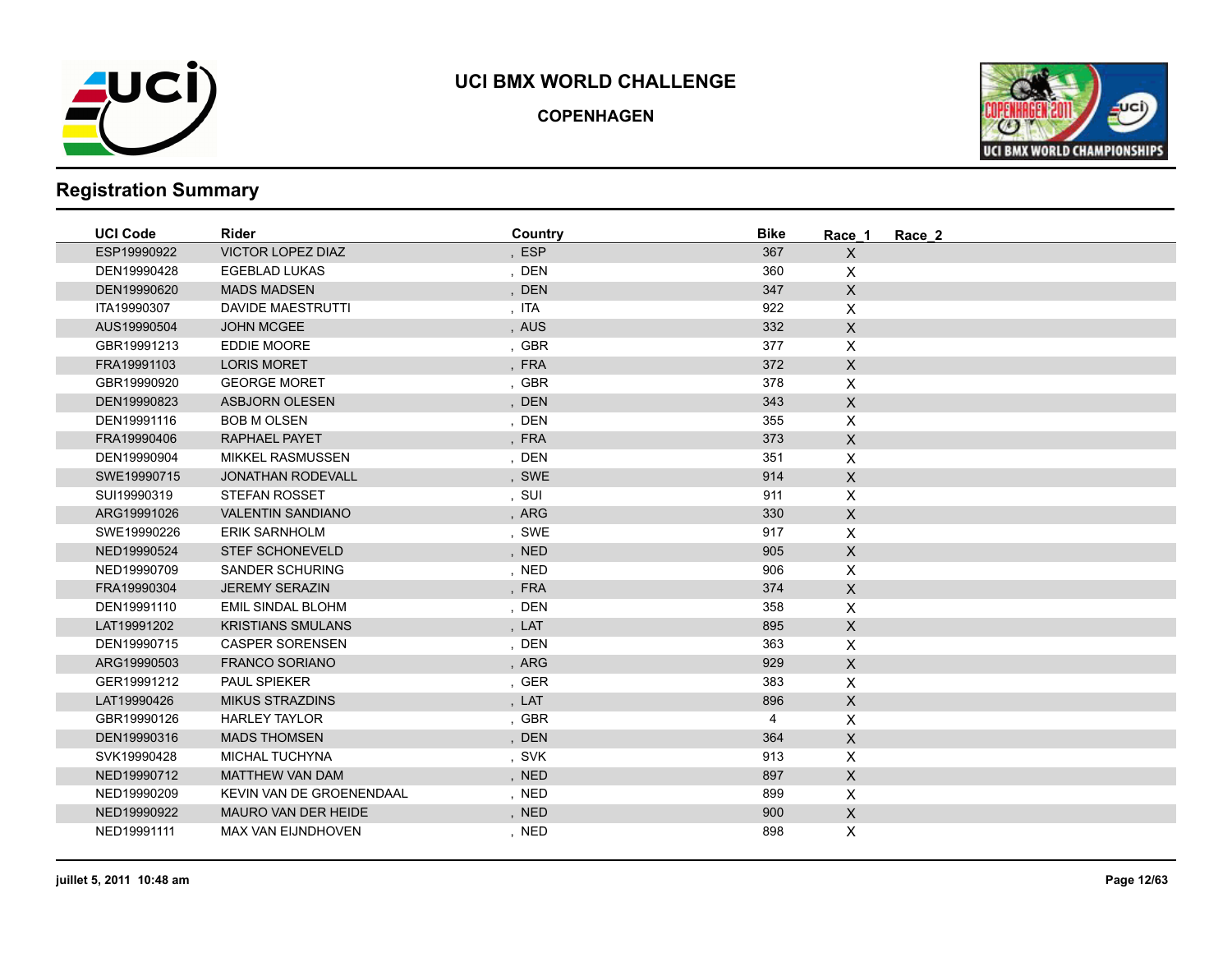

**COPENHAGEN**



| <b>UCI Code</b>                       | <b>Rider</b>               | Country | <b>Bike</b>    | Race 1         | Race 2 |
|---------------------------------------|----------------------------|---------|----------------|----------------|--------|
| NED19990203                           | <b>JENS VAN LUYTELAAR</b>  | , NED   | 904            | $\pmb{\times}$ |        |
| LAT19990213                           | <b>MAREKS VECMANIS</b>     | , LAT   | 926            | X              |        |
| BEL19991201                           | <b>FLOR VERVOORT</b>       | , BEL   | 339            | $\mathsf{X}$   |        |
| FRA19991027                           | <b>ROMAIN VICAT</b>        | , FRA   | 375            | X              |        |
| GER19990120                           | <b>MIKE VOSS</b>           | , GER   | 384            | $\mathsf{X}$   |        |
| CZE19990316                           | <b>ERIK VOTAVA</b>         | , CZE   | 341            | X              |        |
| GER19990705                           | <b>AXEL WEBSTER</b>        | , GER   | $\overline{2}$ | $\mathsf{X}$   |        |
| GBR19990921                           | <b>KYE WHYTE</b>           | , GBR   | 379            | X              |        |
| NED19990603                           | <b>MAX WORMGOOR</b>        | , NED   | 907            | $\mathsf X$    |        |
| BEL19990527                           | <b>DEAN WOUTERS</b>        | , BEL   | 336            | X              |        |
| <b>Total Number of Class Entries:</b> | 96                         |         |                |                |        |
| <b>12 GIRLS</b>                       |                            |         |                |                |        |
| DEN19990228                           | <b>EMILIE ANDERSEN</b>     | , DEN   | 142            | $\mathsf{X}$   |        |
| FRA19990705                           | <b>CHLOE BINETRUY</b>      | , FRA   | 144            | X              |        |
| NED19990329                           | <b>WIETSKE BLOEMHOF</b>    | , NED   | 155            | $\mathsf{X}$   |        |
| ITA19990826                           | <b>MARTINA BOCCARDI</b>    | , ITA   | 151            | X              |        |
| AUS19990514                           | <b>DION BROMLEY</b>        | , AUS   | $\overline{2}$ | $\mathsf X$    |        |
| LAT19990912                           | VANESA BULDINSKA           | , LAT   | 153            | X              |        |
| FRA19990818                           | <b>CASSANDRA CHOTARD</b>   | , FRA   | 145            | $\mathsf{X}$   |        |
| RSA19990908                           | <b>LAUREN COETZEE</b>      | , RSA   | 4              | X              |        |
| DEN19991023                           | SILLE STRANGE DUUS         | , DEN   | 141            | $\mathsf{X}$   |        |
| USA19991221                           | <b>EMILY GRICE</b>         | , USA   | 159            | X              |        |
| JPN19990607                           | <b>SAE HATAKEYAMA</b>      | , JPN   | 152            | $\mathsf{X}$   |        |
| DEN19991125                           | <b>CAMILLA JENSEN</b>      | , DEN   | 143            | X              |        |
| SVK19990618                           | <b>KRISTINA MADARASOVA</b> | , SVK   | 158            | X              |        |
| DEN19990412                           | <b>LISA MARTENS</b>        | , DEN   | 140            | X              |        |
| LAT19990521                           | <b>VINETA PETERSONE</b>    | , LAT   | 154            | $\mathsf{X}$   |        |
| GBR19990507                           | <b>BLAINE RIDGE-DAVIS</b>  | , GBR   | 148            | X              |        |
| SUI19990130                           | <b>CHIARA ROTHENBACH</b>   | , SUI   | 157            | $\mathsf{X}$   |        |
| JPN19990823                           | SAYA SAKAKIBARA            | , JPN   | $\mathbf{1}$   | X              |        |
| FRA19991129                           | <b>TAMARA SCHREINER</b>    | , FRA   | 156            | X              |        |
| GBR19990419                           | <b>BETHANY SCHRIEVER</b>   | , GBR   | 149            | X              |        |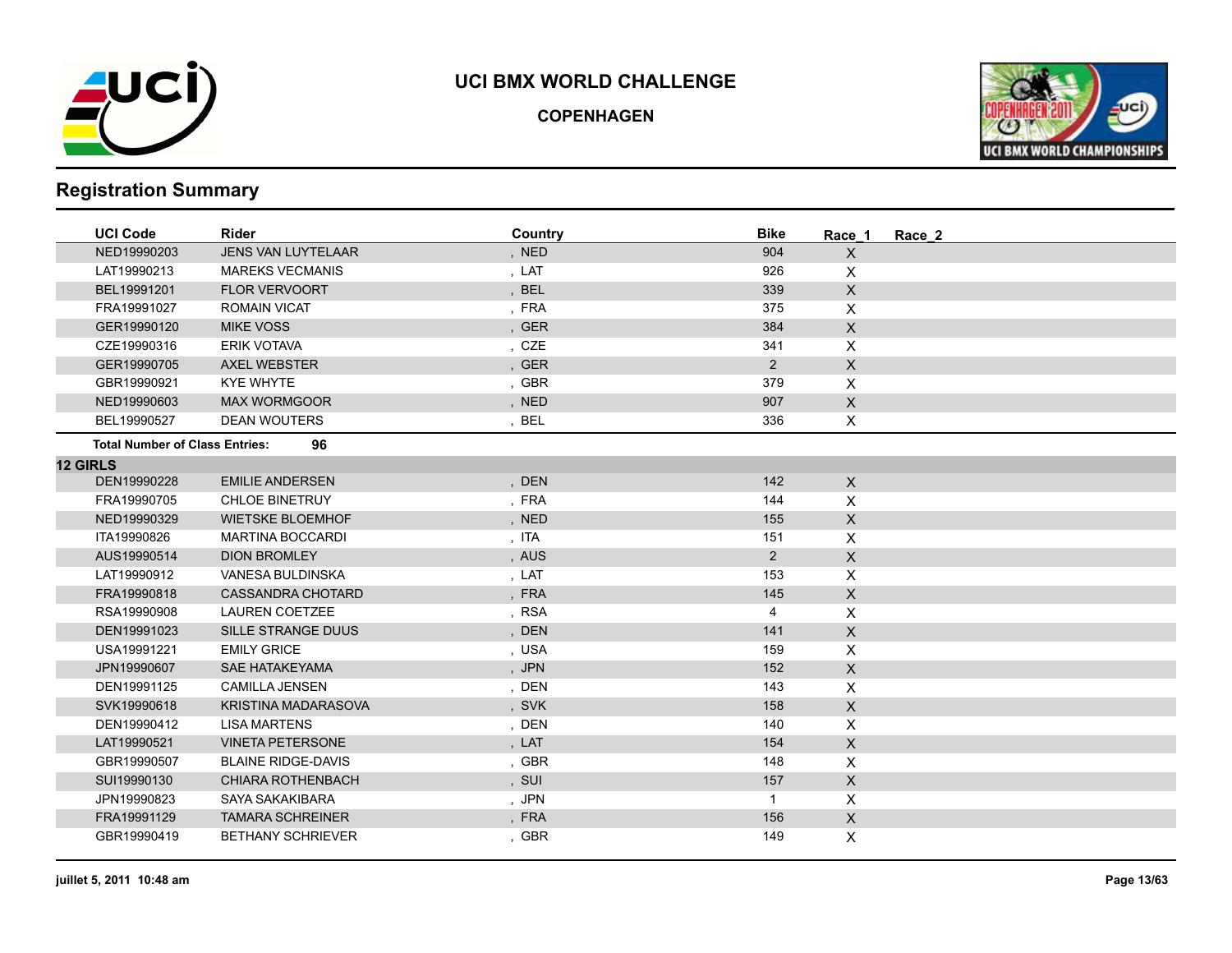

**COPENHAGEN**



| <b>UCI Code</b>                       | Rider                             | Country | <b>Bike</b>    | Race 1       | Race 2           |  |
|---------------------------------------|-----------------------------------|---------|----------------|--------------|------------------|--|
| GER19990427                           | <b>LEONIE SCHUSTER</b>            | , GER   | 150            | X            |                  |  |
| FRA19990811                           | <b>MARION TORRES</b>              | , FRA   | 147            | X            |                  |  |
| AUT19990316                           | NATHALIE UNTERBERGER              | , AUT   | 139            | $\mathsf{X}$ |                  |  |
| NED19990523                           | <b>SANNE VOLLENBERG</b>           | , NED   | 156            | X            |                  |  |
| <b>Total Number of Class Entries:</b> | 24                                |         |                |              |                  |  |
| <b>13 &amp; 14 BOYS CRUISER</b>       |                                   |         |                |              |                  |  |
| BRA19970531                           | HIAGO DE ANDRADE ALMENDRA         | , BRA   | 105            |              | $\mathsf{X}$     |  |
| USA19970326                           | <b>ANTONIO BONESSI</b>            | , USA   | 127            |              | X                |  |
| FRA19970124                           | <b>ANTOINE BOYER</b>              | , FRA   | 110            |              | $\mathsf X$      |  |
| FRA19970129                           | <b>MAXIME BRINGER</b>             | , FRA   | 111            |              | $\pmb{\times}$   |  |
| SUI19970527                           | <b>JEROME BUTTI</b>               | , SUI   | 122            |              | $\mathsf X$      |  |
| FRA19980207                           | <b>QUENTIN CHARAVIN</b>           | , FRA   | 112            |              | X                |  |
| DEN19980609                           | <b>OLIVER CHRISTENSEN</b>         | , DEN   | 109            |              | X                |  |
| BRA19981219                           | <b>GABRIEL CONRADO</b>            | , BRA   | 107            |              | X                |  |
| COL19970513                           | <b>JUAN CARLOS DIAZ CERNA</b>     | , COL   | $\overline{4}$ |              | $\mathsf X$      |  |
| ZIM19971220                           | <b>SCOTT DONALDSON</b>            | , ZIM   | 129            |              | $\pmb{\times}$   |  |
| NED19980312                           | <b>KEVIN ELBERS</b>               | , NED   | 121            |              | $\mathsf X$      |  |
| FRA19970929                           | <b>MAXIME FACHE</b>               | , FRA   | 113            |              | X                |  |
| FRA19971107                           | <b>THOMAS FOUCHER</b>             | , FRA   | 106            |              | $\mathsf{X}$     |  |
| JPN19970223                           | <b>TETSUYA FURUNO</b>             | , JPN   | 119            |              | X                |  |
| CHI19980625                           | <b>HERNAN GODOY BECERRA</b>       | , CHI   | 01             |              | $\mathsf X$      |  |
| USA19970109                           | <b>COLLIN HUDSON</b>              | , USA   | 6              |              | X                |  |
| FRA19970807                           | THIBAULT JACQUELIN                | , FRA   | 114            |              | $\mathsf X$      |  |
| FRA19970911                           | DYLAN LE TRUDET                   | , FRA   | 116            |              | X                |  |
| AUT19971014                           | <b>MICHAEL LINGG</b>              | , AUT   | 103            |              | X                |  |
| SUI19970907                           | <b>CEDRIC NIEDERER</b>            | , SUI   | 123            |              | X                |  |
| USA19970216                           | <b>DAMIAN ONTIVEROS</b>           | , USA   | 128            |              | $\mathsf X$      |  |
| COL19970106                           | <b>JUAN ESTEBAN OSPINA ZAPATA</b> | , COL   | 132            |              | X                |  |
| USA19980317                           | <b>RYAN PETTIGREW</b>             | , USA   | 126            |              | $\mathsf X$      |  |
| FRA19980630                           | EDME PORCHERON BAUDOIN            | , FRA   | 115            |              | X                |  |
| COL19980807                           | ANDRES FELIPE PORRAS RODRIGUEZ    | , COL   | 130            |              | $\boldsymbol{X}$ |  |
| SVK19980907                           | <b>ADAM ROJCEK</b>                | , SVK   | 125            |              | X                |  |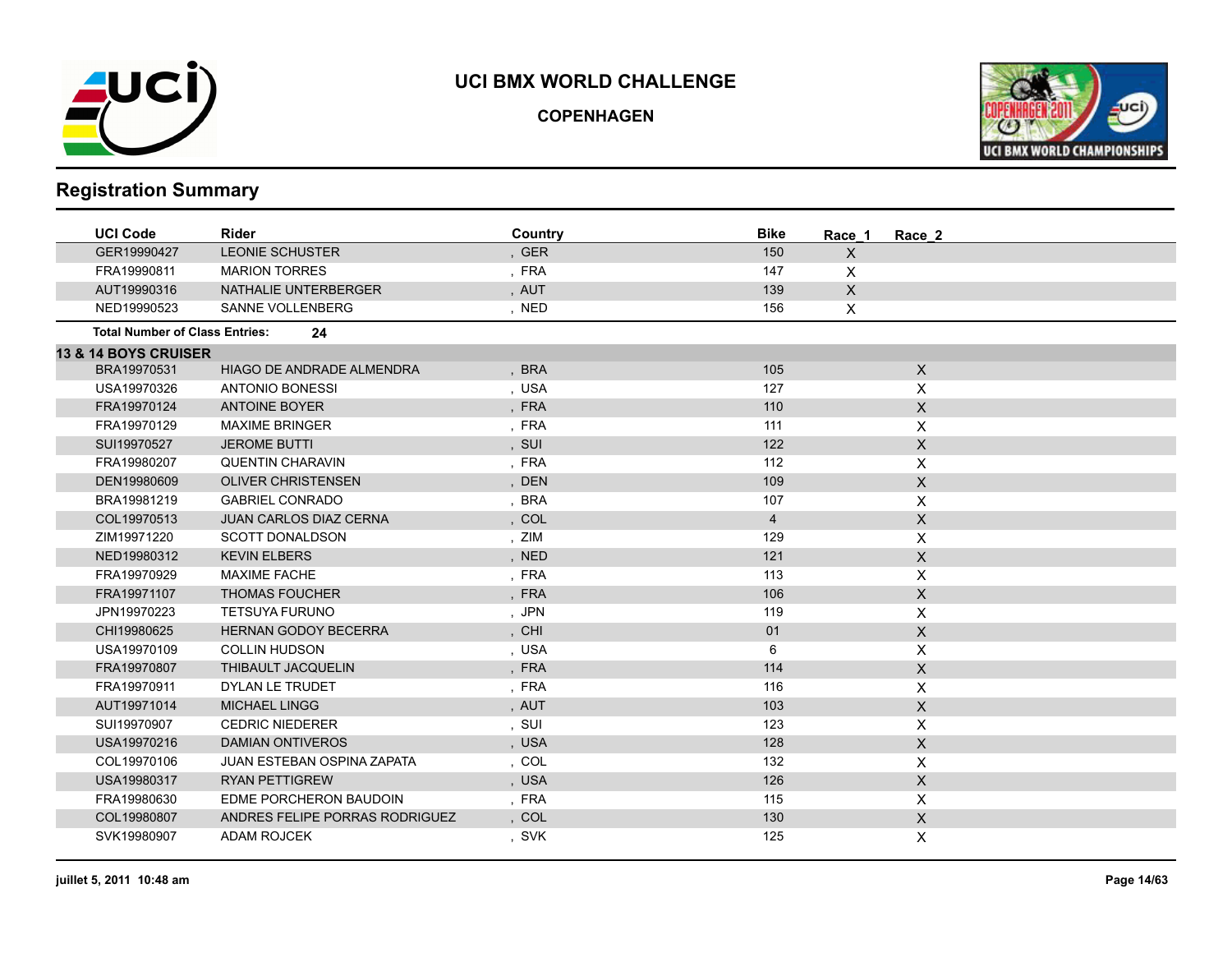

**COPENHAGEN**



| <b>UCI Code</b>                       | <b>Rider</b>               | Country | <b>Bike</b>    | Race 1       | Race 2       |
|---------------------------------------|----------------------------|---------|----------------|--------------|--------------|
| ARG19970205                           | <b>FACUNDO ROSAS</b>       | , ARG   | 102            |              | $\mathsf{X}$ |
| ARU19970726                           | ZAITHYEL SOEKANDAR         | , ARU   | 131            |              | X            |
| CZE19980930                           | THEODOR SVARC              | , CZE   | 108            |              | $\mathsf X$  |
| SUI19970419                           | <b>BENJAMIN THOMANN</b>    | , SUI   | 124            |              | X            |
| NED19970207                           | DRIEK VAN DEN BERGH        | , NED   | 120            |              | $\mathsf X$  |
| BEL19980310                           | <b>ZENNO VANDUFFEL</b>     | , BEL   | 104            |              | X            |
| ITA19970415                           | <b>DIEGO VERDUCCI</b>      | , ITA   | 118            |              | X            |
| GER19970917                           | <b>LIAM WEBSTER</b>        | , GER   | 117            |              | X            |
| <b>Total Number of Class Entries:</b> | 34                         |         |                |              |              |
| <b>13 &amp; 14 GIRL CRUISER</b>       |                            |         |                |              |              |
| NZL19970703                           | <b>ABIGAIL FOX</b>         | , NZL   | $\mathbf{3}$   |              | $\mathsf{X}$ |
| FRA19970130                           | MARGOT HETMANCZYK          | , FRA   | 165            |              | X            |
| NED19980827                           | <b>RUBY HUISMAN</b>        | , NED   | 166            |              | X            |
| GER19971028                           | SANDRA PAVOKOVIC           | , GER   | 6              |              | X            |
| AUS19970610                           | ANNALIESE ROKOV            | , AUS   | $\overline{4}$ |              | $\mathsf X$  |
| AUS19980225                           | <b>AISLYNN WEBER</b>       | , AUS   | 164            |              | X            |
| <b>Total Number of Class Entries:</b> | 6                          |         |                |              |              |
| <b>13 BOYS</b>                        |                            |         |                |              |              |
| DEN19980602                           | <b>MIKKEL AEBELOE</b>      | , DEN   | 622            | $\mathsf{X}$ |              |
| NED19980121                           | <b>JORN AERTS</b>          | , NED   | 658            | X            |              |
| DEN19980610                           | JEPPE MOLLER ANDERSEN      | , DEN   | 628            | $\mathsf{X}$ |              |
| SWE19980201                           | <b>JACOB ANDERSSON</b>     | , SWE   | 687            | X            |              |
| ITA19981007                           | <b>FRANCESCO ANNECHINI</b> | , ITA   | 650            | $\mathsf{X}$ |              |
| ITA19981019                           | ANDREA ARBETTI             | , ITA   | 651            | X            |              |
| DEN19980608                           | JEPPE B. MIKKELSEN         | , DEN   | 620            | X            |              |
| LAT19980513                           | <b>HELVIJS BABRIS</b>      | , LAT   | 656            | X            |              |
| SUI19980330                           | <b>UGO BALLERINI</b>       | , SUI   | 675            | $\mathsf{X}$ |              |
| SUI19980616                           | <b>BENJAMIN BATAILLARD</b> | , SUI   | 676            | X            |              |
| NED19980422                           | <b>ROY BAX</b>             | , NED   | 593            | $\mathsf{X}$ |              |
| DEN19980511                           | <b>JONAS BEIERHOLM</b>     | , DEN   | 635            | X            |              |
| SWE19980819                           | ANDREAS BJORKMAN           | , SWE   | 685            | $\mathsf{X}$ |              |
| CZE19980807                           | <b>MATEJ BOHUSLAVEK</b>    | , CZE   | 609            | X            |              |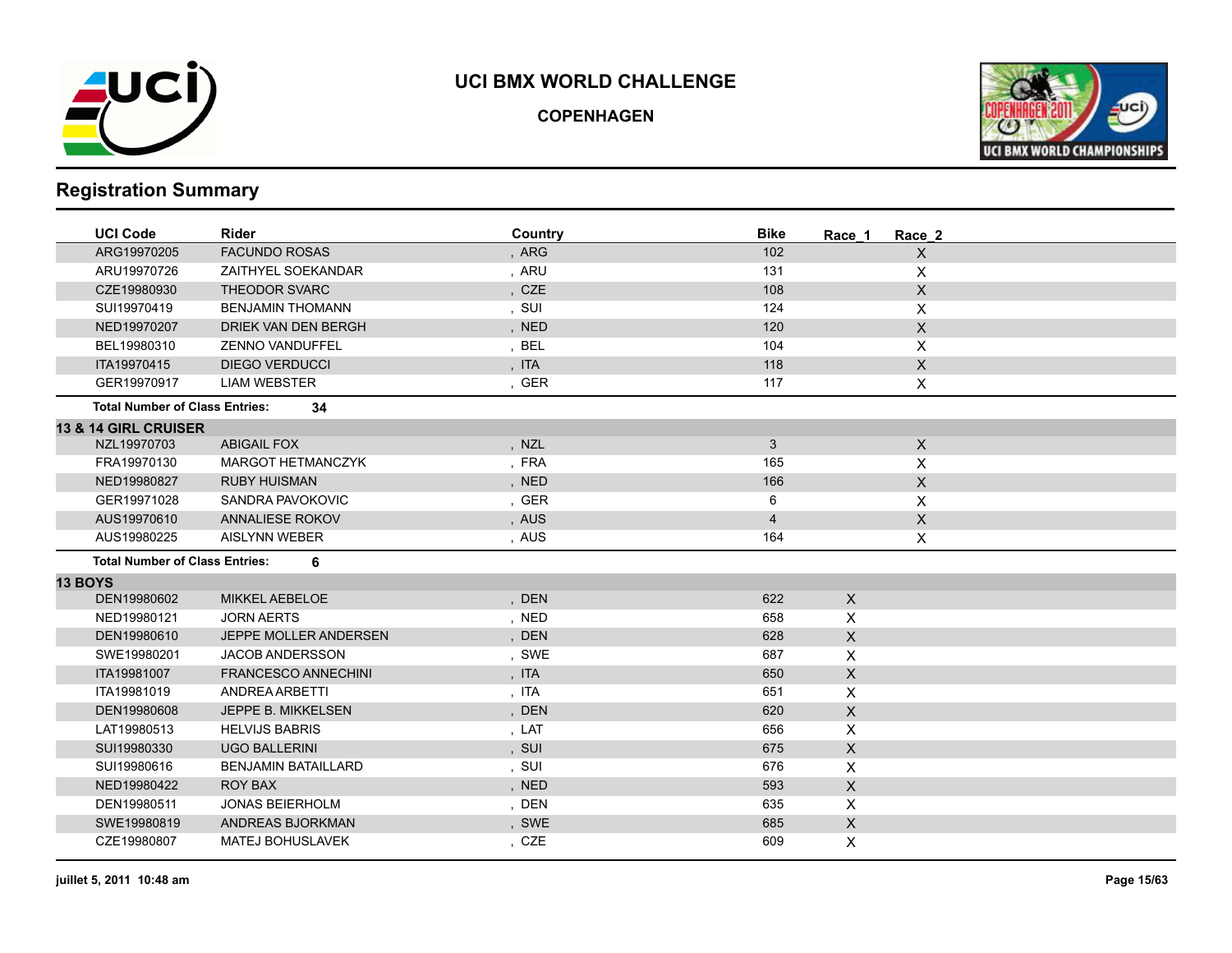

**COPENHAGEN**



| <b>UCI Code</b> | <b>Rider</b>                     | Country | <b>Bike</b>    | Race 1             | Race 2 |  |
|-----------------|----------------------------------|---------|----------------|--------------------|--------|--|
| FRA19980127     | <b>CHARLES BOREL</b>             | , FRA   | 636            | $\mathsf{X}$       |        |  |
| FRA19980101     | <b>AURELIEN BOU</b>              | , FRA   | 637            | $\mathsf{X}$       |        |  |
| LAT19980615     | <b>KARLIS BRIKMANIS</b>          | , LAT   | 653            | $\mathsf{X}$       |        |  |
| DEN19980303     | <b>LUKAS BRODBAEK</b>            | , DEN   | 623            | X                  |        |  |
| GBR19981017     | <b>ALEX CAMPBELL</b>             | , GBR   | 643            | $\mathsf{X}$       |        |  |
| SUI19980731     | <b>JANNIC CAVEGN</b>             | , SUI   | 677            | $\mathsf{X}$       |        |  |
| FRA19980207     | <b>QUENTIN CHARAVIN</b>          | , FRA   | 638            | $\mathsf{X}$       |        |  |
| JPN19981013     | <b>HAYATO CHINO</b>              | , JPN   | $\overline{7}$ | $\pmb{\times}$     |        |  |
| DEN19980509     | <b>SIMON CHRISTENSEN</b>         | , DEN   | 625            | $\mathsf X$        |        |  |
| DEN19980609     | <b>OLIVER CHRISTENSEN</b>        | , DEN   | 631            | $\mathsf{X}$       |        |  |
| DEN19980820     | <b>MARK AMBJORN CHRISTIANSEN</b> | , DEN   | 614            | $\mathsf X$        |        |  |
| BRA19981219     | <b>GABRIEL CONRADO</b>           | , BRA   | 605            | $\mathsf{X}$       |        |  |
| ECU19980308     | PAOLO CORTEZ                     | , ECU   |                | $\mathsf X$        |        |  |
| BEL19980505     | PIETER JAN DE MUYNCK             | , BEL   | 602            | $\mathsf{X}$       |        |  |
| AUT19980301     | <b>CHRISTOPH DENGG</b>           | , AUT   | 598            | $\mathsf{X}$       |        |  |
| SUI19980606     | <b>QUENTIN DONZALLAZ</b>         | , SUI   | 678            | $\mathsf{X}$       |        |  |
| DEN19980112     | <b>JULIUS MINIK DUUS</b>         | , DEN   | 616            | $\mathsf{X}$       |        |  |
| SWE19980626     | <b>AXEL EIMAN</b>                | , SWE   | 689            | $\mathsf{X}$       |        |  |
| SWE19980409     | <b>OSKAR EKFELDT</b>             | , SWE   | 681            | $\mathsf{X}$       |        |  |
| NED19980312     | <b>KEVIN ELBERS</b>              | , NED   | 659            | $\mathsf{X}$       |        |  |
| DEN19980222     | <b>RASMUS MOLLER ESBENSEN</b>    | , DEN   | 612            | $\mathsf{X}$       |        |  |
| FRA19980713     | LUDOVIC FOVET                    | , FRA   | 639            | $\pmb{\mathsf{X}}$ |        |  |
| DEN19980304     | <b>VICTOR FRANSEN</b>            | , DEN   | 619            | $\mathsf X$        |        |  |
| DEN19980721     | ALEXANDER FRORUP SVENDSEN        | , DEN   | 632            | X                  |        |  |
| GER19980617     | <b>FREDERIC GAST</b>             | , GER   | 647            | $\mathsf X$        |        |  |
| CHI19980625     | <b>HERNAN GODOY BECERRA</b>      | , CHI   | 6              | $\mathsf{X}$       |        |  |
| BEL19980929     | <b>RUBEN GOMMERS</b>             | , BEL   | 601            | $\mathsf{X}$       |        |  |
| BRA19980905     | <b>MATHEUS GUIDO</b>             | , BRA   | 4              | X                  |        |  |
| RUS19980122     | <b>STEPAN GUSEV</b>              | , RUS   | 674            | $\mathsf{X}$       |        |  |
| FRA19980625     | <b>HUGO HADET</b>                | , FRA   | 640            | $\mathsf{X}$       |        |  |
| SWE19980731     | <b>HANNES HAEGER</b>             | , SWE   | 683            | $\mathsf{X}$       |        |  |
| DEN19980519     | <b>DANIEL HANSEN</b>             | , DEN   | 633            | X.                 |        |  |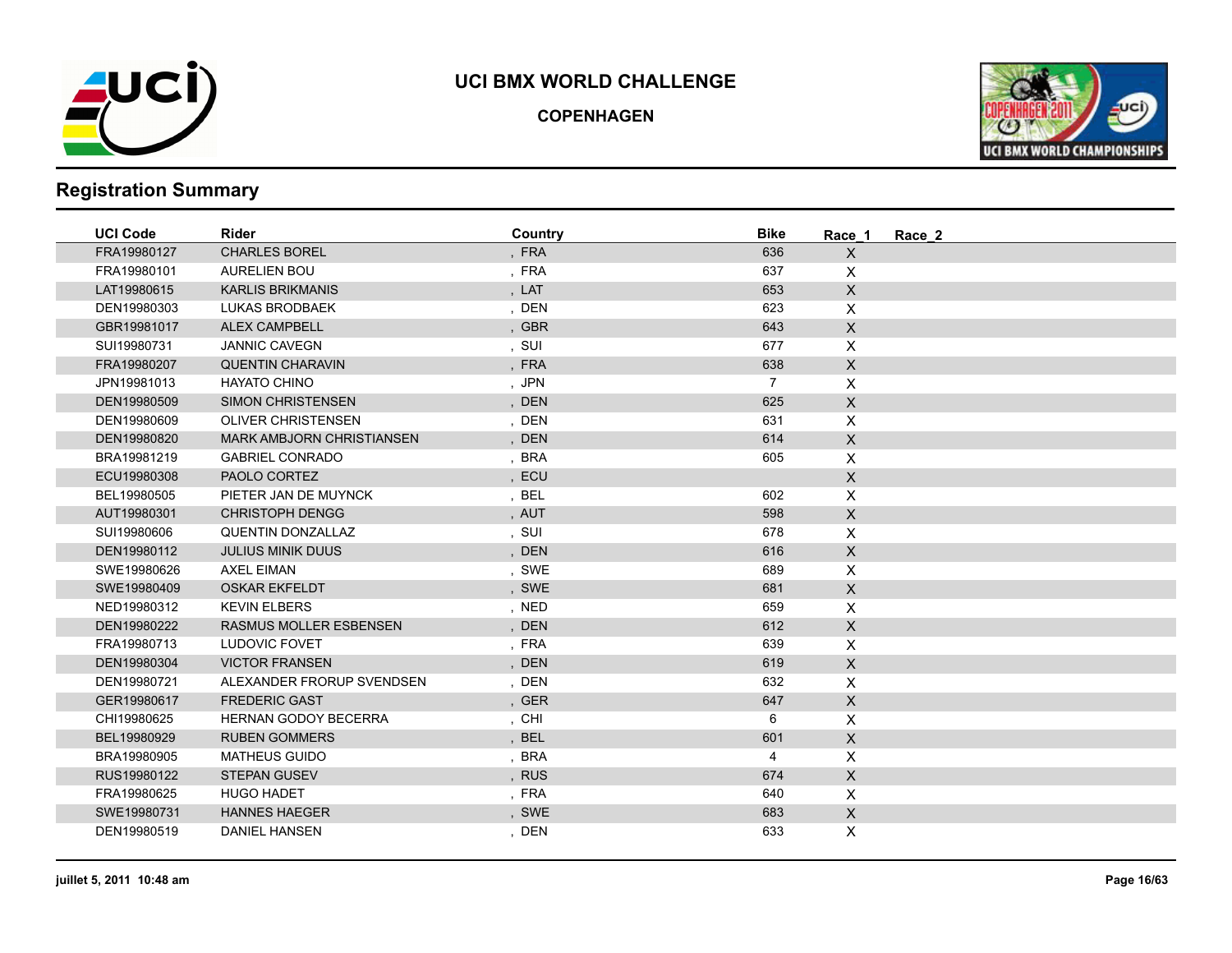

**COPENHAGEN**



| <b>UCI Code</b> | Rider                           | Country | <b>Bike</b> | Race 1                    | Race 2 |
|-----------------|---------------------------------|---------|-------------|---------------------------|--------|
| DEN19981218     | <b>OSKAR STEEN HANSEN</b>       | , DEN   | 613         | $\mathsf{X}$              |        |
| AUT19980504     | <b>PATRICK HARTL</b>            | , AUT   | 599         | $\times$                  |        |
| DEN19981117     | <b>MATHIAS HOEG</b>             | , DEN   | 627         | $\mathsf X$               |        |
| DEN19980609     | <b>RASMUS HOJ</b>               | , DEN   | 630         | $\mathsf{X}$              |        |
| GER19980503     | <b>DAVID JACKEL</b>             | , GER   | 648         | $\mathsf{X}$              |        |
| DEN19980408     | STEFFAN JACOBSEN                | , DEN   | 621         | $\boldsymbol{\mathsf{X}}$ |        |
| DEN19980116     | NICHLAES S.P. JENSEN            | , DEN   | 610         | $\mathsf{X}$              |        |
| DEN19980119     | MICHAEL ILSO JENSEN             | , DEN   | 629         | $\pmb{\times}$            |        |
| DEN19980218     | <b>MIK JEPSEN</b>               | , DEN   | 634         | $\mathsf X$               |        |
| DEN19980221     | <b>EMIL JORGENSEN</b>           | , DEN   | 615         | $\pmb{\times}$            |        |
| FRA19980920     | <b>KYLIAN JURADO</b>            | , FRA   | 641         | $\mathsf X$               |        |
| LAT19980917     | <b>ARVIS KARKLINS</b>           | , LAT   | 655         | $\pmb{\times}$            |        |
| NZL19980217     | <b>CARLOS KERSHAW</b>           | , NZL   | 672         | $\mathsf X$               |        |
| NED19980805     | <b>JUSTIN KIMMANN</b>           | , NED   | 661         | $\pmb{\times}$            |        |
| NED19980810     | <b>JORDAN KRUL</b>              | , NED   | 662         | $\mathsf{X}$              |        |
| NED19981225     | <b>REMCO KUIJPERS</b>           | , NED   | 663         | $\mathsf{X}$              |        |
| DEN19980223     | <b>CHRISTIAN LUND</b>           | , DEN   | 618         | $\mathsf{X}$              |        |
| USA19980529     | <b>SPENCER MARTIN</b>           | , USA   | 690         | $\pmb{\times}$            |        |
| SWE19980503     | ANDREAS MATTSSON                | , SWE   | 684         | $\mathsf X$               |        |
| SWE19981013     | <b>LUKAS MESSING</b>            | , SWE   | 682         | X                         |        |
| GBR19980601     | <b>JOSH MOORE</b>               | , GBR   | 645         | $\mathsf X$               |        |
| NED19980705     | <b>SYTSE OEGEMA</b>             | , NED   | 664         | $\mathsf{X}$              |        |
| BRA19980813     | <b>MATHEUS HENNING OLIVEIRA</b> | , BRA   | 606         | $\mathsf X$               |        |
| LTU19980202     | <b>GABRIELIUS PABIJANSKAS</b>   | , LTU   | 657         | X                         |        |
| NZL19980602     | <b>IHAKARA PENE</b>             | , NZL   | 673         | $\mathsf X$               |        |
| NED19980412     | <b>MART PETERS</b>              | , NED   | 665         | $\mathsf{X}$              |        |
| SWE19980115     | <b>OSKAR PETTERSSON</b>         | , SWE   | 688         | $\mathsf X$               |        |
| USA19980317     | <b>RYAN PETTIGREW</b>           | , USA   | 691         | $\pmb{\times}$            |        |
| FRA19980723     | <b>ANTHONY PINGRET</b>          | , FRA   | 642         | $\mathsf X$               |        |
| COL19980807     | ANDRES FELIPE PORRAS RODRIGUEZ  | , COL   | 594         | $\mathsf{X}$              |        |
| NED19980320     | <b>ELWIN REMMERTS</b>           | , NED   | 666         | $\mathsf{X}$              |        |
| ARG19980411     | <b>JOAQUIN RIOS</b>             | , ARG   | 596         | X                         |        |
|                 |                                 |         |             |                           |        |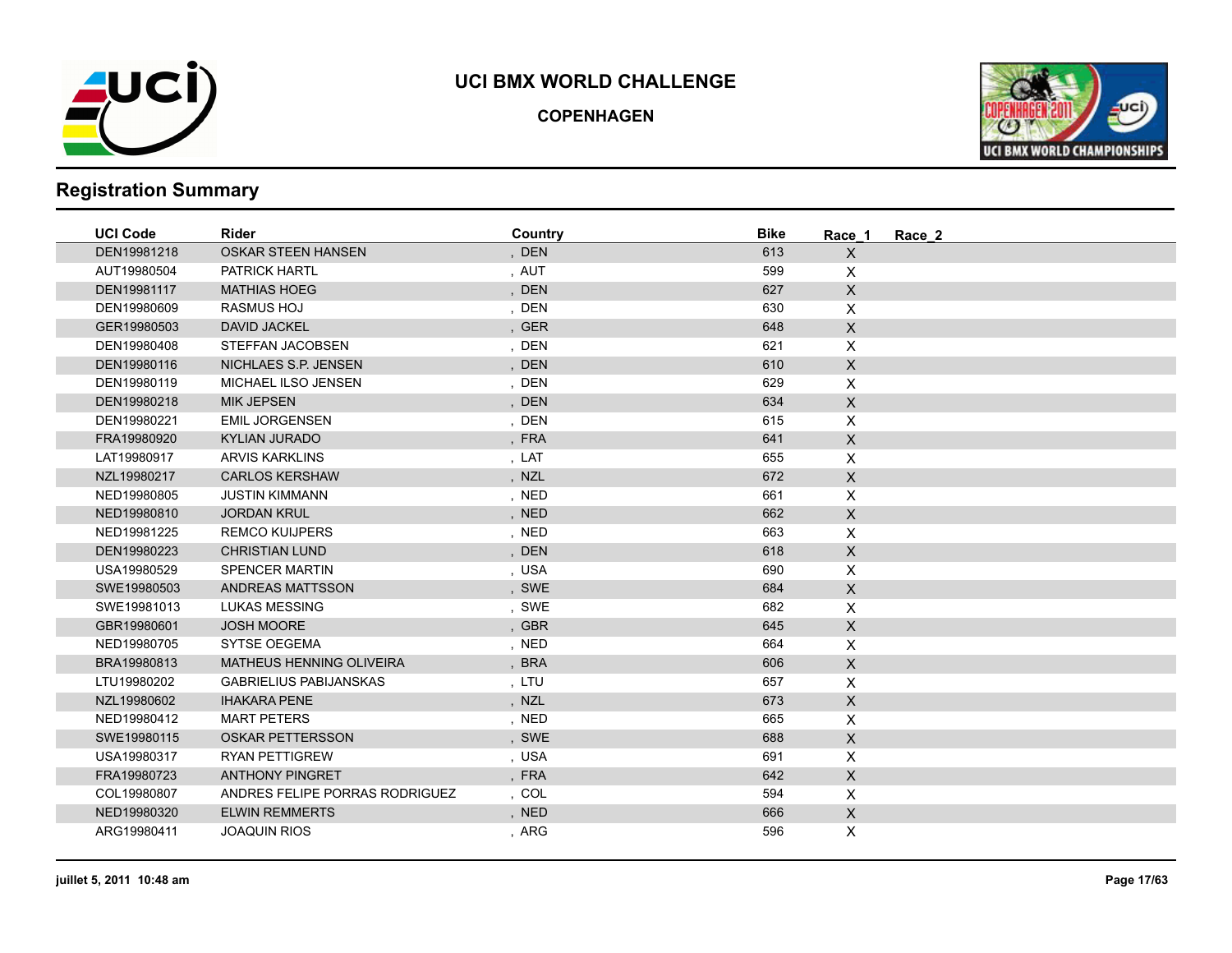

**COPENHAGEN**



| <b>UCI Code</b>                       | <b>Rider</b>                      | Country    | <b>Bike</b>  | Race 1         | Race 2 |
|---------------------------------------|-----------------------------------|------------|--------------|----------------|--------|
| FRA19980627                           | <b>ROMAIN ROBERT</b>              | , FRA      | 8            | $\mathsf{X}$   |        |
| NED19980816                           | <b>NICK ROELOFS</b>               | , NED      | 667          | X              |        |
| SVK19980907                           | <b>ADAM ROJCEK</b>                | , SVK      | 679          | $\mathsf{X}$   |        |
| DEN19980207                           | <b>MADS ROSENKVIST OLSEN</b>      | , DEN      | 611          | X              |        |
| GER19980528                           | <b>LEON RUMP</b>                  | , GER      | 649          | $\mathsf X$    |        |
| BEL19981207                           | <b>ANDY RUTS</b>                  | , BEL      | 604          | X              |        |
| NED19980819                           | <b>NICK SCHEEPERS</b>             | , NED      | 668          | $\mathsf X$    |        |
| ITA19980725                           | <b>MARTTI SCIORTINO</b>           | , ITA      | 652          | X              |        |
| GBR19980926                           | PADDY SHARROCK                    | , GBR      | 646          | $\mathsf{X}$   |        |
| ARU19981202                           | <b>ZYQION SOEKANDAR</b>           | , ARU      | 595          | X              |        |
| DEN19981113                           | <b>SEBASTIAN SPANGSBERG</b>       | DEN        | 617          | $\mathsf X$    |        |
| SWE19980706                           | <b>SIMON SUND</b>                 | , SWE      | 686          | X              |        |
| CZE19980930                           | <b>THEODOR SVARC</b>              | , CZE      | 608          | $\mathsf X$    |        |
| NED19980216                           | <b>DENZEL VAKKERS</b>             | , NED      | 670          | $\pmb{\times}$ |        |
| BEL19980213                           | ABEL VAN DE VELDE                 | ,BEL       | 603          | $\mathsf X$    |        |
| NED19980608                           | KOEN VAN DER WIJST                | , NED      | 671          | $\mathsf{X}$   |        |
| NED19980424                           | <b>MAIKEL VAN GELDER</b>          | , NED      | 660          | $\mathsf{X}$   |        |
| NED19980610                           | <b>KEVIN VAN UDEN</b>             | , NED      | 669          | X              |        |
| BEL19980310                           | <b>ZENNO VANDUFFEL</b>            | , BEL      | 600          | $\mathsf X$    |        |
| DEN19980303                           | <b>MATHIAS VILAIN CHRISTENSEN</b> | , DEN      | 624          | X              |        |
| USA19980305                           | <b>MYLES WAMSLEY</b>              | , USA      | 626          | $\mathsf{X}$   |        |
| AUS19980325                           | <b>MATTHEW WHITE</b>              | , AUS      | 597          | X              |        |
| JPN19980803                           | <b>DAICHI YAMAGUCHI</b>           | , JPN      | 654          | $\mathsf X$    |        |
| SVK19980210                           | <b>FILIP ZEMAN</b>                | , SVK      | 680          | $\mathsf{X}$   |        |
| <b>Total Number of Class Entries:</b> | 102                               |            |              |                |        |
| <b>13 GIRLS</b>                       |                                   |            |              |                |        |
| BEL19980211                           | <b>MYRTHE DE RIJK</b>             | <b>BEL</b> | 170          | $\mathsf{X}$   |        |
| FRA19980326                           | <b>AXELLE ETIENNE</b>             | , FRA      | $\mathbf{1}$ | X              |        |
| FRA19981013                           | <b>ALEXIA FAUCHER</b>             | , FRA      | 173          | $\mathsf{X}$   |        |
| NZL19980225                           | <b>ZOE FLEMING</b>                | , NZL      | 4            | X              |        |
| SWE19980814                           | <b>FELICIA HALLSTRAND</b>         | , SWE      | 180          | $\mathsf{X}$   |        |
| FRA19981004                           | <b>MAUREEN HOUIN</b>              | , FRA      | 174          | X              |        |
|                                       |                                   |            |              |                |        |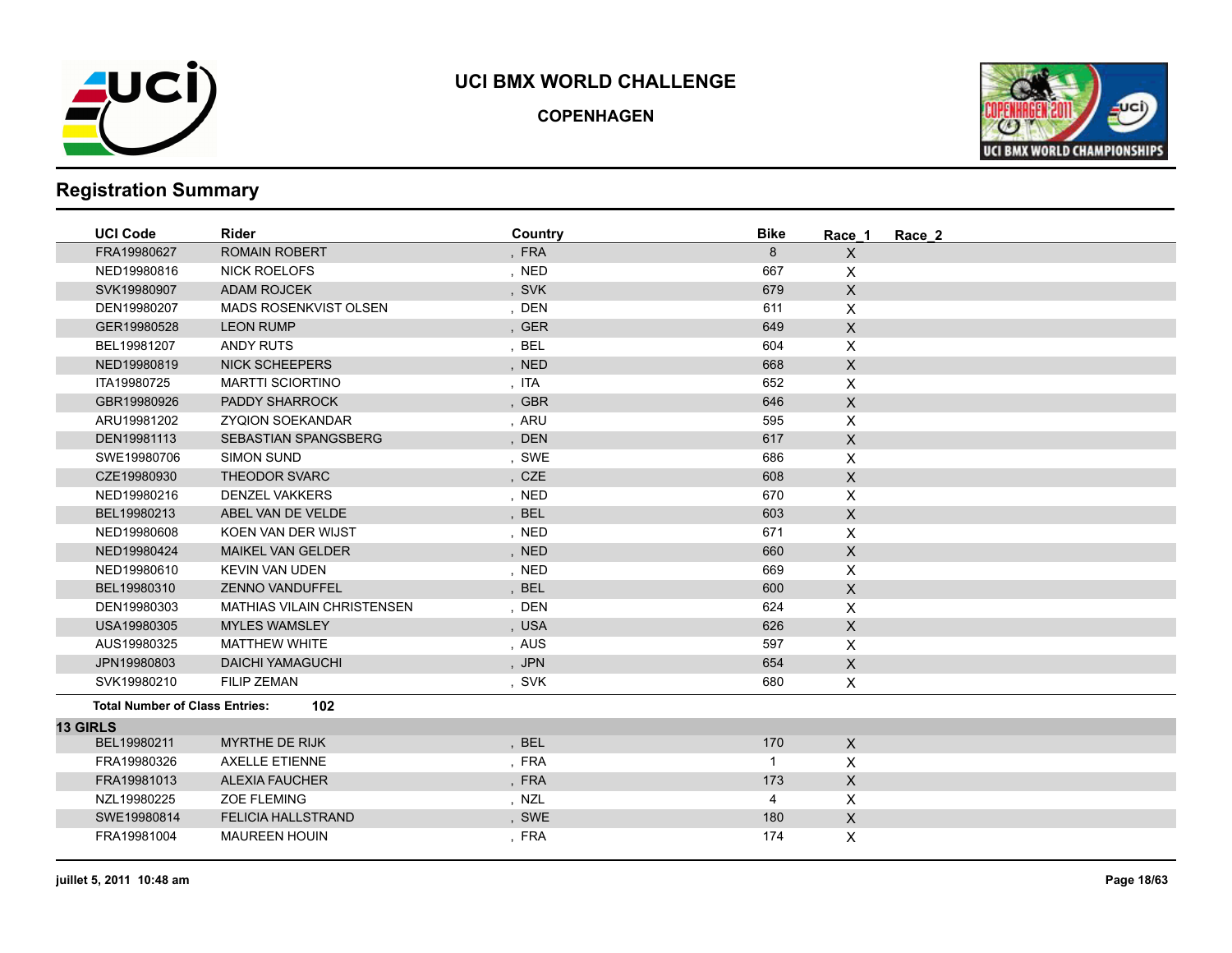

**COPENHAGEN**



| <b>UCI Code</b>                       | Rider                     | Country | <b>Bike</b>    | Race 1                    | Race 2 |
|---------------------------------------|---------------------------|---------|----------------|---------------------------|--------|
| NED19980827                           | <b>RUBY HUISMAN</b>       | , NED   | 178            | X                         |        |
| DEN19980401                           | <b>JULIA MONSTED</b>      | , DEN   | 172            | X                         |        |
| DEN19980627                           | <b>FREDERIKKE NIELSEN</b> | , DEN   | 171            | $\mathsf{X}$              |        |
| NED19980123                           | <b>MEREL SMULDERS</b>     | , NED   | 3              | $\mathsf{X}$              |        |
| GBR19981011                           | <b>LAUREN STACK</b>       | , GBR   | 175            | $\mathsf X$               |        |
| GBR19980727                           | <b>CHLOE TAYLOR</b>       | , GBR   | 176            | X                         |        |
| JPN19980306                           | <b>HANAKO TSUJITA</b>     | , JPN   | 177            | $\mathsf{X}$              |        |
| SUI19980813                           | <b>MELANIE UHR</b>        | , SUI   | 179            | X                         |        |
| USA19980611                           | <b>KELSEY VAN OGLE</b>    | , USA   | 181            | $\pmb{\times}$            |        |
| NED19980706                           | <b>MANON VEENSTRA</b>     | , NED   | $\overline{2}$ | X                         |        |
| BEL19980903                           | <b>KARO VERTESSEN</b>     | , BEL   | 169            | $\pmb{\times}$            |        |
| AUS19980225                           | <b>AISLYNN WEBER</b>      | , AUS   | 5              | X                         |        |
| RSA19980415                           | <b>ANITA ZENANI</b>       | , RSA   | 6              | X                         |        |
| <b>Total Number of Class Entries:</b> | 19                        |         |                |                           |        |
| <b>14 BOYS</b>                        |                           |         |                |                           |        |
| BRA19970531                           | HIAGO DE ANDRADE ALMENDRA | , BRA   | 507            | X                         |        |
| DEN19970828                           | <b>JESPER ANDERSEN</b>    | , DEN   | 525            | $\mathsf{X}$              |        |
| VEN19970226                           | YERLEYS ARZOLAY           | , VEN   | 591            | X                         |        |
| DEN19970629                           | <b>MARCUS BERGSMAN</b>    | , DEN   | 513            | $\mathsf{X}$              |        |
| NED19970201                           | <b>JESSE BESKERS</b>      | , NED   | 565            | X                         |        |
| DEN19970318                           | ALEXANDER BODUM           | , DEN   | 511            | $\mathsf X$               |        |
| ARU19971124                           | MICHIEL BOEKHOUDT         | , ARU   | 496            | X                         |        |
| USA19970326                           | <b>ANTONIO BONESSI</b>    | , USA   | 588            | $\mathsf{X}$              |        |
| FRA19970124                           | <b>ANTOINE BOYER</b>      | , FRA   | 536            | X                         |        |
| AUT19970613                           | ALEXANDER BREITLER        | , AUT   | 501            | X                         |        |
| FRA19970129                           | <b>MAXIME BRINGER</b>     | , FRA   | 537            | $\mathsf{X}$              |        |
| LAT19970117                           | <b>RIHARDS BULDINSKIK</b> | , LAT   | 561            | $\boldsymbol{\mathsf{X}}$ |        |
| SUI19970527                           | <b>JEROME BUTTI</b>       | , SUI   | 575            | X                         |        |
| FRA19970331                           | <b>VINCENT CARMINATI</b>  | , FRA   | 538            | $\mathsf{X}$              |        |
| LAT19970508                           | <b>VIESTURS CEPLITIS</b>  | , LAT   | 563            | X                         |        |
| FRA19970109                           | THEO CHAPELLE             | , FRA   | 539            | $\mathsf{X}$              |        |
| SUI19970907                           | <b>BASTIEN CLAESSENS</b>  | , SUI   | 580            | X                         |        |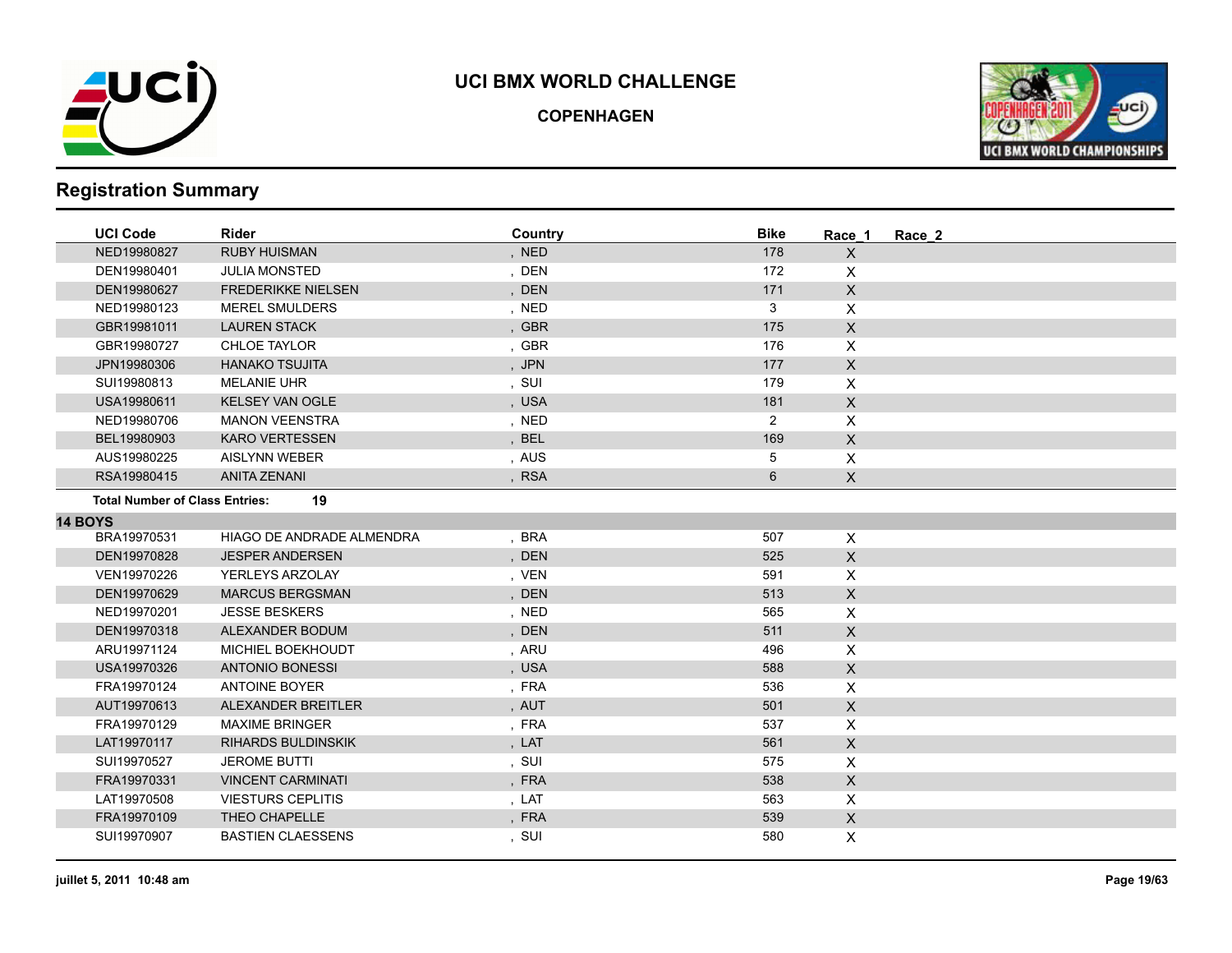

**COPENHAGEN**



| <b>UCI Code</b> | <b>Rider</b>                  | Country | <b>Bike</b>    | Race 1             | Race 2 |
|-----------------|-------------------------------|---------|----------------|--------------------|--------|
| FRA19970511     | ALEXANDRE CURRON              | , FRA   | 5              | $\mathsf{X}$       |        |
| BEL19971227     | <b>JORAN DE PROOST</b>        | , BEL   | 506            | X                  |        |
| COL19970513     | <b>JUAN CARLOS DIAZ CERNA</b> | , $COL$ | $\overline{2}$ | $\mathsf{X}$       |        |
| NED19971214     | <b>ROBIN DIJK</b>             | , NED   | 568            | $\mathsf{X}$       |        |
| ZIM19971220     | <b>SCOTT DONALDSON</b>        | , ZIM   | 508            | $\mathsf{X}$       |        |
| SWE19970121     | <b>MARKUS EDMAN</b>           | , SWE   | 585            | $\mathsf{X}$       |        |
| FRA19971019     | <b>STEPHANE ELIE</b>          | , FRA   | 540            | $\mathsf{X}$       |        |
| FRA19970929     | <b>MAXIME FACHE</b>           | , FRA   | 541            | $\pmb{\times}$     |        |
| SUI19970411     | <b>ROBIN FANKHAUSER</b>       | , SUI   | 578            | $\mathsf X$        |        |
| AUS19970127     | <b>BEN FLETCHER</b>           | , AUS   | 499            | $\mathsf{X}$       |        |
| SWE19970918     | <b>LUDWIG FORSELL</b>         | , SWE   | 587            | $\mathsf X$        |        |
| FRA19971107     | <b>THOMAS FOUCHER</b>         | , FRA   | 542            | $\pmb{\times}$     |        |
| JPN19970223     | <b>TETSUYA FURUNO</b>         | , JPN   | 560            | $\mathsf{X}$       |        |
| DEN19971023     | ANDERS GAARDE                 | , DEN   | 518            | $\pmb{\times}$     |        |
| ESP19970310     | <b>JAVIER GARCIA REDONDO</b>  | , ESP   | 535            | $\mathsf{X}$       |        |
| ITA19971226     | FRANCESCO SAVERIO GARGAGLIA   | , ITA   | 555            | $\pmb{\times}$     |        |
| BEL19970826     | <b>SVENDSEN GOEMAN</b>        | , BEL   | 503            | $\mathsf X$        |        |
| RSA19970417     | ALEXANDRE GONCALVES           | , RSA   | 574            | $\pmb{\times}$     |        |
| SWE19970627     | <b>ROBIN GUNNARSSON</b>       | , SWE   | 584            | $\mathsf{X}$       |        |
| JPN19970901     | <b>YUTO HASEGAWA</b>          | , JPN   | 558            | $\pmb{\times}$     |        |
| GER19971004     | <b>LENNART HINZ</b>           | , GER   | 548            | $\mathsf{X}$       |        |
| DEN19970820     | <b>HEINE HOGH</b>             | , DEN   | 529            | $\mathsf{X}$       |        |
| FRA19971112     | <b>QUENTIN HUBERT</b>         | , FRA   | 543            | $\mathsf{X}$       |        |
| USA19970109     | <b>COLLIN HUDSON</b>          | , USA   | $\mathbf{1}$   | $\pmb{\times}$     |        |
| DEN19970315     | <b>ROLF JACOBSEN</b>          | , DEN   | 532            | $\mathsf X$        |        |
| FRA19970807     | THIBAULT JACQUELIN            | , FRA   | 544            | $\pmb{\mathsf{X}}$ |        |
| SUI19970330     | <b>FELIX JAKOB</b>            | , SUI   | 579            | $\mathsf X$        |        |
| DEN19970127     | <b>CHRISTOFFER JAKOBSEN</b>   | , DEN   | 531            | $\mathsf{X}$       |        |
| DEN19970630     | <b>MIKKEL JAKOBSEN</b>        | , DEN   | 521            | $\mathsf{X}$       |        |
| NED19970327     | <b>QUINN JANSEN</b>           | , NED   | 570            | $\mathsf{X}$       |        |
| DEN19970619     | <b>KLAUS JOHNSEN</b>          | , DEN   | 522            | $\mathsf{X}$       |        |
| DEN19971103     | THOR JORGENSEN                | , DEN   | 528            | X                  |        |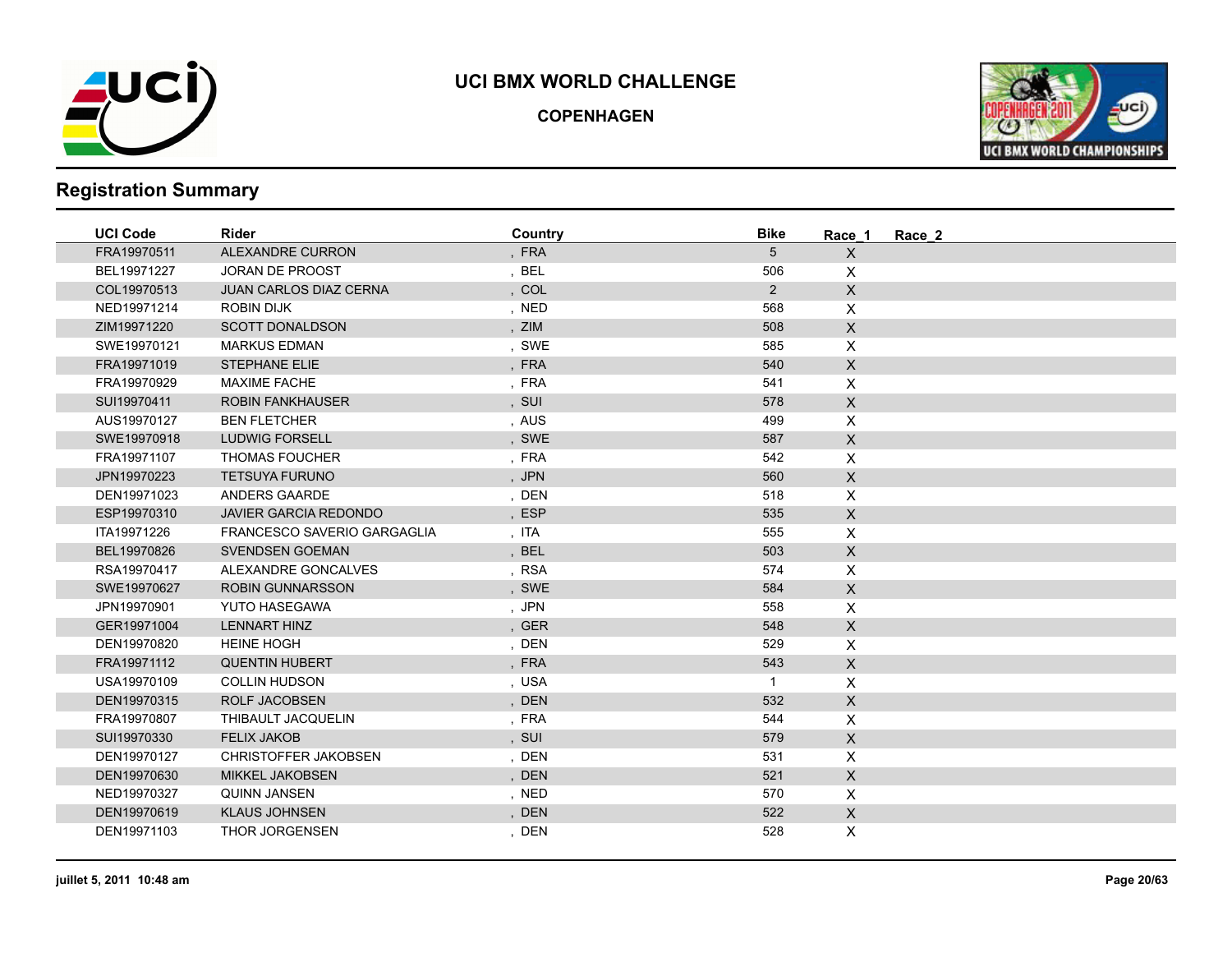

**COPENHAGEN**



| <b>UCI Code</b> | <b>Rider</b>                  | Country | <b>Bike</b>    | Race 1                    | Race 2 |
|-----------------|-------------------------------|---------|----------------|---------------------------|--------|
| DEN19971210     | <b>MADS BECH JORGENSEN</b>    | , DEN   | 517            | $\mathsf{X}$              |        |
| CZE19970922     | <b>JAROSLAV KADLEC</b>        | , CZE   | 509            | $\times$                  |        |
| LAT19970120     | PETERIS KALNINS               | , LAT   | 562            | $\mathsf{X}$              |        |
| GER19970613     | ROBERT FYNN KEUNTJE           | , GER   | 549            | $\mathsf{X}$              |        |
| DEN19970429     | <b>OLIVER KUSK</b>            | , DEN   | 530            | $\mathsf{X}$              |        |
| DEN19970513     | <b>JEPPE LARSEN</b>           | , DEN   | 516            | $\boldsymbol{\mathsf{X}}$ |        |
| NED19970314     | <b>HARRIE LAVREYSEN</b>       | , NED   | 571            | $\mathsf{X}$              |        |
| FRA19970911     | DYLAN LE TRUDET               | , FRA   | 547            | $\pmb{\times}$            |        |
| NED19970923     | <b>BRENT LEVINGA</b>          | , NED   | 572            | $\mathsf X$               |        |
| DEN19970502     | <b>BENJAMIN LINDHOLM</b>      | , DEN   | 519            | $\pmb{\times}$            |        |
| AUT19971014     | <b>MICHAEL LINGG</b>          | , AUT   | 500            | $\mathsf{X}$              |        |
| DEN19971019     | <b>FREDERIK LUCK</b>          | , DEN   | 520            | $\pmb{\times}$            |        |
| DEN19970518     | <b>MATHIAS LYAGER</b>         | , DEN   | 524            | $\mathsf X$               |        |
| JPN19970615     | KAZUMA MATSUMURA              | , JPN   | 559            | $\pmb{\times}$            |        |
| SUI19970907     | <b>CEDRIC NIEDERER</b>        | , SUI   | 576            | $\mathsf{X}$              |        |
| DEN19970512     | <b>CHRISTIAN NIELSEN</b>      | , DEN   | 514            | $\mathsf{X}$              |        |
| BEL19970107     | <b>JITTE NIJS</b>             | , BEL   | 505            | $\mathsf{X}$              |        |
| FRA19970517     | <b>MAXIME NOCA</b>            | , FRA   | 545            | $\pmb{\times}$            |        |
| DEN19970517     | <b>MATHIAS NORHOLT JENSEN</b> | , DEN   | 523            | $\mathsf X$               |        |
| USA19970216     | <b>DAMIAN ONTIVEROS</b>       | , USA   | 589            | X                         |        |
| COL19970106     | JUAN ESTEBAN OSPINA ZAPATA    | , COL   | $6\phantom{1}$ | $\mathsf{X}$              |        |
| DEN19971109     | NIELS CHRISTIAN OSTERBY       | , DEN   | 515            | $\mathsf{X}$              |        |
| SWE19971123     | <b>ADAM PETTERSSON</b>        | , SWE   | 583            | $\mathsf{X}$              |        |
| FRA19970107     | <b>ROMAIN RACINE</b>          | , FRA   | 546            | X                         |        |
| LTU19970422     | <b>KLAIDAS REIMA</b>          | , LTU   | 564            | $\mathsf X$               |        |
| VEN19971119     | PABLO RODRIGUEZ               | , VEN   | 590            | $\mathsf{X}$              |        |
| ARG19970205     | <b>FACUNDO ROSAS</b>          | , ARG   | 498            | $\mathsf X$               |        |
| DEN19970621     | <b>RASMUS SALLING</b>         | , DEN   | 527            | $\pmb{\times}$            |        |
| ESP19971102     | PABLO SANCHEZ MOLINA          | , ESP   | 534            | $\mathsf{X}$              |        |
| GER19970725     | PHILIP SCHAUB                 | , GER   | 550            | $\mathsf{X}$              |        |
| GER19971102     | <b>ENNO SCHRODER</b>          | , GER   | 551            | $\mathsf{X}$              |        |
| JPN19971023     | RIKU SHIOZAWA                 | , JPN   | 557            | X                         |        |
|                 |                               |         |                |                           |        |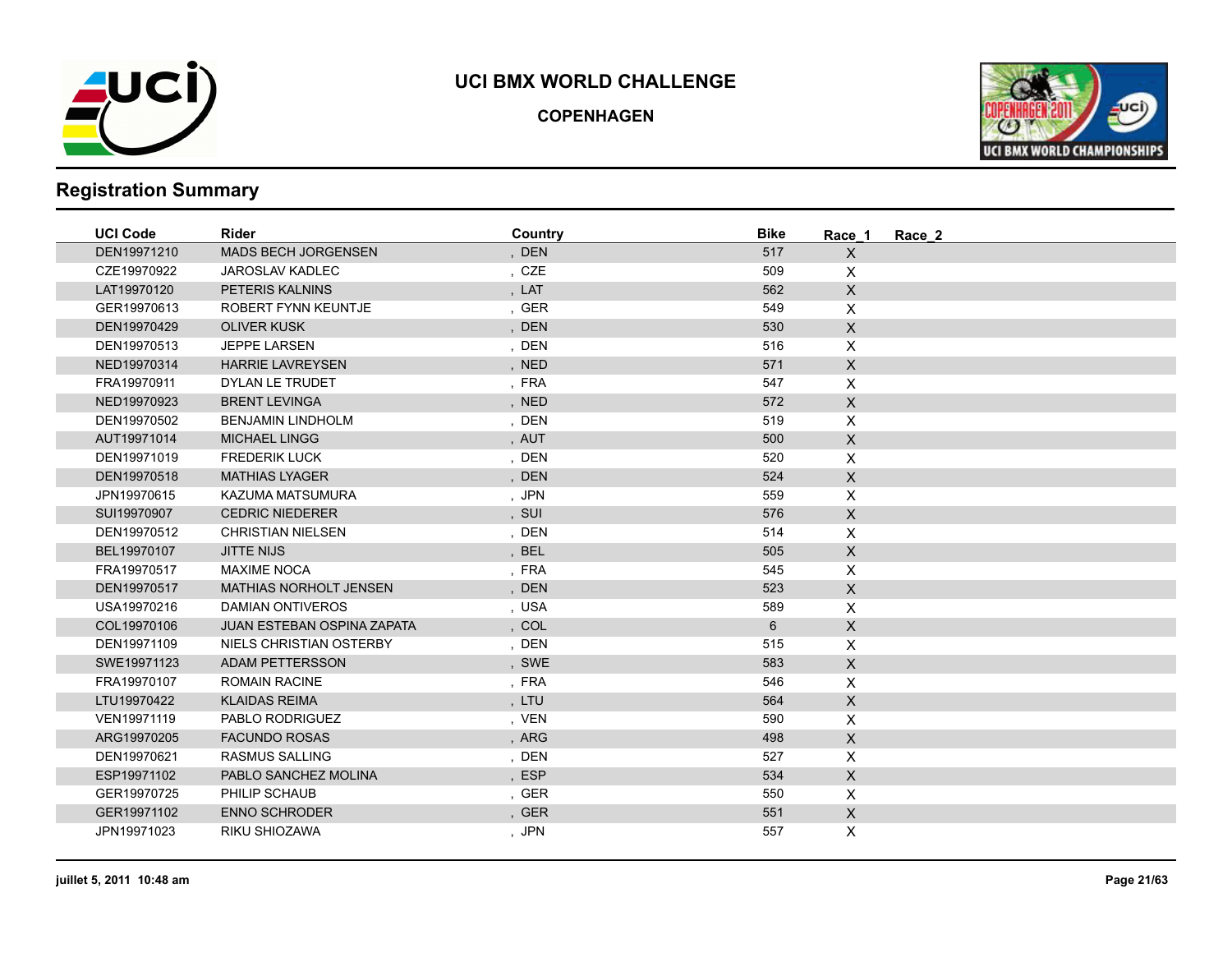

**COPENHAGEN**



| <b>UCI Code</b>                       | Rider                        | Country | <b>Bike</b>    | Race 1                    | Race 2 |
|---------------------------------------|------------------------------|---------|----------------|---------------------------|--------|
| ARU19970726                           | ZAITHYEL SOEKANDAR           | , ARU   | 497            | $\boldsymbol{\mathsf{X}}$ |        |
| SWE19970225                           | LINUS SOHLIN JONSSON         | , SWE   | 581            | X                         |        |
| GER19970312                           | <b>MARK STAHL</b>            | , GER   | 552            | $\mathsf X$               |        |
| NED19970716                           | <b>WESLEY THIES</b>          | , NED   | 573            | $\mathsf{X}$              |        |
| SUI19970419                           | <b>BENJAMIN THOMANN</b>      | , SUI   | 577            | $\mathsf X$               |        |
| DEN19970616                           | <b>FREDERIK THOMSEN</b>      | , DEN   | 512            | X                         |        |
| GER19970510                           | <b>MALTE URBANIAK</b>        | , GER   | 553            | $\pmb{\times}$            |        |
| NED19971115                           | LOUIS VAN DEN BOOM           | , NED   | 566            | X                         |        |
| NED19970422                           | <b>DESMOND VAN DEN BROEK</b> | , NED   | 567            | $\mathsf X$               |        |
| NED19970116                           | <b>JOOST VAN DRUMPT</b>      | , NED   | 569            | $\pmb{\times}$            |        |
| DEN19970917                           | NIKOLAJ VARMING              | , DEN   | 526            | $\boldsymbol{\mathsf{X}}$ |        |
| ITA19970415                           | <b>DIEGO VERDUCCI</b>        | , ITA   | 556            | X                         |        |
| BEL19970329                           | <b>MATHIJS VERHOEVEN</b>     | , BEL   | 502            | $\mathsf{X}$              |        |
| SWE19970929                           | <b>HUGO VIEBKE</b>           | , SWE   | 586            | $\pmb{\times}$            |        |
| SWE19970911                           | <b>SIMON WANROP</b>          | , SWE   | 582            | $\mathsf X$               |        |
| GER19970917                           | <b>LIAM WEBSTER</b>          | , GER   | 554            | $\pmb{\times}$            |        |
| DEN19970604                           | <b>MARTIN WERNER</b>         | , DEN   | 510            | X                         |        |
| BEL19970416                           | <b>SEPPE WILLEMS</b>         | BEL     | 504            | X                         |        |
| <b>Total Number of Class Entries:</b> | 99                           |         |                |                           |        |
| <b>14 GIRLS</b>                       |                              |         |                |                           |        |
| DEN19970531                           | <b>DORTE BALLE</b>           | , DEN   | 199            | $\mathsf X$               |        |
| FRA19970327                           | <b>OCEANE BESNIER</b>        | , FRA   | 200            | X                         |        |
| BEL19970527                           | <b>ELIEN BOGAERTS</b>        | , BEL   | 194            | $\mathsf{X}$              |        |
| SUI19970831                           | <b>CHRISTELLE BOIVIN</b>     | , SUI   | 212            | X                         |        |
| FRA19970128                           | NOEMIE CHAGROT               | , FRA   | 201            | $\mathsf{X}$              |        |
| RSA19970510                           | <b>KAYLA EGGAR</b>           | , RSA   | 4              | X                         |        |
| NZL19970703                           | <b>ABIGAIL FOX</b>           | , NZL   | $\overline{2}$ | $\mathsf X$               |        |
| COL19970504                           | SOFIA GIRALDO MORENO         | , COL   | 214            | X                         |        |
| NZL19970611                           | <b>TAHLIA HANSEN</b>         | , NZL   | $\mathbf{1}$   | $\mathsf X$               |        |
| GER19970926                           | <b>JULIANE HECKER</b>        | , GER   | 205            | X                         |        |
| FRA19970130                           | <b>MARGOT HETMANCZYK</b>     | , FRA   | 204            | X                         |        |
| GER19970602                           | KATHRIN HUWENDIEK            | , GER   | 206            | X                         |        |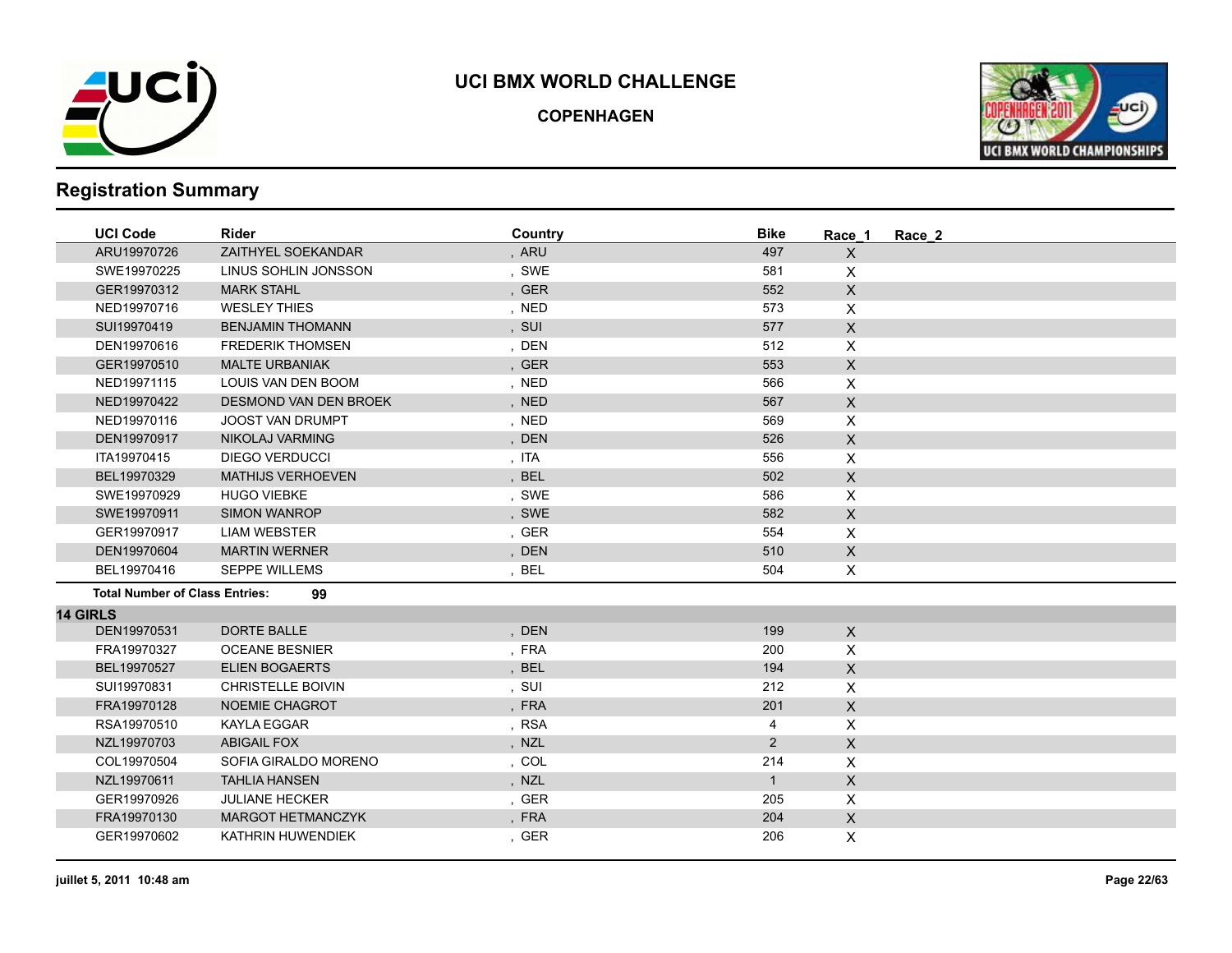

**COPENHAGEN**



| <b>UCI Code</b>                       | Rider                         | Country | <b>Bike</b>    | Race 1         | Race 2                    |  |
|---------------------------------------|-------------------------------|---------|----------------|----------------|---------------------------|--|
| DEN19971004                           | <b>JULIE KASTER JORGENSEN</b> | , DEN   | 198            | X              |                           |  |
| SUI19971215                           | LOUANNE JUILLERAT             | , SUI   | 213            | X              |                           |  |
| FRA19971127                           | <b>MORGAN LEVAY</b>           | , FRA   | 202            | $\mathsf{X}$   |                           |  |
| NOR19970212                           | <b>BETTINA LILLEBO</b>        | , NOR   | 210            | $\pmb{\times}$ |                           |  |
| NED19970320                           | <b>RENEE LOOZEMAN</b>         | , NED   | 209            | $\mathsf X$    |                           |  |
| GER19970713                           | <b>ANTONIA OSTLER</b>         | , GER   | 207            | X              |                           |  |
| GER19971028                           | SANDRA PAVOKOVIC              | , GER   | $\overline{7}$ | X.             |                           |  |
| RSA19971025                           | <b>MAIA RAWLINS</b>           | , RSA   | 211            | X              |                           |  |
| AUS19970610                           | ANNALIESE ROKOV               | , AUS   | 3              | $\pmb{\times}$ |                           |  |
| FRA19971208                           | <b>CHARLOTTE ROSNET</b>       | , FRA   | 203            | X              |                           |  |
| DEN19970821                           | <b>SARAH THORHAUGE</b>        | , DEN   | 197            | $\pmb{\times}$ |                           |  |
| CAN19970425                           | <b>DAINA TUCHSCHERER</b>      | , CAN   | 196            | X              |                           |  |
| BEL19970821                           | NOMI VOORDE                   | , BEL   | 195            | $\mathsf{X}$   |                           |  |
| ITA19970328                           | <b>CAMILLA ZAMPESE</b>        | , ITA   | 208            | X              |                           |  |
| <b>Total Number of Class Entries:</b> | 26                            |         |                |                |                           |  |
| <b>15 &amp; 16 BOYS CRUISER</b>       |                               |         |                |                |                           |  |
| FRA19950526                           | <b>BENJAMIN BEDU</b>          | , FRA   | 189            |                | $\mathsf{X}$              |  |
| NZL19960721                           | <b>RYAN BERNEY</b>            | , NZL   | 07             |                | X                         |  |
| GER19950221                           | <b>LUCAS BRAUER</b>           | , GER   | 202            |                | $\boldsymbol{\mathsf{X}}$ |  |
| USA19950321                           | <b>MALIEK BYNDLOSS</b>        | , USA   | 3              |                | $\pmb{\times}$            |  |
| NED19960215                           | <b>NICK CLEIJNE</b>           | , NED   | 209            |                | $\mathsf X$               |  |
| CZE19950903                           | <b>JAN DANEK</b>              | , CZE   | 184            |                | X                         |  |
| SUI19951212                           | <b>ANTHONY DRIDI</b>          | , SUI   | 216            |                | $\mathsf X$               |  |
| FRA19960708                           | <b>CORENTIN DUBOIS</b>        | , FRA   | 190            |                | $\sf X$                   |  |
| LAT19960316                           | <b>KRISTAPS EZITIS</b>        | , LAT   | 206            |                | $\mathsf{X}$              |  |
| BRA19960303                           | ANDERSON EZEQUIEL FILHO       | , BRA   | 182            |                | $\pmb{\times}$            |  |
| COL19960606                           | SANTIAGO GIRALDO GUTIERREZ    | , COL   | 223            |                | $\mathsf X$               |  |
| BRA19960226                           | <b>FELIPPI GONCALVES</b>      | , BRA   | 02             |                | X                         |  |
| USA19950927                           | <b>TYLER HEINRICHS</b>        | , USA   | 222            |                | $\boldsymbol{\mathsf{X}}$ |  |
| GBR19950621                           | <b>CAMERON HOWARD</b>         | , GBR   | 200            |                | X                         |  |
| GBR19950905                           | <b>HARVEY HUTSON</b>          | , GBR   | 235            |                | $\mathsf X$               |  |
| COL19960317                           | RICARDO JARAMILLO MARIN       | , COL   | 124            |                | X                         |  |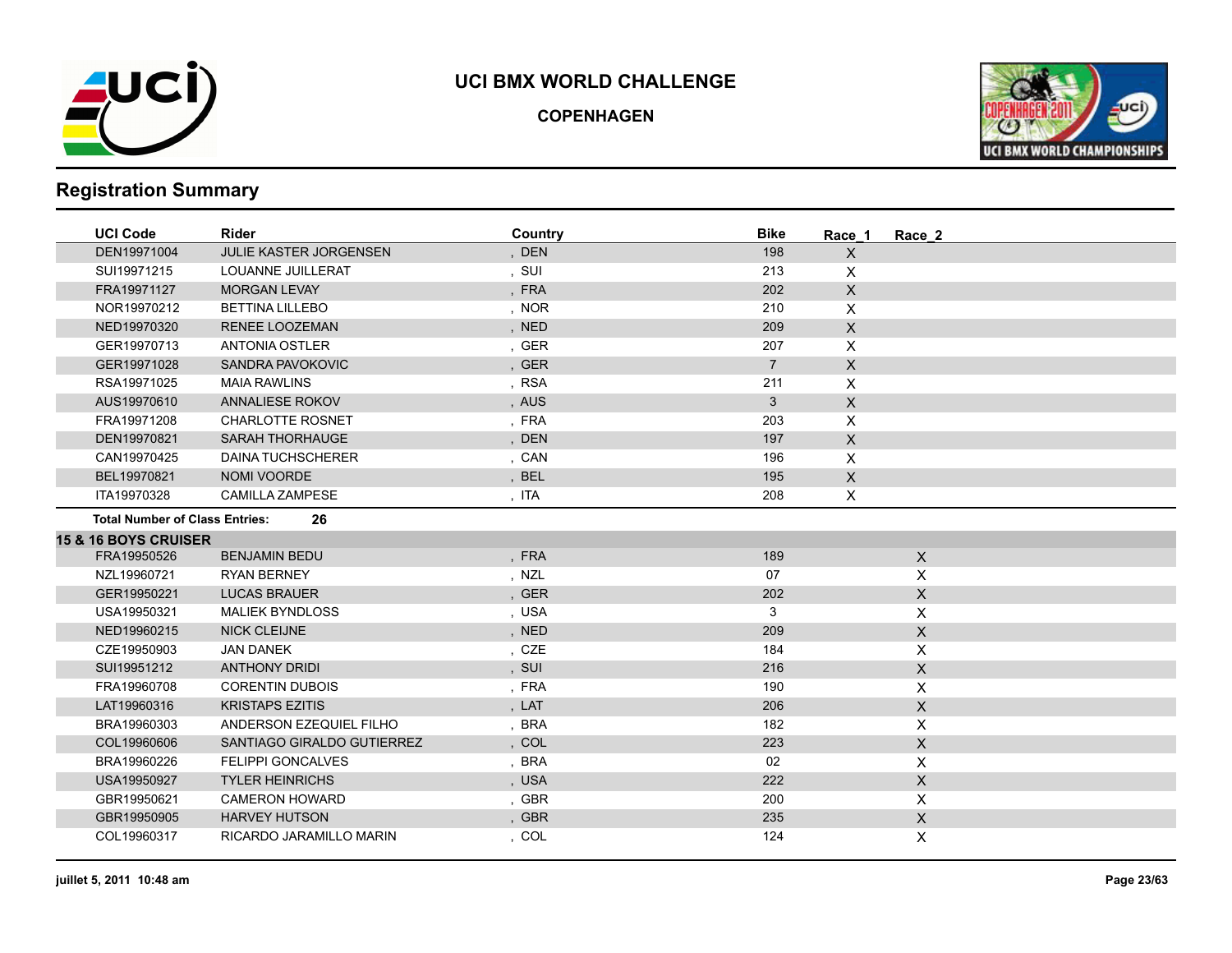

**COPENHAGEN**



| <b>UCI Code</b> | <b>Rider</b>                        | Country | <b>Bike</b><br>Race 1 | Race 2                    |
|-----------------|-------------------------------------|---------|-----------------------|---------------------------|
| DEN19950327     | <b>MORTEN BECH JORGENSEN</b>        | , DEN   | 127                   | $\mathsf{X}$              |
| GER19960202     | <b>LUCA KONRAD</b>                  | , GER   | 203                   | X                         |
| LAT19960825     | <b>KRISTENS KRIGERS</b>             | , LAT   | 205                   | $\pmb{\times}$            |
| AUS19960110     | <b>TRISTYN KRONK</b>                | , AUS   | 179                   | $\mathsf X$               |
| FRA19950220     | <b>JEAN CHARLES LABOUREAU</b>       | , FRA   | 191                   | $\pmb{\times}$            |
| FRA19950117     | <b>ROMARIC LAFON</b>                | , FRA   | 192                   | X                         |
| BEL19951101     | <b>DIMITRI LENAERTS</b>             | , BEL   | 181                   | $\mathsf{X}$              |
| FRA19950116     | <b>MAEL LEVAY</b>                   | , FRA   | $\overline{4}$        | X                         |
| AUS19950809     | <b>DAVID LYON</b>                   | , AUS   | 180                   | $\mathsf X$               |
| DEN19950903     | THORE D. MADSEN                     | , DEN   | 188                   | X                         |
| FRA19950217     | <b>ROMAIN MAHIEU</b>                | , FRA   | 193                   | X                         |
| NED19960606     | TOM MANDEMAKERS                     | , NED   | 210                   | X                         |
| SUI19961101     | <b>SIMON MARQUART</b>               | , SUI   | 217                   | $\boldsymbol{\mathsf{X}}$ |
| FRA19950101     | AMIDOU MIR                          | , FRA   | $\overline{1}$        | X                         |
| ITA19960218     | <b>FABRIZIO MORETTI</b>             | , ITA   | 227                   | X                         |
| SUI19950608     | <b>MARCO MUFF</b>                   | , SUI   | 218                   | X                         |
| NED19960127     | <b>STIJN NOUWEN</b>                 | , NED   | 211                   | $\mathsf X$               |
| FRA19950707     | CHARLY OMONT                        | , FRA   | 194                   | X                         |
| COL19951024     | <b>KEVIN OSORIO GIRALDO</b>         | , COL   | 225                   | $\mathsf X$               |
| CHI19960320     | CRISTOBAL ANDRES PALOMINOS RODRIGUE | , CHI   | 185                   | X                         |
| LAT19951207     | <b>GUSTAVS PETERSILIS</b>           | , LAT   | 207                   | $\mathsf X$               |
| FRA19960228     | <b>DIEGO PEYRIN</b>                 | , FRA   | 195                   | X                         |
| GER19961031     | <b>MICHAEL PRIES</b>                | , GER   | 204                   | $\mathsf X$               |
| FRA19960615     | KILIAN RAULT UNY                    | , FRA   | 196                   | $\mathsf X$               |
| FRA19950413     | <b>JEREMY RENCUREL</b>              | , FRA   | 197                   | $\pmb{\times}$            |
| FRA19950223     | <b>KEVIN RICHARD</b>                | , FRA   | 198                   | X                         |
| LAT19960228     | <b>TOMS RENARS RIEKSTINS</b>        | , LAT   | 208                   | $\mathsf X$               |
| FRA19950324     | RODOLPHE RIVIERE                    | , FRA   | 199                   | X                         |
| USA19960625     | <b>J LUKE ROARTY</b>                | , USA   | 220                   | $\mathsf X$               |
| NZL19960404     | DONALD ROSS                         | , NZL   | 215                   | X                         |
| COL19950523     | <b>SIMON SANTA ZAPATA</b>           | , COL   | 226                   | $\mathsf X$               |
| ARG19950417     | HERNAN ALEJANDRO SANTILLAN          | , ARG   | $\overline{7}$        | X                         |
|                 |                                     |         |                       |                           |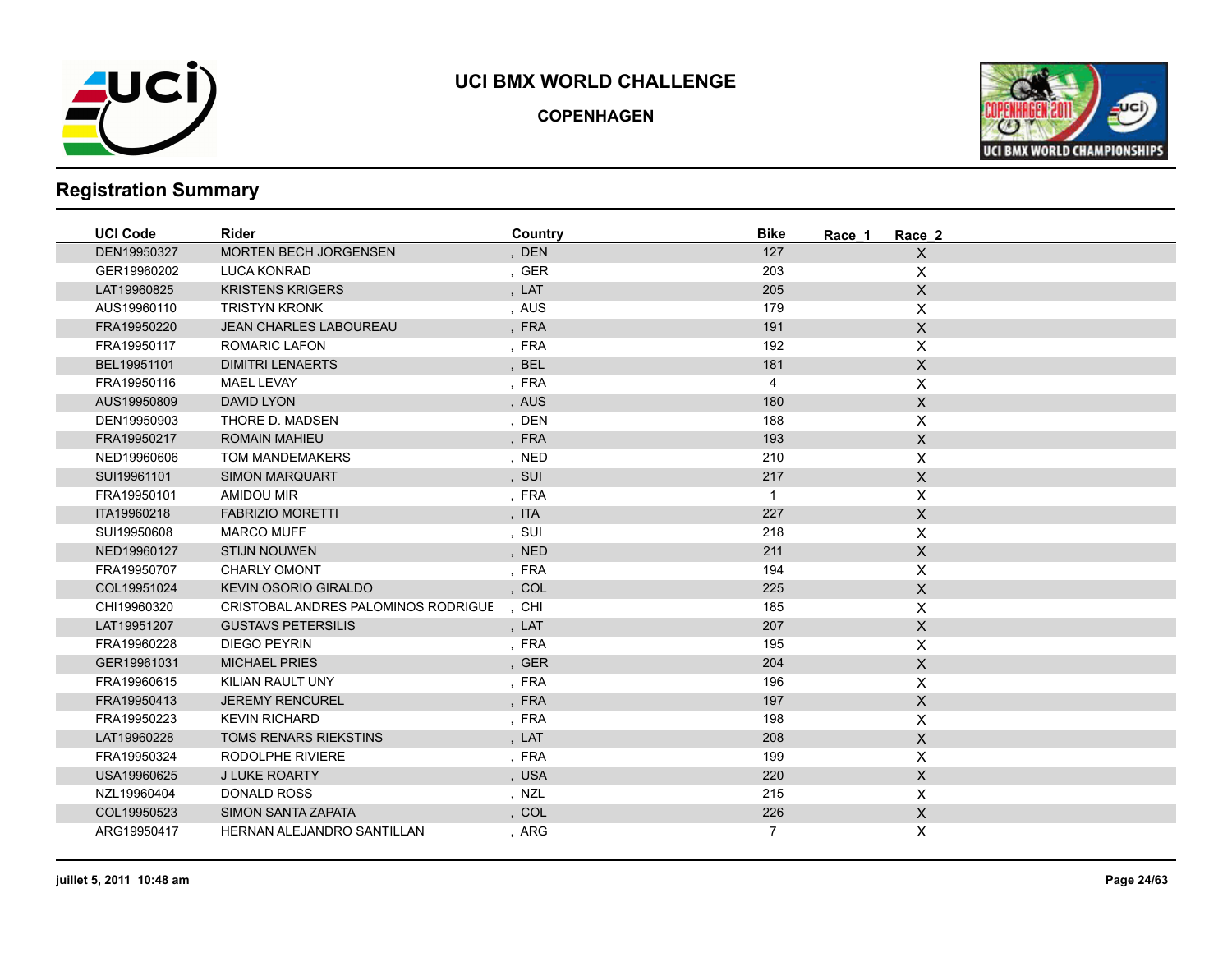

**COPENHAGEN**



| <b>UCI Code</b>                       | <b>Rider</b>                       | Country | <b>Bike</b>    | Race 1                    | Race 2                    |
|---------------------------------------|------------------------------------|---------|----------------|---------------------------|---------------------------|
| NED19950322                           | <b>JORDI SCHIPPERS</b>             | , NED   | 213            |                           | $\mathsf{X}$              |
| NED19961118                           | <b>JAY SCHIPPERS</b>               | , NED   | 212            |                           | X                         |
| DEN19951028                           | MICHAEL SCHOUGAARD                 | , DEN   | 186            |                           | $\mathsf{X}$              |
| GBR19950131                           | <b>RYAN STACK</b>                  | , GBR   | 201            |                           | X                         |
| SUI19960511                           | <b>VALENTIN TANNIGER</b>           | , SUI   | 219            |                           | $\mathsf{X}$              |
| USA19960605                           | <b>COLE TESAR</b>                  | , USA   | 221            |                           | X                         |
| CZE19951009                           | <b>FILIP URBAN</b>                 | , CZE   | 183            |                           | $\mathsf{X}$              |
| NED19960310                           | <b>BRAM VAN DEN HUDDING</b>        | , NED   | 03             |                           | X                         |
| NED19960612                           | LEON VAN DER VELDE                 | , NED   | 214            |                           | $\boldsymbol{\mathsf{X}}$ |
| <b>Total Number of Class Entries:</b> | 57                                 |         |                |                           |                           |
| <b>15 &amp; 16 GIRL CRUISER</b>       |                                    |         |                |                           |                           |
| CHI19960212                           | ROSARIO FERNANDA AGUILERA MARTINEZ | , CHI   | 239            |                           | $\boldsymbol{\mathsf{X}}$ |
| AUS19960518                           | <b>HARRIET BURBIDGE-SMITH</b>      | , AUS   | 236            |                           | $\mathsf X$               |
| BRA19950106                           | THAYNARA MOROSINI CHAVES           | , BRA   | 238            |                           | X                         |
| USA19950928                           | <b>SHAYONA GLYNN</b>               | , USA   | $\overline{7}$ |                           | $\mathsf{X}$              |
| AUS19950831                           | SARAH HARVEY                       | , AUS   | 237            |                           | X                         |
| NED19960706                           | LUCIE MEERHOLZ                     | , NED   | 242            |                           | $\boldsymbol{\mathsf{X}}$ |
| FRA19950301                           | <b>INGREED MERCREDI</b>            | , FRA   | 8              |                           | X                         |
| SUI19960206                           | ANNA SARA ROJAS                    | , SUI   | 244            |                           | $\mathsf{X}$              |
| NZL19950206                           | <b>MONIQUE SMITH</b>               | , NZL   | 243            |                           | X                         |
| USA19950518                           | <b>FELICIA STANCIL</b>             | , USA   | $\mathbf{1}$   |                           | $\mathsf X$               |
| NED19951214                           | CLAUDIA VAN DER KOLK               | , NED   | 241            |                           | X                         |
| GER19961114                           | <b>FRANZISKA VOLZ</b>              | , GER   | 240            |                           | $\mathsf X$               |
| GER19961104                           | FRANZISKA WOLZ                     | , GER   | 240            |                           | X                         |
| <b>Total Number of Class Entries:</b> | 13                                 |         |                |                           |                           |
| <b>15 BOYS</b>                        |                                    |         |                |                           |                           |
| DEN19960820                           | <b>DENNIS ABILDGAARD</b>           | , DEN   | 427            | $\mathsf X$               |                           |
| CHI19960410                           | <b>DIEGO AGUIRRE</b>               | , CHI   | $\overline{2}$ | X                         |                           |
| DEN19960504                           | <b>SIMON MOLLER ANDERSEN</b>       | , DEN   | 430            | $\mathsf{X}$              |                           |
| COL19960816                           | DIEGO ALEJANDRO ARBOLEDA OSPINA    | , COL   | 401            | X                         |                           |
| DEN19960319                           | <b>NICKLAS BACH</b>                | , DEN   | 435            | $\boldsymbol{\mathsf{X}}$ |                           |
| DEN19960303                           | <b>RUNE BEICH</b>                  | , DEN   | 421            | X                         |                           |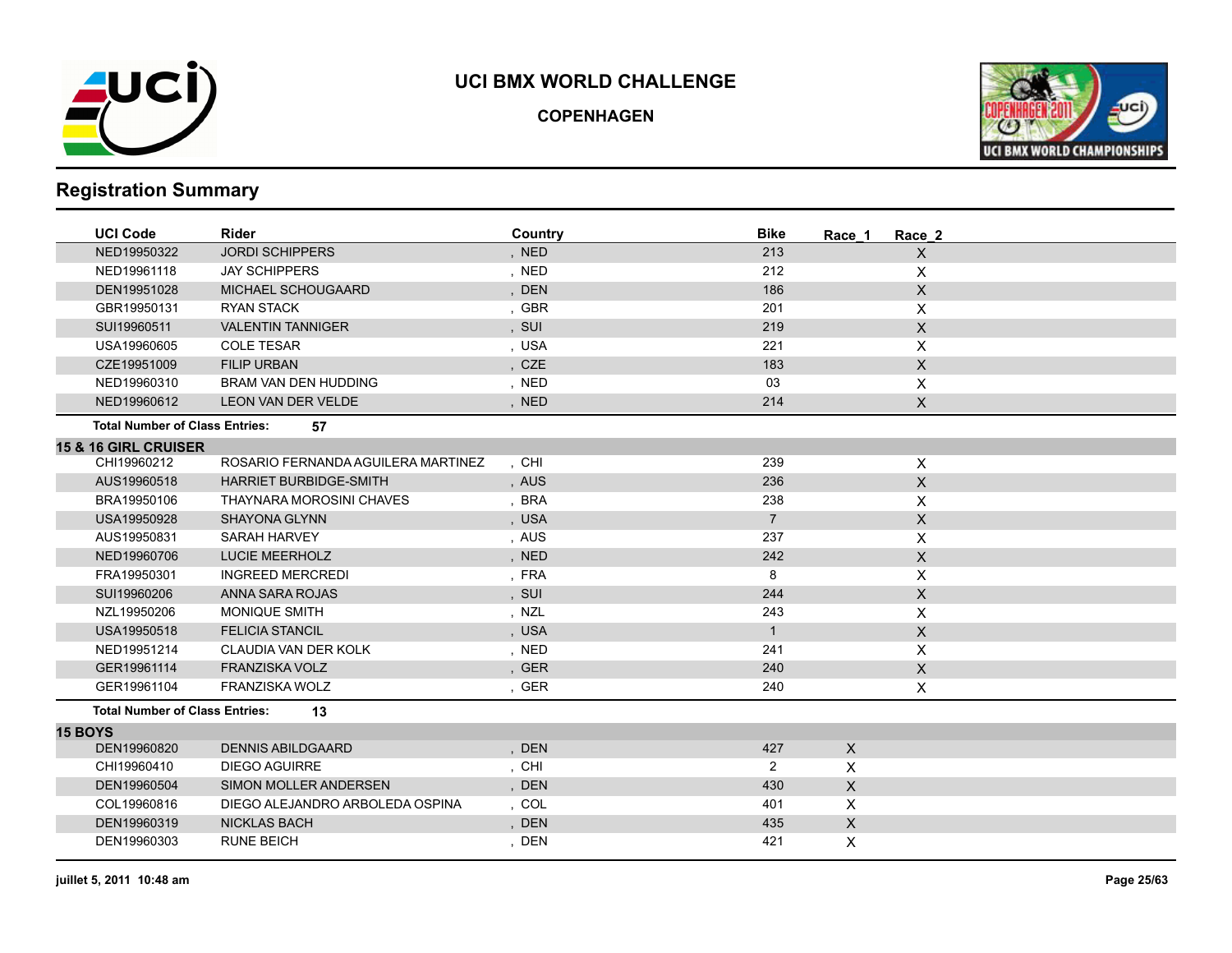

**COPENHAGEN**



| <b>UCI Code</b> | <b>Rider</b>                  | Country | <b>Bike</b>  | Race 1                    | Race 2 |
|-----------------|-------------------------------|---------|--------------|---------------------------|--------|
| NED19961110     | <b>NIELS BENSINK</b>          | , NED   | 457          | $\mathsf X$               |        |
| NZL19960721     | <b>RYAN BERNEY</b>            | , NZL   | 472          | $\mathsf{X}$              |        |
| GER19960819     | <b>JAKOB BERNHART</b>         | , GER   | 446          | $\mathsf X$               |        |
| SWE19960327     | ALEXANDER BORAIE              | , SWE   | 483          | $\mathsf{X}$              |        |
| ARG19960418     | <b>NADIR CAFA</b>             | , ARG   | 405          | $\mathsf{X}$              |        |
| ARG19960510     | LAUTARO CAPDEVILA             | , ARG   | 404          | $\pmb{\times}$            |        |
| DEN19960422     | CHRIS TETCHE CHRISTENSEN      | , DEN   | $\mathbf{1}$ | $\mathsf X$               |        |
| DEN19960718     | <b>FRANK HOGH CHRISTENSEN</b> | , DEN   | 429          | $\mathsf{X}$              |        |
| NED19960215     | <b>NICK CLEIJNE</b>           | , NED   | 458          | $\mathsf X$               |        |
| CHI19960520     | <b>IGNACIO CONEJERA</b>       | , CHI   | 417          | $\mathsf{X}$              |        |
| BEL19960211     | PIETER DE WITTE               | , BEL   | 412          | $\mathsf{X}$              |        |
| GER19960115     | PAUL DIETRICH                 | , GER   | 447          | $\mathsf{X}$              |        |
| FRA19960708     | <b>CORENTIN DUBOIS</b>        | , FRA   | 438          | $\mathsf{X}$              |        |
| DEN19960511     | OLE EBBESEN                   | , DEN   | 428          | $\mathsf{X}$              |        |
| SUI19960923     | <b>JANIS ENZLER</b>           | , SUI   | 476          | $\mathsf{X}$              |        |
| LAT19960316     | <b>KRISTAPS EZITIS</b>        | , LAT   | 454          | X                         |        |
| BRA19960303     | ANDERSON EZEQUIEL FILHO       | , BRA   | 415          | $\mathsf X$               |        |
| AUT19960929     | <b>TOBIAS FRANEK</b>          | , AUT   | 407          | $\mathsf{X}$              |        |
| DEN19960516     | <b>JACOB FREDERIKSEN</b>      | , DEN   | 424          | $\mathsf X$               |        |
| CZE19960321     | <b>JIRI FRYDRYCH</b>          | , CZE   | 419          | X                         |        |
| USA19960219     | <b>SEAN GAIAN</b>             | , USA   | 491          | $\mathsf X$               |        |
| SWE19960628     | <b>FELIX GALLNAS</b>          | , SWE   | 490          | $\boldsymbol{\mathsf{X}}$ |        |
| COL19960606     | SANTIAGO GIRALDO GUTIERREZ    | , COL   | 402          | $\mathsf{X}$              |        |
| LTU19960408     | <b>TITAS GIRDVILIS</b>        | , LTU   | 456          | X                         |        |
| BRA19960226     | <b>FELIPPI GONCALVES</b>      | , BRA   | 6            | $\mathsf X$               |        |
| DEN19960711     | <b>CHRISTIAN H. JENSEN</b>    | , DEN   | 426          | $\pmb{\times}$            |        |
| NED19960518     | <b>TIMO HARTEMINK</b>         | , NED   | 459          | $\mathsf{X}$              |        |
| GBR19961017     | <b>QUILLAN ISIDORE</b>        | , GBR   | 443          | X                         |        |
| FRA19960705     | <b>MATHIEU JACQUIER</b>       | , FRA   | 439          | $\mathsf{X}$              |        |
| COL19960317     | RICARDO JARAMILLO MARIN       | , COL   | 403          | $\mathsf{X}$              |        |
| DEN19960217     | FREDERIK S.P. JENSEN          | , DEN   | 423          | $\mathsf{X}$              |        |
| DEN19960713     | <b>MARTIN ILSO JENSEN</b>     | , DEN   | 431          | X                         |        |
|                 |                               |         |              |                           |        |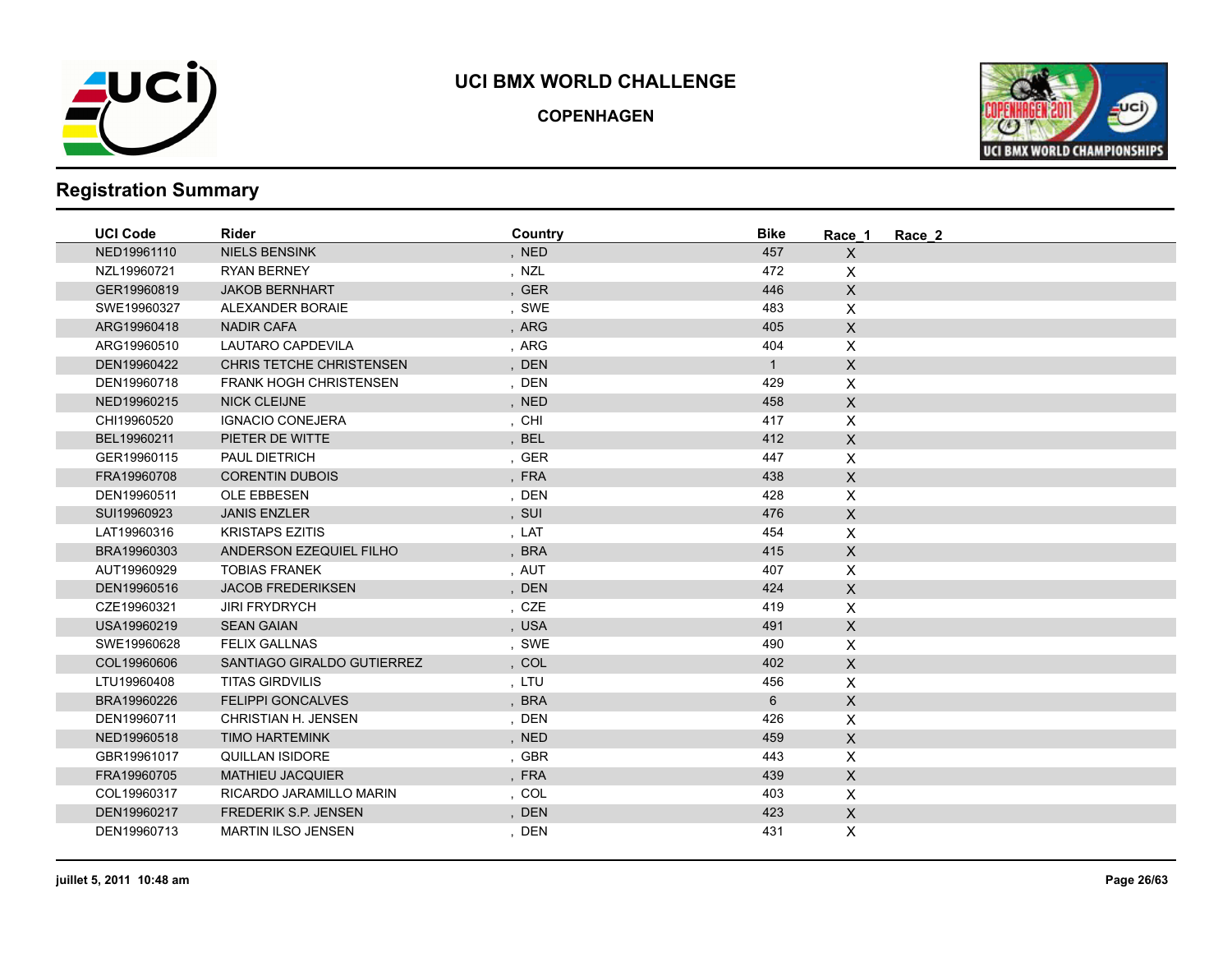

**COPENHAGEN**



| <b>UCI Code</b> | <b>Rider</b>                        | Country | <b>Bike</b>    | Race 1       | Race 2 |
|-----------------|-------------------------------------|---------|----------------|--------------|--------|
| DEN19961101     | <b>MIKKEL KAPPELGAARD</b>           | , DEN   | 432            | X            |        |
| RUS19960102     | ALEXANDER KATYSHEV                  | , RUS   | 473            | X            |        |
| NED19960520     | <b>NIEK KIMMANN</b>                 | , NED   | 462            | $\mathsf{X}$ |        |
| SWE19960621     | <b>KRISTOFFER KJAERRAN</b>          | , SWE   | 484            | X            |        |
| NED19960304     | <b>MIKE KLERKX</b>                  | , NED   | $\overline{4}$ | $\mathsf X$  |        |
| SUI19960130     | <b>DARIO KOBEL</b>                  | , SUI   | 477            | X            |        |
| GER19960930     | <b>NICOLAI KRAUS</b>                | , GER   | 448            | $\mathsf{X}$ |        |
| LAT19960825     | <b>KRISTENS KRIGERS</b>             | , LAT   | 453            | X            |        |
| DEN19960416     | <b>OLIVER KRISTOFFERSEN</b>         | , DEN   | 422            | $\mathsf X$  |        |
| AUS19960110     | <b>TRISTYN KRONK</b>                | , AUS   | 406            | X            |        |
| FRA19960422     | NICOLAS LABAUNE                     | , FRA   | 440            | $\mathsf{X}$ |        |
| BEL19960716     | <b>JONA LAENEN</b>                  | , BEL   | 408            | X            |        |
| CHI19960430     | <b>BRUNO LAVAGNINO</b>              | , CHI   | 416            | $\mathsf X$  |        |
| SUI19960922     | <b>DAMIEN LOCARNINI</b>             | , SUI   | 478            | $\mathsf{X}$ |        |
| CZE19960324     | <b>MICHAL LOUKOTA</b>               | , CZE   | 418            | $\mathsf{X}$ |        |
| SWE19960927     | EDVIN LUDVIGSSON                    | , SWE   | 487            | X            |        |
| DEN19960210     | <b>MATHIAS LUND KRISTENSEN</b>      | , DEN   | 434            | $\mathsf{X}$ |        |
| SVK19960813     | PATRIK MADARAS                      | , SVK   | 480            | X            |        |
| NED19960606     | <b>TOM MANDEMAKERS</b>              | , NED   | 463            | $\mathsf X$  |        |
| SUI19961101     | <b>SIMON MARQUART</b>               | , SUI   | 474            | X            |        |
| ITA19960218     | <b>FABRIZIO MORETTI</b>             | , ITA   | 452            | $\mathsf X$  |        |
| GER19960922     | <b>PHILIP MUHLNER</b>               | , GER   | 449            | X            |        |
| SWE19961101     | <b>JOAKIM MULTANEN</b>              | , SWE   | 486            | $\mathsf{X}$ |        |
| NOR19960219     | <b>TORE NAVRESTAD</b>               | , NOR   | 471            | X            |        |
| SWE19960907     | <b>TIMMY NEDRUP</b>                 | , SWE   | 489            | $\mathsf{X}$ |        |
| NED19960127     | <b>STIJN NOUWEN</b>                 | , NED   | 464            | X            |        |
| ECU19960303     | <b>PAULO PALACIOS</b>               | , ECU   | 436            | $\mathsf{X}$ |        |
| CHI19960320     | CRISTOBAL ANDRES PALOMINOS RODRIGUE | , CHI   | 437            | X            |        |
| SWE19960304     | <b>JESPER PETERSSON</b>             | , SWE   | 482            | $\mathsf{X}$ |        |
| FRA19960228     | <b>DIEGO PEYRIN</b>                 | , FRA   | 441            | X            |        |
| SWE19960602     | <b>TOBIAS PIHL</b>                  | , SWE   | 485            | $\mathsf{X}$ |        |
| GER19961031     | <b>MICHAEL PRIES</b>                | , GER   | 450            | X            |        |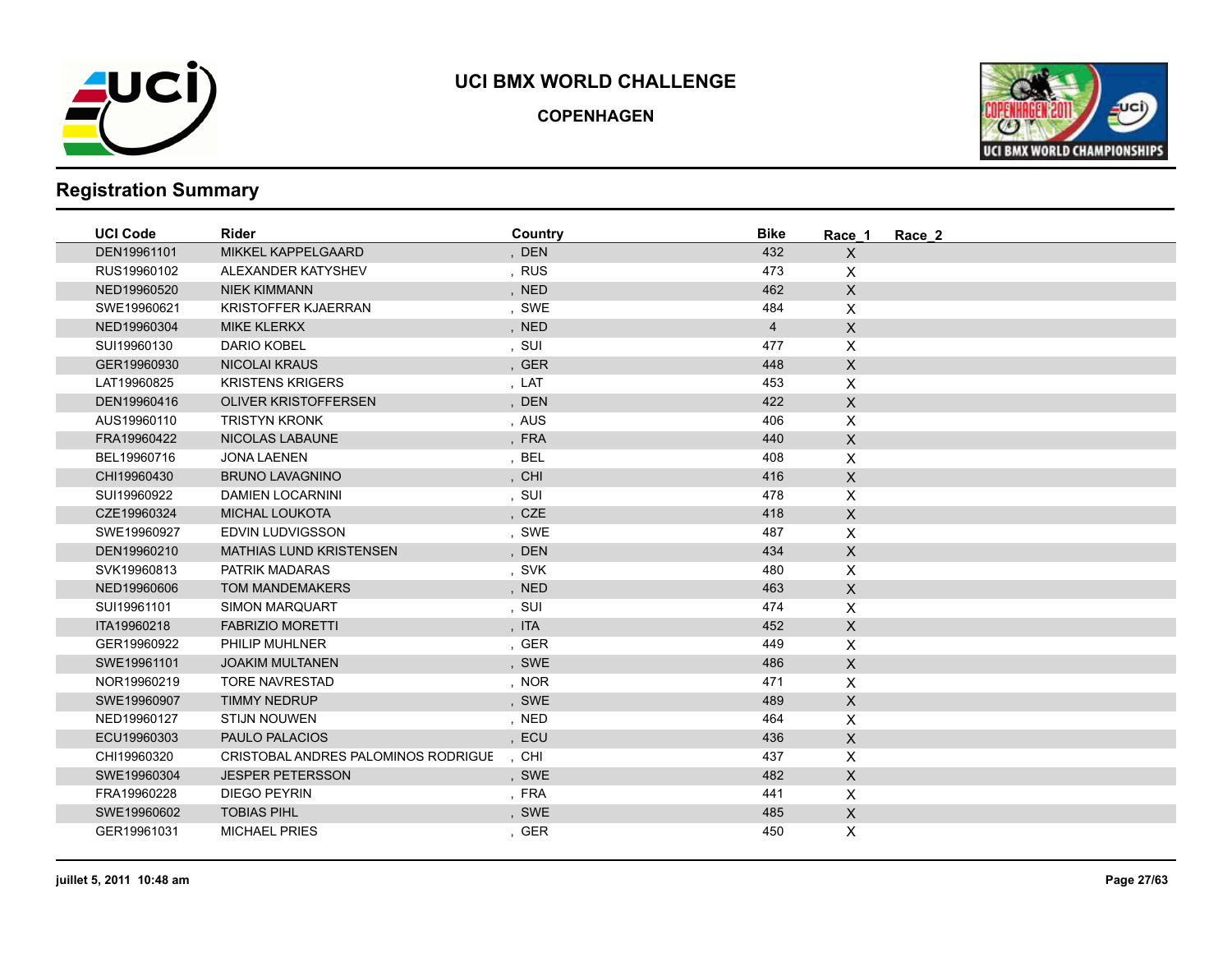

**COPENHAGEN**



| <b>UCI Code</b>                       | <b>Rider</b>                       | Country    | <b>Bike</b>    | Race 1         | Race_2 |
|---------------------------------------|------------------------------------|------------|----------------|----------------|--------|
| USA19960104                           | <b>TANNER PUCKETT</b>              | , USA      | 492            | $\pmb{\times}$ |        |
| FRA19960615                           | KILIAN RAULT UNY                   | , FRA      | 442            | X              |        |
| GBR19960701                           | <b>BAILEY RIDGE-DAVIS</b>          | , GBR      | 444            | $\mathsf{X}$   |        |
| LAT19960228                           | <b>TOMS RENARS RIEKSTINS</b>       | , LAT      | 455            | X              |        |
| USA19960625                           | <b>J LUKE ROARTY</b>               | , USA      | 493            | $\mathsf X$    |        |
| NZL19960404                           | <b>DONALD ROSS</b>                 | , NZL      | $\overline{7}$ | X              |        |
| BEL19960304                           | <b>NIELS RUBENS</b>                | , BEL      | 409            | $\mathsf X$    |        |
| JPN19960729                           | KAI SAKAKIBARA                     | , JPN      | 3              | X              |        |
| NED19961118                           | <b>JAY SCHIPPERS</b>               | , NED      | 465            | X              |        |
| NED19960615                           | MITCHEL SCHOTMAN                   | , NED      | 466            | $\pmb{\times}$ |        |
| BEL19960328                           | <b>WOUTER SEGERS</b>               | , BEL      | 413            | $\mathsf{X}$   |        |
| NED19960502                           | <b>KEVIN SPANNIGA</b>              | , NED      | 467            | X              |        |
| SUI19961121                           | <b>NICLAS STOHR</b>                | , SUI      | 479            | X.             |        |
| SWE19960816                           | <b>DENNIS STURESSON</b>            | , SWE      | 488            | X              |        |
| SUI19960511                           | <b>VALENTIN TANNIGER</b>           | , SUI      | 475            | $\mathsf{X}$   |        |
| USA19960605                           | <b>COLE TESAR</b>                  | , USA      | 494            | X              |        |
| GER19961117                           | <b>TOBIAS TRESS</b>                | , GER      | 451            | $\mathsf{X}$   |        |
| GBR19960530                           | <b>JOSHUA TUCKER</b>               | , GBR      | 445            | X              |        |
| NED19960310                           | <b>BRAM VAN DEN HUDDING</b>        | , NED      | 461            | X              |        |
| NED19961009                           | MARIN VAN DER HEIDE                | , NED      | 460            | X              |        |
| BEL19960626                           | KOBE VERVOORT                      | , BEL      | 411            | $\mathsf X$    |        |
| USA19960708                           | ALDEN VOLLE                        | , USA      | 414            | X              |        |
| NED19960119                           | <b>CORNE VOLLENBERG</b>            | , NED      | 468            | $\mathsf{X}$   |        |
| NED19960404                           | <b>DION VRIENS</b>                 | , NED      | 469            | X              |        |
| DEN19960830                           | <b>NIKLAS W. RASMUSSEN</b>         | , DEN      | 433            | $\mathsf{X}$   |        |
| SWE19960603                           | <b>KIM WEDIM</b>                   | , SWE      | 481            | X              |        |
| NED19960822                           | <b>TIM WINNEMULLER</b>             | , NED      | 470            | X              |        |
| DEN19960201                           | <b>MARCK WINTHER</b>               | , DEN      | 425            | X              |        |
| BEL19960813                           | <b>JOFFREY WOUTERS</b>             | <b>BEL</b> | 410            | X.             |        |
| <b>Total Number of Class Entries:</b> | 99                                 |            |                |                |        |
| <b>15 GIRLS</b>                       |                                    |            |                |                |        |
| CHI19960212                           | ROSARIO FERNANDA AGUILERA MARTINEZ | , CHI      | 3              | X              |        |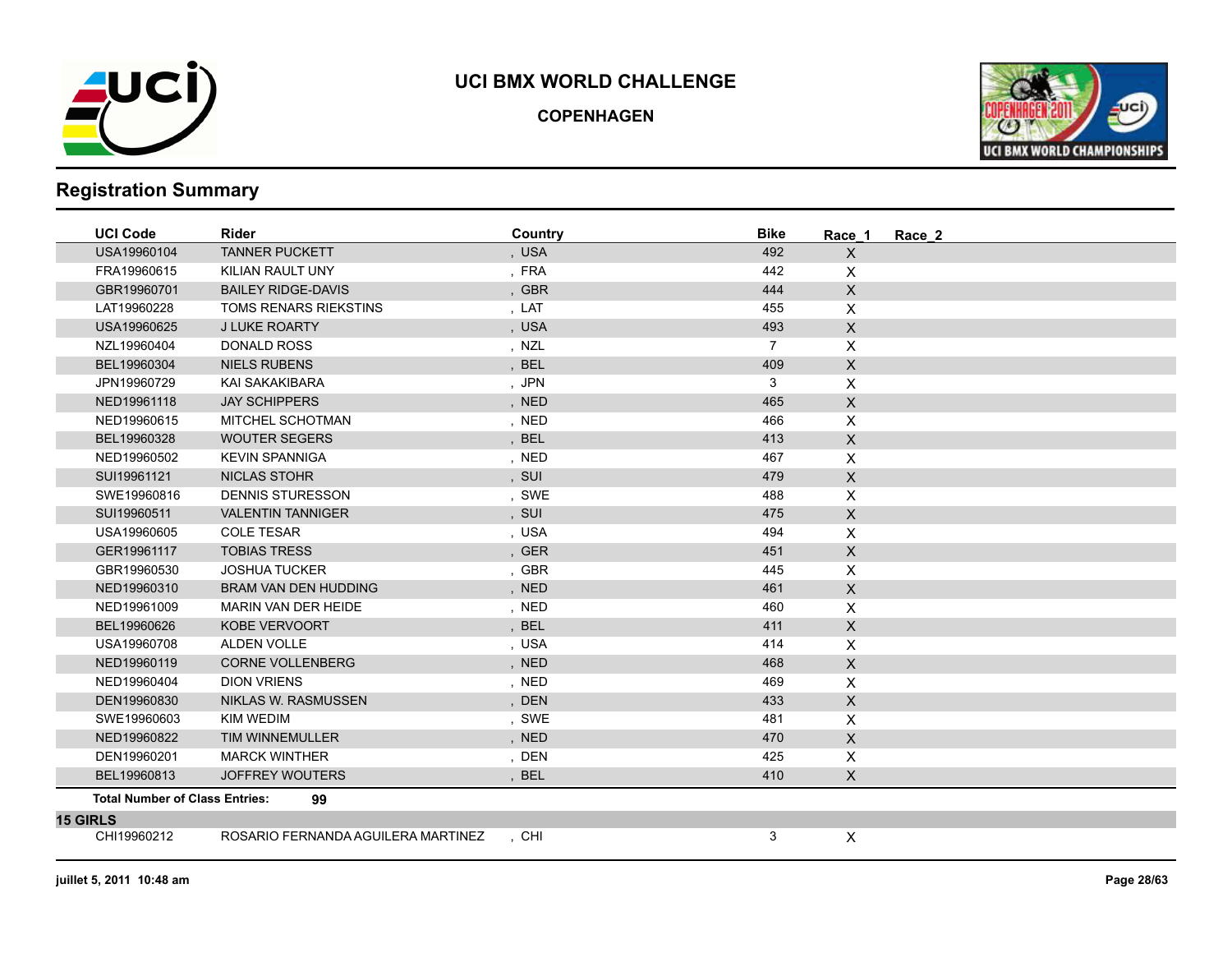

**COPENHAGEN**



| <b>UCI Code</b> | <b>Rider</b>                  | Country | <b>Bike</b>    | Race 1             | Race 2 |
|-----------------|-------------------------------|---------|----------------|--------------------|--------|
| JPN19960428     | AYAKA ASAHINA                 | , JPN   | 237            | $\mathsf X$        |        |
| ECU19960322     | DOMENICA AZUERO               | , ECU   | 225            | $\mathsf{X}$       |        |
| CZE19960224     | MICHAELA BERAKOVA             | , CZE   | 222            | $\mathsf{X}$       |        |
| AUS19960518     | <b>HARRIET BURBIDGE-SMITH</b> | , AUS   | $\mathbf{1}$   | $\pmb{\times}$     |        |
| GBR19961128     | <b>BETHANY CAMPBELL</b>       | , GBR   | 231            | $\mathsf X$        |        |
| DEN19961003     | SIMONE CHRISTENSEN            | , DEN   | 224            | $\pmb{\times}$     |        |
| FRA19960806     | <b>AMELIE CORLAY</b>          | , FRA   | 226            | $\mathsf{X}$       |        |
| FRA19961228     | MATHILDE DOUDOUX              | , FRA   | 6              | $\pmb{\times}$     |        |
| GBR19960211     | <b>ISABELLE FERRADA</b>       | , GBR   | 232            | $\mathsf X$        |        |
| ITA19960613     | <b>ILARIA GIUSTACCHINI</b>    | , ITA   | 235            | $\pmb{\times}$     |        |
| NED19960331     | <b>MELANIE GUL</b>            | , NED   | 238            | $\mathsf X$        |        |
| DEN19960923     | <b>ISABELLA HARDER</b>        | , DEN   | 223            | $\pmb{\mathsf{X}}$ |        |
| BEL19960327     | <b>MARIE HOSSAY</b>           | , BEL   | 220            | $\mathsf X$        |        |
| DEN19960525     | <b>SIGNE JAKOBSEN</b>         | , DEN   | 4              | $\mathsf{X}$       |        |
| FRA19961226     | <b>MEGANE LAJMI</b>           | , FRA   | 227            | $\mathsf{X}$       |        |
| USA19960215     | REBECCA MCKENZIE              | , USA   | 244            | X                  |        |
| NED19960706     | <b>LUCIE MEERHOLZ</b>         | , NED   | 240            | $\mathsf X$        |        |
| DEN19961115     | <b>CAMILLA MILTHER</b>        | , DEN   | 246            | $\pmb{\times}$     |        |
| RSA19960218     | <b>ELISA ORFILA</b>           | , RSA   | 245            | $\mathsf X$        |        |
| AUS19960807     | <b>JADE PARKER</b>            | , AUS   | 8              | X                  |        |
| RSA19960520     | <b>BIANCA PHELPS</b>          | , RSA   | 241            | $\mathsf{X}$       |        |
| FRA19961206     | SOPHIE RENOU                  | , FRA   | 228            | $\mathsf{X}$       |        |
| SUI19960206     | ANNA SARA ROJAS               | , SUI   | $\overline{2}$ | $\mathsf{X}$       |        |
| BEL19960327     | <b>KIMBERLEY RUTS</b>         | ,BEL    | 221            | X                  |        |
| GER19961228     | <b>SARAH SAILER</b>           | , GER   | 233            | $\mathsf X$        |        |
| JPN19961109     | <b>HARUKA SEKO</b>            | , JPN   | 236            | $\pmb{\mathsf{X}}$ |        |
| FRA19960913     | <b>KIM SOENEN</b>             | , FRA   | 229            | $\mathsf X$        |        |
| FRA19960802     | <b>SANDIE THIBAUT</b>         | , FRA   | 230            | $\mathsf{X}$       |        |
| RUS19960204     | ANATASIA USOVA                | , RUS   | 243            | $\mathsf X$        |        |
| RUS19960204     | <b>TATIANA USOVA</b>          | , RUS   | 242            | $\mathsf{X}$       |        |
| NED19960423     | <b>VIVIANA VAN HEES</b>       | , NED   | 239            | $\mathsf{X}$       |        |
| GER19961114     | FRANZISKA VOLZ                | , GER   | 234            | $\mathsf{X}$       |        |
|                 |                               |         |                |                    |        |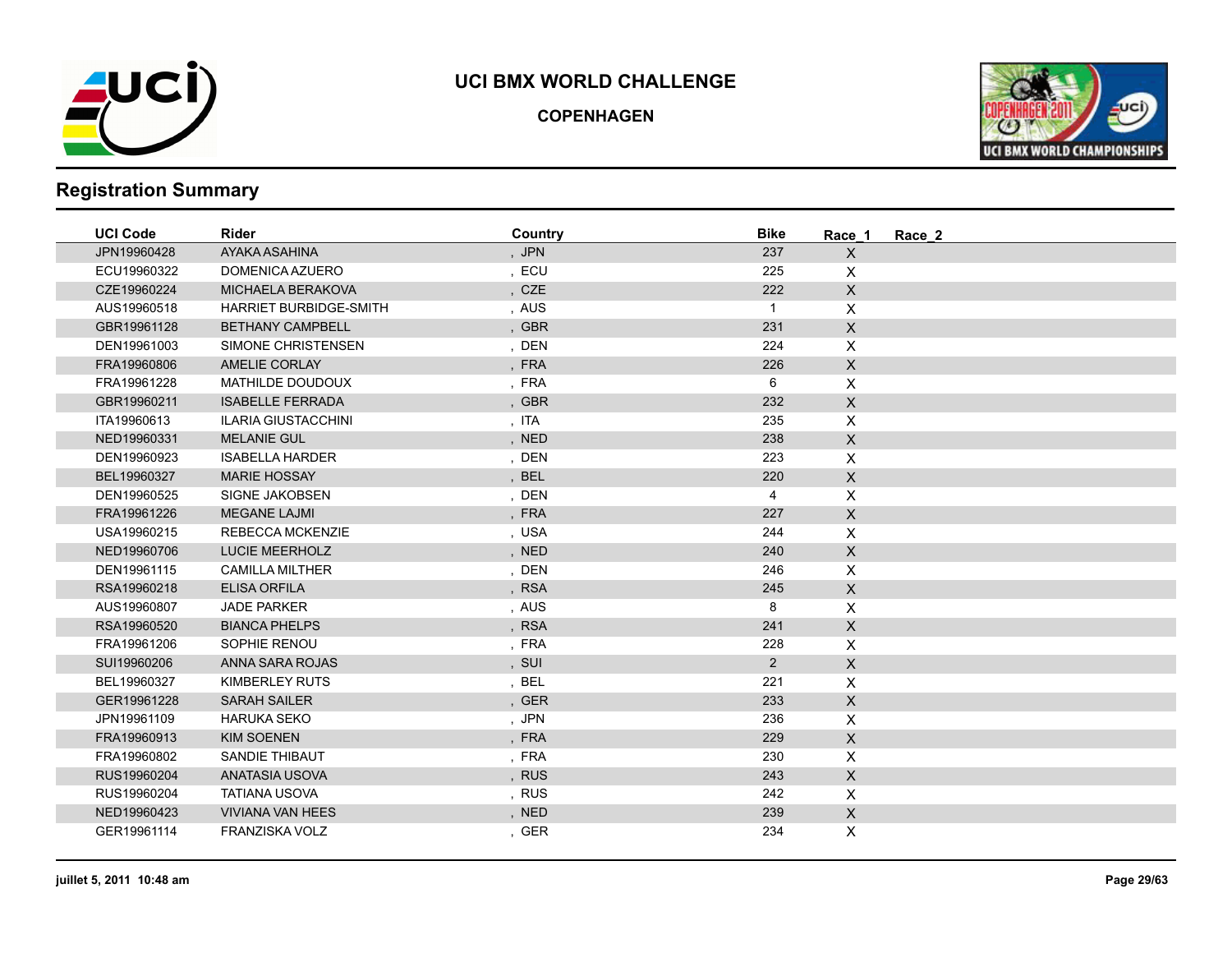

**COPENHAGEN**



| <b>UCI Code</b>                       | <b>Rider</b>                      | Country | <b>Bike</b> | Race_2<br>Race 1          |  |
|---------------------------------------|-----------------------------------|---------|-------------|---------------------------|--|
| <b>Total Number of Class Entries:</b> | 33                                |         |             |                           |  |
| <b>16 BOYS</b>                        |                                   |         |             |                           |  |
| BRA19950908                           | <b>VINICIUS GOMES ALMEIDA</b>     | , BRA   | 703         | $\times$                  |  |
| FRA19950706                           | <b>CHRISTOPHE ALONET</b>          | , FRA   | 729         | X                         |  |
| DEN19950409                           | <b>JONAS BAEK ANDERSEN</b>        | , DEN   | 708         | $\pmb{\times}$            |  |
| COL19950123                           | <b>JUAN PABLO ARBOLEDA OSPINA</b> | , COL   | 765         | X                         |  |
| DEN19950222                           | <b>JAKOB B. MIKKELSEN</b>         | , DEN   | 715         | $\pmb{\times}$            |  |
| FRA19950526                           | <b>BENJAMIN BEDU</b>              | , FRA   | 730         | X                         |  |
| LAT19951017                           | <b>MARTINS BLUMS</b>              | , LAT   | 754         | $\mathsf{x}$              |  |
| CZE19951103                           | JAKUB BOHUSLAVEK                  | , CZE   | 707         | X                         |  |
| GER19950221                           | <b>LUCAS BRAUER</b>               | , GER   | 744         | $\boldsymbol{\mathsf{X}}$ |  |
| USA19950321                           | <b>MALIEK BYNDLOSS</b>            | , USA   | 5           | X                         |  |
| ECU19950427                           | DIEGO CASTILLO PAEZ               | , ECU   | 725         | X                         |  |
| BEL19951023                           | <b>BRENT CLE</b>                  | , BEL   | 700         | X                         |  |
| AUS19950128                           | <b>KERROD CONNORS</b>             | , AUS   | 694         | $\pmb{\times}$            |  |
| FRA19950428                           | <b>FLORIAN DANY</b>               | , FRA   | 731         | X                         |  |
| FRA19950814                           | <b>SIMBA DARNAND</b>              | , FRA   | 732         | $\mathsf X$               |  |
| SUI19951212                           | <b>ANTHONY DRIDI</b>              | , SUI   | 400         | X                         |  |
| LAT19950610                           | <b>JANIS ERGLIS</b>               | , LAT   | 753         | $\pmb{\times}$            |  |
| FRA19950505                           | PATRICK ETIENNE                   | , FRA   | 733         | X                         |  |
| DEN19950411                           | NIKOLAJ GAMSKJAER                 | , DEN   | 720         | $\mathsf X$               |  |
| GER19950218                           | <b>MAXIMILIAN GAST</b>            | , GER   | 745         | X                         |  |
| GER19950605                           | YANNIK GEISELMANN                 | , GER   | 746         | X                         |  |
| ARG19950305                           | <b>AGUSTIN GERBAUDO</b>           | , ARG   | 693         | X                         |  |
| SUI19950113                           | <b>FABIAN GESER</b>               | , SUI   | 387         | X                         |  |
| ITA19950513                           | <b>TOMMASO GIUSTACCHINI</b>       | , ITA   | 749         | X                         |  |
| NED19950115                           | <b>JIM GUL</b>                    | , NED   | 755         | $\mathsf{X}$              |  |
| NOR19950326                           | <b>KRISTIAN HAARR</b>             | , NOR   | 760         | X                         |  |
| USA19950927                           | <b>TYLER HEINRICHS</b>            | , USA   | 394         | $\boldsymbol{\mathsf{X}}$ |  |
| NZL19950515                           | <b>CODY HOBBS</b>                 | , NZL   | 397         | X                         |  |
| GBR19950621                           | <b>CAMERON HOWARD</b>             | , GBR   | 741         | $\mathsf{X}$              |  |
| GBR19950905                           | <b>HARVEY HUTSON</b>              | , GBR   | 742         | X                         |  |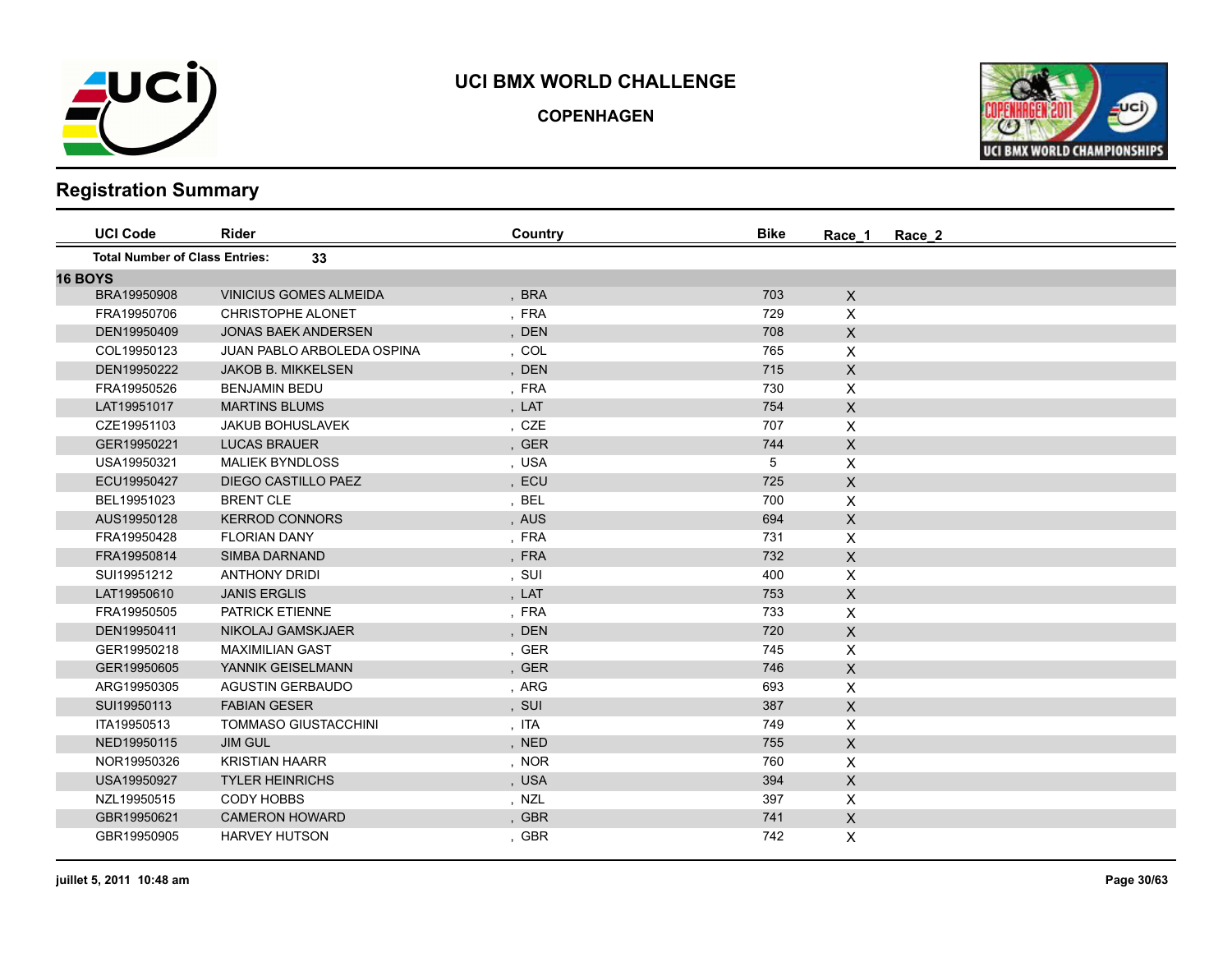

**COPENHAGEN**



| <b>UCI Code</b> | <b>Rider</b>                  | Country | <b>Bike</b>  | Race 1             | Race 2 |
|-----------------|-------------------------------|---------|--------------|--------------------|--------|
| DEN19951029     | <b>MIKKEL IMMERTREU</b>       | , DEN   | 717          | $\mathsf{X}$       |        |
| DEN19950120     | RASMUS LYNGE JACOBSEN         | , DEN   | 712          | $\times$           |        |
| DEN19950914     | <b>RASMUS JORGENSEN</b>       | , DEN   | 711          | $\mathsf X$        |        |
| AUT19950610     | PATRICK KAGER                 | , AUT   | 696          | $\mathsf{X}$       |        |
| DEN19950310     | <b>ANTON KLARSKOV</b>         | , DEN   | 724          | $\mathsf{X}$       |        |
| NED19950929     | <b>IMRO KOKELAAR</b>          | , NED   | 756          | $\mathsf{X}$       |        |
| FRA19950220     | <b>JEAN CHARLES LABOUREAU</b> | , FRA   | 734          | $\mathsf{X}$       |        |
| DEN19950522     | THOMAS BODKER LARSEN          | , DEN   | 710          | $\mathsf{X}$       |        |
| NED19950610     | <b>MITCHELL LEMMENS</b>       | , NED   | 757          | $\mathsf X$        |        |
| FRA19950116     | <b>MAEL LEVAY</b>             | , FRA   | 4            | $\mathsf{X}$       |        |
| NZL19950615     | <b>RYAN LEWIS</b>             | , NZL   | 398          | $\mathsf{X}$       |        |
| COL19950223     | JUAN CAMILO LOZANO ORTIZ      | , COL   | 764          | $\mathsf{X}$       |        |
| AUS19950809     | DAVID LYON                    | , AUS   | 695          | $\mathsf X$        |        |
| BRA19950116     | LUIS ALBERTO MADEIRA          | , BRA   | 701          | $\mathsf{X}$       |        |
| DEN19950903     | THORE D. MADSEN               | , DEN   | 718          | $\mathsf{X}$       |        |
| BEL19950307     | <b>ARNE MAES</b>              | , BEL   | 698          | $\mathsf{X}$       |        |
| FRA19950217     | <b>ROMAIN MAHIEU</b>          | , FRA   | 735          | $\mathsf{X}$       |        |
| FRA19950101     | AMIDOU MIR                    | , FRA   | $\mathbf{1}$ | $\pmb{\mathsf{X}}$ |        |
| DEN19950624     | <b>LASSE MOLLER</b>           | , DEN   | 722          | $\mathsf X$        |        |
| SUI19950608     | <b>MARCO MUFF</b>             | , SUI   | 761          | X                  |        |
| ITA19950203     | <b>GIANLUCA NODARI</b>        | , ITA   | 748          | $\mathsf{X}$       |        |
| SWE19950201     | <b>KRISTOFFER NOREN</b>       | , SWE   | 392          | $\mathsf{X}$       |        |
| ITA19950409     | NICOLAS OKOH                  | , ITA   | 750          | $\mathsf{X}$       |        |
| DEN19951123     | <b>CHRISTOFFER OLESEN</b>     | , DEN   | 721          | X                  |        |
| COL19951024     | <b>KEVIN OSORIO GIRALDO</b>   | , COL   | 762          | $\mathsf{X}$       |        |
| GER19950619     | MICHAEL OSTLER                | , GER   | 747          | $\mathsf{X}$       |        |
| NED19951222     | <b>DAAN OVERGOOR</b>          | , NED   | 758          | $\mathsf X$        |        |
| DEN19950713     | <b>MICHAEL PETERSEN</b>       | , DEN   | 716          | X                  |        |
| LAT19951207     | <b>GUSTAVS PETERSILIS</b>     | , LAT   | 752          | $\mathsf X$        |        |
| SWE19950721     | <b>RICHARD PETTERSSON</b>     | , SWE   | 391          | $\mathsf{X}$       |        |
| RUS19950210     | <b>BORIS PONOMAREV</b>        | , RUS   | 399          | $\mathsf{X}$       |        |
| VEN19950318     | <b>ALEX RANGEL</b>            | , VEN   | 395          | X                  |        |
|                 |                               |         |              |                    |        |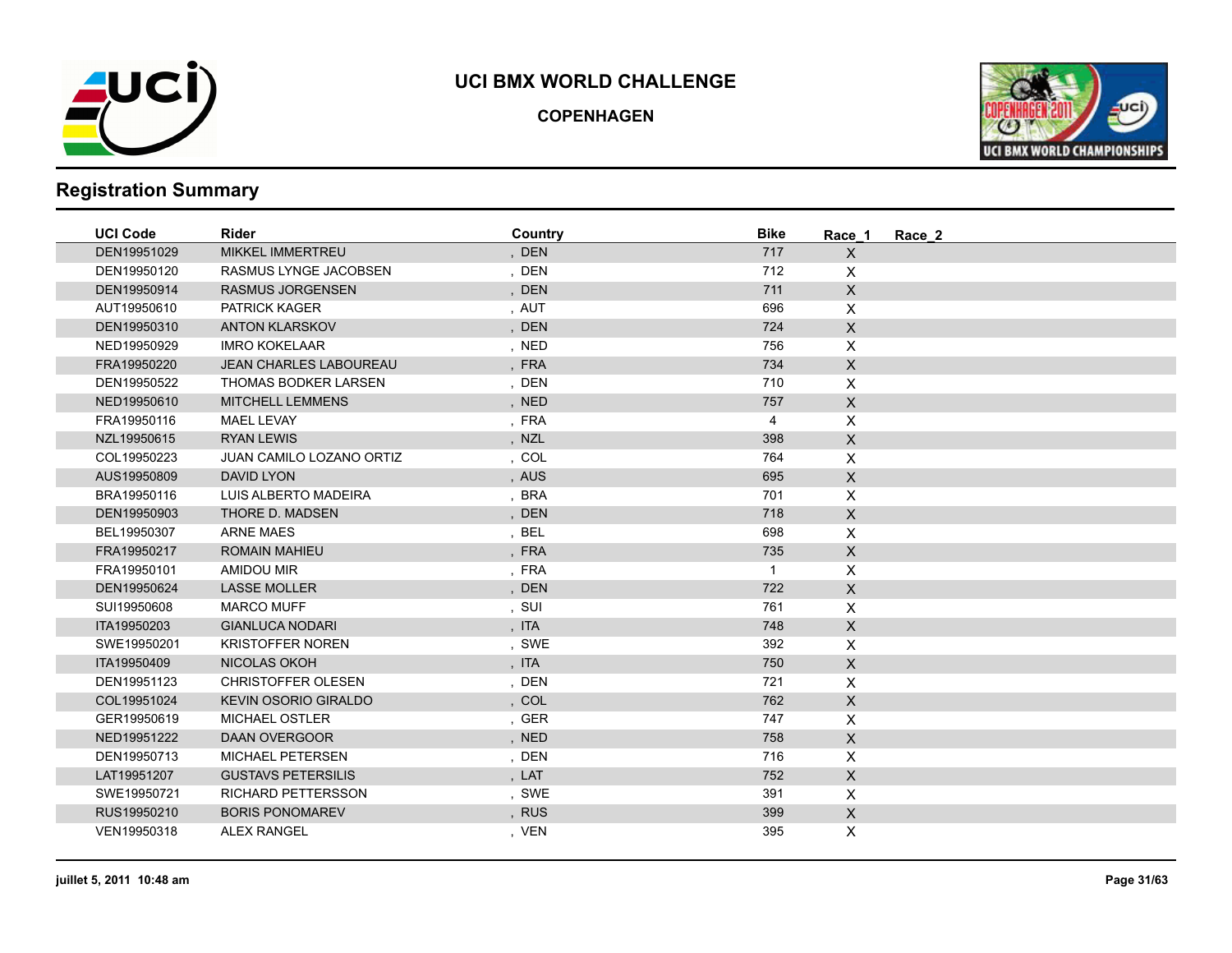

**COPENHAGEN**



# **Registration Summary**

| <b>UCI Code</b> | <b>Rider</b>               | Country | <b>Bike</b>    | Race_1         | Race 2 |  |
|-----------------|----------------------------|---------|----------------|----------------|--------|--|
| DEN19950731     | <b>MIKE RASMUSSEN</b>      | , DEN   | 709            | $\mathsf{X}$   |        |  |
| FRA19950413     | <b>JEREMY RENCUREL</b>     | , FRA   | 736            | X              |        |  |
| FRA19950223     | <b>KEVIN RICHARD</b>       | , FRA   | 737            | $\mathsf{X}$   |        |  |
| SUI19950412     | <b>LUKE RIETMANN</b>       | , SUI   | 388            | X              |        |  |
| FRA19950324     | RODOLPHE RIVIERE           | , FRA   | 738            | $\mathsf{X}$   |        |  |
| ECU19950729     | <b>JORGE ROURA</b>         | , ECU   | 726            | X              |        |  |
| DEN19951103     | <b>RASMUS RUBINKE</b>      | , DEN   | 714            | $\mathsf{X}$   |        |  |
| COL19950523     | SIMON SANTA ZAPATA         | , COL   | 763            | X              |        |  |
| ARG19950417     | HERNAN ALEJANDRO SANTILLAN | , ARG   | 3              | $\mathsf X$    |        |  |
| ARG19950425     | NICOLAS SANTOLINI          | , ARG   | $\overline{2}$ | X              |        |  |
| NED19950322     | <b>JORDI SCHIPPERS</b>     | , NED   | $\overline{7}$ | $\mathsf{X}$   |        |  |
| DEN19951028     | MICHAEL SCHOUGAARD         | , DEN   | 713            | X              |        |  |
| DEN19950627     | <b>SEBASTIAN SEIDELIN</b>  | , DEN   | 723            | $\mathsf X$    |        |  |
| VEN19950804     | <b>JONATHAN SIVIRA</b>     | , VEN   | 396            | $\mathsf{X}$   |        |  |
| CZE19950415     | <b>LADISLAV SKOLAI</b>     | , CZE   | 706            | $\mathsf{X}$   |        |  |
| GBR19950131     | <b>RYAN STACK</b>          | , GBR   | 743            | X              |        |  |
| BEL19950616     | <b>LAUREN STEVENS</b>      | , BEL   | 697            | $\mathsf{X}$   |        |  |
| NED19950728     | <b>DEMI STOPPELS</b>       | , NED   | 759            | X              |        |  |
| JPN19950409     | KOUTA TAKAHASHI            | , JPN   | 751            | $\mathsf X$    |        |  |
| CAN19950305     | <b>JUSTIN TUCHSHCERER</b>  | , CAN   | 704            | X              |        |  |
| SUI19951222     | YANNICK UHR                | , SUI   | 389            | $\mathsf{X}$   |        |  |
| CZE19951009     | <b>FILIP URBAN</b>         | , CZE   | 705            | X              |        |  |
| NED19950121     | <b>DONNY VAN OSCH</b>      | , NED   | 8              | $\mathsf X$    |        |  |
| FRA19950613     | <b>WILLIAM VERDIN</b>      | , FRA   | 739            | $\pmb{\times}$ |        |  |
| FRA19950424     | <b>MAXIME VICAT</b>        | , FRA   | 740            | $\mathsf{X}$   |        |  |
| ECU19950516     | <b>FRANCISCO VILLOTA</b>   | , ECU   | 728            | X              |        |  |
| SUI19950602     | <b>MAX VOIT</b>            | , SUI   | 390            | $\mathsf{X}$   |        |  |
| BEL19950825     | DIETER WILLEMSE            | , BEL   | 699            | X              |        |  |
| DEN19950402     | ANDREAS WOHLK              | , DEN   | 719            | $\mathsf{X}$   |        |  |
| JPN19950314     | KOHEI YOSHII               | , JPN   | 6              | X              |        |  |

**Total Number of Class Entries: 92**

**16 GIRLS**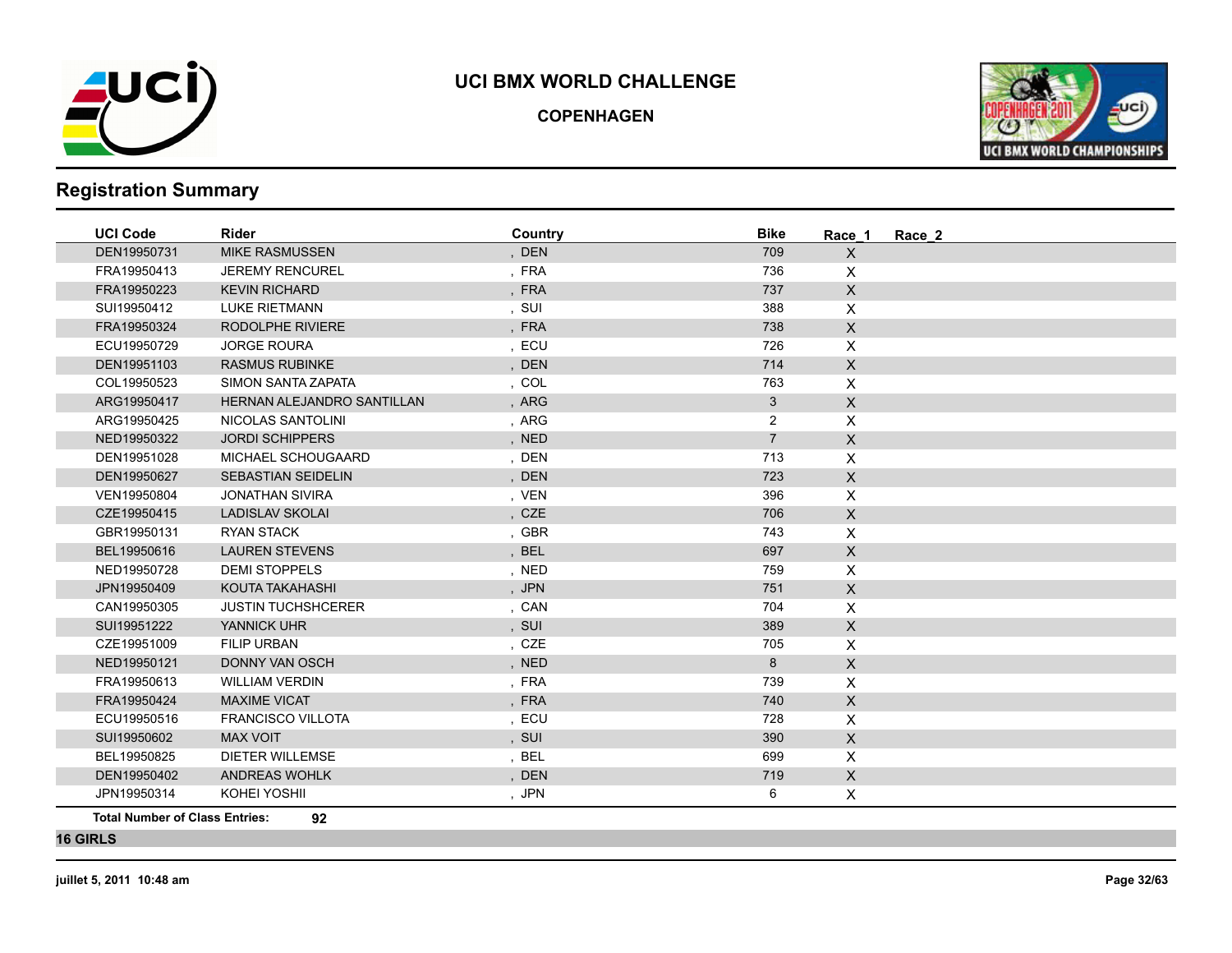

**COPENHAGEN**



| <b>UCI Code</b>                       | Rider                           | Country | <b>Bike</b>    | Race 1                    | Race 2 |
|---------------------------------------|---------------------------------|---------|----------------|---------------------------|--------|
| DEN19950322                           | <b>METTE BRUHN</b>              | , DEN   | 251            | X                         |        |
| VEN19950320                           | YERLIN CASTILLO                 | , VEN   | 265            | X                         |        |
| BRA19950106                           | <b>THAYNARA MOROSINI CHAVES</b> | , BRA   | 249            | X                         |        |
| SWE19950518                           | MARIELLE COCOZZA                | , SWE   | 264            | X                         |        |
| BRA19950912                           | <b>JOANNA ELISA CORREIA</b>     | , BRA   | $\overline{4}$ | $\mathsf{X}$              |        |
| NED19950830                           | <b>FEMKE DIJK</b>               | , NED   | 258            | X                         |        |
| DEN19950209                           | PENILLE GAMMELBY                | , DEN   | 250            | X                         |        |
| USA19950928                           | <b>SHAYONA GLYNN</b>            | , USA   | 3              | X                         |        |
| AUS19950811                           | AIRLIE GOODEN                   | , AUS   | 8              | $\pmb{\times}$            |        |
| FRA19950130                           | <b>MELANIE GRUN</b>             | , FRA   | 253            | X                         |        |
| AUS19950831                           | <b>SARAH HARVEY</b>             | , AUS   | 247            | $\pmb{\times}$            |        |
| AUS19951018                           | RACHEL JONES                    | , AUS   | $\overline{2}$ | X                         |        |
| FRA19950706                           | <b>MARINE LACOSTE</b>           | , FRA   | 254            | $\pmb{\times}$            |        |
| FRA19950914                           | <b>MORGANE LEGER</b>            | , FRA   | 255            | X                         |        |
| RUS19950612                           | ELIZAVETA LYSENKO               | , RUS   | 261            | $\mathsf{X}$              |        |
| FRA19950301                           | <b>INGREED MERCREDI</b>         | , FRA   | 6              | X                         |        |
| NZL19950424                           | <b>KAYLA PENE</b>               | , NZL   | 260            | $\mathsf{X}$              |        |
| SWE19950412                           | JOHANNA PETTERSSON              | , SWE   | 263            | X                         |        |
| GER19950526                           | <b>DESIREE RUMP</b>             | , GER   | 257            | $\boldsymbol{\mathsf{X}}$ |        |
| NZL19950206                           | MONIQUE SMITH                   | , NZL   | 5              | X                         |        |
| USA19950518                           | <b>FELICIA STANCIL</b>          | , USA   | $\mathbf{1}$   | $\boldsymbol{\mathsf{X}}$ |        |
| RUS19950822                           | NATALIA SUVOROVA                | , RUS   | 262            | X                         |        |
| FRA19950628                           | <b>MARGAULT TAUPIN</b>          | , FRA   | 256            | X                         |        |
| NED19951214                           | CLAUDIA VAN DER KOLK            | , NED   | 259            | X                         |        |
| BEL19950621                           | <b>JOYCE VANDUFFEL</b>          | , BEL   | 248            | $\mathsf{X}$              |        |
| ESP19950606                           | DANIELA ZAMORANO                | , ESP   | 252            | $\pmb{\mathsf{X}}$        |        |
| <b>Total Number of Class Entries:</b> | 26                              |         |                |                           |        |
| <b>17 &amp; OVER WOMEN</b>            |                                 |         |                |                           |        |
| FRA19910617                           | <b>WENDY ANCELOT</b>            | , FRA   | 289            | $\mathsf{X}$              |        |
| SWE19920323                           | LOVISA ANNERWALL                | , SWE   | 310            | X                         |        |
| SUI19921019                           | PAULINE BATAILLARD              | , SUI   | 308            | $\mathsf X$               |        |
| SWE19940312                           | <b>VICTORIA BORAIE</b>          | , SWE   | 309            | X                         |        |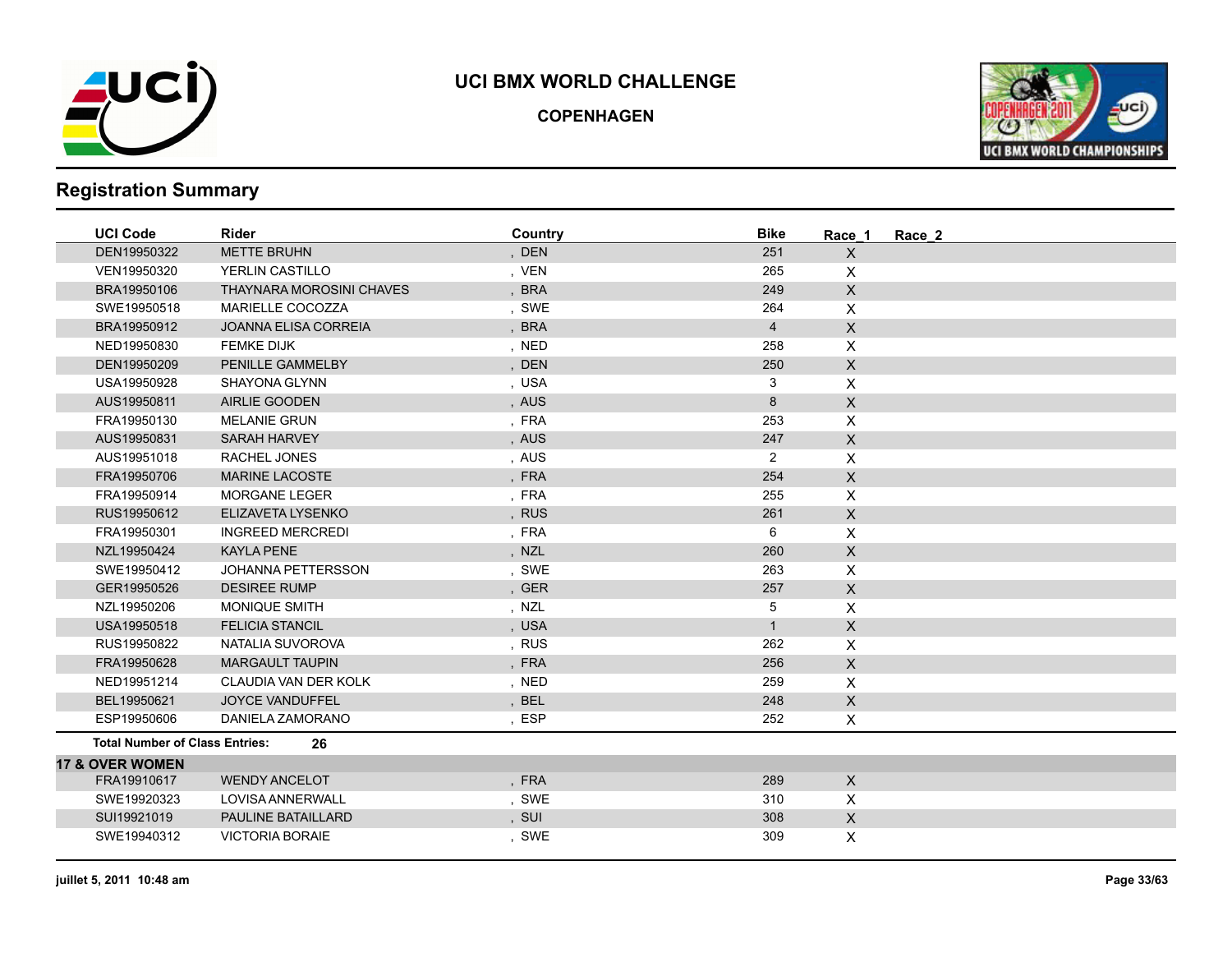

**COPENHAGEN**



| <b>UCI Code</b> | <b>Rider</b>            | Country | <b>Bike</b>    | Race 1         | Race 2 |
|-----------------|-------------------------|---------|----------------|----------------|--------|
| RSA19920422     | <b>STACEY BRYANT</b>    | , RSA   | 8              | $\mathsf{X}$   |        |
| DEN19861119     | <b>LISA BUTH</b>        | , DEN   | 287            | $\mathsf{X}$   |        |
| FRA19900505     | PAULINE DELORME         | , FRA   | 290            | $\mathsf{X}$   |        |
| FRA19930424     | <b>BELINDA EMERIC</b>   | , FRA   | 291            | $\mathsf{X}$   |        |
| DEN19910924     | LOTTE FILSO             | , DEN   | 284            | $\mathsf{X}$   |        |
| GBR19850914     | RIA GOODMAN             | , GBR   | 5              | $\mathsf{X}$   |        |
| DEN19920302     | HENRIETTE H. SUENSON    | , DEN   | 282            | $\mathsf{X}$   |        |
| CAN19830118     | RACHELLE HAIGHT         | , CAN   | 277            | $\mathsf{X}$   |        |
| FRA19911025     | <b>HELOISE HENNY</b>    | , FRA   | 292            | $\mathsf{X}$   |        |
| NED19920831     | <b>ELLEN JACOBS</b>     | , NED   | 299            | $\mathsf{X}$   |        |
| DEN19920224     | <b>METTE JEPSEN</b>     | , DEN   | 285            | $\mathsf X$    |        |
| DEN19920205     | JONNA JOHNSEN           | , DEN   | 279            | $\pmb{\times}$ |        |
| DEN19940707     | <b>HANNE JOHNSEN</b>    | , DEN   | 278            | $\mathsf X$    |        |
| SUI19780928     | <b>MARLIES KNILL</b>    | , SUI   | 307            | X              |        |
| DEN19931015     | SISSEL KROGSGAARD       | , DEN   | 283            | $\mathsf{X}$   |        |
| FRA19920526     | <b>JULIANA LEGER</b>    | , FRA   | 293            | $\mathsf{X}$   |        |
| NED19860323     | <b>FEMKE MAJCHRZAK</b>  | , NED   | 302            | $\mathsf X$    |        |
| USA19930203     | <b>MEGHAN MATTHEWS</b>  | , USA   | 312            | $\mathsf{X}$   |        |
| GER19901129     | ANNA MAYER              | , GER   | $\mathbf{1}$   | $\mathsf{X}$   |        |
| RSA19921026     | RILEY ELLEN MCCABE      | , RSA   | 306            | $\mathsf X$    |        |
| NED19910804     | <b>TESSA MEERHOLZ</b>   | , NED   | 303            | $\mathsf{X}$   |        |
| GER19920325     | ANNA KATHERINA MULLER   | , GER   | 297            | $\mathsf{X}$   |        |
| FRA19850222     | <b>ANAIS PIHET</b>      | , FRA   | 294            | $\mathsf X$    |        |
| FRA19720531     | ANNE PRAUD              | , FRA   | 295            | $\mathsf X$    |        |
| FRA19930109     | <b>LORETTE ROUXEL</b>   | , FRA   | 296            | $\mathsf X$    |        |
| DEN19840528     | <b>MARIA SCHNOOR</b>    | , DEN   | 280            | $\mathsf X$    |        |
| USA19921011     | <b>DEVAN SEARLE</b>     | , USA   | 6              | $\mathsf X$    |        |
| DEN19900720     | <b>CHRISTINE SKJOLD</b> | , DEN   | 286            | $\mathsf{X}$   |        |
| BEL19930425     | <b>SHANNEN SMETS</b>    | , BEL   | 276            | $\mathsf{X}$   |        |
| FRA19890212     | CATHERINE SOUCAZE       | , FRA   | $\overline{7}$ | $\mathsf{X}$   |        |
| FRA19940114     | <b>CELIA THEUREAUX</b>  | , FRA   | 313            | $\mathsf{X}$   |        |
| NED19881122     | SHARON VAN DER KOLK     | , NED   | 300            | X.             |        |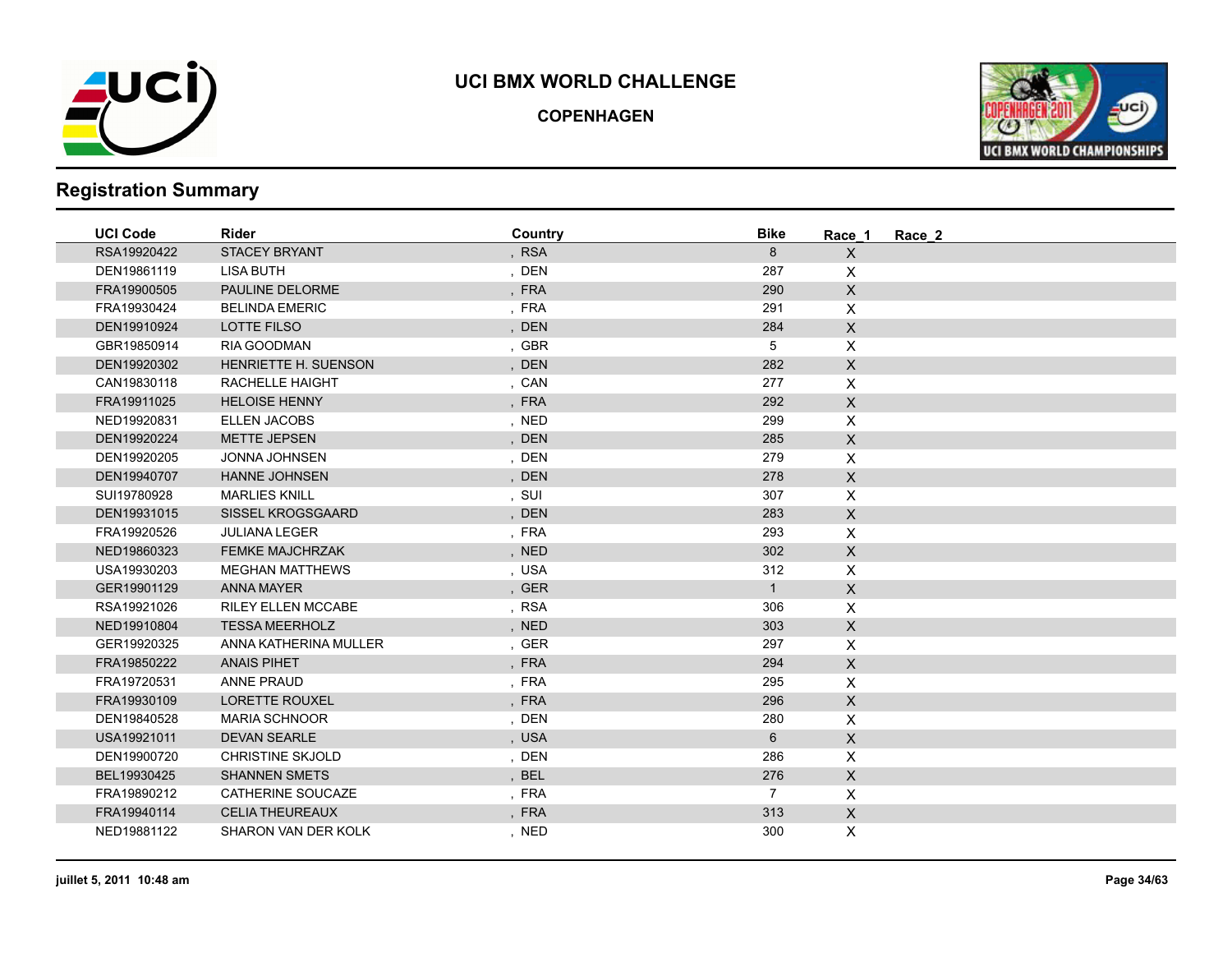

**COPENHAGEN**



| <b>UCI Code</b>                       | <b>Rider</b>                    | Country    | <b>Bike</b> | Race 1                    | Race 2 |
|---------------------------------------|---------------------------------|------------|-------------|---------------------------|--------|
| NED19930918                           | IRIS VAN DER LINDE              | , NED      | 301         | X                         |        |
| NED19940221                           | SORAYA VAN HEES                 | , NED      | 298         | X                         |        |
| BEL19920525                           | <b>TALITHA VAN HOFF</b>         | , BEL      | 275         | $\mathsf{X}$              |        |
| NED19821012                           | LOES VAN WESTEROP               | , NED      | 305         | X                         |        |
| NED19940224                           | <b>SHAUNI VISSERS</b>           | , NED      | 304         | $\mathsf{X}$              |        |
| USA19940526                           | <b>ALYSHA WEAVER</b>            | , USA      | 311         | X                         |        |
| DEN19931211                           | <b>CAMILLA WERNER</b>           | , DEN      | 281         | X                         |        |
| AUS19770906                           | JACLYN WILSON-THOMPSON          | , AUS      | 274         | X                         |        |
| <b>Total Number of Class Entries:</b> | 44                              |            |             |                           |        |
| 17-24 MEN                             |                                 |            |             |                           |        |
| DEN19940115                           | PATRIK AEBELOE                  | , DEN      | 165         | $\mathsf X$               |        |
| NED19910317                           | <b>MAIK AERTS</b>               | , NED      | 207         | X                         |        |
| ESP19890111                           | <b>GUSTAVO ALCOJOR RAMOS</b>    | , ESP      | 180         | $\mathsf{X}$              |        |
| ESP19920511                           | <b>GUILLERMO ALVARES VENTAS</b> | , ESP      | 181         | X                         |        |
| SUI19930620                           | <b>MICHAEL ANCHISI</b>          | , SUI      | 232         | $\boldsymbol{\mathsf{X}}$ |        |
| DEN19940531                           | <b>KENNY ANDERSEN</b>           | , DEN      | 169         | X                         |        |
| BRA19910831                           | ANDRE LUAN A ANDRADE            | <b>BRA</b> | 140         | $\mathsf{X}$              |        |
| DEN19910330                           | RASMUS ASP LAURSEN              | , DEN      | 168         | X                         |        |
| FRA19881103                           | PATRICK BADIOUX                 | , FRA      | 185         | $\mathsf{X}$              |        |
| AUS19901016                           | <b>KARL BALLINTYNE</b>          | , AUS      | 128         | X                         |        |
| ESP19890904                           | BENJAMIN FCO BARBUZANO DIAZ     | , ESP      | 183         | $\mathsf{X}$              |        |
| USA19921104                           | <b>KYLE BASTIN</b>              | , USA      | 249         | X                         |        |
| FRA19910518                           | <b>OLIVIER BEGUE</b>            | , FRA      | 2           | $\boldsymbol{\mathsf{X}}$ |        |
| FRA19931230                           | <b>MARC ANTOINE BEUCHER</b>     | , FRA      | 186         | X                         |        |
| DEN19940127                           | <b>MARTIN BJERRUM</b>           | , DEN      | 153         | $\mathsf{X}$              |        |
| AUS19941210                           | <b>BRIAN BORUSIEWICZ</b>        | , AUS      | 129         | X                         |        |
| RSA19920217                           | <b>DARRON BRETT</b>             | , RSA      | 225         | X                         |        |
| DEN19870717                           | <b>CASPER BRUHN</b>             | , DEN      | 157         | X                         |        |
| RUS19900510                           | <b>VLADIMIR BURLEVICH</b>       | , RUS      | 229         | X                         |        |
| SWE19920120                           | <b>NICLAS BUSCK</b>             | , SWE      | 243         | $\pmb{\times}$            |        |
| USA19880729                           | <b>BRIAN CARRILLO</b>           | , USA      | 253         | $\mathsf{X}$              |        |
| DEN19941230                           | <b>TOBIAS CHABERT</b>           | , DEN      | 170         | X                         |        |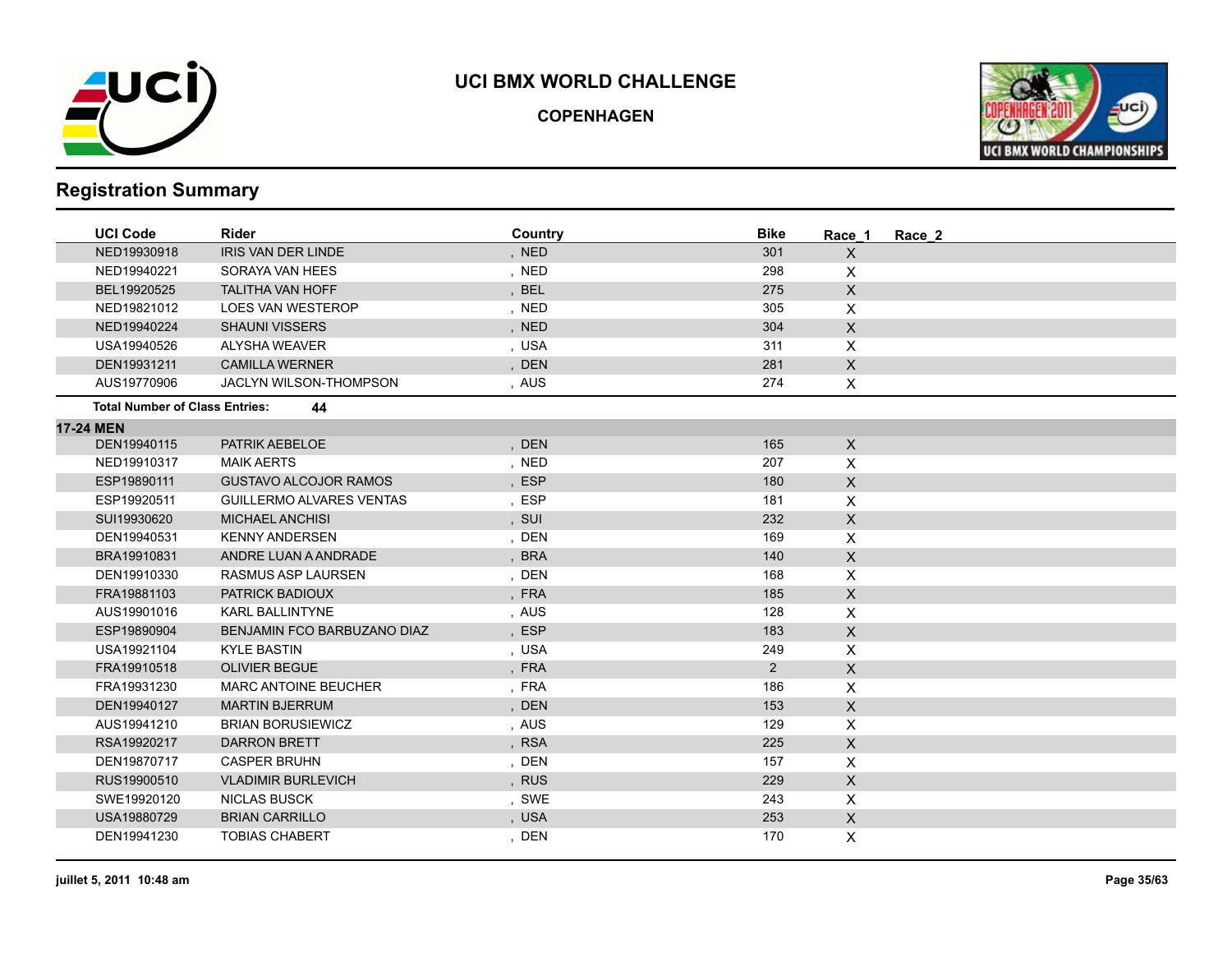

**COPENHAGEN**



| <b>UCI Code</b> | <b>Rider</b>                 | Country | <b>Bike</b> | Race 1                    | Race 2 |
|-----------------|------------------------------|---------|-------------|---------------------------|--------|
| FRA19921231     | <b>MAXIME CHALABI</b>        | , FRA   | 187         | $\mathsf{X}$              |        |
| FRA19920929     | THIBAUD CHAUVIN              | , FRA   | 188         | X                         |        |
| DEN19890207     | <b>JACK CHRISTENSEN</b>      | , DEN   | 162         | $\mathsf{X}$              |        |
| GBR19920827     | <b>JAMES DAY</b>             | , GBR   | 198         | X                         |        |
| NED19880201     | <b>JESPER DE GROOT</b>       | , NED   | 212         | $\mathsf X$               |        |
| NED19900527     | ROBIN DE PON                 | , NED   | 218         | X                         |        |
| FRA19920828     | <b>HUGO DORVAL</b>           | , FRA   | 189         | $\mathsf{X}$              |        |
| SUI19910425     | <b>SEBASTIEN DRIDI</b>       | , SUI   | 233         | X                         |        |
| FRA19910224     | <b>GEOFFREY DURAND</b>       | , FRA   | 190         | $\mathsf{X}$              |        |
| USA19910417     | NIKO DZAPO                   | , USA   | 251         | $\boldsymbol{\mathsf{X}}$ |        |
| DEN19900714     | <b>JESPER ELGAARD</b>        | , DEN   | 177         | $\mathsf{X}$              |        |
| RSA19921231     | <b>KEEGAN ELLSE</b>          | , RSA   | 227         | X                         |        |
| DEN19940324     | <b>JACOB MOLLER ESBENSEN</b> | , DEN   | 155         | $\mathsf X$               |        |
| NOR19921117     | <b>SNORRE FLOYSVIK</b>       | , NOR   | 224         | $\mathsf{X}$              |        |
| SLO19870518     | <b>TILEN FRANK</b>           | , SLO   | 231         | $\mathsf{X}$              |        |
| USA19870223     | <b>GEOFFREY FRYER</b>        | , USA   | 254         | X                         |        |
| ESP19930109     | ALEX GARCIA REDONDO          | , ESP   | 184         | $\mathsf X$               |        |
| FRA19920126     | <b>LOIC GAUDENS</b>          | , FRA   | 191         | $\pmb{\times}$            |        |
| ITA19900713     | <b>GABRIEL GHIRARDINI</b>    | , ITA   | 204         | $\mathsf X$               |        |
| FRA19890107     | <b>JEROME GIORDANO</b>       | , FRA   | 192         | $\pmb{\times}$            |        |
| AUS19870512     | <b>BRADLEY GORRIE</b>        | , AUS   | 130         | $\mathsf X$               |        |
| SUI19910405     | <b>KEVIN GUMY</b>            | , SUI   | 236         | $\boldsymbol{\mathsf{X}}$ |        |
| SWE19931103     | <b>GORDON GUSTAFSSON</b>     | , SWE   | 239         | $\mathsf{X}$              |        |
| NOR19910807     | <b>JOAKIM HAARR</b>          | , NOR   | 222         | X                         |        |
| DEN19941108     | <b>PATRICK HOLM HANSEN</b>   | , DEN   | 179         | $\mathsf{X}$              |        |
| SWE19920213     | <b>CHRISTOPHER HARLING</b>   | , SWE   | 237         | $\mathsf{X}$              |        |
| DEN19900404     | <b>NIKLAS HENRIKSEN</b>      | , DEN   | 171         | $\mathsf{X}$              |        |
| BEL19930719     | <b>NICK HERMANS</b>          | , BEL   | 138         | X                         |        |
| AUS19891130     | <b>BRETT HERREEN</b>         | , AUS   | 131         | $\mathsf{X}$              |        |
| USA19920827     | <b>CHASE HINES</b>           | , USA   | 250         | X                         |        |
| RSA19930920     | <b>THEMBA HLOPHE</b>         | , RSA   | 228         | $\mathsf{X}$              |        |
| NED19920406     | <b>VINCENT HUISJES</b>       | , NED   | 213         | X.                        |        |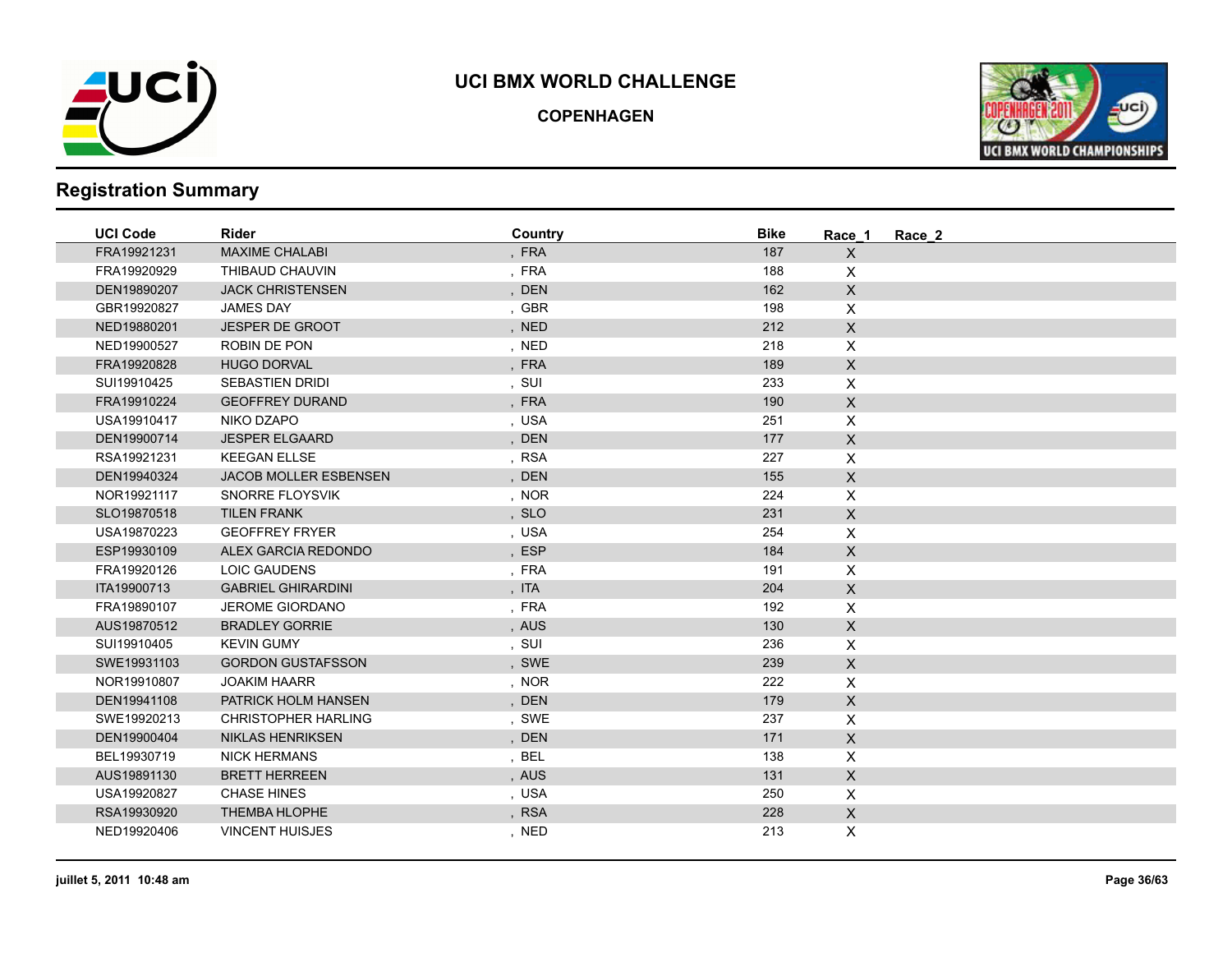

**COPENHAGEN**



| , SUI<br>SUI19920607<br><b>SERGE HURNI</b><br>235<br>X<br><b>LARS HVIID</b><br>, DEN<br>DEN19910726<br>167<br>X<br>$\mathsf{X}$<br>NED19890323<br>NOUD JACOBS<br>, NED<br>214<br>$\mathsf{X}$<br><b>MARTIN JAKOBSEN</b><br>, DEN<br>160<br>DEN19930905<br><b>MARC JASCHKE</b><br>, GER<br>201<br>$\mathsf X$<br>GER19910705<br>DANIEL JOHANSSON<br>, SWE<br>247<br>$\mathsf{X}$<br>SWE19940410<br>, SWE<br>244<br>$\mathsf{X}$<br>SWE19881111<br><b>MARKUS KARLSSON</b><br>X<br>RUS19940314<br>TIMUR KHALIULLIN<br>, RUS<br>230<br>AUS19940125<br><b>NATHAN KNIGHT</b><br>, AUS<br>132<br>$\mathsf X$<br>, DEN<br>DEN19920730<br><b>MIKKEL KNUDSEN</b><br>176<br>X<br>223<br>$\mathsf X$<br>NOR19920228<br><b>TOMMY KOLNES</b><br>, NOR<br><b>CURTIS KREY</b><br>, CAN<br>145<br>X<br>CAN19921126<br><b>DAMIEN LACOMBE</b><br>, FRA<br>$5\phantom{.0}$<br>$\mathsf X$<br>FRA19890204<br>, DEN<br>DEN19891123<br><b>JONAS LAUSTSEN</b><br>152<br>X<br>, FRA<br>AXEL LE NAGARD<br>193<br>$\mathsf{X}$<br>FRA19940907<br>, FRA<br>FRA19940907<br><b>KARL LE NAGARD</b><br>194<br>X<br>BEL19920902<br>DYLAN LEDOCQ<br>, BEL<br>136<br>$\mathsf{X}$<br>, NED<br>216<br>NED19891105<br><b>JAN LOOZEMAN</b><br>X<br><b>ADRIEN LORON</b><br>, FRA<br>195<br>$\mathsf X$<br>FRA19920226<br>NICHOLAS LUCAS<br>, USA<br>252<br>X<br>USA19910411<br><b>KEVIN LUNA</b><br>196<br>$\mathsf{X}$<br>FRA19920212<br>, FRA<br><b>NIKOLAI LUND</b><br>, DEN<br>159<br>X<br>DEN19910607<br>, LTU<br>206<br>$\mathsf{X}$<br>LTU19910709<br><b>MARTYNAS MAKARAS</b><br>, SWE<br>242<br>SWE19890313<br><b>ROBIN MATTSSON</b><br>X<br>$\boldsymbol{\mathsf{X}}$<br><b>JENS MATTSSON</b><br>, SWE<br>241<br>SWE19910306<br><b>TOMAS MERTA</b><br>, CZE<br>CZE19900730<br>151<br>X<br>$\mathsf X$<br><b>JONAS MESSERSCHMIDT</b><br>, DEN<br>178<br>DEN19940526<br><b>RASMUS MIKKELSEN</b><br>, DEN<br>164<br>X<br>DEN19941121<br>$\mathsf{X}$<br>174<br>DEN19940720<br><b>DANIEL MONSTED</b><br>, DEN | <b>UCI Code</b> | <b>Rider</b>         | Country | <b>Bike</b> | Race 1 | Race 2 |
|-----------------------------------------------------------------------------------------------------------------------------------------------------------------------------------------------------------------------------------------------------------------------------------------------------------------------------------------------------------------------------------------------------------------------------------------------------------------------------------------------------------------------------------------------------------------------------------------------------------------------------------------------------------------------------------------------------------------------------------------------------------------------------------------------------------------------------------------------------------------------------------------------------------------------------------------------------------------------------------------------------------------------------------------------------------------------------------------------------------------------------------------------------------------------------------------------------------------------------------------------------------------------------------------------------------------------------------------------------------------------------------------------------------------------------------------------------------------------------------------------------------------------------------------------------------------------------------------------------------------------------------------------------------------------------------------------------------------------------------------------------------------------------------------------------------------------------------------------------------------------------------------------------------------------------------------------------------------------------|-----------------|----------------------|---------|-------------|--------|--------|
|                                                                                                                                                                                                                                                                                                                                                                                                                                                                                                                                                                                                                                                                                                                                                                                                                                                                                                                                                                                                                                                                                                                                                                                                                                                                                                                                                                                                                                                                                                                                                                                                                                                                                                                                                                                                                                                                                                                                                                             |                 |                      |         |             |        |        |
|                                                                                                                                                                                                                                                                                                                                                                                                                                                                                                                                                                                                                                                                                                                                                                                                                                                                                                                                                                                                                                                                                                                                                                                                                                                                                                                                                                                                                                                                                                                                                                                                                                                                                                                                                                                                                                                                                                                                                                             |                 |                      |         |             |        |        |
|                                                                                                                                                                                                                                                                                                                                                                                                                                                                                                                                                                                                                                                                                                                                                                                                                                                                                                                                                                                                                                                                                                                                                                                                                                                                                                                                                                                                                                                                                                                                                                                                                                                                                                                                                                                                                                                                                                                                                                             |                 |                      |         |             |        |        |
|                                                                                                                                                                                                                                                                                                                                                                                                                                                                                                                                                                                                                                                                                                                                                                                                                                                                                                                                                                                                                                                                                                                                                                                                                                                                                                                                                                                                                                                                                                                                                                                                                                                                                                                                                                                                                                                                                                                                                                             |                 |                      |         |             |        |        |
|                                                                                                                                                                                                                                                                                                                                                                                                                                                                                                                                                                                                                                                                                                                                                                                                                                                                                                                                                                                                                                                                                                                                                                                                                                                                                                                                                                                                                                                                                                                                                                                                                                                                                                                                                                                                                                                                                                                                                                             |                 |                      |         |             |        |        |
|                                                                                                                                                                                                                                                                                                                                                                                                                                                                                                                                                                                                                                                                                                                                                                                                                                                                                                                                                                                                                                                                                                                                                                                                                                                                                                                                                                                                                                                                                                                                                                                                                                                                                                                                                                                                                                                                                                                                                                             |                 |                      |         |             |        |        |
|                                                                                                                                                                                                                                                                                                                                                                                                                                                                                                                                                                                                                                                                                                                                                                                                                                                                                                                                                                                                                                                                                                                                                                                                                                                                                                                                                                                                                                                                                                                                                                                                                                                                                                                                                                                                                                                                                                                                                                             |                 |                      |         |             |        |        |
|                                                                                                                                                                                                                                                                                                                                                                                                                                                                                                                                                                                                                                                                                                                                                                                                                                                                                                                                                                                                                                                                                                                                                                                                                                                                                                                                                                                                                                                                                                                                                                                                                                                                                                                                                                                                                                                                                                                                                                             |                 |                      |         |             |        |        |
|                                                                                                                                                                                                                                                                                                                                                                                                                                                                                                                                                                                                                                                                                                                                                                                                                                                                                                                                                                                                                                                                                                                                                                                                                                                                                                                                                                                                                                                                                                                                                                                                                                                                                                                                                                                                                                                                                                                                                                             |                 |                      |         |             |        |        |
|                                                                                                                                                                                                                                                                                                                                                                                                                                                                                                                                                                                                                                                                                                                                                                                                                                                                                                                                                                                                                                                                                                                                                                                                                                                                                                                                                                                                                                                                                                                                                                                                                                                                                                                                                                                                                                                                                                                                                                             |                 |                      |         |             |        |        |
|                                                                                                                                                                                                                                                                                                                                                                                                                                                                                                                                                                                                                                                                                                                                                                                                                                                                                                                                                                                                                                                                                                                                                                                                                                                                                                                                                                                                                                                                                                                                                                                                                                                                                                                                                                                                                                                                                                                                                                             |                 |                      |         |             |        |        |
|                                                                                                                                                                                                                                                                                                                                                                                                                                                                                                                                                                                                                                                                                                                                                                                                                                                                                                                                                                                                                                                                                                                                                                                                                                                                                                                                                                                                                                                                                                                                                                                                                                                                                                                                                                                                                                                                                                                                                                             |                 |                      |         |             |        |        |
|                                                                                                                                                                                                                                                                                                                                                                                                                                                                                                                                                                                                                                                                                                                                                                                                                                                                                                                                                                                                                                                                                                                                                                                                                                                                                                                                                                                                                                                                                                                                                                                                                                                                                                                                                                                                                                                                                                                                                                             |                 |                      |         |             |        |        |
|                                                                                                                                                                                                                                                                                                                                                                                                                                                                                                                                                                                                                                                                                                                                                                                                                                                                                                                                                                                                                                                                                                                                                                                                                                                                                                                                                                                                                                                                                                                                                                                                                                                                                                                                                                                                                                                                                                                                                                             |                 |                      |         |             |        |        |
|                                                                                                                                                                                                                                                                                                                                                                                                                                                                                                                                                                                                                                                                                                                                                                                                                                                                                                                                                                                                                                                                                                                                                                                                                                                                                                                                                                                                                                                                                                                                                                                                                                                                                                                                                                                                                                                                                                                                                                             |                 |                      |         |             |        |        |
|                                                                                                                                                                                                                                                                                                                                                                                                                                                                                                                                                                                                                                                                                                                                                                                                                                                                                                                                                                                                                                                                                                                                                                                                                                                                                                                                                                                                                                                                                                                                                                                                                                                                                                                                                                                                                                                                                                                                                                             |                 |                      |         |             |        |        |
|                                                                                                                                                                                                                                                                                                                                                                                                                                                                                                                                                                                                                                                                                                                                                                                                                                                                                                                                                                                                                                                                                                                                                                                                                                                                                                                                                                                                                                                                                                                                                                                                                                                                                                                                                                                                                                                                                                                                                                             |                 |                      |         |             |        |        |
|                                                                                                                                                                                                                                                                                                                                                                                                                                                                                                                                                                                                                                                                                                                                                                                                                                                                                                                                                                                                                                                                                                                                                                                                                                                                                                                                                                                                                                                                                                                                                                                                                                                                                                                                                                                                                                                                                                                                                                             |                 |                      |         |             |        |        |
|                                                                                                                                                                                                                                                                                                                                                                                                                                                                                                                                                                                                                                                                                                                                                                                                                                                                                                                                                                                                                                                                                                                                                                                                                                                                                                                                                                                                                                                                                                                                                                                                                                                                                                                                                                                                                                                                                                                                                                             |                 |                      |         |             |        |        |
|                                                                                                                                                                                                                                                                                                                                                                                                                                                                                                                                                                                                                                                                                                                                                                                                                                                                                                                                                                                                                                                                                                                                                                                                                                                                                                                                                                                                                                                                                                                                                                                                                                                                                                                                                                                                                                                                                                                                                                             |                 |                      |         |             |        |        |
|                                                                                                                                                                                                                                                                                                                                                                                                                                                                                                                                                                                                                                                                                                                                                                                                                                                                                                                                                                                                                                                                                                                                                                                                                                                                                                                                                                                                                                                                                                                                                                                                                                                                                                                                                                                                                                                                                                                                                                             |                 |                      |         |             |        |        |
|                                                                                                                                                                                                                                                                                                                                                                                                                                                                                                                                                                                                                                                                                                                                                                                                                                                                                                                                                                                                                                                                                                                                                                                                                                                                                                                                                                                                                                                                                                                                                                                                                                                                                                                                                                                                                                                                                                                                                                             |                 |                      |         |             |        |        |
|                                                                                                                                                                                                                                                                                                                                                                                                                                                                                                                                                                                                                                                                                                                                                                                                                                                                                                                                                                                                                                                                                                                                                                                                                                                                                                                                                                                                                                                                                                                                                                                                                                                                                                                                                                                                                                                                                                                                                                             |                 |                      |         |             |        |        |
|                                                                                                                                                                                                                                                                                                                                                                                                                                                                                                                                                                                                                                                                                                                                                                                                                                                                                                                                                                                                                                                                                                                                                                                                                                                                                                                                                                                                                                                                                                                                                                                                                                                                                                                                                                                                                                                                                                                                                                             |                 |                      |         |             |        |        |
|                                                                                                                                                                                                                                                                                                                                                                                                                                                                                                                                                                                                                                                                                                                                                                                                                                                                                                                                                                                                                                                                                                                                                                                                                                                                                                                                                                                                                                                                                                                                                                                                                                                                                                                                                                                                                                                                                                                                                                             |                 |                      |         |             |        |        |
|                                                                                                                                                                                                                                                                                                                                                                                                                                                                                                                                                                                                                                                                                                                                                                                                                                                                                                                                                                                                                                                                                                                                                                                                                                                                                                                                                                                                                                                                                                                                                                                                                                                                                                                                                                                                                                                                                                                                                                             |                 |                      |         |             |        |        |
|                                                                                                                                                                                                                                                                                                                                                                                                                                                                                                                                                                                                                                                                                                                                                                                                                                                                                                                                                                                                                                                                                                                                                                                                                                                                                                                                                                                                                                                                                                                                                                                                                                                                                                                                                                                                                                                                                                                                                                             |                 |                      |         |             |        |        |
|                                                                                                                                                                                                                                                                                                                                                                                                                                                                                                                                                                                                                                                                                                                                                                                                                                                                                                                                                                                                                                                                                                                                                                                                                                                                                                                                                                                                                                                                                                                                                                                                                                                                                                                                                                                                                                                                                                                                                                             |                 |                      |         |             |        |        |
|                                                                                                                                                                                                                                                                                                                                                                                                                                                                                                                                                                                                                                                                                                                                                                                                                                                                                                                                                                                                                                                                                                                                                                                                                                                                                                                                                                                                                                                                                                                                                                                                                                                                                                                                                                                                                                                                                                                                                                             |                 |                      |         |             |        |        |
|                                                                                                                                                                                                                                                                                                                                                                                                                                                                                                                                                                                                                                                                                                                                                                                                                                                                                                                                                                                                                                                                                                                                                                                                                                                                                                                                                                                                                                                                                                                                                                                                                                                                                                                                                                                                                                                                                                                                                                             | AUS19900703     | <b>JORDAN MORGAN</b> | , AUS   | 133         | X      |        |
| $\mathsf{X}$<br>AUS19920423<br><b>JOSHUA NASH</b><br>, AUS<br>134                                                                                                                                                                                                                                                                                                                                                                                                                                                                                                                                                                                                                                                                                                                                                                                                                                                                                                                                                                                                                                                                                                                                                                                                                                                                                                                                                                                                                                                                                                                                                                                                                                                                                                                                                                                                                                                                                                           |                 |                      |         |             |        |        |
| SWE19931018<br><b>VILHELM NILSSON</b><br>, SWE<br>245<br>X                                                                                                                                                                                                                                                                                                                                                                                                                                                                                                                                                                                                                                                                                                                                                                                                                                                                                                                                                                                                                                                                                                                                                                                                                                                                                                                                                                                                                                                                                                                                                                                                                                                                                                                                                                                                                                                                                                                  |                 |                      |         |             |        |        |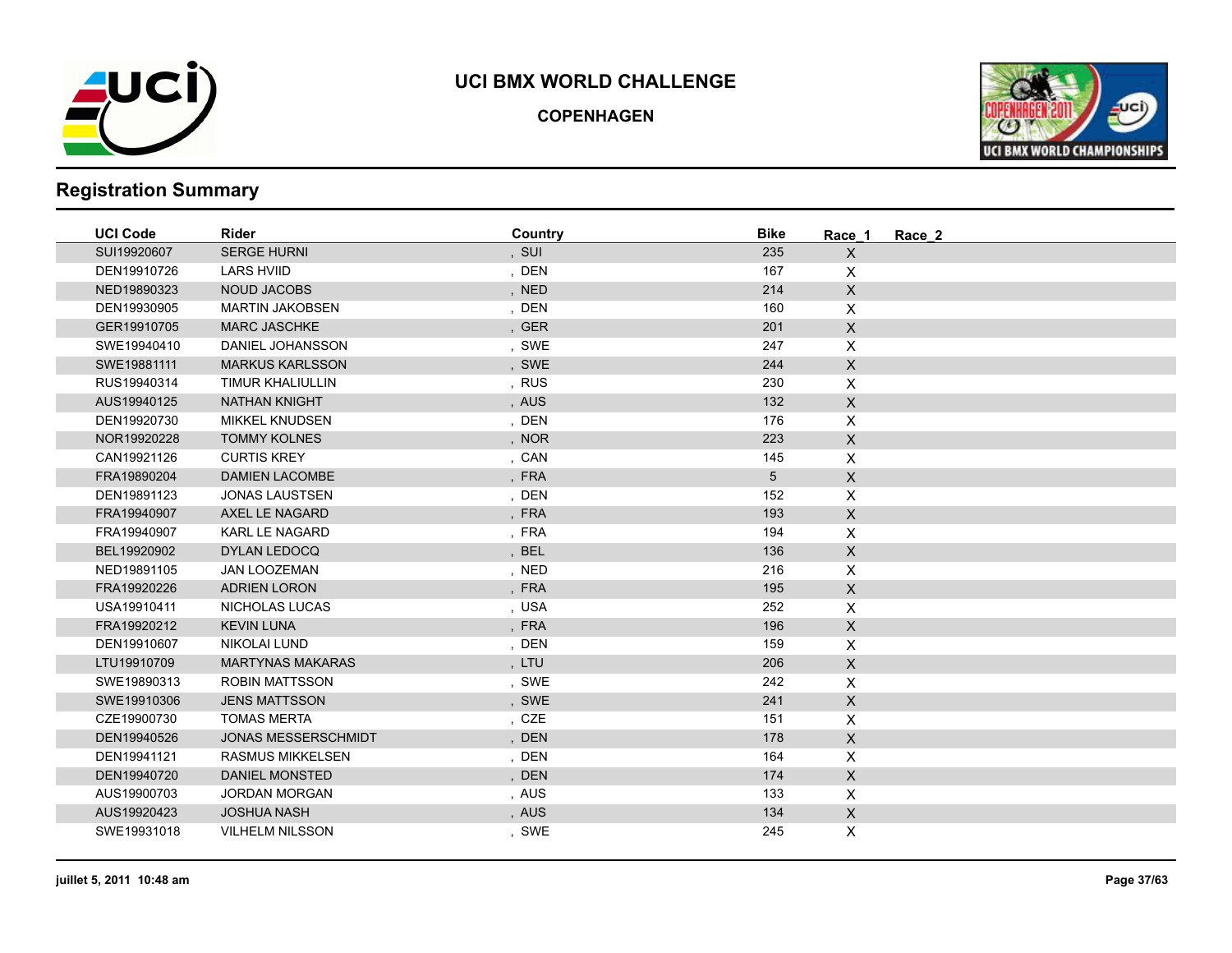

**COPENHAGEN**



| <b>UCI Code</b> | <b>Rider</b>                  | Country | <b>Bike</b> | Race 1         | Race 2 |  |
|-----------------|-------------------------------|---------|-------------|----------------|--------|--|
| JPN19890220     | <b>TOSHIKATSU NOMURA</b>      | , JPN   | 205         | X              |        |  |
| ESP19940104     | DIEGO PASCUAL DEL POBIL VIDAL | , ESP   | 182         | X              |        |  |
| BRA19940315     | ANDRE VITOR PAVAO SOBRERA     | , BRA   | 141         | $\mathsf{X}$   |        |  |
| GER19910528     | <b>CHRISTIAN PAVOKOVIC</b>    | , GER   | 202         | $\mathsf{X}$   |        |  |
| DEN19930613     | <b>RASMUS PEDERSEN</b>        | , DEN   | 172         | $\mathsf{X}$   |        |  |
| DEN19930924     | <b>MARTIN JESSIN PEDERSEN</b> | , DEN   | 156         | $\mathsf{X}$   |        |  |
| DEN19890129     | <b>DANNI PETERSEN</b>         | , DEN   | 163         | $\mathsf{X}$   |        |  |
| DEN19920719     | <b>MARTIN PETERSEN</b>        | , DEN   | 158         | X              |        |  |
| NED19921201     | <b>DYON PLANTING</b>          | , NED   | 217         | $\mathsf{X}$   |        |  |
| SWE19930717     | <b>DOUGLAS POPPELSTAM</b>     | , SWE   | 238         | X              |        |  |
| FRA19910213     | <b>DANY RICQUEBOURG</b>       | , FRA   | 197         | $\mathsf{X}$   |        |  |
| DEN19920807     | CHRISTOFFER RUDOLPH MOESGAARD | , DEN   | 166         | $\pmb{\times}$ |        |  |
| SWE19940110     | <b>ANUCHIT RUENMUL</b>        | , SWE   | 236         | $\mathsf X$    |        |  |
| DEN19940508     | <b>REX S. LAURSEN</b>         | , DEN   | 154         | $\mathsf{X}$   |        |  |
| RSA19910705     | <b>JASPER SCHWEPPENHAUSER</b> | , RSA   | 226         | $\mathsf{X}$   |        |  |
| BRA19880128     | <b>GUSTAVO MESQUITA SILVA</b> | , BRA   | 142         | $\mathsf{X}$   |        |  |
| BRA19890529     | <b>RICARDO SILVEIRA</b>       | , BRA   | 143         | $\mathsf{X}$   |        |  |
| SWE19900902     | <b>DENNIS SJOLANDER</b>       | , SWE   | 240         | $\mathsf{X}$   |        |  |
| DEN19930117     | <b>NICOLAI SKJOLD</b>         | , DEN   | 173         | $\mathsf X$    |        |  |
| GBR19901115     | <b>HARRISON SLATER</b>        | , GBR   | 199         | X              |        |  |
| DEN19890612     | <b>DANNY SORENSEN</b>         | , DEN   | 161         | $\mathsf{X}$   |        |  |
| CZE19870528     | <b>RADIM SOUSEDIK</b>         | , CZE   | 147         | X              |        |  |
| GBR19940615     | <b>JOE STUPPLE</b>            | , GBR   | 200         | $\mathsf{X}$   |        |  |
| CZE19900217     | <b>JAN SVOBODA</b>            | , CZE   | 150         | X              |        |  |
| NED19910403     | <b>DESMOND TESSEMAKER</b>     | , NED   | 219         | $\mathsf{X}$   |        |  |
| ZIM19920302     | <b>JONATHAN THACKRAY</b>      | , ZIM   | 255         | $\mathsf{X}$   |        |  |
| SWE19910201     | <b>HENRIK THORSEN</b>         | , SWE   | 246         | $\mathsf{X}$   |        |  |
| AUT19930602     | <b>RUDOLF THURNER</b>         | , AUT   | 135         | X              |        |  |
| CZE19930623     | <b>VOJTECH TRSEK</b>          | , CZE   | 149         | $\mathsf{X}$   |        |  |
| NED19900407     | <b>KEVIN VAN BENTHEM</b>      | , NED   | 208         | $\mathsf{X}$   |        |  |
| NED19890709     | JELLE VAN DEN ELZEN           | , NED   | 210         | $\mathsf{X}$   |        |  |
| NED19920910     | JEFFREY VAN DER BIEZEN        | , NED   | 209         | X              |        |  |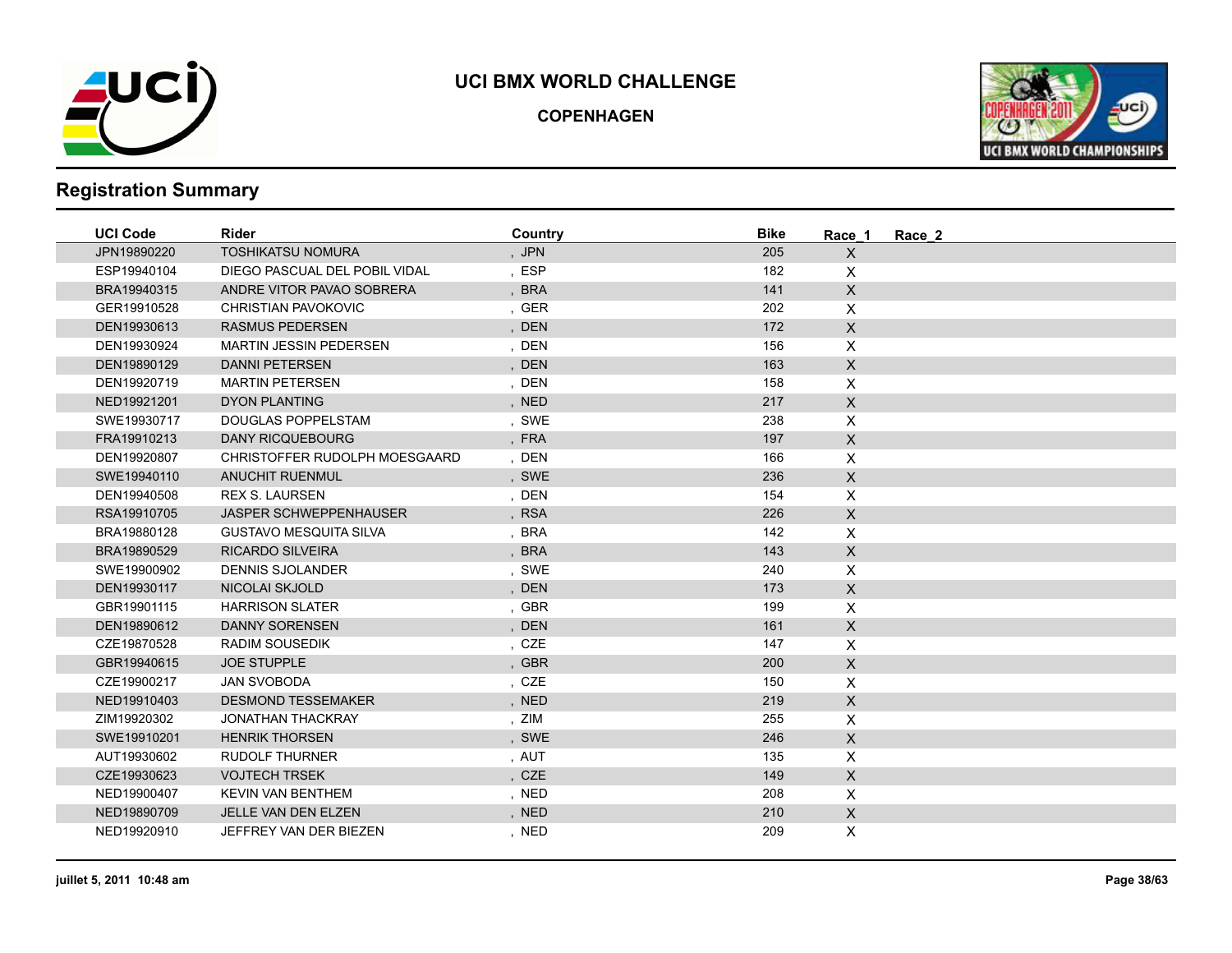

**COPENHAGEN**



| <b>UCI Code</b>                       | <b>Rider</b>                    | Country | <b>Bike</b>    | Race 1                    | Race 2                    |  |
|---------------------------------------|---------------------------------|---------|----------------|---------------------------|---------------------------|--|
| NED19891105                           | <b>KEVIN VAN DER LINDE</b>      | , NED   | 215            | X                         |                           |  |
| NED19880423                           | <b>LARENDO VAN GENNIP</b>       | , NED   | 211            | X                         |                           |  |
| BEL19931222                           | <b>DENNIS VAN HOOF</b>          | , BEL   | 137            | $\mathsf{X}$              |                           |  |
| DEN19920724                           | <b>MIKKEL VEIS</b>              | , DEN   | 175            | X                         |                           |  |
| NED19870323                           | <b>NIELS VERRIJT</b>            | , NED   | 220            | $\mathsf{X}$              |                           |  |
| NED19881009                           | <b>NOUD VERSTEGEN</b>           | , NED   | 221            | X                         |                           |  |
| GER19910715                           | <b>JORN WELLER</b>              | , GER   | 203            | $\mathsf{X}$              |                           |  |
| USA19940218                           | DOUGLAS WIDDOWS JR              | , USA   | 248            | X                         |                           |  |
| CAN19930304                           | KASPER WOOLLEY                  | , CAN   | 144            | X                         |                           |  |
| BOL19931028                           | <b>ESTEBAN YAFFAR</b>           | , BOL   | 139            | X                         |                           |  |
| CZE19921108                           | PATRIK ZAMECNIK                 | , CZE   | 148            | $\boldsymbol{\mathsf{X}}$ |                           |  |
| CZE19900516                           | ROBERT ZENISEK                  | , CZE   | 146            | X                         |                           |  |
| <b>Total Number of Class Entries:</b> | 130                             |         |                |                           |                           |  |
| <b>17-24 MEN CRUISER</b>              |                                 |         |                |                           |                           |  |
| NED19910317                           | <b>MAIK AERTS</b>               | , NED   | 291            |                           | $\mathsf{X}$              |  |
| SUI19930620                           | <b>MICHAEL ANCHISI</b>          | , SUI   | 303            |                           | X                         |  |
| GER19940630                           | <b>DUSTIN AUERSWALD</b>         | , GER   | 285            |                           | $\mathsf{X}$              |  |
| FRA19910518                           | <b>OLIVIER BEGUE</b>            | , FRA   | $\overline{2}$ |                           | $\boldsymbol{\mathsf{X}}$ |  |
| FRA19910702                           | <b>BAPTISTE BEURET LEFEBVRE</b> | , FRA   | 6              |                           | $\mathsf X$               |  |
| AUS19941210                           | <b>BRIAN BORUSIEWICZ</b>        | , AUS   | 259            |                           | X                         |  |
| RSA19920217                           | <b>DARRON BRETT</b>             | , RSA   | 300            |                           | $\mathsf X$               |  |
| FRA19920826                           | <b>FABIEN CALLE</b>             | , FRA   | 273            |                           | X                         |  |
| USA19880729                           | <b>BRIAN CARRILLO</b>           | , USA   | 313            |                           | $\mathsf X$               |  |
| GBR19920827                           | <b>JAMES DAY</b>                | , GBR   | 283            |                           | $\boldsymbol{\mathsf{X}}$ |  |
| NED19880201                           | <b>JESPER DE GROOT</b>          | , NED   | 293            |                           | $\mathsf X$               |  |
| NED19900527                           | ROBIN DE PON                    | , NED   | 296            |                           | X                         |  |
| BEL19891003                           | <b>NICK DE PROOST</b>           | , BEL   | 264            |                           | $\mathsf X$               |  |
| SUI19910425                           | <b>SEBASTIEN DRIDI</b>          | , SUI   | 304            |                           | $\boldsymbol{\mathsf{X}}$ |  |
| FRA19940813                           | ALEXANDRE DUCHENE               | , FRA   | 274            |                           | $\mathsf X$               |  |
| USA19910417                           | NIKO DZAPO                      | , USA   | 312            |                           | X                         |  |
| RSA19921231                           | <b>KEEGAN ELLSE</b>             | , RSA   | 301            |                           | $\mathsf X$               |  |
| FRA19890107                           | <b>JEROME GIORDANO</b>          | , FRA   | 275            |                           | X                         |  |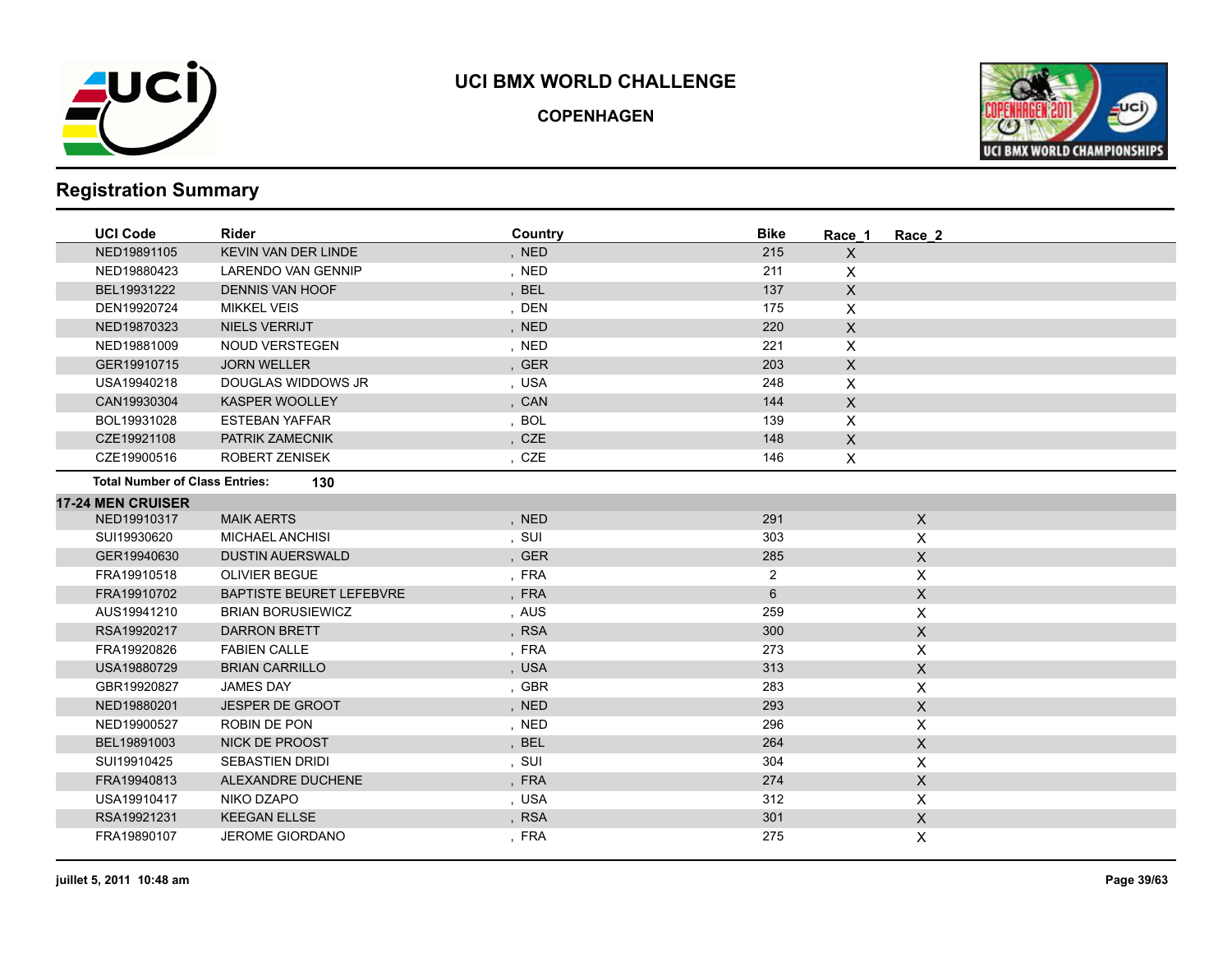

**COPENHAGEN**



| <b>UCI Code</b> | <b>Rider</b>                  | Country | <b>Bike</b><br>Race 1 | Race 2                    |
|-----------------|-------------------------------|---------|-----------------------|---------------------------|
| SUI19910405     | <b>KEVIN GUMY</b>             | , SUI   | 305                   | $\mathsf{X}$              |
| BEL19930719     | <b>NICK HERMANS</b>           | , BEL   | 263                   | X                         |
| USA19920827     | <b>CHASE HINES</b>            | , USA   | 311                   | $\boldsymbol{\mathsf{X}}$ |
| RSA19930920     | <b>THEMBA HLOPHE</b>          | , RSA   | 302                   | $\pmb{\times}$            |
| SWE19870412     | <b>WILLIAM ISAKSSON</b>       | , SWE   | 308                   | $\mathsf X$               |
| NED19890323     | <b>NOUD JACOBS</b>            | , NED   | 294                   | X                         |
| LTU19890504     | ARMINAS KAZLAUSKIS            | , LTU   | 290                   | X                         |
| FRA19870512     | <b>ADRIEN KERKHOF</b>         | , FRA   | 276                   | X                         |
| LAT19870503     | <b>JANIS LAPSINS</b>          | , $LAT$ | 289                   | X                         |
| DEN19921121     | <b>CHRISTOFFER LARSEN</b>     | , DEN   | 272                   | X                         |
| FRA19940907     | AXEL LE NAGARD                | , FRA   | 277                   | $\mathsf X$               |
| FRA19940907     | <b>KARL LE NAGARD</b>         | , FRA   | 278                   | X                         |
| FRA19930301     | <b>JULIEN LUKIE</b>           | , FRA   | 279                   | X                         |
| FRA19920212     | <b>KEVIN LUNA</b>             | , FRA   | 280                   | X                         |
| SWE19890313     | <b>ROBIN MATTSSON</b>         | , SWE   | $\overline{7}$        | $\mathsf X$               |
| SWE19910306     | <b>JENS MATTSSON</b>          | , SWE   | 307                   | $\pmb{\times}$            |
| AUS19900703     | <b>JORDAN MORGAN</b>          | , AUS   | 260                   | X                         |
| AUS19920423     | <b>JOSHUA NASH</b>            | , AUS   | 261                   | X                         |
| DEN19910624     | OLIVER ALEXANDER NIELSEN      | , DEN   | 271                   | $\mathsf X$               |
| BRA19940315     | ANDRE VITOR PAVAO SOBRERA     | , BRA   | 267                   | $\mathsf X$               |
| GER19910528     | <b>CHRISTIAN PAVOKOVIC</b>    | , GER   | 286                   | $\mathsf X$               |
| FRA19920131     | <b>CORENTIN REICHEL</b>       | , FRA   | 281                   | $\pmb{\times}$            |
| FRA19910213     | <b>DANY RICQUEBOURG</b>       | , FRA   | 282                   | $\mathsf X$               |
| BRA19880128     | <b>GUSTAVO MESQUITA SILVA</b> | , BRA   | 266                   | X                         |
| BRA19890529     | <b>RICARDO SILVEIRA</b>       | , BRA   | 265                   | $\mathsf X$               |
| CZE19870528     | <b>RADIM SOUSEDIK</b>         | , CZE   | 269                   | X                         |
| GBR19940615     | <b>JOE STUPPLE</b>            | , GBR   | 284                   | $\mathsf X$               |
| SWE19920404     | <b>FILIP SVANBERG</b>         | , SWE   | 309                   | X                         |
| SWE19910201     | <b>HENRIK THORSEN</b>         | , SWE   | 310                   | $\mathsf X$               |
| SVK19941207     | RICHARD TIEFENBACH            | , SVK   | 306                   | X                         |
| NED19900407     | <b>KEVIN VAN BENTHEM</b>      | , NED   | 292                   | $\boldsymbol{\mathsf{X}}$ |
| NED19891105     | KEVIN VAN DER LINDE           | , NED   | 295                   | X                         |
|                 |                               |         |                       |                           |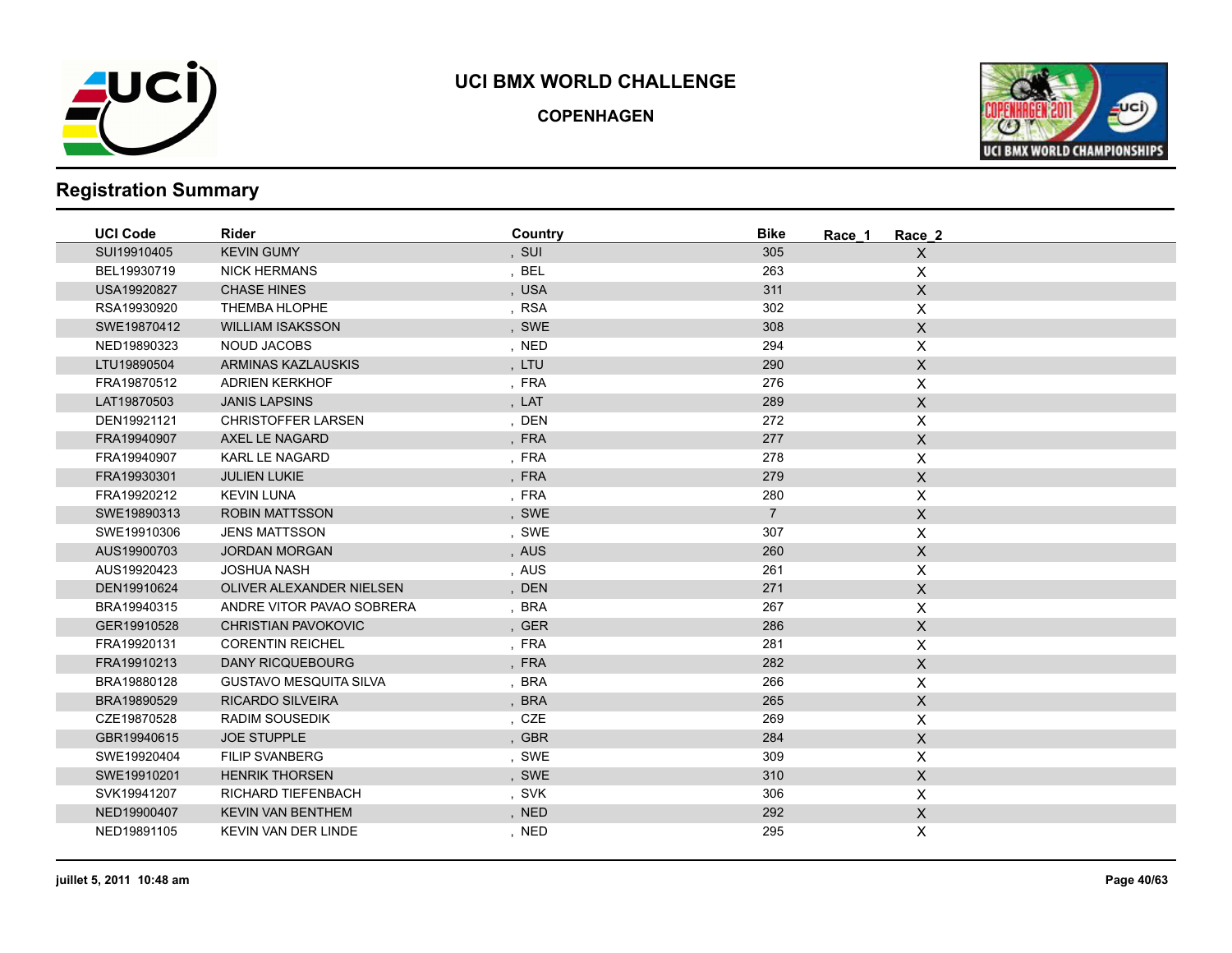

**COPENHAGEN**



| <b>UCI Code</b>                       | <b>Rider</b>                  | Country | <b>Bike</b><br>Race 1 | Race 2         |
|---------------------------------------|-------------------------------|---------|-----------------------|----------------|
| NED19940303                           | <b>GEERT VAN DER VELDE</b>    | , NED   | 297                   | $\mathsf X$    |
| BEL19931222                           | <b>DENNIS VAN HOOF</b>        | , BEL   | 262                   | X              |
| NED19870323                           | NIELS VERRIJT                 | , NED   | 298                   | X              |
| NED19881009                           | <b>NOUD VERSTEGEN</b>         | , NED   | 299                   | X              |
| GER19910715                           | <b>JORN WELLER</b>            | , GER   | 288                   | $\mathsf X$    |
| GER19930826                           | <b>FLORIAN WOLZ</b>           | , GER   | 287                   | X              |
| BOL19931028                           | <b>ESTEBAN YAFFAR</b>         | , BOL   | 314                   | X              |
| CZE19921108                           | PATRIK ZAMECNIK               | , CZE   | 270                   | X              |
| CZE19900516                           | <b>ROBERT ZENISEK</b>         | , CZE   | 268                   | $\mathsf X$    |
| <b>Total Number of Class Entries:</b> | 59                            |         |                       |                |
| <b>17-24 WOMEN CRUISER</b>            |                               |         |                       |                |
| FRA19910617                           | <b>WENDY ANCELOT</b>          | , FRA   | 317                   | $\pmb{\times}$ |
| FRA19911025                           | <b>HELOISE HENNY</b>          | , FRA   | 318                   | $\mathsf X$    |
| NED19920831                           | <b>ELLEN JACOBS</b>           | , NED   | 322                   | X              |
| FRA19920526                           | <b>JULIANA LEGER</b>          | , FRA   | 319                   | $\mathsf{X}$   |
| GER19890101                           | SANDRA LORCH                  | , GER   | 320                   | $\pmb{\times}$ |
| RSA19921026                           | <b>RILEY ELLEN MCCABE</b>     | , RSA   | $\overline{4}$        | $\mathsf X$    |
| NED19910804                           | <b>TESSA MEERHOLZ</b>         | , NED   | 325                   | X              |
| GER19920325                           | ANNA KATHERINA MULLER         | , GER   | 321                   | $\mathsf X$    |
| USA19921011                           | <b>DEVAN SEARLE</b>           | , USA   | $\overline{2}$        | X              |
| BEL19930425                           | <b>SHANNEN SMETS</b>          | , BEL   | 316                   | $\mathsf{X}$   |
| FRA19890212                           | CATHERINE SOUCAZE             | , FRA   | 3                     | X              |
| NED19881122                           | <b>SHARON VAN DER KOLK</b>    | , NED   | 323                   | $\mathsf X$    |
| NED19930918                           | <b>IRIS VAN DER LINDE</b>     | , NED   | 324                   | X              |
| <b>Total Number of Class Entries:</b> | 13                            |         |                       |                |
| 25-29 MEN                             |                               |         |                       |                |
| NED19860904                           | <b>JORDY AGUES</b>            | , NED   | 113<br>$\mathsf{X}$   |                |
| BRA19831225                           | <b>BRUNO DA SILVA BARRETO</b> | , BRA   | X<br>94               |                |
| FRA19860606                           | <b>FREDERIC BOUVARD</b>       | , FRA   | $\mathsf{X}$<br>100   |                |
| DEN19820102                           | <b>MICHAEL BUTH</b>           | , DEN   | X<br>98               |                |
| RSA19830522                           | <b>RICHARD CAWOOD</b>         | , RSA   | $\pmb{\times}$<br>116 |                |
| AUS19850207                           | <b>LEVI COLLINS</b>           | , AUS   | X<br>1                |                |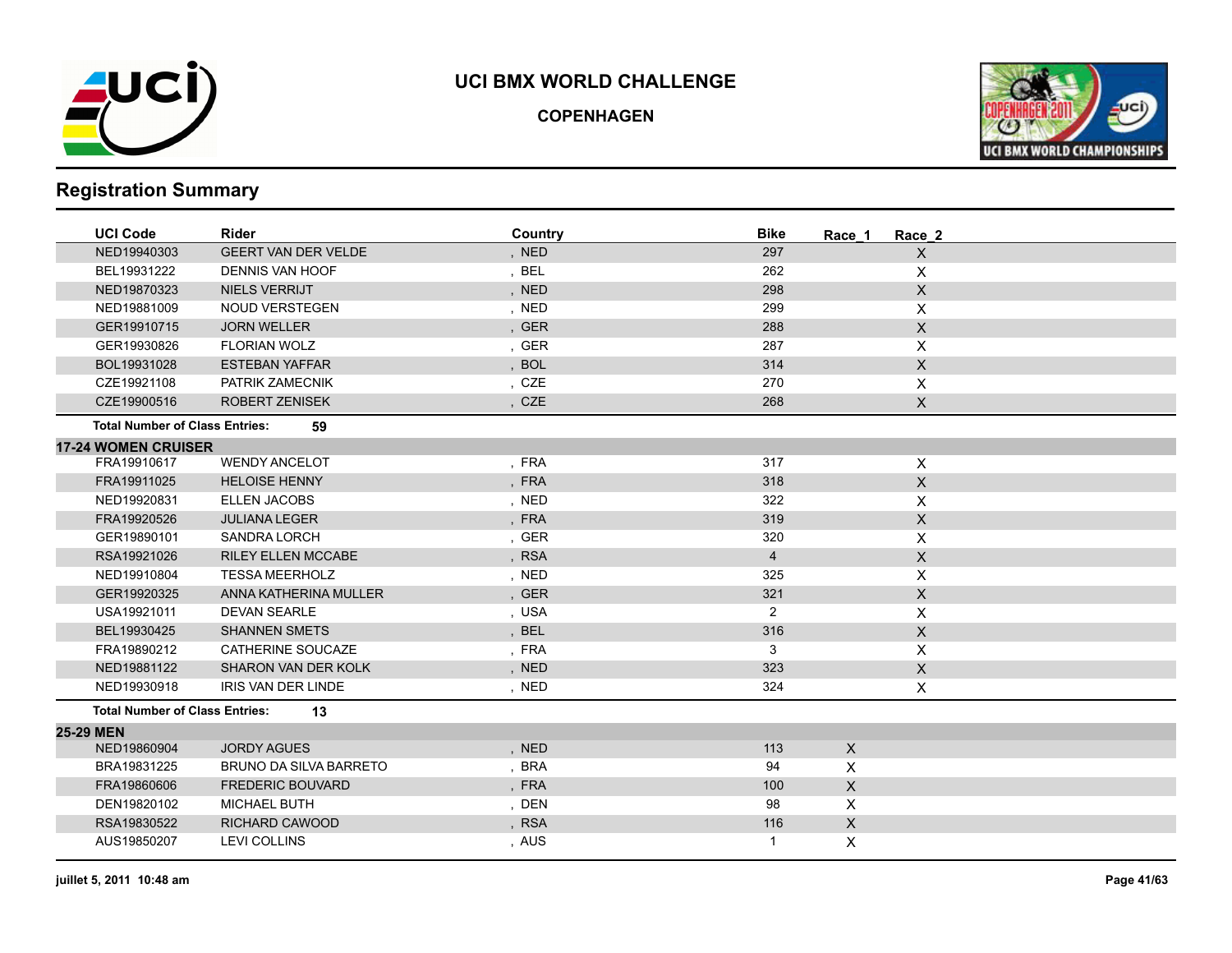

**COPENHAGEN**



| <b>UCI Code</b> | <b>Rider</b>                   | Country | <b>Bike</b> | Race 1             | Race 2 |
|-----------------|--------------------------------|---------|-------------|--------------------|--------|
| HUN19820728     | <b>GABOR DELI</b>              | , HUN   | 91          | $\mathsf{X}$       |        |
| FRA19850226     | <b>KEVIN DELPORTE</b>          | , FRA   | 101         | $\mathsf{X}$       |        |
| ESP19821213     | <b>RUBEN FERNANDEZ SANCHEZ</b> | , ESP   | 99          | $\mathsf{X}$       |        |
| SWE19860113     | <b>KIM FORSLUND</b>            | , SWE   | 122         | $\pmb{\times}$     |        |
| ITA19830127     | <b>FRANCESCO GARGAGLIA</b>     | , ITA   | 106         | $\mathsf X$        |        |
| FRA19840409     | <b>GREGORY GILSON</b>          | ,FRA    | 102         | $\mathsf{X}$       |        |
| DEN19861114     | MIKKEL GROTH SKYTTE            | , DEN   | 97          | $\mathsf{X}$       |        |
| USA19840514     | <b>FRANK HOSKINS</b>           | , USA   | 4           | $\mathsf{X}$       |        |
| SWE19850725     | <b>DANIEL KARLSSON</b>         | , SWE   | 123         | $\mathsf{X}$       |        |
| RUS19840413     | PAVEL KOSTYUKOV                | , RUS   | 117         | $\pmb{\mathsf{X}}$ |        |
| RUS19860103     | <b>IVAN KOSTYUKOV</b>          | , RUS   | 118         | $\mathsf{X}$       |        |
| SVK19861224     | <b>MILAN LANDGRAF</b>          | , SVK   | 120         | $\pmb{\times}$     |        |
| FRA19830910     | <b>JULIEN MARIE</b>            | , FRA   | 103         | $\mathsf{X}$       |        |
| BOL19820123     | <b>BENJAMIN MARTINEZ</b>       | , BOL   | 93          | $\mathsf{X}$       |        |
| SWE19840821     | <b>SEBASTIAN MATAMOROS</b>     | , SWE   | 121         | $\mathsf{X}$       |        |
| GBR19860825     | <b>KIERON MCAVOY</b>           | , GBR   | 105         | $\pmb{\times}$     |        |
| FRA19830224     | <b>ROMAIN MELIN</b>            | , FRA   | 104         | $\mathsf{X}$       |        |
| USA19840926     | NATHAN MELLONE                 | , USA   | 124         | $\pmb{\times}$     |        |
| LAT19841215     | <b>IGORS MINENKO</b>           | , LAT   | 110         | $\mathsf{X}$       |        |
| USA19830321     | ERIC MORCIGLIO                 | , USA   | 126         | $\pmb{\times}$     |        |
| SUI19821112     | <b>DANIEL MUHEIM</b>           | , SUI   | 119         | $\mathsf X$        |        |
| LAT19850322     | <b>KRISTAPS OZOLINS</b>        | , LAT   | 111         | $\pmb{\times}$     |        |
| LAT19840111     | <b>MIKS PUKITIS</b>            | , LAT   | 109         | $\mathsf{X}$       |        |
| GBR19831013     | ROBERT REED                    | , GBR   | 105         | $\mathsf{X}$       |        |
| BRA19850705     | <b>KLEBER DOS SANTOS</b>       | , BRA   | 95          | $\mathsf{X}$       |        |
| ITA19840907     | <b>MANUEL SCHIAVO</b>          | , ITA   | 107         | $\pmb{\mathsf{X}}$ |        |
| JPN19850322     | YOUKI SHISHIDO                 | , JPN   | 108         | $\mathsf X$        |        |
| LTU19860102     | <b>ARNOLDAS STANAITIS</b>      | , LTU   | 112         | $\pmb{\times}$     |        |
| AUS19850216     | <b>BROCK TUCKERMAN</b>         | , AUS   | 92          | $\mathsf{X}$       |        |
| USA19840609     | <b>NICK VALENCIA</b>           | , USA   | 125         | $\mathsf{X}$       |        |
| NED19850502     | RICK VAN DEN DIKKENBERG        | , NED   | 114         | $\mathsf{X}$       |        |
| NED19860716     | <b>SANDER WIJNE</b>            | , NED   | 115         | X                  |        |
|                 |                                |         |             |                    |        |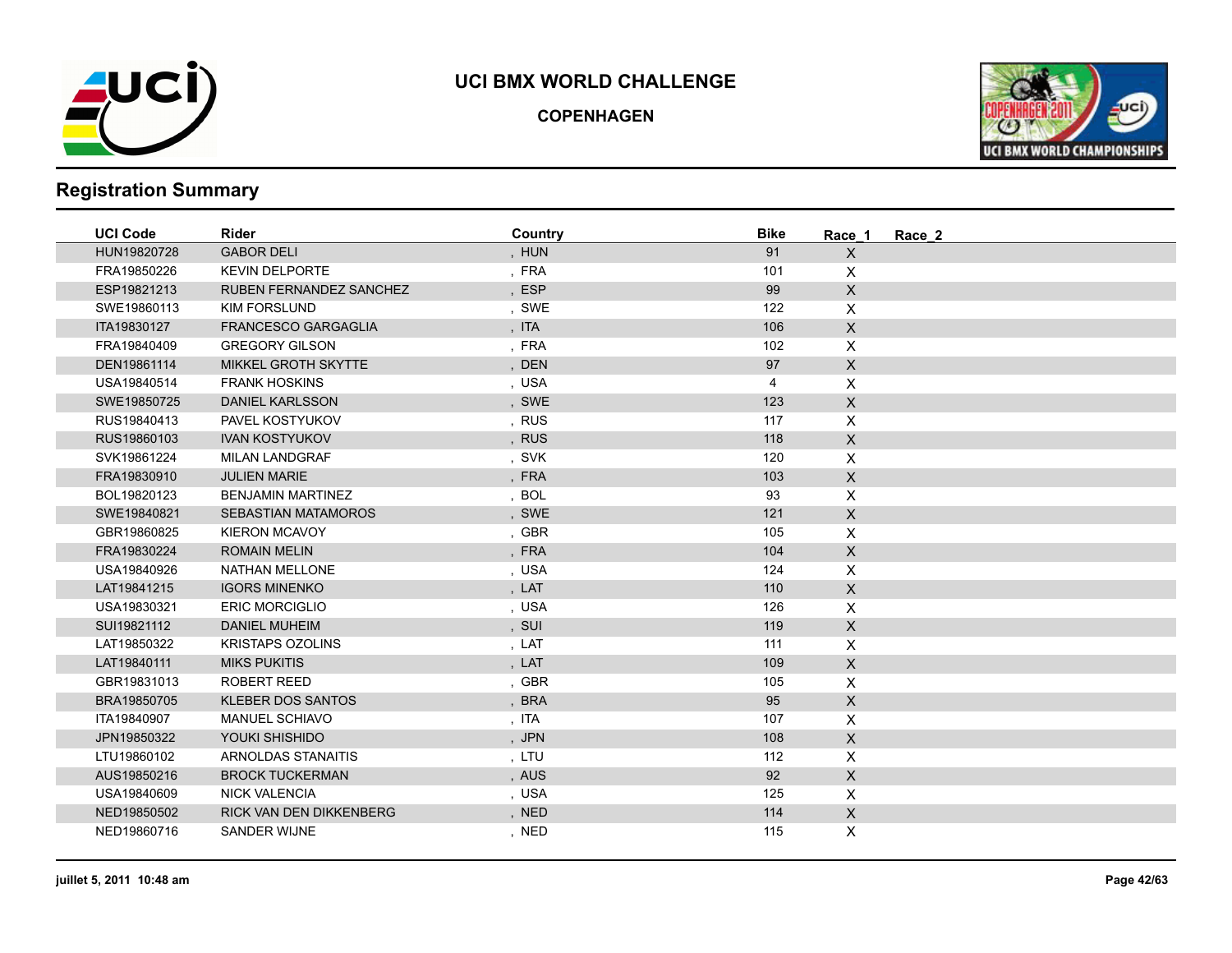

**COPENHAGEN**



| <b>Rider</b>                                | Country | <b>Bike</b>    | Race 2       |                        |
|---------------------------------------------|---------|----------------|--------------|------------------------|
| <b>MARTIN ZIKMUND</b>                       | , CZE   | 96             | X            |                        |
| <b>Total Number of Class Entries:</b><br>39 |         |                |              |                        |
|                                             |         |                |              |                        |
| <b>BRUNO DA SILVA BARRETO</b>               | , BRA   | 337            | X            |                        |
| <b>RICHARD CAWOOD</b>                       | , RSA   | 349            | $\mathsf{X}$ |                        |
| <b>LEVI COLLINS</b>                         | , AUS   | $\overline{2}$ | X            |                        |
| <b>KEVIN DELPORTE</b>                       | , FRA   | 342            | $\mathsf X$  |                        |
| <b>LEONARDO GONCALVES</b>                   | , BRA   | 339            | X            |                        |
| <b>JIRÍ HOLUB</b>                           | , CZE   | 340            | $\mathsf{X}$ |                        |
| <b>JULIEN MARIE</b>                         | , FRA   | 343            | X            |                        |
| <b>KIERON MCAVOY</b>                        | , GBR   | 345            | $\mathsf{X}$ |                        |
| <b>NATHAN MELLONE</b>                       | , USA   | 351            | X            |                        |
| <b>DANIEL MUHEIM</b>                        | , SUI   | 350            | $\mathsf{X}$ |                        |
| <b>KRISTAPS OZOLINS</b>                     | , LAT   | 346            | X            |                        |
| <b>SOREN PEDERSEN</b>                       | , DEN   | 341            | $\mathsf{X}$ |                        |
| NICOLAS QUESTIER                            | , FRA   | 344            | X            |                        |
| <b>KLEBER DOS SANTOS</b>                    | , BRA   | 338            | $\mathsf{X}$ |                        |
| <b>NICK VALENCIA</b>                        | , USA   | 352            | X            |                        |
| <b>RICK VAN DEN DIKKENBERG</b>              | , NED   | 347            | $\mathsf X$  |                        |
| <b>SANDER WIJNE</b>                         | , NED   | 348            | X            |                        |
| <b>Total Number of Class Entries:</b><br>17 |         |                |              |                        |
| <b>25-29 WOMEN CRUISER</b>                  |         |                |              |                        |
| <b>EMMA-LEE DELLAR</b>                      | , AUS   | 354            | X            |                        |
| RIA GOODMAN                                 | , GBR   | 1              | X            |                        |
| <b>FEMKE MAJCHRZAK</b>                      | , NED   | 356            | $\mathsf{X}$ |                        |
| <b>ANAIS PIHET</b>                          | , FRA   | 355            | X            |                        |
| <b>LOES VAN WESTEROP</b>                    | , NED   | 357            | X            |                        |
| <b>Total Number of Class Entries:</b><br>5  |         |                |              |                        |
|                                             |         |                |              |                        |
| <b>DAVID ALAVOINE</b>                       | , FRA   | 42             | X            |                        |
| <b>MATTHEW ALLEN</b>                        | , GBR   | 50             |              |                        |
|                                             |         |                |              | Race_1<br>$\mathsf{X}$ |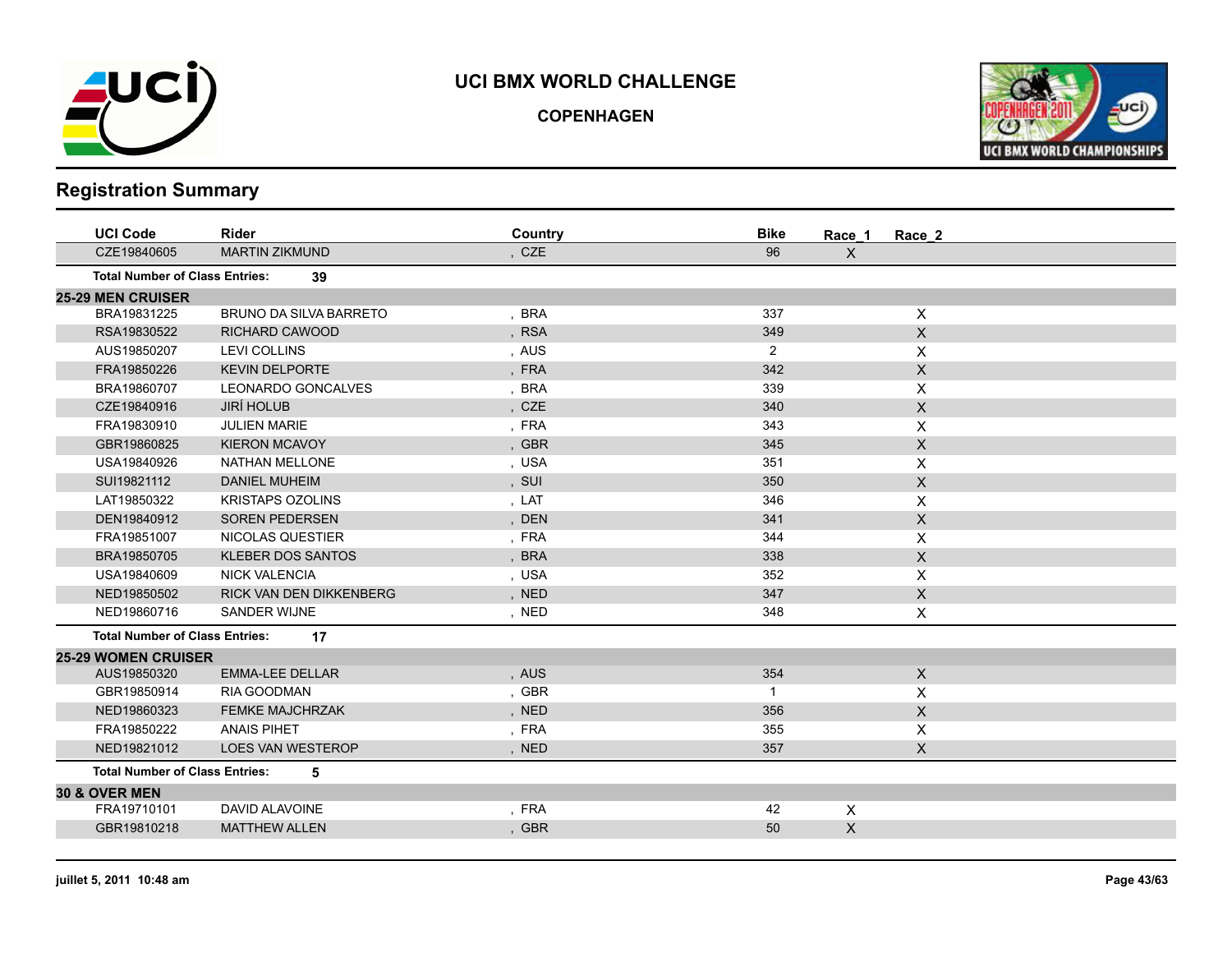

**COPENHAGEN**



| <b>UCI Code</b> | <b>Rider</b>                 | Country | <b>Bike</b>    | Race 1                    | Race 2 |
|-----------------|------------------------------|---------|----------------|---------------------------|--------|
| ESP19810301     | RAFAEL LUCAS ALVAREZ DE LARA | , ESP   | 40             | $\mathsf{X}$              |        |
| JPN19740529     | <b>HISAO AOYAGI</b>          | , JPN   | 68             | $\mathsf{X}$              |        |
| ESP19671209     | <b>VLADIMIR ARANCE LOPEZ</b> | , ESP   | 39             | $\mathsf{X}$              |        |
| GBR19761003     | <b>MATT BARNARD</b>          | , GBR   | $\overline{7}$ | $\mathsf X$               |        |
| BOL19781017     | <b>ANDRES BARRIOS</b>        | , BOL   | 32             | $\pmb{\times}$            |        |
| RSA19750419     | <b>WAYNE BEADSWORTH</b>      | , RSA   | 75             | $\mathsf X$               |        |
| GER19770219     | <b>DANIEL BEILHACK</b>       | , GER   | 59             | $\boldsymbol{\mathsf{X}}$ |        |
| FRA19710506     | <b>ERIC BREUIL</b>           | , FRA   | 43             | $\mathsf X$               |        |
| GBR19720229     | <b>KEITH BRYCELAND</b>       | , GBR   | 51             | $\pmb{\times}$            |        |
| ITA19800408     | STEFANO CAVALLI              | , ITA   | 65             | $\mathsf X$               |        |
| DEN19721221     | MAX DOJ                      | , DEN   | 36             | $\mathsf{X}$              |        |
| FRA19730226     | JEAN-RENAUD DUCOS DE LAHITTE | , FRA   | 8              | $\mathsf X$               |        |
| AUT19710902     | <b>HELMUT FEUTL</b>          | , AUT   | 29             | $\mathsf X$               |        |
| RSA19690509     | <b>MICHAEL FIKKERT</b>       | , RSA   | 74             | $\mathsf X$               |        |
| FRA19810305     | <b>CEDRIC FRAPPESAUCE</b>    | , FRA   | 44             | $\mathsf{X}$              |        |
| FRA19740309     | YANN GAY                     | , FRA   | 47             | $\mathsf{X}$              |        |
| DEN19730831     | <b>KENNETH GERLOV</b>        | , DEN   | 37             | $\boldsymbol{\mathsf{X}}$ |        |
| NED19790604     | <b>ERIC GJALTEMA</b>         | , NED   | 85             | $\mathsf X$               |        |
| GBR19681122     | <b>MICHAEL GOUGH</b>         | , GBR   | 52             | $\boldsymbol{\mathsf{X}}$ |        |
| AUS19730619     | <b>WAYNE GREEN</b>           | , AUS   | 26             | $\mathsf{X}$              |        |
| USA19710603     | <b>BRYAN GREEN</b>           | , USA   | 81             | X                         |        |
| USA19810324     | <b>JONAS HARMON</b>          | , USA   | 77             | $\mathsf X$               |        |
| GBR19671219     | <b>JASON HARVEY</b>          | , GBR   | 53             | X                         |        |
| USA19711018     | <b>SHAN HATFIELD</b>         | , USA   | 82             | $\mathsf{X}$              |        |
| GBR19710707     | <b>CLIVE HAWKINS</b>         | , GBR   | 54             | $\mathsf{X}$              |        |
| GBR19720224     | <b>ALAN HILL</b>             | , GBR   | 55             | $\mathsf X$               |        |
| GER19680912     | <b>GIDO HINZ</b>             | , GER   | 60             | $\mathsf{X}$              |        |
| GER19780124     | <b>DENNIS HUTTENHOFF</b>     | , GER   | 61             | $\mathsf X$               |        |
| GBR19770420     | <b>DAVE IVES</b>             | , GBR   | 56             | $\pmb{\times}$            |        |
| LAT19801004     | <b>ZAKS JAUNBRALIS</b>       | , LAT   | 71             | $\mathsf X$               |        |
| JPN19770930     | <b>TOSHINORI KIKUCHI</b>     | , JPN   | 66             | $\mathsf{X}$              |        |
| FRA19801023     | <b>BRUNO LAMY</b>            | , FRA   | 49             | $\mathsf{X}$              |        |
|                 |                              |         |                |                           |        |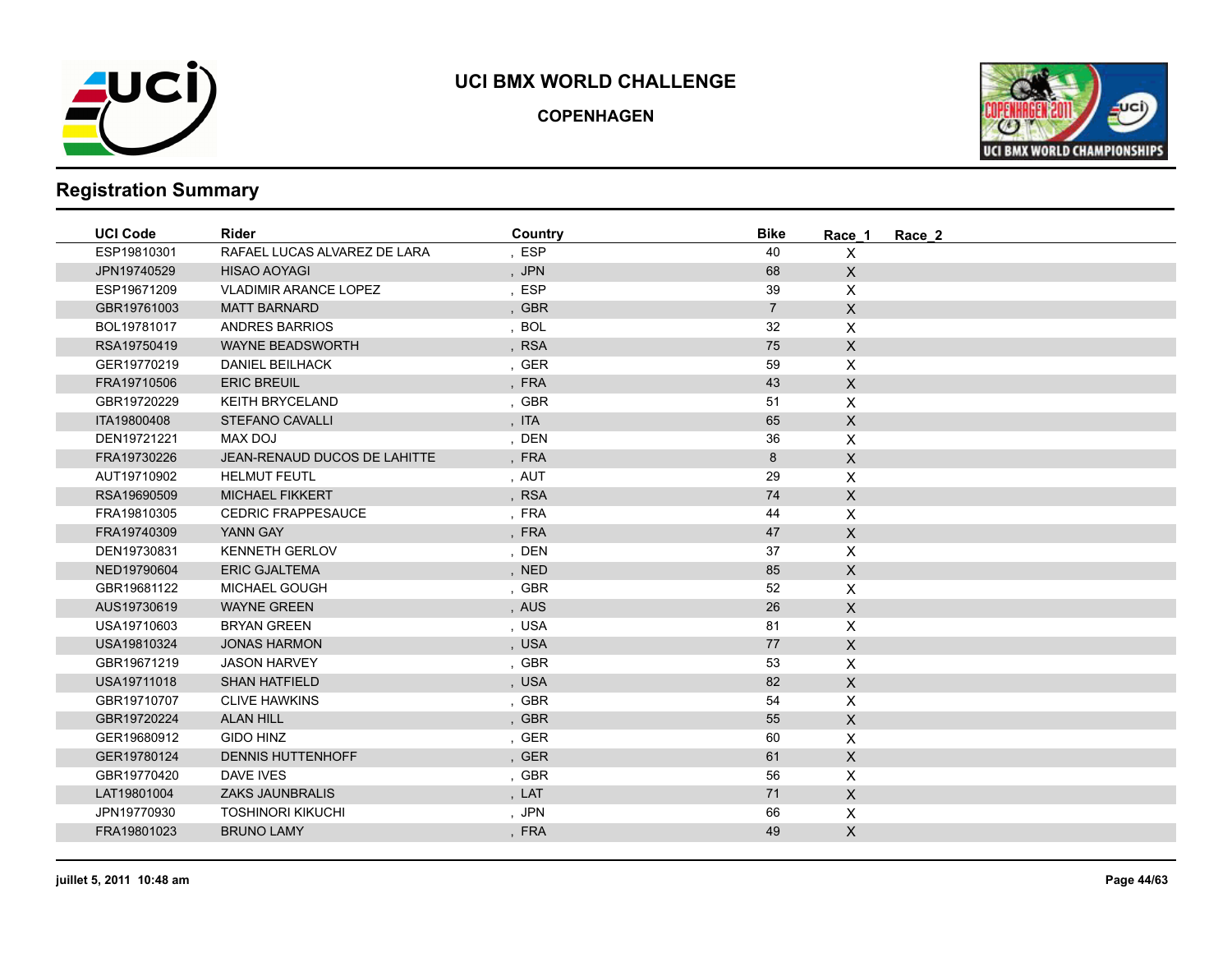

**COPENHAGEN**



# **Registration Summary**

| <b>UCI Code</b> | <b>Rider</b>                        | Country | <b>Bike</b> | Race 1                    | Race 2 |
|-----------------|-------------------------------------|---------|-------------|---------------------------|--------|
| AUS19661210     | <b>BRAD LANE</b>                    | , AUS   | 27          | $\pmb{\times}$            |        |
| USA19810424     | <b>STEPHEN LARRALDE</b>             | , USA   | 78          | $\mathsf{X}$              |        |
| GER19690904     | <b>JOACHIM LIENERT</b>              | , GER   | 62          | $\pmb{\times}$            |        |
| DEN19730905     | <b>TORBEN LUND</b>                  | , DEN   | 38          | $\mathsf{X}$              |        |
| ZIM19791125     | <b>TAFIRENYIKA MACHINGAIDZE</b>     | , ZIM   | 5           | $\mathsf{X}$              |        |
| COL19690929     | GERMAN MEDINA ORDOÑEZ               | , COL   | 88          | $\mathsf{X}$              |        |
| COL19790320     | <b>CARLOS ANDRES MEJIA GONZALEZ</b> | , COL   | 87          | $\mathsf{X}$              |        |
| JPN19700209     | <b>KAZUHIRO MIWA</b>                | , JPN   | 70          | $\mathsf X$               |        |
| USA19700917     | <b>SCOTT MORELAND</b>               | , USA   | 83          | $\boldsymbol{\mathsf{X}}$ |        |
| GBR19720420     | <b>DARREN O'BRIEN</b>               | , GBR   | 57          | $\mathsf{X}$              |        |
| BOL19780826     | PABLO ORDONEZ                       | , BOL   | 33          | $\mathsf{X}$              |        |
| FRA19790321     | <b>GILLES PASI</b>                  | , FRA   | 45          | $\mathsf{X}$              |        |
| USA19740821     | <b>JOHN PFEIFFER</b>                | , USA   | 79          | $\mathsf{X}$              |        |
| BOL19810704     | <b>RAUL RUIZ ASTORGA</b>            | , BOL   | 31          | $\mathsf{X}$              |        |
| JPN19761110     | SHINGO SAWADA                       | , JPN   | 67          | $\mathsf{X}$              |        |
| AUT19731103     | <b>JURGEN SCHELLING</b>             | , AUT   | 28          | $\mathsf{X}$              |        |
| JPN19720213     | <b>FUMIAKI SEKO</b>                 | , JPN   | 69          | X                         |        |
| GBR19740428     | <b>ANDY SHAW</b>                    | , GBR   | 4           | $\mathsf{X}$              |        |
| USA19720624     | <b>JOSHUA SHIPP</b>                 | , USA   | 80          | $\mathsf{X}$              |        |
| GBR19710606     | <b>NEIL STEWART</b>                 | , GBR   | 58          | $\mathsf{X}$              |        |
| FRA19810516     | <b>MARC THEME</b>                   | , FRA   | 46          | $\mathsf{X}$              |        |
| DEN19720630     | <b>MARTIN TUFVESSON</b>             | , DEN   | 35          | $\mathsf{X}$              |        |
| FRA19751012     | <b>WILLY TURPIN</b>                 | , FRA   | 48          | $\boldsymbol{\mathsf{X}}$ |        |
| BEL19740621     | <b>NICO VAN DARTEL</b>              | , BEL   | 30          | $\mathsf X$               |        |
| NED19810428     | JARNO VAN DEN ELZEN                 | , NED   | 73          | $\mathsf{X}$              |        |
| ESP19801225     | <b>JUAN LUIS VEGA YANEZ</b>         | , ESP   | 41          | $\mathsf{X}$              |        |
| NED19730312     | ERIK VLAARDINGENBROEK               | , NED   | 86          | $\mathsf{X}$              |        |
| GER19700523     | MICHAEL WALTEMADE                   | , GER   | 63          | $\mathsf{X}$              |        |
| GER19700214     | <b>MARKUS WEISSE</b>                | , GER   | 64          | $\mathsf{X}$              |        |
| USA19800812     | <b>CODY WILSON</b>                  | , USA   | 6           | $\mathsf X$               |        |
| CZE19660518     | MIROSLAV ZAMECNIK                   | , CZE   | 34          | X                         |        |
|                 |                                     |         |             |                           |        |

**Total Number of Class Entries: 65**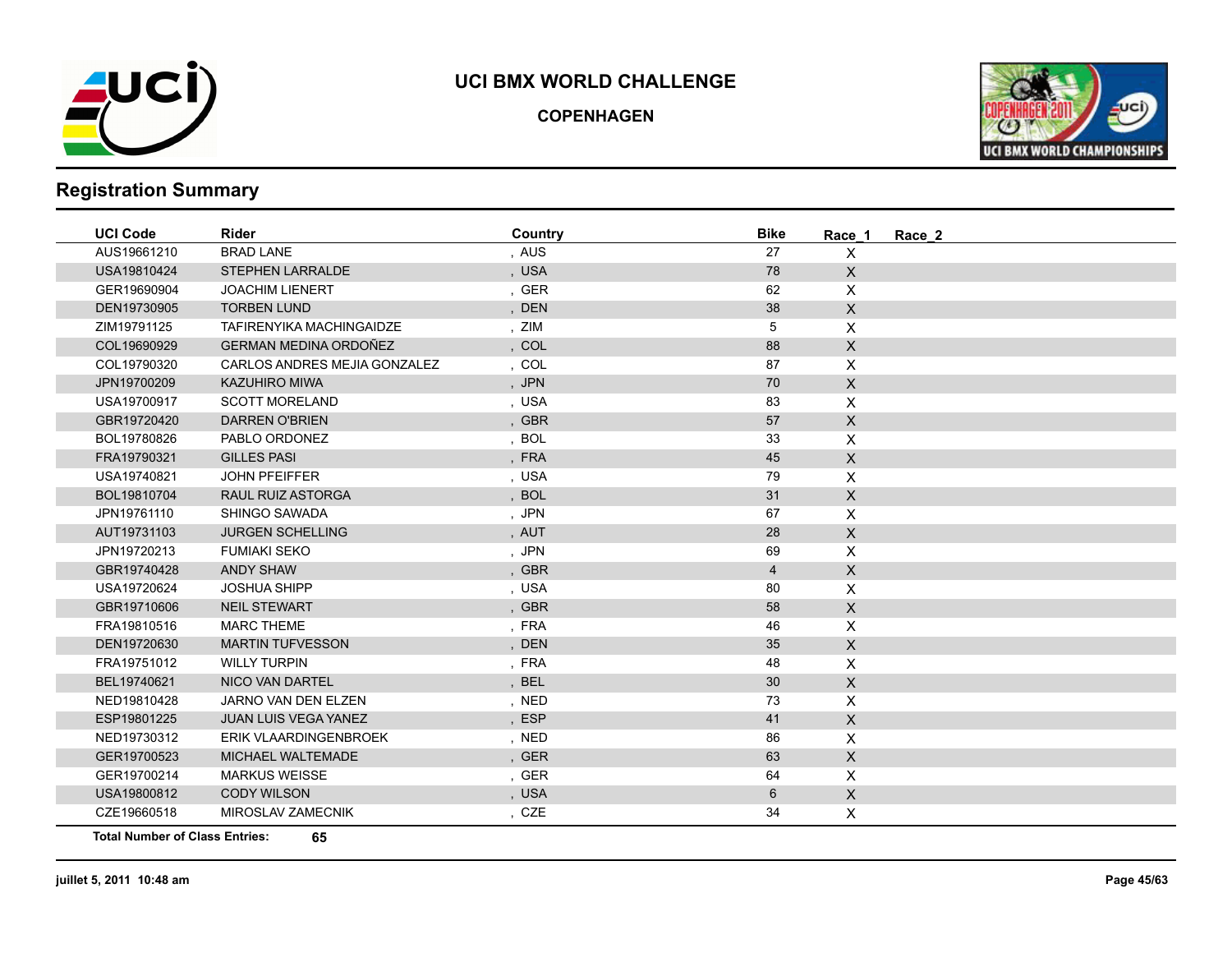

**COPENHAGEN**



| <b>UCI Code</b>          | Rider                        | Country | <b>Bike</b> | Race 2<br>Race 1          |  |
|--------------------------|------------------------------|---------|-------------|---------------------------|--|
| <b>30-34 MEN CRUISER</b> |                              |         |             |                           |  |
| SWE19801003              | <b>HANNES ANDERSSON</b>      | , SWE   | 384         | $\mathsf{X}$              |  |
| BOL19781017              | <b>ANDRES BARRIOS</b>        | , BOL   | 396         | X                         |  |
| GER19770219              | <b>DANIEL BEILHACK</b>       | , GER   | 375         | $\mathsf X$               |  |
| NED19790502              | <b>DORUS BRINK</b>           | , NED   | $\mathbf 1$ | X                         |  |
| ARG19810813              | <b>JUAN BRUNO</b>            | , ARG   | 364         | $\mathsf{X}$              |  |
| FRA19810501              | <b>FLORIAN CAMILLERI</b>     | , FRA   | 369         | $\boldsymbol{\mathsf{X}}$ |  |
| ITA19800408              | <b>STEFANO CAVALLI</b>       | , ITA   | 377         | $\mathsf X$               |  |
| GBR19790215              | <b>MARCO DELL'ISOLA</b>      | , GBR   | 5           | $\boldsymbol{\mathsf{X}}$ |  |
| FRA19810725              | LUDOVIC DESPREZ              | , FRA   | 370         | $\mathsf X$               |  |
| FRA19800521              | RONALD DUART                 | , FRA   | 371         | X                         |  |
| AHO19800421              | <b>ZAHUR FRAAI</b>           | , AHO   | 363         | $\mathsf X$               |  |
| USA19810324              | <b>JONAS HARMON</b>          | , USA   | 387         | X                         |  |
| GER19780124              | <b>DENNIS HUTTENHOFF</b>     | , GER   | 376         | $\mathsf{X}$              |  |
| RSA19810509              | <b>MALCOLM ISAACS</b>        | , RSA   | 381         | $\boldsymbol{\mathsf{X}}$ |  |
| SLO19770418              | <b>TOMAZ JERAS</b>           | , SLO   | 382         | $\mathsf X$               |  |
| SWE19780602              | <b>LARS JOHANSSON</b>        | , SWE   | 385         | $\boldsymbol{\mathsf{X}}$ |  |
| BRA19800220              | <b>VALDIR MARIA JUNIOR</b>   | , BRA   | 366         | $\mathsf X$               |  |
| FRA19801023              | <b>BRUNO LAMY</b>            | , FRA   | 374         | X                         |  |
| USA19810424              | <b>STEPHEN LARRALDE</b>      | , USA   | 388         | $\mathsf X$               |  |
| AUS19770110              | <b>JULIAN LIM</b>            | , AUS   | 4           | X                         |  |
| COL19790320              | CARLOS ANDRES MEJIA GONZALEZ | , COL   | 389         | $\mathsf{X}$              |  |
| BRA19770922              | PAULO FERNANDO MOREIRA       | , BRA   | 365         | X                         |  |
| NED19800513              | <b>JEROEN NEUS</b>           | , NED   | 380         | $\mathsf X$               |  |
| SWE19801006              | ANDREAS NILSSON              | , SWE   | 383         | X                         |  |
| SWE19800116              | <b>RIKARD OHLSSON</b>        | , SWE   | 386         | $\mathsf X$               |  |
| BOL19780826              | PABLO ORDONEZ                | , BOL   | 397         | X                         |  |
| FRA19790628              | <b>JEREMY ROY</b>            | , FRA   | 372         | $\mathsf X$               |  |
| BOL19810704              | RAUL RUIZ ASTORGA            | , BOL   | 395         | X                         |  |
| DEN19810307              | <b>FRANK SORENSEN</b>        | , DEN   | 367         | $\mathsf X$               |  |
| FRA19771216              | <b>JEAN CAMILLE THOMAS</b>   | , FRA   | 373         | X                         |  |
| NED19770503              | <b>HARM VAN BRUSSEL</b>      | , NED   | 378         | $\mathsf X$               |  |
|                          |                              |         |             |                           |  |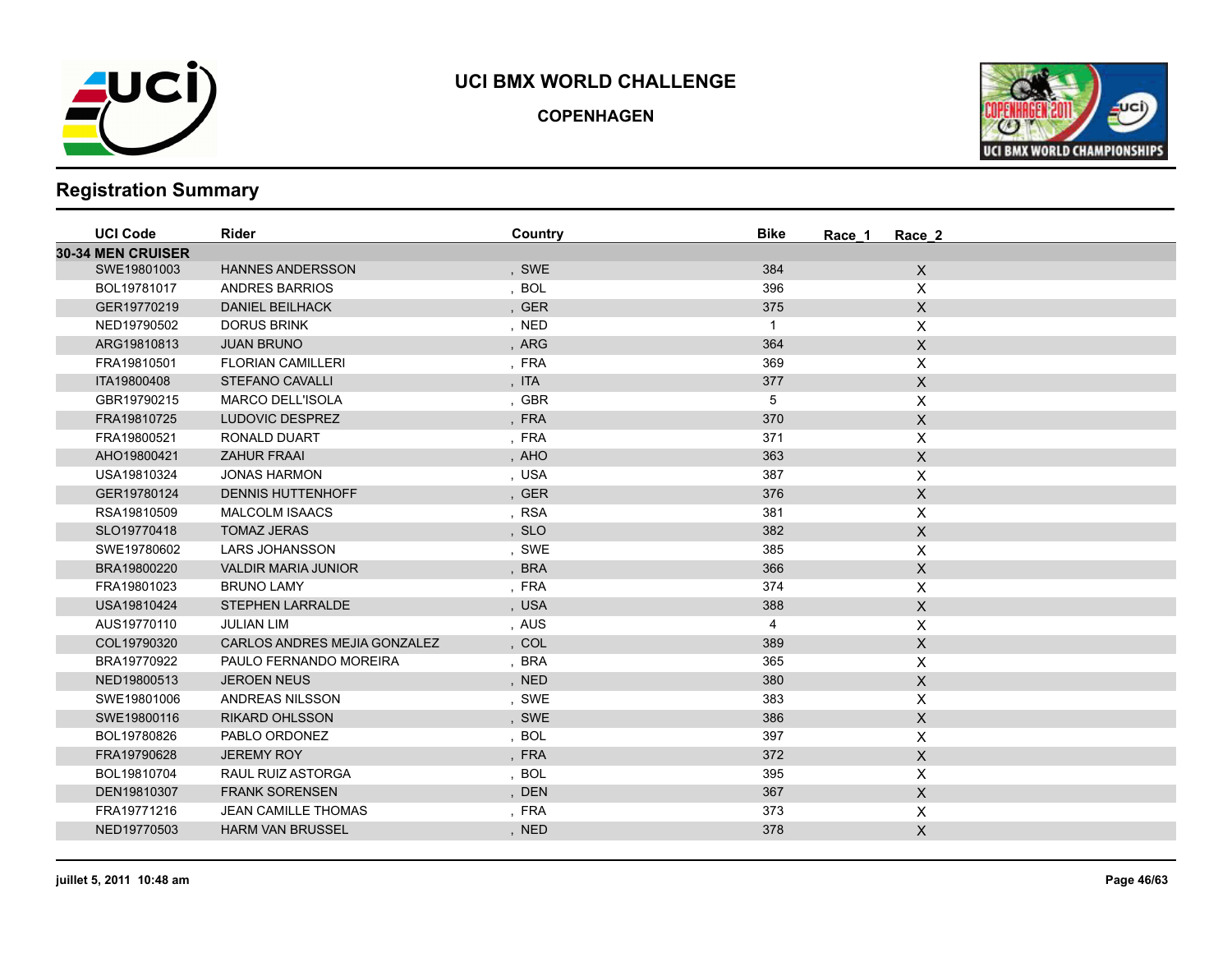

**COPENHAGEN**



| <b>UCI Code</b>                       | <b>Rider</b>                  | Country | <b>Bike</b><br>Race 1 | Race 2                    |
|---------------------------------------|-------------------------------|---------|-----------------------|---------------------------|
| NED19810428                           | JARNO VAN DEN ELZEN           | , NED   | 379                   | $\mathsf{X}$              |
| DEN19770911                           | <b>JOACHIM VAUGHAN</b>        | , DEN   | 368                   | $\mathsf X$               |
| <b>Total Number of Class Entries:</b> | 33                            |         |                       |                           |
| <b>30-34 WOMEN CRUISER</b>            |                               |         |                       |                           |
| GBR19810124                           | KIM BENT                      | , GBR   | 391                   | $\boldsymbol{\mathsf{X}}$ |
| NED19770901                           | DANIELLE DIKKEBOOM            | , NED   | 394                   | $\mathsf{X}$              |
| SWE19810324                           | DANIELLA JOHANSSON            | , SWE   | 393                   | X                         |
| SUI19780928                           | <b>MARLIES KNILL</b>          | , SUI   | $\overline{4}$        | $\mathsf X$               |
| GER19811204                           | <b>CHRISTIANE WIESNER</b>     | , GER   | 392                   | $\boldsymbol{\mathsf{X}}$ |
| AUS19770906                           | <b>JACLYN WILSON-THOMPSON</b> | , AUS   | 390                   | $\mathsf{X}$              |
| <b>Total Number of Class Entries:</b> | 6                             |         |                       |                           |
| <b>35-39 MEN CRUISER</b>              |                               |         |                       |                           |
| GER19750604                           | <b>HENK ADOLPHS</b>           | , GER   | 430                   | $\boldsymbol{\mathsf{X}}$ |
| JPN19740529                           | <b>HISAO AOYAGI</b>           | , JPN   | 433                   | $\boldsymbol{\mathsf{X}}$ |
| DEN19750531                           | <b>MARTIN ASKHOLM</b>         | , DEN   | 416                   | $\boldsymbol{\mathsf{X}}$ |
| GBR19761003                           | <b>MATT BARNARD</b>           | , GBR   | 425                   | $\mathsf X$               |
| AUS19760531                           | <b>LUKE BARNES</b>            | , AUS   | 403                   | X                         |
| RSA19750419                           | <b>WAYNE BEADSWORTH</b>       | , RSA   | 436                   | $\mathsf X$               |
| DEN19740621                           | <b>MARTIN F. BLOCH</b>        | , DEN   | 415                   | X                         |
| AHO19761113                           | <b>JUNNY BREGITA</b>          | , AHO   | 402                   | $\mathsf X$               |
| GBR19720229                           | <b>KEITH BRYCELAND</b>        | , GBR   | 426                   | X                         |
| DEN19730115                           | <b>LARS CLASEN</b>            | , DEN   | 410                   | $\mathsf{X}$              |
| FRA19740518                           | <b>CEDRIC COMTE</b>           | , FRA   | 420                   | X                         |
| DEN19721221                           | MAX DOJ                       | , DEN   | 407                   | $\mathsf X$               |
| GER19720906                           | <b>THOMAS DUCKHORN</b>        | , GER   | 431                   | X                         |
| FRA19730226                           | JEAN-RENAUD DUCOS DE LAHITTE  | , FRA   | $\mathbf{3}$          | $\pmb{\times}$            |
| GBR19750521                           | <b>MARK EGAN</b>              | , GBR   | 427                   | X                         |
| FRA19740309                           | YANN GAY                      | , FRA   | 424                   | $\mathsf X$               |
| DEN19730831                           | <b>KENNETH GERLOV</b>         | , DEN   | 409                   | X                         |
| AUS19730619                           | <b>WAYNE GREEN</b>            | , AUS   | 404                   | $\mathsf X$               |
| GBR19720224                           | <b>ALAN HILL</b>              | , GBR   | 428                   | $\boldsymbol{\mathsf{X}}$ |
| DEN19731019                           | <b>KLAVS JACOBSEN</b>         | , DEN   | 412                   | $\mathsf X$               |
|                                       |                               |         |                       |                           |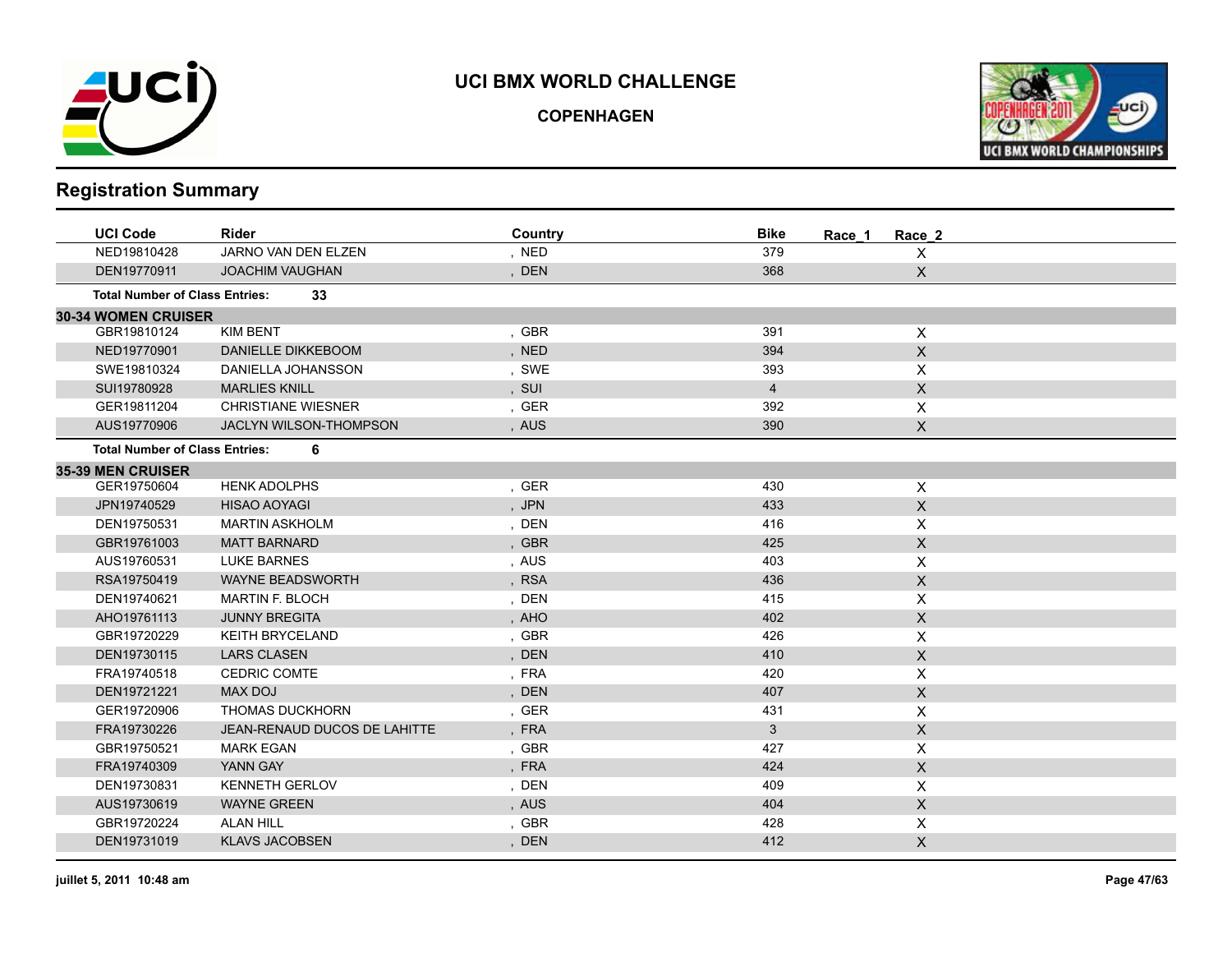

**COPENHAGEN**



| <b>UCI Code</b>                       | <b>Rider</b>               | Country | <b>Bike</b><br>Race 1 | Race 2                    |
|---------------------------------------|----------------------------|---------|-----------------------|---------------------------|
| DEN19730928                           | JACKIE JENSEN              | , DEN   | 419                   | $\mathsf{X}$              |
| SWE19750513                           | NICLAS JOHANSSON           | , SWE   | 440                   | $\mathsf{X}$              |
| GER19741112                           | CHRISTOPH KANIA            | , GER   | 432                   | $\mathsf{X}$              |
| ARU19730720                           | <b>ADRI KOOLMAN</b>        | , ARU   | 445                   | $\mathsf{X}$              |
| DEN19720229                           | <b>MARTIN KREUTZER</b>     | , DEN   | 411                   | $\mathsf{X}$              |
| SWE19730603                           | <b>OLA LINDSTROM</b>       | , SWE   | 438                   | $\mathsf{X}$              |
| DEN19730905                           | <b>TORBEN LUND</b>         | , DEN   | 414                   | $\mathsf{X}$              |
| SUI19720618                           | <b>MARC MURBACH</b>        | , SUI   | 437                   | $\mathsf{X}$              |
| GBR19720420                           | DARREN O'BRIEN             | , GBR   | 429                   | X                         |
| USA19720710                           | ROBERT OSBORNE             | , USA   | 442                   | $\mathsf X$               |
| SWE19751225                           | DANIEL OTTOSSON            | , SWE   | 439                   | $\mathsf{X}$              |
| USA19740821                           | <b>JOHN PFEIFFER</b>       | , USA   | 441                   | $\mathsf X$               |
| NED19741219                           | <b>ELCO RIKAART</b>        | , NED   | 5                     | $\mathsf{X}$              |
| FRA19730828                           | <b>DAVID SENECAL</b>       | , FRA   | 421                   | $\mathsf X$               |
| GBR19740428                           | <b>ANDY SHAW</b>           | , GBR   | 8                     | $\mathsf{X}$              |
| USA19720624                           | <b>JOSHUA SHIPP</b>        | , USA   | 443                   | $\mathsf X$               |
| DEN19730624                           | <b>FREDERIK SORENSEN</b>   | , DEN   | 418                   | $\pmb{\mathsf{X}}$        |
| DEN19760408                           | <b>MARK STROMBERG</b>      | , DEN   | 408                   | $\mathsf{X}$              |
| DEN19760728                           | <b>MICHAEL STUCK</b>       | , DEN   | 413                   | $\mathsf{X}$              |
| FRA19720920                           | <b>CHRISTOPHE SUBIAS</b>   | , FRA   | 422                   | $\mathsf{X}$              |
| DEN19730614                           | <b>HENRIK THORHAUGE</b>    | , DEN   | 406                   | $\pmb{\times}$            |
| FRA19751012                           | <b>WILLY TURPIN</b>        | , FRA   | 423                   | $\mathsf X$               |
| BEL19740621                           | NICO VAN DARTEL            | BEL     | 405                   | $\mathsf{X}$              |
| NED19730814                           | <b>BOB VAN WESTEROP</b>    | , NED   | 435                   | $\mathsf X$               |
| NED19721118                           | RICHARD VAN ZOMEREN        | , NED   | $\mathbf{1}$          | $\mathsf{X}$              |
| NED19750511                           | <b>JOCHUM VISSER</b>       | , NED   | 434                   | $\mathsf{X}$              |
| NED19730312                           | ERIK VLAARDINGENBROEK      | , NED   | 444                   | $\mathsf{X}$              |
| DEN19760524                           | <b>BJARNE WOJTASZEWSKI</b> | , DEN   | 417                   | $\mathsf X$               |
| <b>Total Number of Class Entries:</b> | 48                         |         |                       |                           |
| <b>35-39 WOMEN CRUISER</b>            |                            |         |                       |                           |
| GBR19730223                           | <b>RENEE DIWELL</b>        | , GBR   | $\overline{7}$        | $\boldsymbol{\mathsf{X}}$ |
| SWE19740331                           | <b>MARIA FURBERG</b>       | , SWE   | 455                   | $\mathsf{X}$              |
|                                       |                            |         |                       |                           |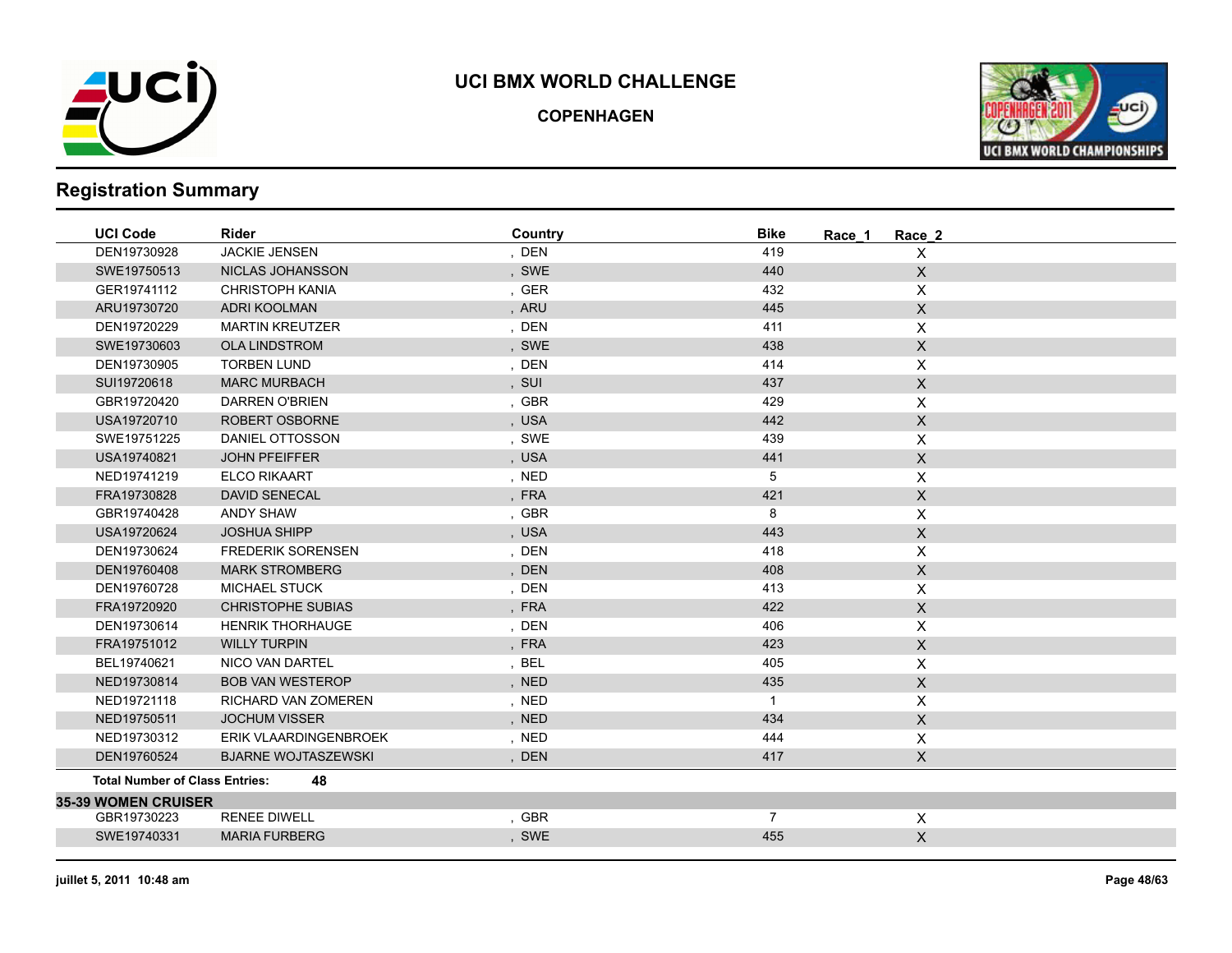

**COPENHAGEN**



| <b>UCI Code</b>                       | <b>Rider</b>                    | Country    | <b>Bike</b><br>Race 1 | Race_2                    |
|---------------------------------------|---------------------------------|------------|-----------------------|---------------------------|
| USA19751003                           | AMY HERRMANN                    | , USA      | 456                   | X                         |
| FRA19720531                           | <b>ANNE PRAUD</b>               | , FRA      | 454                   | X                         |
| GER19741228                           | SABINE SPANIER                  | , GER      | 5                     | X                         |
| <b>Total Number of Class Entries:</b> | 5                               |            |                       |                           |
| <b>40-44 MEN CRUISER</b>              |                                 |            |                       |                           |
| FRA19710101                           | <b>DAVID ALAVOINE</b>           | , FRA      | 480                   | $\mathsf{X}$              |
| FRA19710113                           | <b>OLIVIER ALLEYRAT</b>         | , FRA      | 481                   | X                         |
| ESP19671209                           | <b>VLADIMIR ARANCE LOPEZ</b>    | <b>ESP</b> | 479                   | X                         |
| DEN19670531                           | <b>HANS BALLE</b>               | , DEN      | 472                   | X                         |
| FRA19691103                           | PASCAL BARBIN                   | , FRA      | 482                   | $\mathsf X$               |
| FRA19710926                           | STEPHANE BEAUMONT               | , FRA      | 483                   | X                         |
| NED19690824                           | <b>WILCO BOLK</b>               | , NED      | 502                   | $\boldsymbol{\mathsf{X}}$ |
| FRA19710506                           | <b>ERIC BREUIL</b>              | , FRA      | 02                    | X                         |
| NZL19691021                           | <b>DAVID CAESAR</b>             | , NZL      | 510                   | $\boldsymbol{\mathsf{X}}$ |
| USA19710804                           | <b>JASON CARNES</b>             | , USA      | 518                   | X                         |
| FRA19700607                           | <b>TONY CAZABAN</b>             | , FRA      | 484                   | $\mathsf X$               |
| FRA19710507                           | STEPHANE CHAL                   | , FRA      | 485                   | Χ                         |
| BEL19680809                           | <b>ALAIN DESCHAGT</b>           | <b>BEL</b> | 467                   | $\mathsf X$               |
| NED19700711                           | <b>GERBEN DORLAND</b>           | , NED      | 3                     | X                         |
| DEN19690922                           | <b>TORBEN ESBENSEN</b>          | , DEN      | 468                   | $\mathsf{X}$              |
| FRA19680304                           | <b>GILLES FAIVRE</b>            | , FRA      | 486                   | X                         |
| DEN19681113                           | <b>BJARKE BECH FELDT</b>        | , DEN      | 470                   | X                         |
| AUT19710902                           | <b>HELMUT FEUTL</b>             | , AUT      | 464                   | X                         |
| RSA19690509                           | <b>MICHAEL FIKKERT</b>          | , RSA      | 513                   | $\mathsf X$               |
| GBR19671106                           | <b>TONY FLEMING</b>             | , GBR      | 487                   | X                         |
| GBR19681122                           | <b>MICHAEL GOUGH</b>            | , GBR      | 488                   | $\boldsymbol{\mathsf{X}}$ |
| SWE19670126                           | <b>JORGEN GUSTAFSSOON</b>       | , SWE      | 516                   | X                         |
| DEN19700630                           | <b>STANLEY HARDERS</b>          | , DEN      | 474                   | $\boldsymbol{\mathsf{X}}$ |
| USA19711018                           | <b>SHAN HATFIELD</b>            | , USA      | 519                   | X                         |
| GBR19710707                           | <b>CLIVE HAWKINS</b>            | , GBR      | 489                   | $\mathsf{X}$              |
| ESP19670411                           | LUIS ALFONSO HERNANDEZ GRAJALES | , ESP      | 478                   | X                         |
| FRA19711004                           | <b>OLIVIER IMBERT</b>           | , FRA      | 525                   | $\mathsf{X}$              |
|                                       |                                 |            |                       |                           |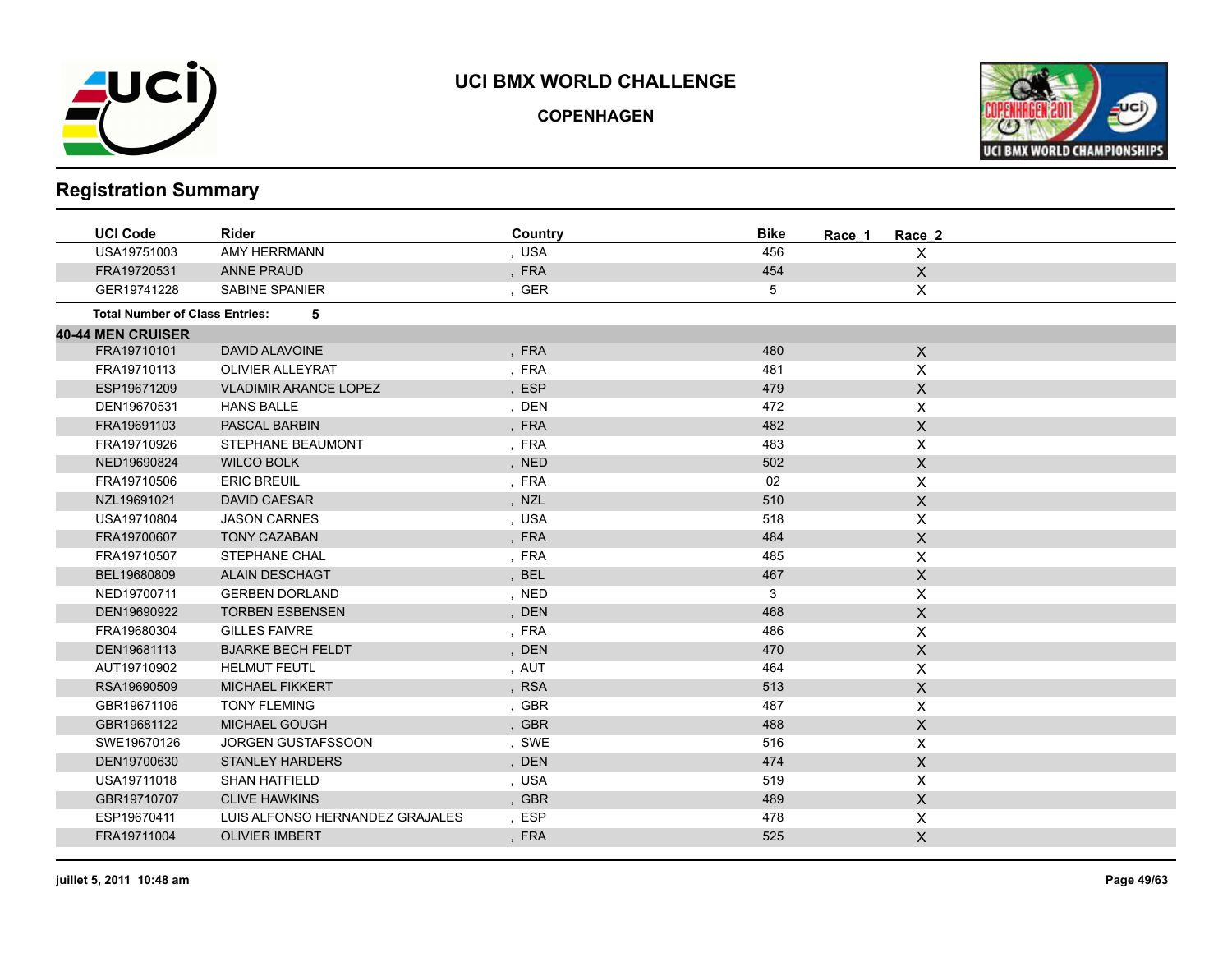

**COPENHAGEN**



| <b>UCI Code</b> | <b>Rider</b>              | Country | <b>Bike</b>    | Race 1<br>Race 2 |  |
|-----------------|---------------------------|---------|----------------|------------------|--|
| DEN19700405     | <b>JESPER KAPPELGAARD</b> | , DEN   | 473            | X                |  |
| DEN19690204     | <b>MIKAEL KEJLSTRUP</b>   | , DEN   | 471            | $\mathsf X$      |  |
| GER19690731     | <b>FRANK KLAMPFERER</b>   | , GER   | 492            | $\mathsf X$      |  |
| GER19690503     | <b>OLIVER KNOLL</b>       | , GER   | 493            | $\mathsf X$      |  |
| GER19681220     | <b>THOMAS KUROWSKI</b>    | , GER   | 494            | $\pmb{\times}$   |  |
| BRA19690315     | <b>DOMINGOS LAMMOGLIA</b> | , BRA   | $\mathbf{1}$   | $\mathsf X$      |  |
| GER19690904     | <b>JOACHIM LIENERT</b>    | , GER   | 495            | X                |  |
| NZL19680907     | PAUL LUTTRELL             | , NZL   | 512            | $\mathsf X$      |  |
| JPN19700209     | KAZUHIRO MIWA             | , JPN   | 501            | X                |  |
| USA19700917     | <b>SCOTT MORELAND</b>     | , USA   | 5              | $\mathsf X$      |  |
| NED19680715     | PETER NUMAN               | , NED   | 506            | X                |  |
| ESP19681124     | JAVIER OCANA GONZALEZ     | , ESP   | 477            | $\mathsf X$      |  |
| SWE19710906     | <b>HANS ONKEN</b>         | , SWE   | 517            | X                |  |
| DEN19700813     | NIELS OSTERGAARD          | , DEN   | 469            | $\mathsf X$      |  |
| NZL19690401     | PATRICK O'SULLIVAN        | , NZL   | 511            | X                |  |
| GER19680817     | <b>HENRY PAWLAK</b>       | , GER   | 496            | X                |  |
| GER19681218     | <b>MICHAEL PETER</b>      | , GER   | 497            | X                |  |
| GER19680229     | <b>OLIVER RAUPRICH</b>    | , GER   | 498            | $\mathsf X$      |  |
| SVK19691012     | PAVEL ROJCEK              | , SVK   | 514            | $\pmb{\times}$   |  |
| GBR19690516     | <b>BERNIE SCHAALE</b>     | , GBR   | 490            | $\mathsf X$      |  |
| NED19681108     | <b>ARJAN SCHEPERS</b>     | , NED   | 507            | X                |  |
| DEN19700103     | <b>STEEN SIGGAARD</b>     | , DEN   | 476            | $\mathsf X$      |  |
| DEN19710318     | <b>IB SOBORG</b>          | , DEN   | 475            | X                |  |
| GBR19670120     | <b>TREVOR STAMFORD</b>    | , GBR   | $\overline{4}$ | $\mathsf X$      |  |
| GBR19710606     | <b>NEIL STEWART</b>       | , GBR   | 491            | $\pmb{\times}$   |  |
| NED19690512     | <b>GUIDO STOKKERMANS</b>  | , NED   | 508            | $\mathsf X$      |  |
| BEL19700903     | <b>TONNY STROBBE</b>      | , BEL   | 466            | X                |  |
| NED19680607     | RON TE LOO                | , NED   | 505            | $\mathsf X$      |  |
| SVK19711205     | ROMAN TUCHYNA             | , SVK   | 515            | X                |  |
| NED19710319     | MARCEL VAN DER HEIDE      | , NED   | 504            | $\mathsf{X}$     |  |
| NED19711105     | TON VAN DINTHER           | , NED   | 503            | X                |  |
| BEL19680417     | <b>KOEN VANDUFFEL</b>     | , BEL   | 465            | $\mathsf X$      |  |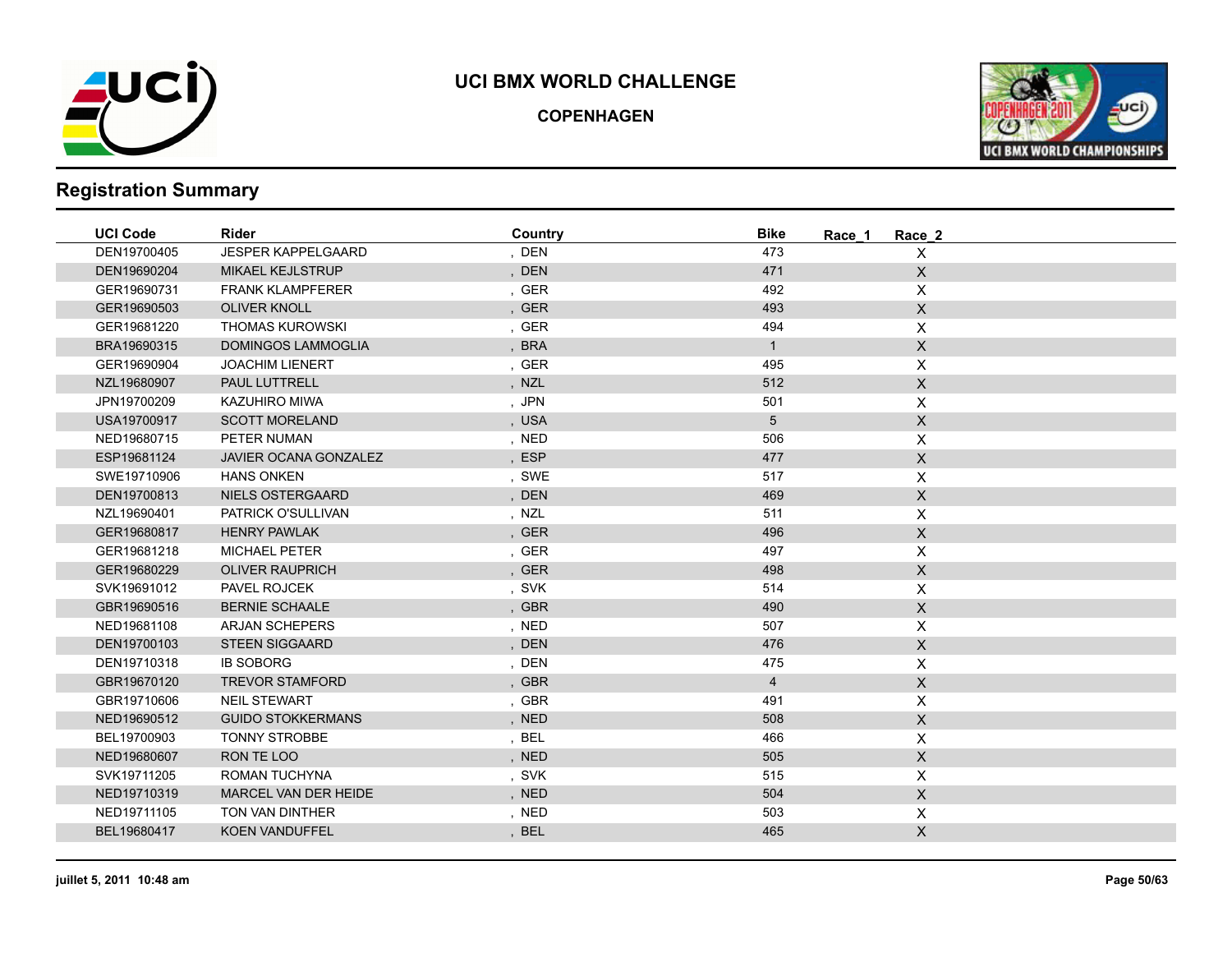

**COPENHAGEN**



| <b>UCI Code</b>                       | <b>Rider</b>             | Country | <b>Bike</b><br>Race 1 | Race 2                    |
|---------------------------------------|--------------------------|---------|-----------------------|---------------------------|
| NED19680526                           | <b>FRANK VERSTEGEN</b>   | , NED   | 509                   | X                         |
| GER19690525                           | <b>FRANK VON OHLEN</b>   | , GER   | 499                   | $\boldsymbol{\mathsf{X}}$ |
| AUS19711223                           | <b>HARALD WEBER</b>      | , AUS   | 463                   | X                         |
| GER19700214                           | <b>MARKUS WEISSE</b>     | , GER   | 500                   | $\mathsf{X}$              |
| <b>Total Number of Class Entries:</b> | 63                       |         |                       |                           |
| <b>40-44 WOMEN CRUISER</b>            |                          |         |                       |                           |
| BEL19691224                           | <b>AGNA DESCHAGT</b>     | , BEL   | 520                   | $\sf X$                   |
| GBR19710817                           | ABI HILL                 | , GBR   | 521                   | $\mathsf X$               |
| SWE19700430                           | <b>KATARINA LINDFORS</b> | , SWE   | 523                   | X                         |
| GER19700613                           | <b>KERSTIN MEYER</b>     | , GER   | $\mathbf{1}$          | $\boldsymbol{\mathsf{X}}$ |
| SWE19670415                           | <b>CECILIA STAHLFORS</b> | , SWE   | 524                   | X                         |
| NED19670430                           | MIEKE VAN SCHIJNDEL      | , NED   | 522                   | $\mathsf X$               |
| <b>Total Number of Class Entries:</b> | 6                        |         |                       |                           |
| <b>45 &amp; OVER MEN CRUISER</b>      |                          |         |                       |                           |
| NZL19601028                           | <b>ALF AMOR</b>          | , NZL   | 572                   | $\pmb{\times}$            |
| SWE19661003                           | PER ANDERSSON            | , SWE   | 579                   | $\mathsf X$               |
| GBR19650908                           | PAUL ANDREWS             | , GBR   | 5                     | X                         |
| USA19630917                           | <b>SCOTT ANGUS</b>       | , USA   | 581                   | $\mathsf{X}$              |
| SUI19650304                           | <b>ALAIN BATAILLARD</b>  | , SUI   | 573                   | X                         |
| USA19650515                           | <b>DONALD BEALS</b>      | , USA   | $\overline{2}$        | $\mathsf X$               |
| FRA19640322                           | PASCAL BEAUMONT          | , FRA   | 547                   | X                         |
| FRA19630303                           | THIERRY BERTHOMIEU       | , FRA   | $7^{\circ}$           | $\mathsf{X}$              |
| FRA19650611                           | THIERRY BIGEARD          | , FRA   | 548                   | X                         |
| DEN19650512                           | <b>BRIAN CHABERT</b>     | , DEN   | 543                   | $\mathsf X$               |
| NED19660911                           | TON CLEIJNE              | , NED   | 563                   | X                         |
| NED19661008                           | <b>WILCO COSIJNSE</b>    | , NED   | 564                   | $\mathsf X$               |
| FRA19660113                           | <b>OLIVIER DIARD</b>     | , FRA   | 549                   | X                         |
| GER19661028                           | ALEXANDER DIEMERT        | , GER   | 558                   | $\mathsf X$               |
| SUI19650427                           | <b>ALI DRIDI</b>         | , SUI   | 574                   | X                         |
| GBR19570630                           | <b>SEAN DRYSDALE</b>     | , GBR   | 554                   | $\mathsf X$               |
| GER19660502                           | <b>THOMAS ELSNER</b>     | , GER   | 559                   | X                         |
| GER19660702                           | <b>ANDREAS ENDLEIN</b>   | , GER   | 560                   | $\mathsf{X}$              |
|                                       |                          |         |                       |                           |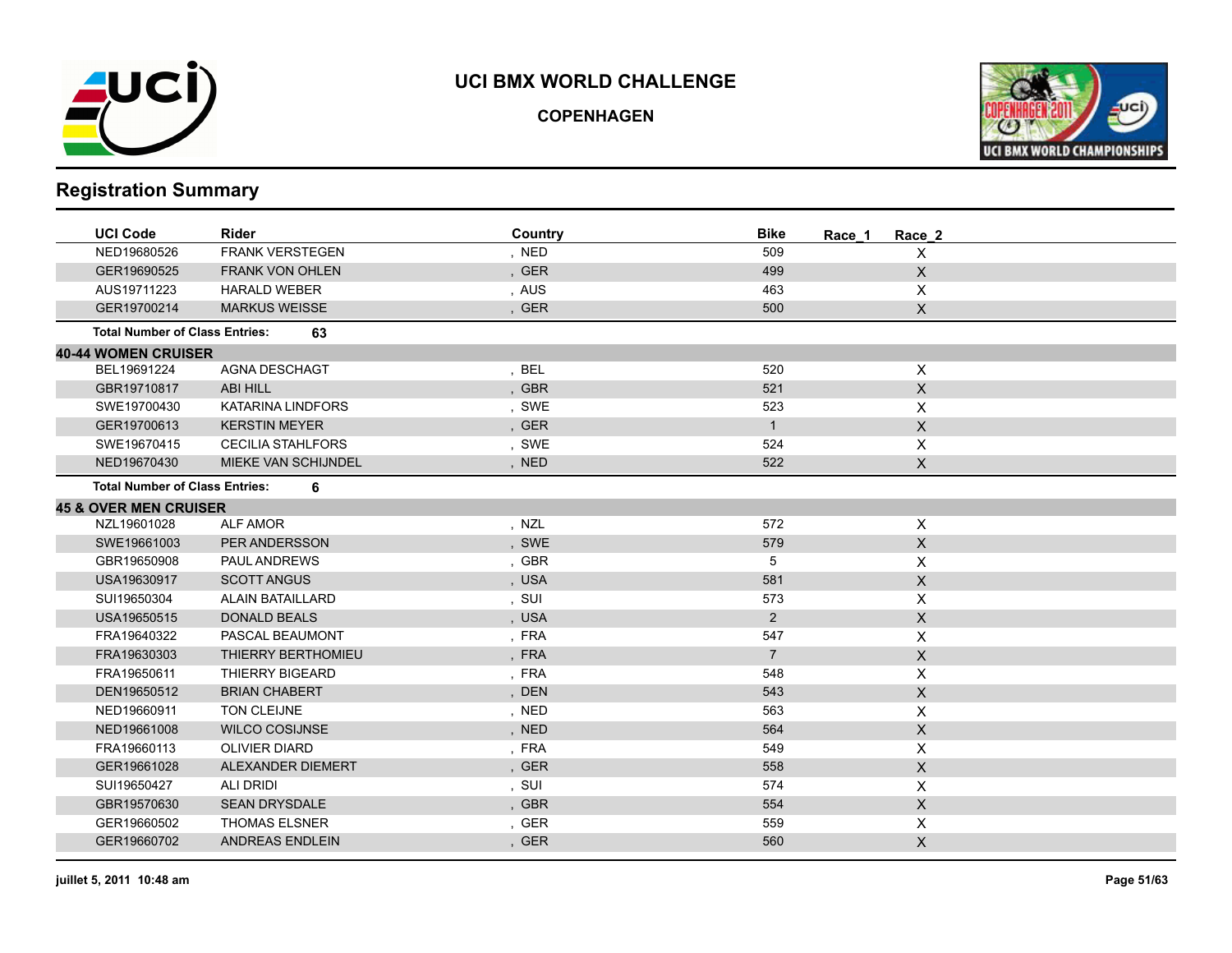

**COPENHAGEN**



| <b>UCI Code</b> | Rider                        | Country | <b>Bike</b><br>Race 1 | Race 2                    |
|-----------------|------------------------------|---------|-----------------------|---------------------------|
| SWE19650605     | <b>LARS FURBERG</b>          | , SWE   | 578                   | X                         |
| DEN19631217     | <b>JAN GRONBECH</b>          | , DEN   | 542                   | $\boldsymbol{\mathsf{X}}$ |
| SUI19590922     | <b>MATS HINDMO</b>           | , SUI   | 580                   | X                         |
| NED19601231     | <b>WILLEM KLEINVELD</b>      | , NED   | 565                   | $\mathsf X$               |
| GER19650917     | <b>JENS KLUNDER</b>          | , GER   | 561                   | X                         |
| FRA19661207     | <b>BRUNO LACROIX</b>         | , FRA   | 550                   | $\mathsf X$               |
| SUI19550921     | <b>JEAN MARC LAMBELET</b>    | , SUI   | 575                   | X                         |
| FRA19600729     | <b>JEAN FRANCOIS LAMBERT</b> | , FRA   | 551                   | $\mathsf X$               |
| AUS19661210     | <b>BRAD LANE</b>             | , AUS   | 533                   | X                         |
| DEN19650415     | <b>KIM LARSEN</b>            | , DEN   | 545                   | $\mathsf X$               |
| NED19620618     | PETER LAVREYSEN              | , NED   | 566                   | X                         |
| FRA19600414     | <b>MARC LEVAY</b>            | , FRA   | 8                     | $\mathsf X$               |
| NED19621211     | JAN LOOZEMAN                 | , NED   | 567                   | X                         |
| NED19660325     | <b>MARTI MAAS</b>            | , NED   | 568                   | $\mathsf X$               |
| DEN19640307     | <b>ERIK MADSEN</b>           | , DEN   | 544                   | X                         |
| CZE19570302     | <b>ZDENEK MERTA</b>          | , CZE   | 537                   | $\mathsf X$               |
| AUS19660611     | <b>GARY MORGAN</b>           | , AUS   | 534                   | $\pmb{\times}$            |
| DEN19581229     | <b>KB NIELSEN</b>            | , DEN   | 539                   | $\mathsf X$               |
| NED19660401     | <b>LAURENS NIEUWENHUIS</b>   | , NED   | 569                   | X                         |
| DEN19660308     | <b>JESPER OLESEN</b>         | , DEN   | 538                   | $\mathsf X$               |
| FRA19631231     | ABDEMOUR OUMAKLOUF           | , FRA   | 552                   | X                         |
| DEN19580603     | <b>JESPER BUTH RASMUSSEN</b> | , DEN   | 541                   | $\mathsf{X}$              |
| USA19630614     | <b>ERIC RUPE</b>             | , USA   | $\mathbf{1}$          | X                         |
| DEN19640413     | <b>PER SALLING</b>           | , DEN   | 546                   | $\mathsf X$               |
| FRA19631225     | <b>CHRISTIAN SCHEIRLINCK</b> | , FRA   | 553                   | X                         |
| DEN19620410     | <b>HENRIK SCHNOOR</b>        | , DEN   | 540                   | $\mathsf X$               |
| GER19560808     | <b>KLAUS SCHREIBER</b>       | , GER   | 562                   | X                         |
| GBR19660324     | <b>TONY SLATER</b>           | , GBR   | 555                   | $\mathsf X$               |
| GBR19660630     | NIGEL STONEBRIDGE            | , GBR   | 556                   | X                         |
| GBR19651015     | <b>BILLY STUPPLE</b>         | , GBR   | $\mathbf{3}$          | $\mathsf X$               |
| SWE19641027     | <b>JOAKIM SUND</b>           | , SWE   | 577                   | X                         |
| SVK19650313     | <b>ROMAN TIEFENBACH</b>      | , SVK   | 576                   | $\mathsf X$               |
|                 |                              |         |                       |                           |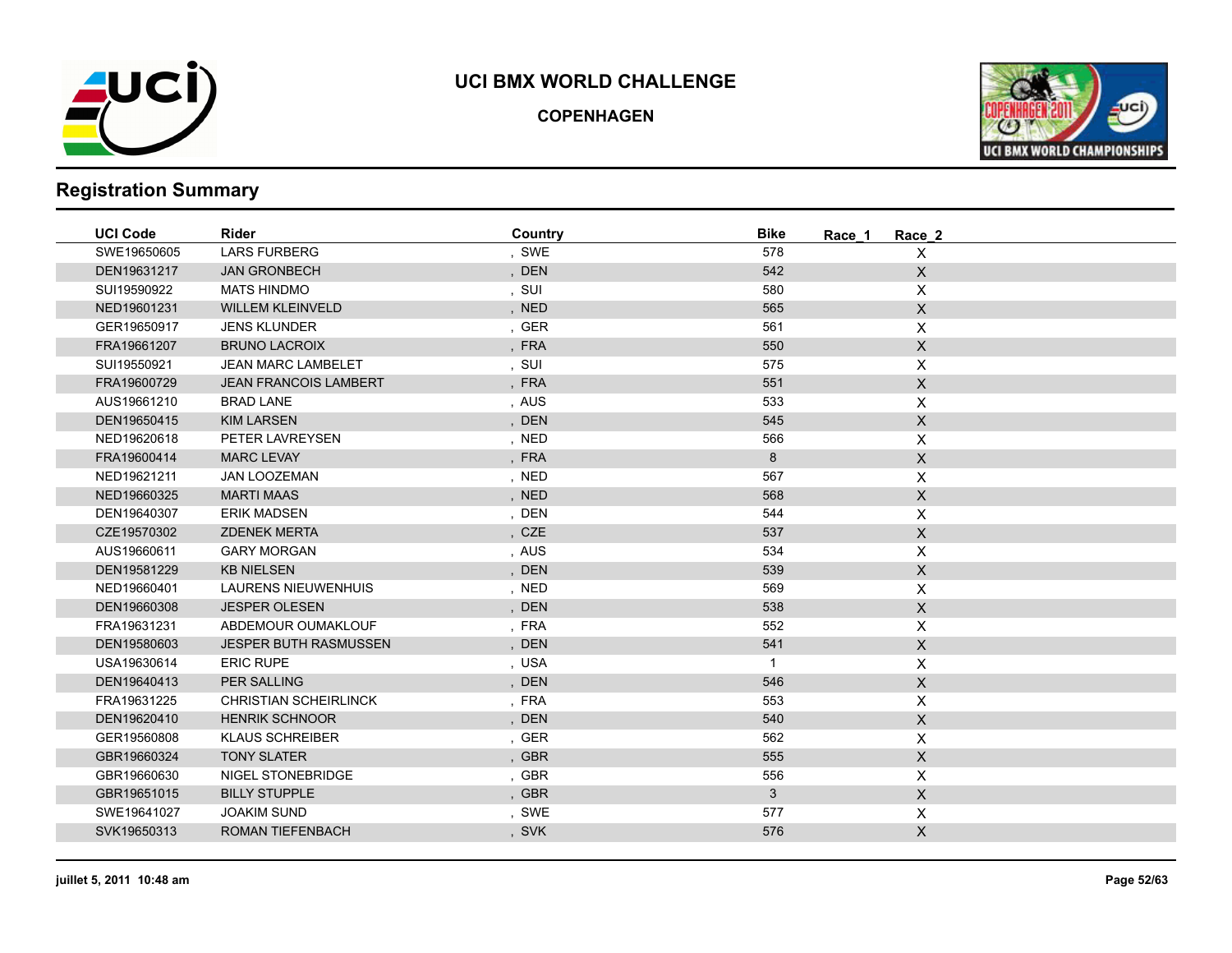

**COPENHAGEN**



| <b>UCI Code</b>                       | Rider                       | Country | <b>Bike</b>    | Race 1       | Race 2       |
|---------------------------------------|-----------------------------|---------|----------------|--------------|--------------|
| AUS19591029                           | PERRY WALL                  | , AUS   | 535            |              | X            |
| NED19651103                           | <b>LEON WALRAVENS</b>       | , NED   | 570            |              | $\mathsf X$  |
| GBR19640616                           | <b>ADRIAN WARDEN</b>        | , GBR   | 557            |              | X            |
| GBR19651226                           | <b>KEITH WILSON</b>         | , GBR   | $\overline{4}$ |              | $\mathsf X$  |
| CZE19660518                           | MIROSLAV ZAMECNIK           | , CZE   | 536            |              | X            |
| NED19651017                           | <b>HANS ZWEVERINK</b>       | , NED   | 571            |              | $\mathsf X$  |
| <b>Total Number of Class Entries:</b> | 56                          |         |                |              |              |
| <b>45 &amp; OVER WOMEN CRUISER</b>    |                             |         |                |              |              |
| USA19650710                           | <b>ELIZABETH JONES</b>      | , USA   | 591            |              | $\mathsf X$  |
| USA19600727                           | <b>LORI MASCIA</b>          | , USA   | 592            |              | $\mathsf{X}$ |
| NED19660615                           | ANITA VAN DE MORTEL         | , NED   | 590            |              | X.           |
| <b>Total Number of Class Entries:</b> | 3                           |         |                |              |              |
| <b>5 &amp; 6 BOYS</b>                 |                             |         |                |              |              |
| DEN20050706                           | <b>ROBIN ANDERSEN</b>       | , DEN   | 68             | $\mathsf{X}$ |              |
| NZL20060512                           | <b>LUCAS BHIMY</b>          | , NZL   | 79             | X            |              |
| NED20050701                           | JOEP DE BOCK                | , NED   | 77             | $\mathsf{X}$ |              |
| BEL20050415                           | <b>TJALLE DEBURGHGRAEVE</b> | , BEL   | 54             | X            |              |
| DEN20050331                           | <b>MAGNUS DOJ</b>           | , DEN   | 63             | $\mathsf{X}$ |              |
| BEL20050527                           | <b>KEANU DUBOIS</b>         | , BEL   | 57             | $\mathsf{X}$ |              |
| DEN20050224                           | <b>VALDEMAR FAURBYE</b>     | , DEN   | 66             | $\mathsf X$  |              |
| DEN20050317                           | <b>HJALTE BECH FELDT</b>    | , DEN   | 67             | X            |              |
| ESP20050217                           | ALEJANDRO GARCIA MARCOS     | , ESP   | 72             | $\mathsf{X}$ |              |
| GBR20050526                           | <b>HARRY IVES</b>           | , GBR   | 75             | X            |              |
| ECU20050415                           | <b>DANIEL JARRIN</b>        | , ECU   | 70             | $\mathsf{X}$ |              |
| DEN20051015                           | OSCAR S. JENSEN             | , DEN   | 65             | X            |              |
| GBR20060113                           | <b>RYDER JOYCE</b>          | , GBR   | 74             | $\mathsf{X}$ |              |
| CZE20060225                           | <b>JAKUB KLEMENT</b>        | , CZE   | 58             | X            |              |
| CZE20050922                           | <b>KRYSTOF KOTAS</b>        | , CZE   | 59             | $\mathsf{X}$ |              |
| NED20050127                           | <b>JAN KRAUS</b>            | , NED   | 78             | $\mathsf{X}$ |              |
| BEL20050128                           | <b>TJORVEN MERTENS</b>      | , BEL   | 56             | $\mathsf{X}$ |              |
| GBR20050104                           | <b>JACOB MITCHELL</b>       | , GBR   | 76             | X            |              |
| ECU20051031                           | <b>MATIAS MOSCOSO</b>       | , ECU   | 930            | $\mathsf{X}$ |              |
|                                       |                             |         |                |              |              |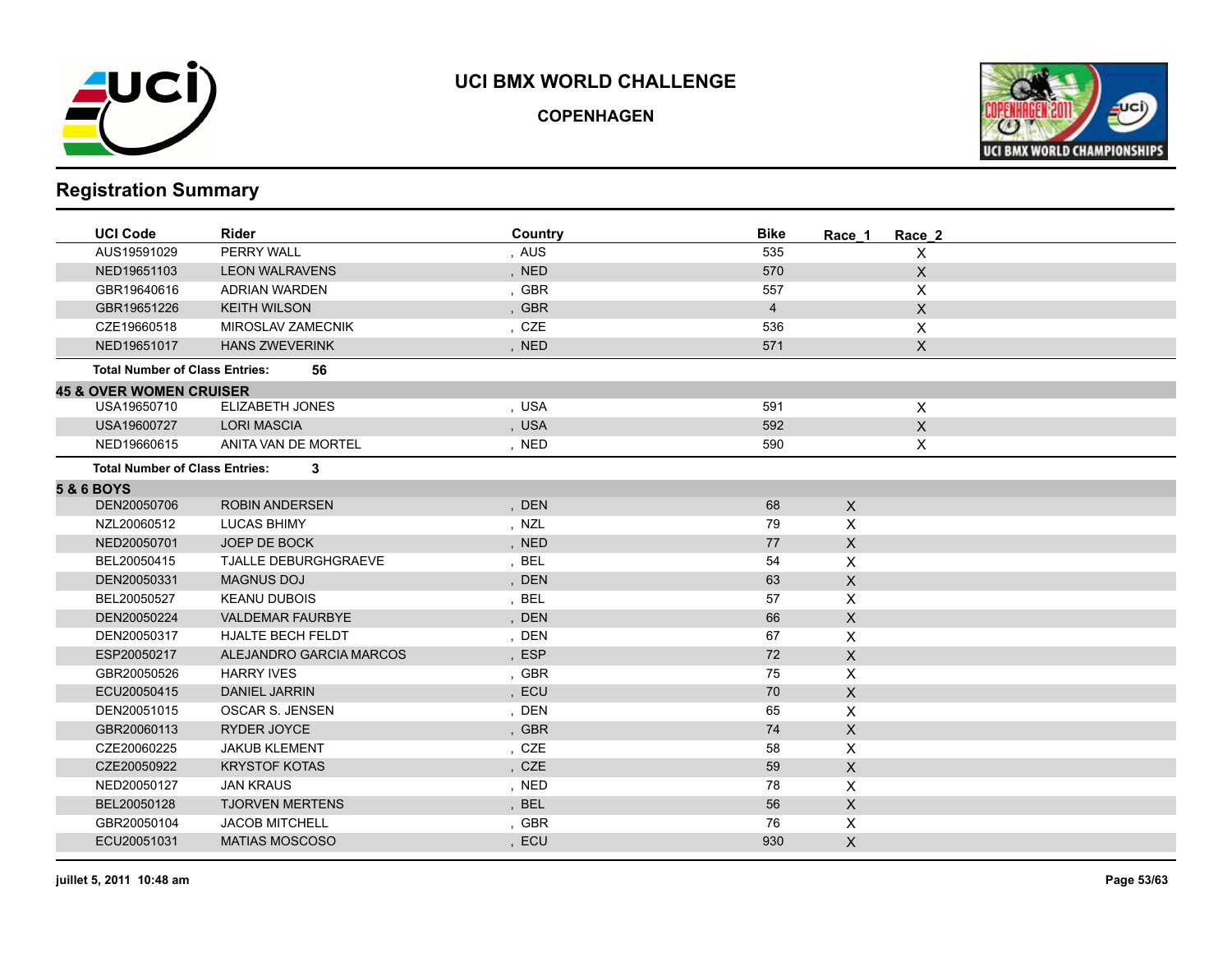

**COPENHAGEN**



|               | <b>UCI Code</b>                       | <b>Rider</b>                 | Country | <b>Bike</b> | Race 1       | Race 2 |
|---------------|---------------------------------------|------------------------------|---------|-------------|--------------|--------|
|               | ESP20060212                           | JOSE ANTONIO PARRA CRUZ      | , ESP   | 73          | X            |        |
|               | DEN20050201                           | OLIVER SAYK OSTERGAARD       | , DEN   | 62          | $\mathsf{X}$ |        |
|               | CZE20050327                           | <b>JAN SEIDL</b>             | , CZE   | 60          | X            |        |
|               | ECU20050212                           | <b>FERNANDO SILVA</b>        | , ECU   | 71          | $\mathsf{X}$ |        |
|               | DEN20050331                           | <b>EMIL BREINER SORENSEN</b> | , DEN   | 64          | X            |        |
|               | DEN20050829                           | AKSEL R. STAERK              | , DEN   | 69          | $\mathsf{X}$ |        |
|               | NZL20060624                           | <b>WYATT STEVENS-MCNAB</b>   | , NZL   | 80          | X            |        |
|               | CZE20050618                           | <b>THOBIAS SULAK</b>         | , CZE   | 61          | $\mathsf{X}$ |        |
|               | AUT20050609                           | THEO TILLMANN                | , AUT   | 53          | X            |        |
|               | BEL20050401                           | <b>VIGGO VAN NESTE</b>       | , BEL   | 55          | $\mathsf{X}$ |        |
|               | <b>Total Number of Class Entries:</b> | 29                           |         |             |              |        |
|               | 5-7 GIRLS                             |                              |         |             |              |        |
|               | NZL20050121                           | <b>CAITLIN FLAVELL</b>       | , NZL   | 19          | X            |        |
|               | GBR20060116                           | <b>ELLA FOSTER</b>           | , GBR   | 15          | $\mathsf{X}$ |        |
|               | SWE20040418                           | <b>EMMA FURBERG</b>          | , SWE   | 20          | X            |        |
|               | SWE20040813                           | <b>HILDA FURBERG</b>         | , SWE   | 21          | $\mathsf{X}$ |        |
|               | DEN20040901                           | NANNA JENSEN                 | , DEN   | 23          | X            |        |
|               | CZE20041208                           | <b>MICHAELA MASKOVA</b>      | , CZE   | 13          | $\mathsf{X}$ |        |
|               | ZIM20040302                           | <b>SAVANNA MASON</b>         | , ZIM   | 22          | X            |        |
|               | AUS20040116                           | <b>REGINA MCGEE</b>          | , AUS   | 11          | $\mathsf{X}$ |        |
|               | DEN20040615                           | <b>RONJA MOSS</b>            | , DEN   | 14          | X            |        |
|               | BEL20040214                           | KJELLE POETS                 | , BEL   | 12          | $\mathsf{X}$ |        |
|               | JPN20040615                           | <b>MISONO SASO</b>           | , JPN   | 16          | X            |        |
|               | NED20040311                           | <b>KELSEY TACTOR</b>         | , NED   | 18          | $\mathsf{X}$ |        |
|               | NED20040110                           | ALYSSA VAN DEN HEUVEL        | , NED   | 17          | $\mathsf{X}$ |        |
|               | <b>Total Number of Class Entries:</b> | 13                           |         |             |              |        |
| <b>7 BOYS</b> |                                       |                              |         |             |              |        |
|               | LAT20040906                           | <b>OSKARS BALODIS</b>        | , LAT   | 99          | $\mathsf{X}$ |        |
|               | BEL20040312                           | YARI BELLENS                 | , BEL   | 81          | X            |        |
|               | ZIM20040209                           | <b>JOSEPH BENNING</b>        | , ZIM   | 8           | $\mathsf{X}$ |        |
|               | RSA20040430                           | LUCA BOLLEA                  | , RSA   | 6           | X            |        |
|               | ZIM20040227                           | <b>JONNY BOWEN</b>           | , ZIM   | 107         | X            |        |
|               |                                       |                              |         |             |              |        |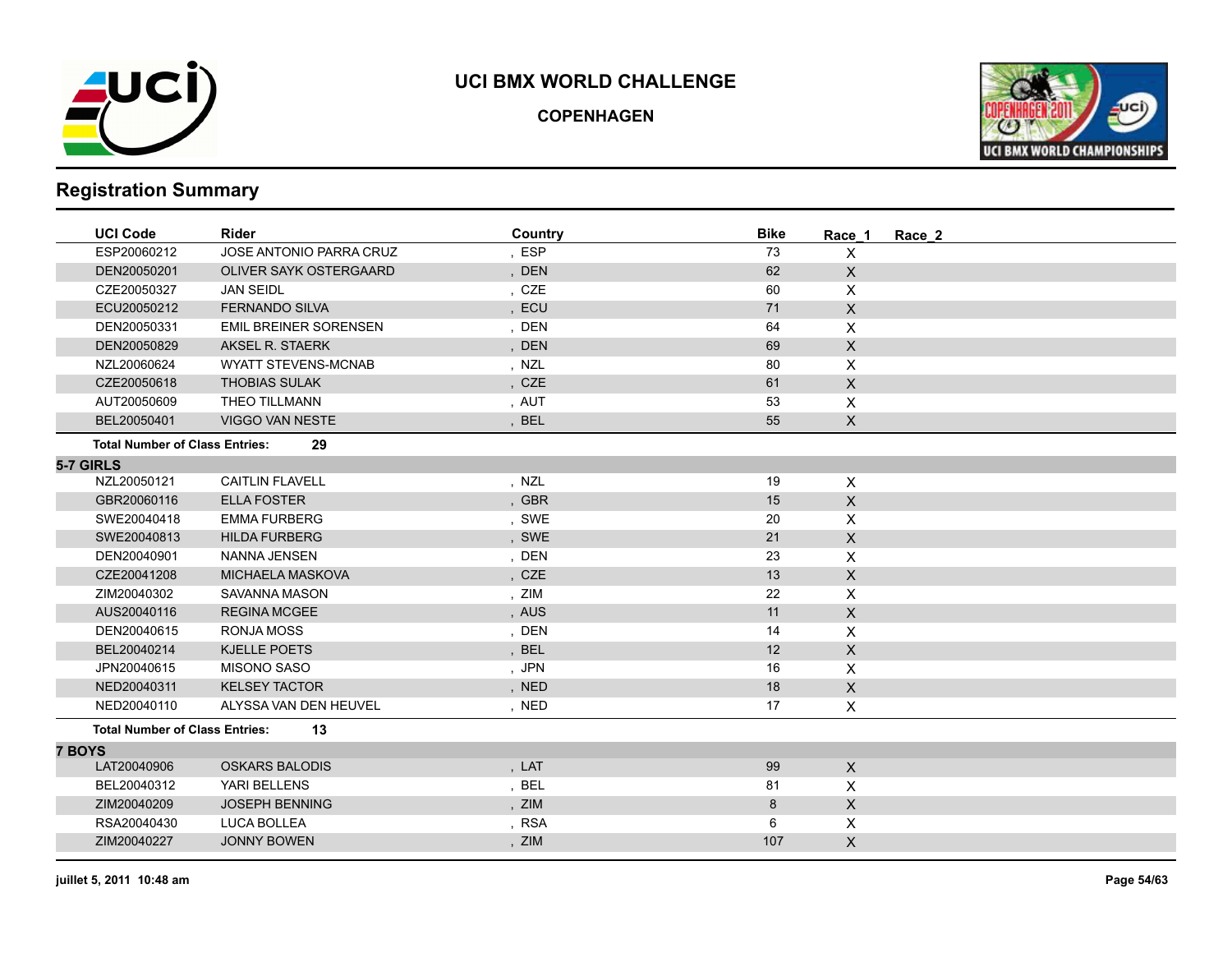

**COPENHAGEN**



# **Registration Summary**

| <b>UCI Code</b> | <b>Rider</b>                 | Country | <b>Bike</b>    | Race 1                    | Race 2 |
|-----------------|------------------------------|---------|----------------|---------------------------|--------|
| GBR20040513     | <b>ELLIOT BOYWER</b>         | , GBR   | 93             | $\boldsymbol{\mathsf{X}}$ |        |
| NED20040509     | <b>JAYMIO BRINK</b>          | , NED   | 100            | $\mathsf X$               |        |
| USA20040403     | <b>JAIDEN DITTRICK</b>       | , USA   | 106            | X                         |        |
| ZIM20040210     | <b>GRAEME DU PLOOY</b>       | ZIM     | 108            | $\mathsf X$               |        |
| ECU20040213     | <b>EMILIO DURINI</b>         | , ECU   | $\overline{2}$ | $\boldsymbol{\mathsf{X}}$ |        |
| NED20041108     | <b>MITCHEL GOERING</b>       | , NED   | 101            | $\mathsf X$               |        |
| GBR20040216     | <b>WILLIAM GOODE</b>         | , GBR   | 94             | $\mathsf{X}$              |        |
| EST20041107     | <b>MERILOO GRAIG MILAN</b>   | , EST   | 927            | $\mathsf X$               |        |
| CZE20040210     | <b>JAKUB HAJEK</b>           | , CZE   | 87             | X                         |        |
| DEN20040802     | ALEXANDER HANSEN             | , DEN   | 88             | $\mathsf{X}$              |        |
| DEN20040826     | <b>CASPAR HANSEN</b>         | , DEN   | 90             | X                         |        |
| GBR20040716     | <b>JACK HAWKINS</b>          | , GBR   | 95             | $\mathsf{X}$              |        |
| BEL20040211     | <b>SEPPE LAENEN</b>          | , BEL   | 86             | X                         |        |
| DEN20041031     | <b>BERTRAM LARSEN</b>        | , DEN   | 92             | $\mathsf X$               |        |
| DEN20040808     | <b>MARCUS LETH</b>           | , DEN   | 89             | X                         |        |
| SUI20040106     | <b>SEVERIN LEUTHARD</b>      | , SUI   | 5              | $\mathsf X$               |        |
| BEL20040119     | <b>WANNES MAGDELIJNS</b>     | , BEL   | 82             | X                         |        |
| CZE20040119     | <b>ONDREJ MATEJIK</b>        | , CZE   | 3              | $\mathsf{X}$              |        |
| NED20040628     | <b>SAL MEIJERS</b>           | , NED   | 102            | X                         |        |
| JPN20040217     | <b>KOUSUKE NEMOTO</b>        | , JPN   | 97             | $\mathsf X$               |        |
| JPN20040722     | YUTO OKUYAMA                 | , JPN   | $\overline{7}$ | X                         |        |
| NED20040331     | <b>CASPER PIPERS</b>         | , NED   | 103            | $\mathsf{X}$              |        |
| SWE20040628     | <b>LIAM PORTSTROM</b>        | , SWE   | 105            | $\boldsymbol{\mathsf{X}}$ |        |
| GBR20040621     | <b>NOEL READE</b>            | , GBR   | 96             | $\mathsf{X}$              |        |
| LAT20041229     | <b>JANIS RUSKIS</b>          | , LAT   | 98             | X                         |        |
| DEN20040421     | OLIVER O. SORENSEN           | , DEN   | 91             | $\mathsf{X}$              |        |
| NZL20040119     | <b>LACHLAN STEVENS-MCNAB</b> | , NZL   | -1             | $\boldsymbol{\mathsf{X}}$ |        |
| BEL20040220     | LUKA VAN STEENBERGEN         | , BEL   | 83             | $\mathsf X$               |        |
| BEL20040802     | <b>LOUIS VERHERSTRAETEN</b>  | , BEL   | 84             | $\boldsymbol{\mathsf{X}}$ |        |
| NZL20040629     | <b>JAMES WHYTE</b>           | , NZL   | 104            | $\mathsf X$               |        |
| BEL20041002     | <b>THOMAS WILLEMS</b>        | BEL     | 85             | X                         |        |
|                 |                              |         |                |                           |        |

**Total Number of Class Entries: 36**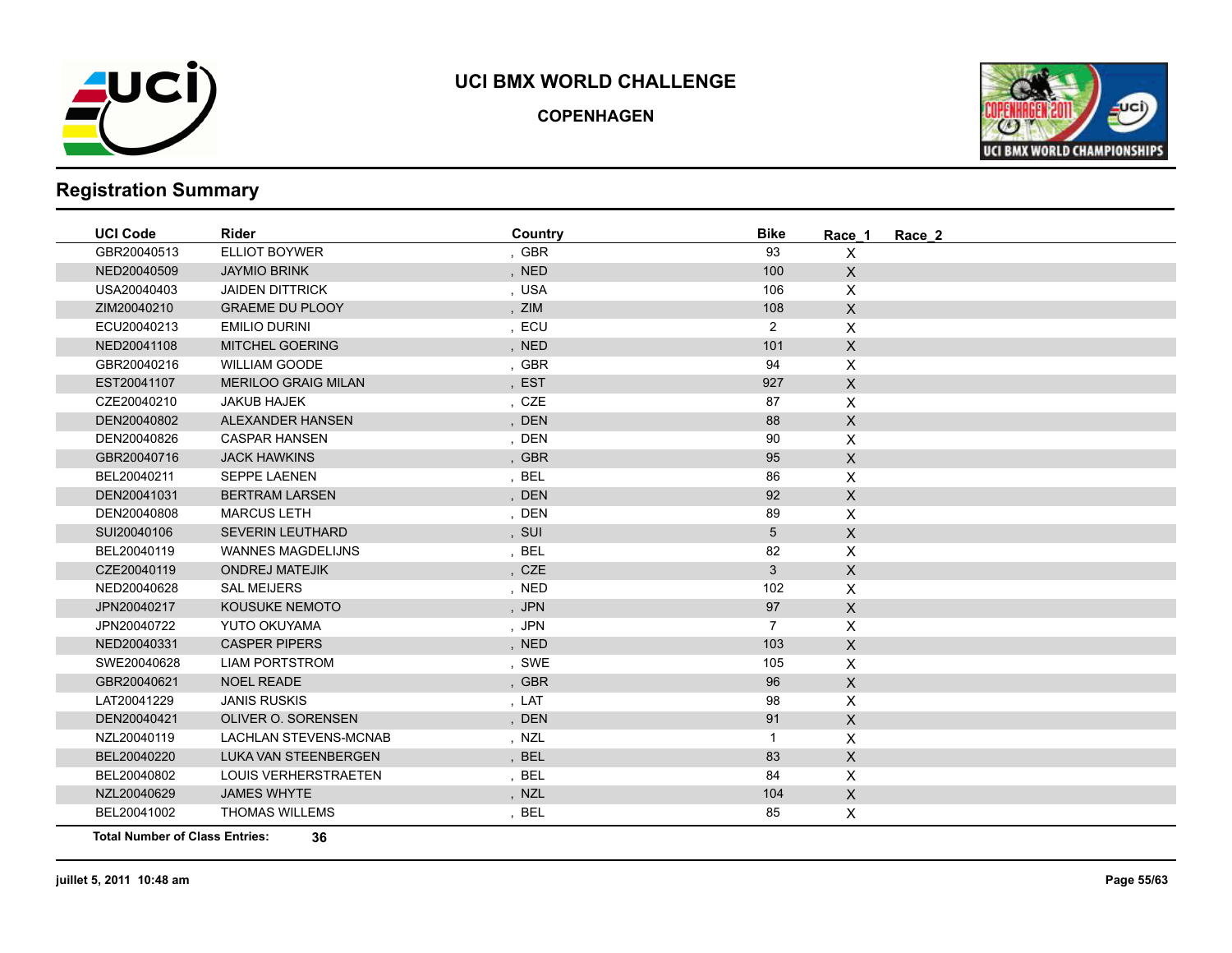

**COPENHAGEN**



| <b>UCI Code</b> | Rider                          | Country | <b>Bike</b>  | Race 1       | Race 2 |
|-----------------|--------------------------------|---------|--------------|--------------|--------|
| 8 BOYS          |                                |         |              |              |        |
| CZE20030604     | <b>TOMAS ADAMI</b>             | , CZE   | 124          | $\mathsf{X}$ |        |
| DEN20030119     | <b>MAURICE ANDERSEN</b>        | , DEN   | 134          | X.           |        |
| USA20030603     | <b>AMAKYE ANDERSEN</b>         | , USA   | $2^{\circ}$  | $\mathsf{X}$ |        |
| COL20030125     | YERSI ALEJANDRO ANDRADE GUSTIN | , COL   | 144          | X.           |        |
| ITA20030803     | <b>MIRCO ARBETTI</b>           | , ITA   | 154          | $\mathsf{X}$ |        |
| CZE20030922     | ADAM BABEK                     | , CZE   | 121          | X.           |        |
| JPN20030117     | <b>MOKA BAN</b>                | , JPN   | 156          | X            |        |
| GBR20030624     | <b>MATTHEW BAPTISTA</b>        | , GBR   | 145          | X.           |        |
| NZL20030731     | <b>RICO BEARMAN</b>            | , NZL   | $\mathbf{1}$ | $\mathsf{X}$ |        |
| DEN20030305     | <b>MADS BERG</b>               | , DEN   | 142          | X            |        |
| DEN20031105     | EMIL M. BLOCH                  | , DEN   | 141          | $\mathsf X$  |        |
| NED20030512     | <b>BRIAN BOOMKENS</b>          | , NED   | 109          | X            |        |
| GBR20030513     | <b>ALEX BROOKES</b>            | , GBR   | 146          | $\mathsf{X}$ |        |
| NZL20030524     | <b>BOSTON CALDWELL</b>         | , NZL   | 798          | X            |        |
| GBR20030203     | <b>ETHAN CRAIK</b>             | , GBR   | 147          | $\mathsf{X}$ |        |
| NED20030411     | TEUN DE BOCK                   | , NED   | 161          | X            |        |
| BEL20031219     | YENO DE CLERCQ                 | , BEL   | 111          | $\mathsf{X}$ |        |
| BEL20030129     | <b>DEES DEWITTE</b>            | , BEL   | 118          | X            |        |
| GBR20030806     | <b>TRAVIS DIWELL-WILSON</b>    | , GBR   | 148          | X            |        |
| NED20030414     | ROB DOORN                      | , NED   | 790          | X            |        |
| RSA20030422     | <b>ETHAN ELLSE</b>             | , RSA   | 6            | X            |        |
| USA20030327     | <b>PRESTON EVANS</b>           | , USA   | 803          | X            |        |
| GBR20031222     | <b>CHARLIE FOSTER</b>          | , GBR   | 149          | X            |        |
| SWE20030414     | <b>HUGO FURBERG</b>            | , SWE   | 802          | X.           |        |
| USA20030403     | <b>CHRISTOPHER GRICE</b>       | , USA   | 804          | $\mathsf{X}$ |        |
| SWE20030712     | <b>VIKTOR HAEGER-SJOSTROM</b>  | , SWE   | 801          | X            |        |
| DEN20030224     | <b>SIMON HANSEN</b>            | , DEN   | 143          | X            |        |
| DEN20030410     | <b>MATHIAS HANSEN</b>          | , DEN   | 132          | X            |        |
| NED20030506     | <b>DINAND HEYNEN</b>           | , NED   | 791          | X            |        |
| GBR20031117     | <b>KYLE HILL</b>               | , GBR   | 150          | X            |        |
| NED20030312     | <b>JIMMY JANSEN</b>            | , NED   | 792          | X            |        |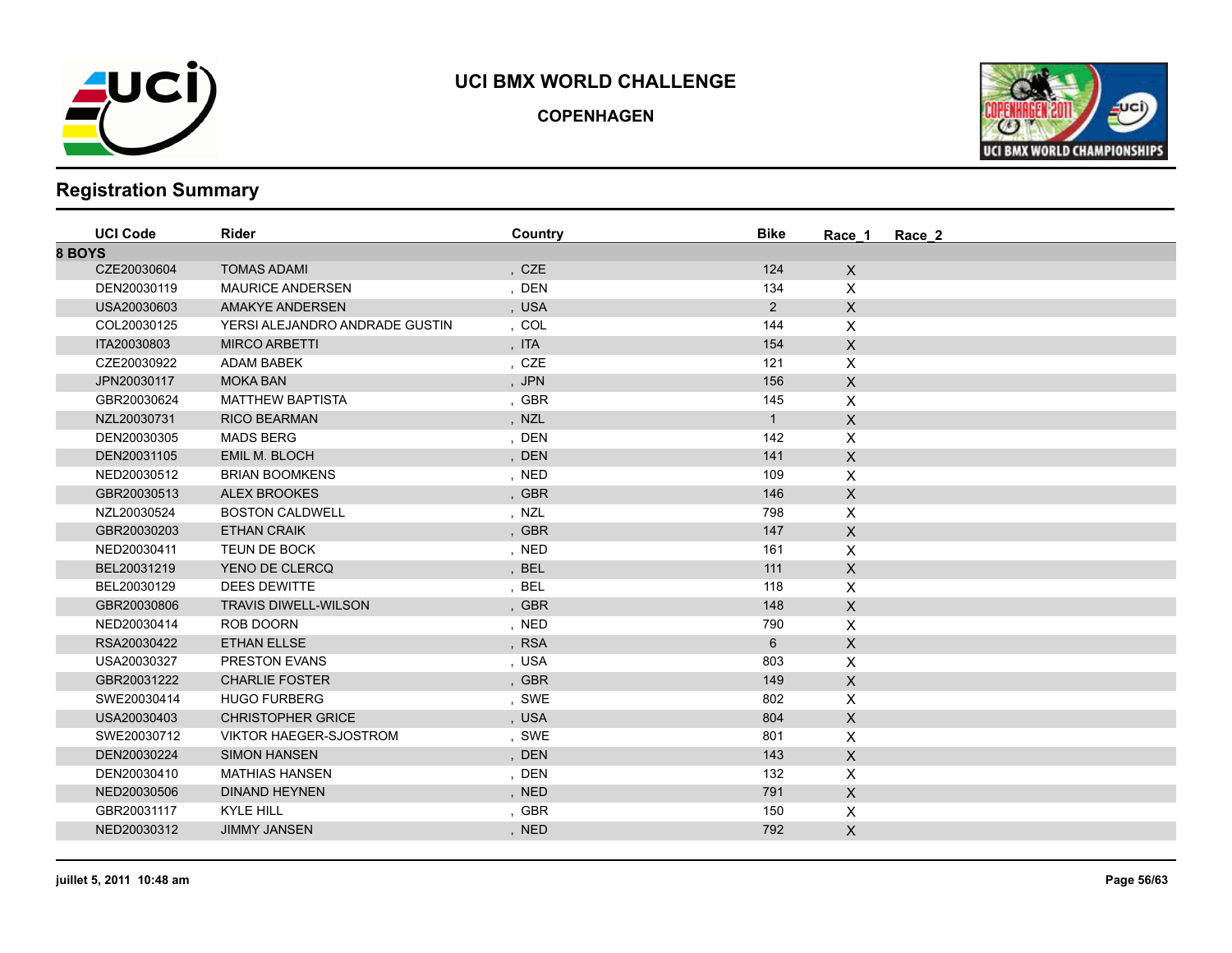

**COPENHAGEN**



| <b>UCI Code</b> | <b>Rider</b>                 | Country | <b>Bike</b>  | Race 1             | Race 2 |
|-----------------|------------------------------|---------|--------------|--------------------|--------|
| DEN20030829     | JEPPE OHOLM JELLESEN         | , DEN   | 126          | $\mathsf{X}$       |        |
| DEN20030203     | PATRICK VESTER JESPERSEN     | , DEN   | 140          | $\mathsf{X}$       |        |
| CZE20030712     | PAVEL JINDRICH               | , CZE   | 122          | $\pmb{\times}$     |        |
| DEN20030509     | <b>VALDEMAR JUUL</b>         | , DEN   | 128          | $\mathsf{X}$       |        |
| LAT20030619     | <b>ROBERTS KALNINS</b>       | , LAT   | 158          | $\pmb{\times}$     |        |
| LAT20030513     | <b>EMILS KAUPUZS</b>         | , LAT   | 160          | $\mathsf{X}$       |        |
| USA20030102     | <b>JACK KELLY</b>            | , USA   | 805          | $\mathsf{X}$       |        |
| DEN20030710     | <b>JUEL JONAS KRARUP</b>     | , DEN   | 127          | $\mathsf{X}$       |        |
| CZE20030420     | <b>LUKAS KUNCAR</b>          | , CZE   | 125          | $\pmb{\mathsf{X}}$ |        |
| DEN20030527     | PHILIP LARSEN                | , DEN   | 138          | $\mathsf X$        |        |
| SWE20030615     | <b>WILLIAM LEVIN</b>         | , SWE   | 800          | $\mathsf{X}$       |        |
| LAT20030617     | <b>EDVARDS EMILS LIBERTS</b> | , LAT   | 157          | $\mathsf{X}$       |        |
| ECU20030122     | <b>JUSUE LOPEZ</b>           | , ECU   | 4            | $\pmb{\mathsf{X}}$ |        |
| NED20030804     | <b>JOEP MAANDONKS</b>        | , NED   | 793          | $\mathsf{X}$       |        |
| BEL20030807     | <b>WANNES MARIEN</b>         | , BEL   | 112          | $\mathsf{X}$       |        |
| DEN20030816     | NICLAS MATTHIES NIELSEN      | , DEN   | 130          | $\mathsf{X}$       |        |
| ARG20030428     | <b>CARLOS MERLO</b>          | , ARG   | 110          | $\mathsf{X}$       |        |
| CZE20030408     | <b>ADAM MORAVEC</b>          | , CZE   | 120          | $\mathsf{X}$       |        |
| ECU20030424     | DEREK MOSCOSO                | , ECU   | 932          | $\pmb{\times}$     |        |
| JPN20030227     | <b>RYO NAGASHIMA</b>         | , JPN   | 155          | $\mathsf{X}$       |        |
| SWE20030415     | <b>LINUS NORDIN</b>          | , SWE   | 799          | $\mathsf{X}$       |        |
| CZE20030628     | PATRIK NOVAK                 | , CZE   | 123          | $\mathsf{X}$       |        |
| BEL20030709     | <b>JULES NULENS</b>          | , BEL   | 115          | $\mathsf{X}$       |        |
| USA20030124     | KOHL PILUSO                  | , USA   | 806          | $\mathsf{X}$       |        |
| USA20030826     | <b>HAROLD PUTMAN</b>         | , USA   | 807          | $\mathsf{X}$       |        |
| GER20031005     | <b>MARTIN RAUPRICH</b>       | , GER   | 153          | $\mathsf{X}$       |        |
| DEN20030527     | <b>VICTOR ROSENGAARD</b>     | , DEN   | 137          | $\mathsf{X}$       |        |
| GBR20030403     | <b>LUKE ROSSITER</b>         | , GBR   | $\mathbf{3}$ | $\mathsf{X}$       |        |
| DEN20031212     | <b>CHRISTIAN SCHACK</b>      | , DEN   | 139          | $\pmb{\times}$     |        |
| GBR20030327     | <b>LUKE SCHRIEVER</b>        | , GBR   | 151          | $\mathsf{X}$       |        |
| DEN20030218     | NICOLAJ SONNE                | , DEN   | 129          | $\mathsf{X}$       |        |
| USA20031113     | <b>ANDREW SPERANO</b>        | , USA   | 808          | $\mathsf{X}$       |        |
|                 |                              |         |              |                    |        |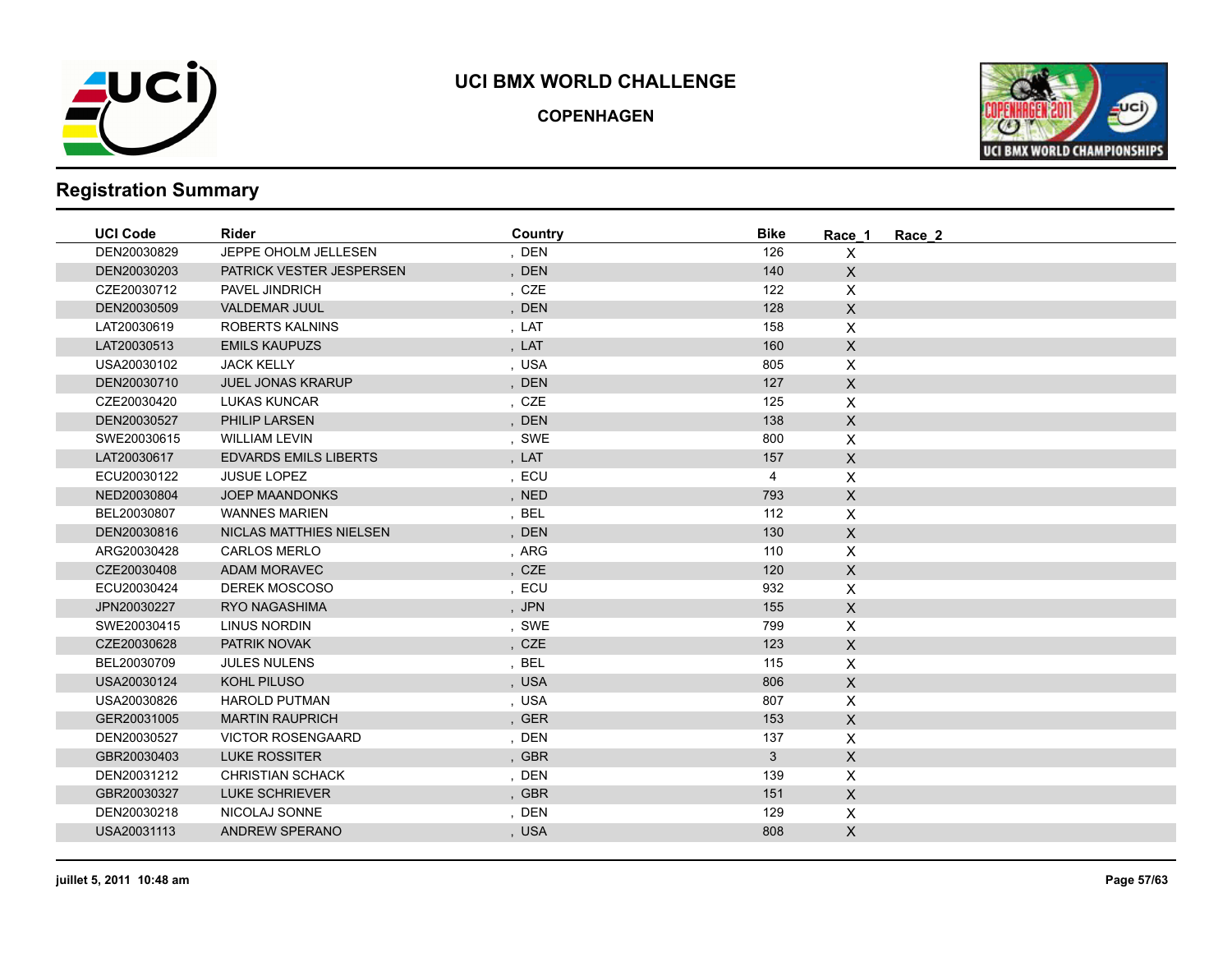

**COPENHAGEN**



|                | <b>UCI Code</b>                       | Rider                      | Country | <b>Bike</b> | Race 1                    | Race 2 |
|----------------|---------------------------------------|----------------------------|---------|-------------|---------------------------|--------|
|                | GBR20030114                           | SAM STONEBRIDGE            | , GBR   | 152         | $\mathsf{X}$              |        |
|                | LAT20030127                           | <b>KRISTAPS SULCS</b>      | , LAT   | 159         | $\pmb{\times}$            |        |
|                | DEN20030410                           | <b>BIRK THOMSEN</b>        | , DEN   | 135         | X                         |        |
|                | BEL20030130                           | <b>EUAN TROCH</b>          | , BEL   | 113         | $\mathsf{X}$              |        |
|                | DEN20031110                           | <b>OLIVER TUFVESSON</b>    | , DEN   | 133         | X                         |        |
|                | DEN20030124                           | <b>TOKE ULSO JENSEN</b>    | , DEN   | 136         | $\mathsf X$               |        |
|                | NED20030414                           | MELVIN VAN DER MEER        | , NED   | 794         | X                         |        |
|                | NED20030405                           | JOCHEM VAN DER WIJNGAARD   | , NED   | 797         | $\mathsf X$               |        |
|                | NED20030225                           | <b>MAX VAN DINTHER</b>     | , NED   | 789         | X                         |        |
|                | NED20030212                           | STEF VAN OSS               | , NED   | 795         | $\pmb{\times}$            |        |
|                | NED20030316                           | <b>KYRO VAN SCHIJNDEL</b>  | , NED   | 796         | $\pmb{\times}$            |        |
|                | BEL20030127                           | ROBBERT VAN STAEYEN        | , BEL   | 114         | $\pmb{\times}$            |        |
|                | BEL20030421                           | <b>DIDI VAN TIGGEL</b>     | , BEL   | 116         | X                         |        |
|                | BEL20030727                           | <b>GIANNI VERMAELEN</b>    | , BEL   | 117         | $\mathsf{X}$              |        |
|                | DEN20030325                           | <b>ANTON WENNBRING</b>     | , DEN   | 131         | X                         |        |
|                | BEL20030101                           | <b>KENNETH WILLEMS</b>     | , BEL   | 119         | $\mathsf{X}$              |        |
|                | <b>Total Number of Class Entries:</b> | 79                         |         |             |                           |        |
| <b>8 GIRLS</b> |                                       |                            |         |             |                           |        |
|                | DEN20031213                           | SOFIE ANDERSEN             | , DEN   | 43          | $\boldsymbol{\mathsf{X}}$ |        |
|                | GBR20030728                           | <b>GRACE BRYCELAND</b>     | , GBR   | 46          | $\mathsf X$               |        |
|                | DEN20030402                           | <b>MIA CHRISTENSEN</b>     | , DEN   | 41          | X                         |        |
|                | ARG20030409                           | <b>FRANCESCA CINGOLANI</b> | , ARG   | 36          | $\mathsf X$               |        |
|                | DEN20030707                           | <b>JULIE FLOE JENSEN</b>   | , DEN   | 39          | $\pmb{\times}$            |        |
|                | DEN20030525                           | <b>LEA JENSBY</b>          | , DEN   | 44          | X                         |        |
|                | DEN20030203                           | LYKKE WESTER JESPERSEN     | , DEN   | 45          | X                         |        |
|                | DEN20030404                           | <b>SIDSEL MILTHER</b>      | , DEN   | 40          | $\pmb{\times}$            |        |
|                | NZL20030610                           | <b>NGAHINA PENE</b>        | , NZL   | 48          | X                         |        |
|                | SUI20030828                           | <b>KYRA STAUB</b>          | , SUI   | 49          | $\mathsf{X}$              |        |
|                | DEN20030712                           | <b>VICTORIA STUCK</b>      | , DEN   | 42          | X                         |        |
|                | BEL20030507                           | THESSA VAN SAEN            | , BEL   | 38          | $\mathsf{X}$              |        |
|                | GER20031116                           | SYDNEY VAN WICHELEN        | , GER   | 47          | X                         |        |
|                | BEL20030722                           | <b>JENNA VERBRAEKEN</b>    | , BEL   | 37          | $\pmb{\times}$            |        |
|                |                                       |                            |         |             |                           |        |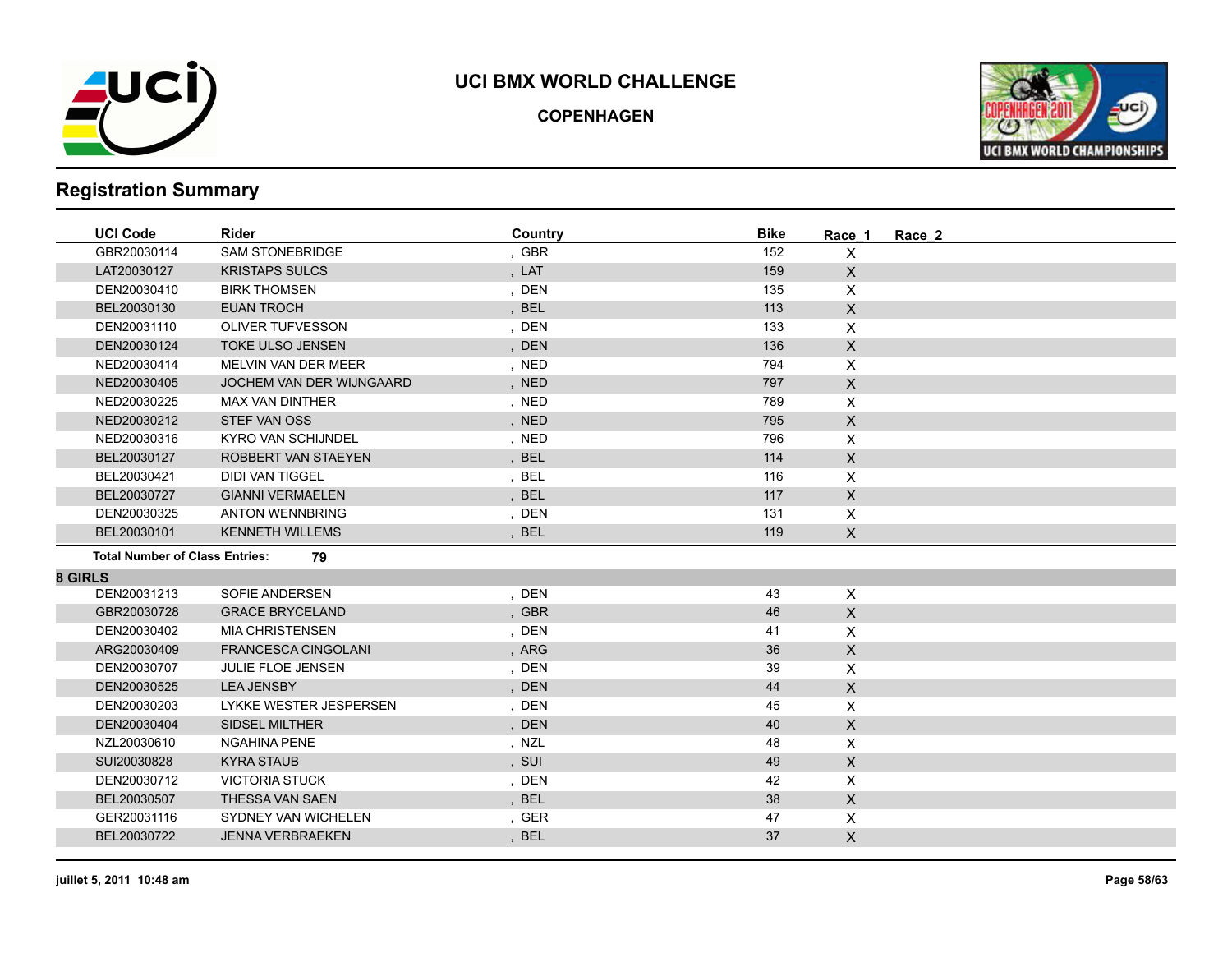

**COPENHAGEN**



| <b>UCI Code</b>                       | <b>Rider</b>                | Country | <b>Bike</b>  | Race_2<br>Race 1 |  |
|---------------------------------------|-----------------------------|---------|--------------|------------------|--|
| <b>Total Number of Class Entries:</b> | 14                          |         |              |                  |  |
| 9 BOYS                                |                             |         |              |                  |  |
| FRA20020220                           | <b>MYLANE BARBERA</b>       | , FRA   | 198          | $\times$         |  |
| BEL20020723                           | <b>KJENTILL BARTELS</b>     | , BEL   | 170          | X                |  |
| ZIM20020306                           | <b>JACK BENNING</b>         | , ZIM   | 821          | X.               |  |
| DEN20020726                           | <b>EMIL BEYER</b>           | DEN     | 182          | $\mathsf{X}$     |  |
| SWE20020104                           | PONTUS BJORKMAN             | , SWE   | 816          | X                |  |
| DEN20020501                           | <b>CASPER BLOCH</b>         | , DEN   | 195          | $\mathsf{X}$     |  |
| DEN20020627                           | <b>JOHANNES Y. BREINDAL</b> | , DEN   | 187          | X                |  |
| AUT20020627                           | <b>JERON BRESCHAN</b>       | , AUT   | 167          | $\mathsf{X}$     |  |
| GBR20020320                           | <b>RYAN BROOKES</b>         | , GBR   | 203          | X                |  |
| BEL20020429                           | <b>SENNE BUYSEN</b>         | , BEL   | 823          | $\mathsf{X}$     |  |
| ECU20020326                           | <b>CRISTHIAN CASTRO</b>     | , ECU   | 931          | X                |  |
| FRA20020410                           | <b>SIMON CHAPELET</b>       | , FRA   | 199          | X                |  |
| BEL20020927                           | <b>ELIO CLARYSSE</b>        | , BEL   | 173          | X.               |  |
| FRA20020803                           | <b>VALENTIN CORNUTELLO</b>  | , FRA   | 200          | $\mathsf{X}$     |  |
| FRA20020402                           | <b>XAVIER DEKREON</b>       | , FRA   | 824          | X                |  |
| BEL20020508                           | SIEBE DEWEIRDT              | , BEL   | 172          | X                |  |
| USA20020105                           | <b>JULIAN DITTRICK</b>      | , USA   | $\mathbf{1}$ | X                |  |
| DEN20020714                           | <b>MAGNUS DYHRE</b>         | , DEN   | 184          | $\mathsf{X}$     |  |
| COL20021029                           | ALEJANDRO ECHEVERRY ZAPATA  | , COL   | 6            | X                |  |
| GER20020703                           | <b>LUCAS EISENSCHMIDT</b>   | , GER   | 206          | $\mathsf{X}$     |  |
| DEN20020420                           | <b>JESPER V. ERIKSEN</b>    | , DEN   | 185          | X                |  |
| ARG20021004                           | <b>STEFANO FINI</b>         | , ARG   | 5            | X                |  |
| ESP20020812                           | PABLO GARCIA MARCOS         | , ESP   | 197          | X.               |  |
| SUI20020215                           | <b>LORIS GASSER</b>         | , SUI   | 812          | $\mathsf{X}$     |  |
| AUT20020329                           | PETER GEIERHOFER            | , AUT   | 165          | X                |  |
| DEN20020224                           | <b>MIKKEL GINDRUP</b>       | , DEN   | 190          | X                |  |
| JPN20020606                           | SOUMA HASHIMOTO             | , JPN   | 209          | X                |  |
| SWE20020212                           | <b>HENRIK HOLMSTEDT</b>     | , SWE   | 813          | X                |  |
| BEL20020619                           | <b>THOMAS JAMAR</b>         | , BEL   | 171          | X                |  |
| ECU20021104                           | <b>CAMILO JARRIN</b>        | , ECU   | 162          | $\mathsf{X}$     |  |
|                                       |                             |         |              |                  |  |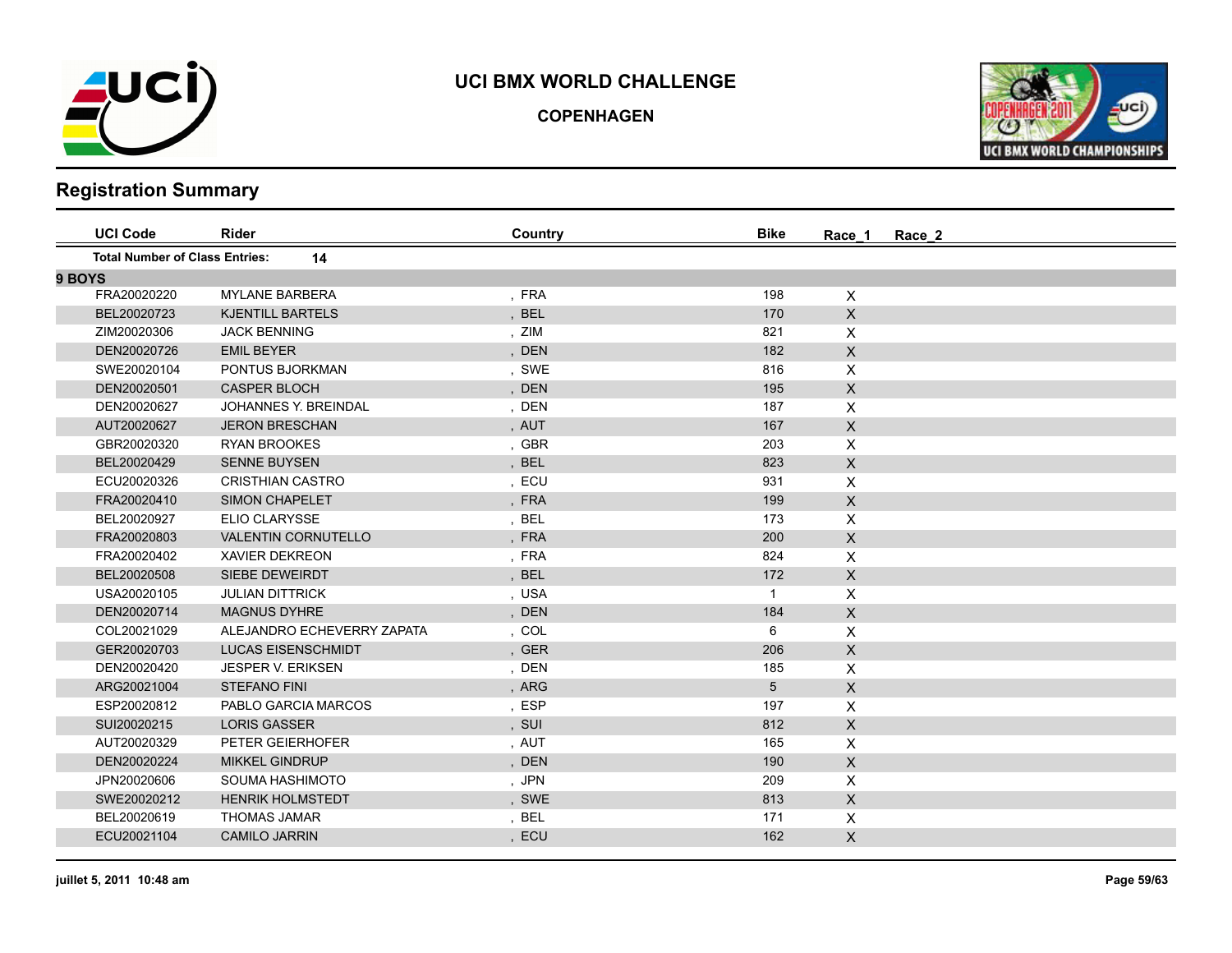

**COPENHAGEN**



| <b>UCI Code</b> | <b>Rider</b>                   | Country | <b>Bike</b> | Race 1             | Race 2 |
|-----------------|--------------------------------|---------|-------------|--------------------|--------|
| DEN20020205     | <b>MATHIAS FRIIS JORGENSEN</b> | , DEN   | 192         | $\mathsf{X}$       |        |
| DEN20020827     | LUCAS KASTER JORGENSEN         | , DEN   | 183         | $\mathsf{X}$       |        |
| GBR20021106     | KOBI JOYCE                     | , GBR   | 204         | $\mathsf{X}$       |        |
| JPN20021111     | SYUNNOSUKE KADOI               | , JPN   | 208         | $\mathsf{X}$       |        |
| NED20020824     | <b>LUKE KUIPERS</b>            | , NED   | 215         | $\pmb{\mathsf{X}}$ |        |
| DEN20020425     | <b>LASSE LARSEN</b>            | , DEN   | 180         | $\mathsf{X}$       |        |
| CZE20020904     | <b>MATEJ LINHART</b>           | , CZE   | 177         | $\pmb{\times}$     |        |
| BEL20020312     | <b>JASPER LUYTEN</b>           | , BEL   | 175         | $\mathsf{X}$       |        |
| DEN20020614     | <b>EMIL MADSEN</b>             | , DEN   | 181         | $\mathsf{X}$       |        |
| DEN20020828     | <b>COREY N. MAHAFFEY</b>       | , DEN   | 193         | $\mathsf{X}$       |        |
| ZIM20020301     | <b>BRENDAN MASON</b>           | , ZIM   | 819         | $\pmb{\times}$     |        |
| BEL20020210     | <b>ROBBE MEERTS</b>            | , BEL   | 174         | $\mathsf{X}$       |        |
| FRA20020708     | <b>LENNY MELLADO</b>           | , FRA   | 201         | $\pmb{\times}$     |        |
| GBR20020815     | <b>LUKE MENDES</b>             | , GBR   | 205         | $\mathsf{X}$       |        |
| RSA20021224     | <b>CONNOR MITCHELL</b>         | , RSA   | 811         | $\mathsf{X}$       |        |
| NED20020525     | <b>RINKE OEGEMA</b>            | , NED   | 216         | $\mathsf{X}$       |        |
| DEN20021101     | <b>WILLIAM BONDE OLSSON</b>    | , DEN   | 179         | $\mathsf{X}$       |        |
| VEN20020902     | <b>OSCAR ORTEGA</b>            | , VEN   | 818         | $\mathsf{X}$       |        |
| DEN20020314     | OLIVER OSTERGAARD              | , DEN   | 188         | $\mathsf{X}$       |        |
| USA20020529     | ANDRES PAPAJOHN                | , USA   | 817         | $\mathsf{X}$       |        |
| NZL20020526     | <b>ZACH PATERSON</b>           | , NZL   | 810         | $\mathsf{X}$       |        |
| SWE20020214     | <b>FABIAN PERSSON</b>          | , SWE   | 815         | $\mathsf{X}$       |        |
| NED20020519     | <b>ERIK PETERS</b>             | , NED   | 217         | $\times$           |        |
| DEN20020530     | TIM O. PETERSEN                | , DEN   | 194         | $\mathsf{X}$       |        |
| AUT20020204     | <b>LEO PICHLER</b>             | , AUT   | 164         | $\pmb{\times}$     |        |
| FRA20020130     | <b>LENAIC PILORGET</b>         | , FRA   | 202         | $\mathsf{X}$       |        |
| BEL20020128     | <b>GIANLUCA POLLEFLIET</b>     | , BEL   | 168         | $\pmb{\times}$     |        |
| AUT20020203     | <b>MORITZ RIGLER</b>           | , AUT   | 166         | $\mathsf{X}$       |        |
| LAT20020623     | <b>RONALDS RITINS</b>          | , LAT   | 210         | $\mathsf{X}$       |        |
| AUS20020625     | FLETCHER ROBERTSON-EDGAR       | , AUS   | 163         | $\mathsf{X}$       |        |
| NED20020918     | <b>RYAN ROELOFS</b>            | , NED   | 218         | $\mathsf{X}$       |        |
| LAT20020108     | <b>NIKS ROZUKALNS</b>          | , LAT   | 822         | $\mathsf{X}$       |        |
|                 |                                |         |             |                    |        |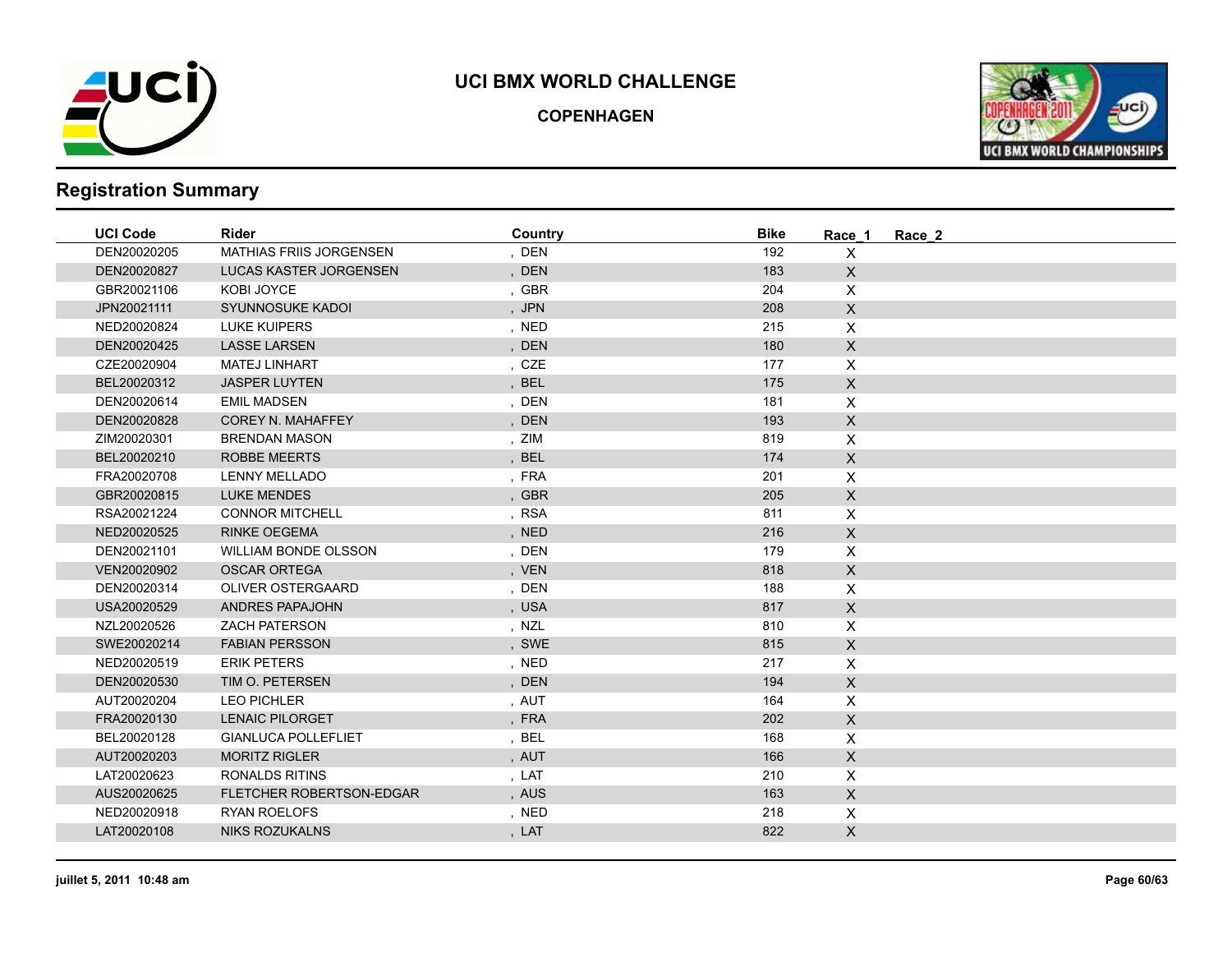

**COPENHAGEN**



|                | <b>UCI Code</b>                       | Rider                          | Country | <b>Bike</b>    | Race 1       | Race 2 |
|----------------|---------------------------------------|--------------------------------|---------|----------------|--------------|--------|
|                | DEN20021010                           | <b>KARL ANTON SCHOU-JENSEN</b> | , DEN   | 186            | X            |        |
|                | GER20020117                           | <b>MICHEL SCHUSTER</b>         | , GER   | 207            | $\mathsf{X}$ |        |
|                | DEN20020908                           | <b>FILIP SIGGAARD</b>          | , DEN   | 196            | X            |        |
|                | BEL20020610                           | <b>RENZY SIMSEK</b>            | , BEL   | 169            | $\mathsf{X}$ |        |
|                | CZE20020919                           | <b>ADAM SMOLIK</b>             | , CZE   | 176            | X            |        |
|                | USA20020213                           | <b>MATTHEW STERLING</b>        | , USA   | $\overline{4}$ | X            |        |
|                | DEN20020410                           | <b>LEON STORM</b>              | , DEN   | 189            | X            |        |
|                | DEN20020723                           | <b>JONATHAN STUCK</b>          | , DEN   | 191            | $\mathsf{X}$ |        |
|                | RSA20020219                           | <b>CONNOR TERBLANCHE</b>       | , RSA   | 8              | X            |        |
|                | LTU20020909                           | <b>GUSTAS USEVICIUS</b>        | , LTU   | 212            | $\mathsf{X}$ |        |
|                | NED20020218                           | ROBIN VAN DE GROENENDAAL       | , NED   | 214            | X            |        |
|                | NED20021226                           | <b>BRIAN VAN EEUWIJK</b>       | , NED   | 213            | $\mathsf{X}$ |        |
|                | ZIM20020605                           | DANIEL VAN ROOYEN              | , ZIM   | 820            | X            |        |
|                | LAT20020225                           | <b>MARTINS VECMANIS</b>        | , LAT   | 211            | $\mathsf{X}$ |        |
|                | NED20020820                           | <b>KRIS VERSTAPPEN</b>         | , NED   | 809            | X            |        |
|                | SWE20020402                           | <b>LINUS WANROP</b>            | , SWE   | 814            | $\mathsf{X}$ |        |
|                | DEN20020424                           | <b>MARC WERNER</b>             | , DEN   | 178            | X            |        |
|                | <b>Total Number of Class Entries:</b> | 79                             |         |                |              |        |
| <b>9 GIRLS</b> |                                       |                                |         |                |              |        |
|                | DEN20020409                           | SIMONE BARASINSKY              | , DEN   | 73             | $\mathsf{X}$ |        |
|                | AUS20020904                           | <b>DESREE BARNES</b>           | , AUS   | $\overline{2}$ | X            |        |
|                | DEN20020406                           | <b>SILLE BERGSMAN</b>          | , DEN   | 70             | $\mathsf{X}$ |        |
|                | ZIM20020212                           | <b>TYLER-SHAE DONALDSON</b>    | , ZIM   | $\mathbf{1}$   | X            |        |
|                | NED20020324                           | <b>KIM DOORN</b>               | , NED   | 77             | X            |        |
|                | GBR20020510                           | <b>MOLLIE FOSTER</b>           | , GBR   | 76             | X            |        |
|                | SWE20020726                           | <b>FRIDA FURBERG</b>           | , SWE   | 79             | $\mathsf{X}$ |        |
|                | BEL20020504                           | <b>MARTHE GOOSSENS</b>         | , BEL   | 67             | X            |        |
|                | DEN20020321                           | <b>NANNA GRONBECH</b>          | , DEN   | 71             | X            |        |
|                | CZE20020322                           | <b>MICHAELA HAJKOVA</b>        | , CZE   | 68             | X            |        |
|                | ESP20021122                           | CAMILA HERNANDEZ MORALES       | , ESP   | 75             | $\mathsf{x}$ |        |
|                | FRA20020730                           | <b>CAMILLE IMBERT</b>          | , FRA   | 84             | X            |        |
|                | USA20020927                           | <b>LEYNA JONES</b>             | , USA   | 82             | X            |        |
|                |                                       |                                |         |                |              |        |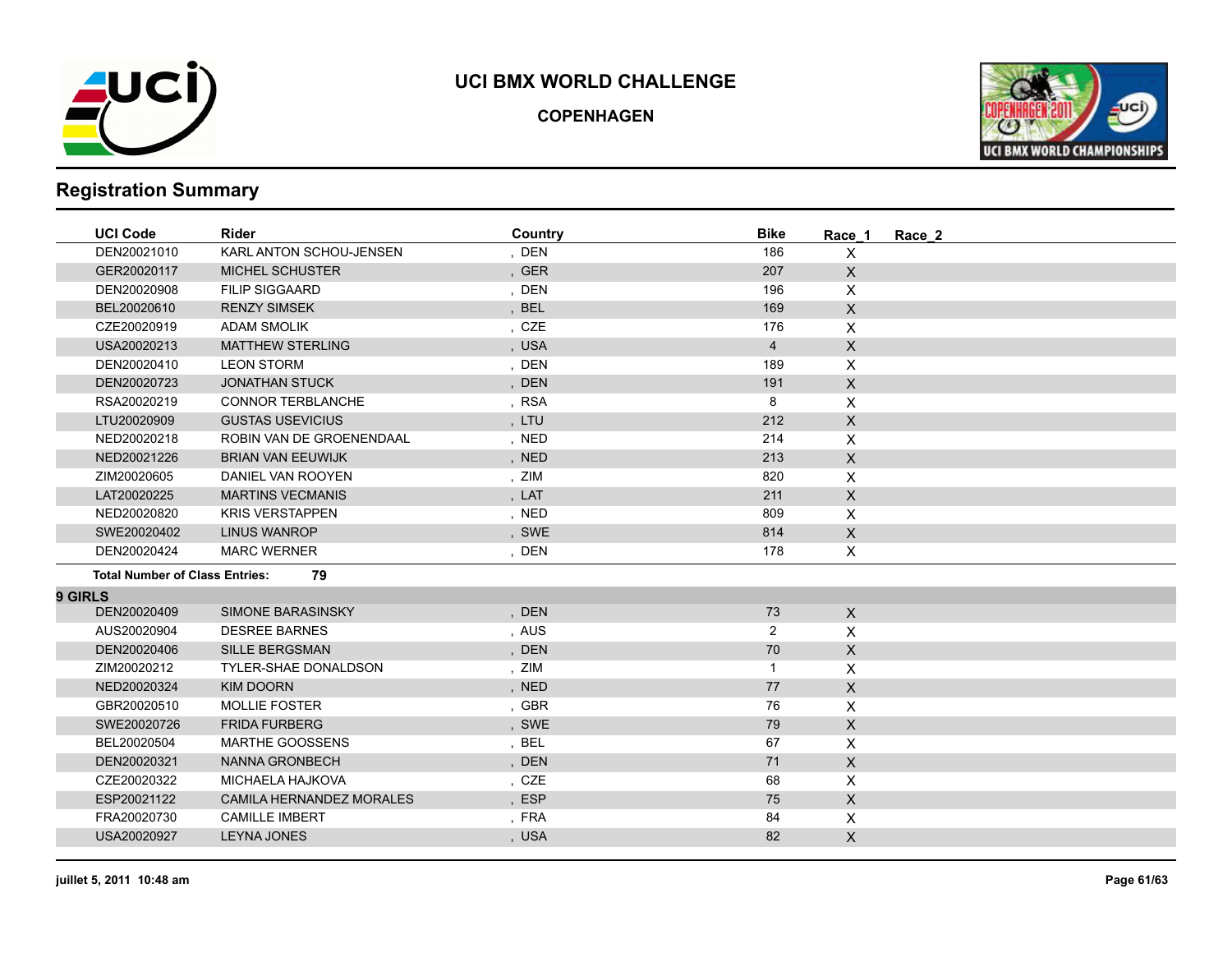

**COPENHAGEN**



| <b>UCI Code</b>                       | Rider                   | Country | <b>Bike</b>    | Race 1         | Race 2 |
|---------------------------------------|-------------------------|---------|----------------|----------------|--------|
| AUS20020521                           | <b>KATHRYN MCGEE</b>    | , AUS   | 66             | X              |        |
| DEN20021004                           | <b>MARIA MOLLER</b>     | , DEN   | 74             | $\mathsf{X}$   |        |
| SWE20020310                           | <b>JESSICA MULTANEN</b> | , SWE   | 81             | X              |        |
| USA20020130                           | <b>LEINANI PERALATA</b> | , USA   | 83             | $\mathsf{X}$   |        |
| DEN20020322                           | REBECCA STABEL MOSS     | , DEN   | 69             | X              |        |
| DEN20020613                           | <b>ESTHER STAERK</b>    | , DEN   | 72             | $\mathsf{X}$   |        |
| SUI20020702                           | <b>LEA STAUB</b>        | , SUI   | 78             | X              |        |
| SWE20021210                           | <b>HELENA SUND</b>      | , SWE   | 80             | $\mathsf{X}$   |        |
| GBR20020324                           | <b>DARCIE TAYLOR</b>    | , GBR   | 3              | X              |        |
| <b>Total Number of Class Entries:</b> | 22                      |         |                |                |        |
| <b>MASTERS</b>                        |                         |         |                |                |        |
| USA19790506                           | <b>JOEY ALBRIGHT</b>    | , USA   | 21             | $\mathsf X$    |        |
| CAN19780816                           | <b>JAMES ASH</b>        | , CAN   | 16             | X              |        |
| AUS19760531                           | <b>LUKE BARNES</b>      | , AUS   | 13             | $\mathsf{X}$   |        |
| NED19790502                           | <b>DORUS BRINK</b>      | , NED   | 8              | X              |        |
| HUN19760513                           | <b>ZOLTAN BUDAY</b>     | , HUN   | 72             | $\mathsf{X}$   |        |
| USA19710804                           | <b>JASON CARNES</b>     | , USA   | 23             | X              |        |
| AHO19810311                           | <b>GIANNO CHIRINO</b>   | , AHO   | 11             | $\mathsf{X}$   |        |
| ARG19780214                           | LUCIANO JAVIER COLOMBO  | , ARG   | 25             | X              |        |
| GBR19790215                           | <b>MARCO DELL'ISOLA</b> | , GBR   | 1              | $\pmb{\times}$ |        |
| BEL19710522                           | <b>KURT DICK</b>        | , BEL   | 15             | X              |        |
| FRA19800521                           | <b>RONALD DUART</b>     | , FRA   | 18             | $\mathsf{X}$   |        |
| AHO19800421                           | <b>ZAHUR FRAAI</b>      | , AHO   | 12             | X              |        |
| ARU19730720                           | <b>ADRI KOOLMAN</b>     | , ARU   | 24             | $\mathsf{X}$   |        |
| BRA19690315                           | DOMINGOS LAMMOGLIA      | , BRA   | 5              | X              |        |
| AUS19770110                           | <b>JULIAN LIM</b>       | , AUS   | $\overline{2}$ | $\mathsf{X}$   |        |
| BRA19770922                           | PAULO FERNANDO MOREIRA  | , BRA   | 3              | X              |        |
| USA19760706                           | <b>MATT POHLKAMP</b>    | , USA   | 22             | $\mathsf{X}$   |        |
| CZE19761205                           | <b>MICHAL PRIBYL</b>    | , CZE   | 17             | X              |        |
| FRA19690507                           | <b>STEPHAN RODET</b>    | , FRA   | 19             | $\mathsf{X}$   |        |
| AUT19780813                           | <b>MAKUS SEDLAK</b>     | , AUT   | 14             | X              |        |
| NED19770503                           | <b>HARM VAN BRUSSEL</b> | , NED   | 20             | $\mathsf{X}$   |        |
|                                       |                         |         |                |                |        |